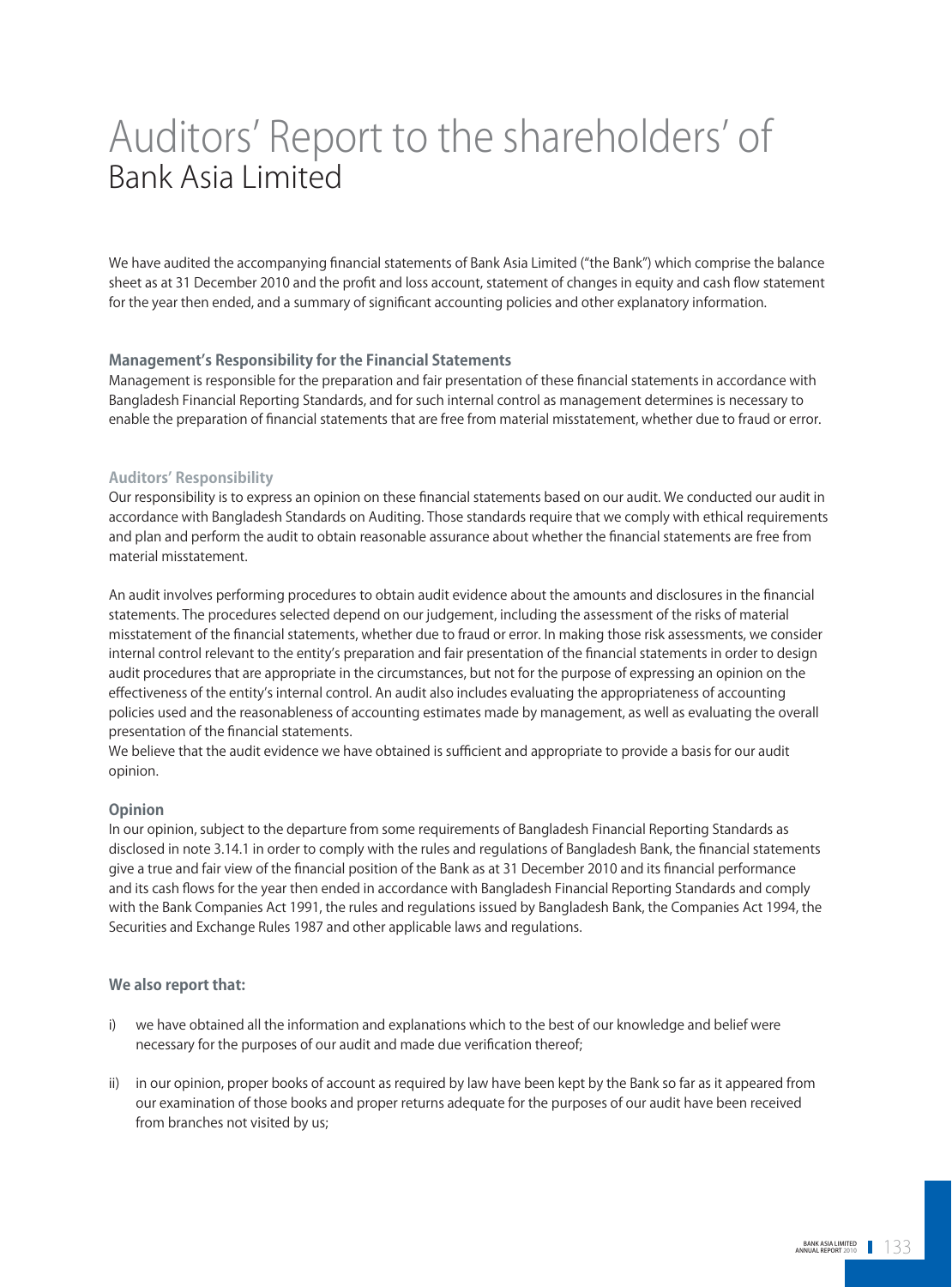- iii) the Bank's balance sheet and profit and loss account dealt with by the report are in agreement with the books of account and returns;
- iv) the expenditure incurred was for the purposes of the the Bank's business;
- v) the financial position of the Bank as at 31 December 2010 and the profit for the year then ended have been properly reflected in the financial statements, and the financial statements have been prepared in accordance with the generally accepted accounting principles;
- vi) the financial statements have been drawn up in conformity with the Bank Companies Act 1991 and in accordance with the accounting rules and regulations issued by Bangladesh Bank;
- vii) adequate provisions have been made for advances which are, in our opinion, doubtful of recovery;
- viii) the financial statements conform to the prescribed standards set in the accounting regulations issued by the Bangladesh Bank after consultation with the professional accounting bodies of Bangladesh;
- ix) the records and statements submitted by the branches have been properly maintained and consolidated in the financial statements;
- x) the information and explanations required by us have been received and found satisfactory.
- xi) we have reviewed over 80% of the risk weighted assets of the Bank and we have spent around 2,250 person hours for the audit of the books and accounts of the Bank; and
- xii) regarding capital adequacy ratio (CAR) as required by law, we draw the readers' attention to Note 14.4 to the financial statements.

**Auditors** Rahman Rahman Huq Chartered Accountants

Dhaka, 23 February 2011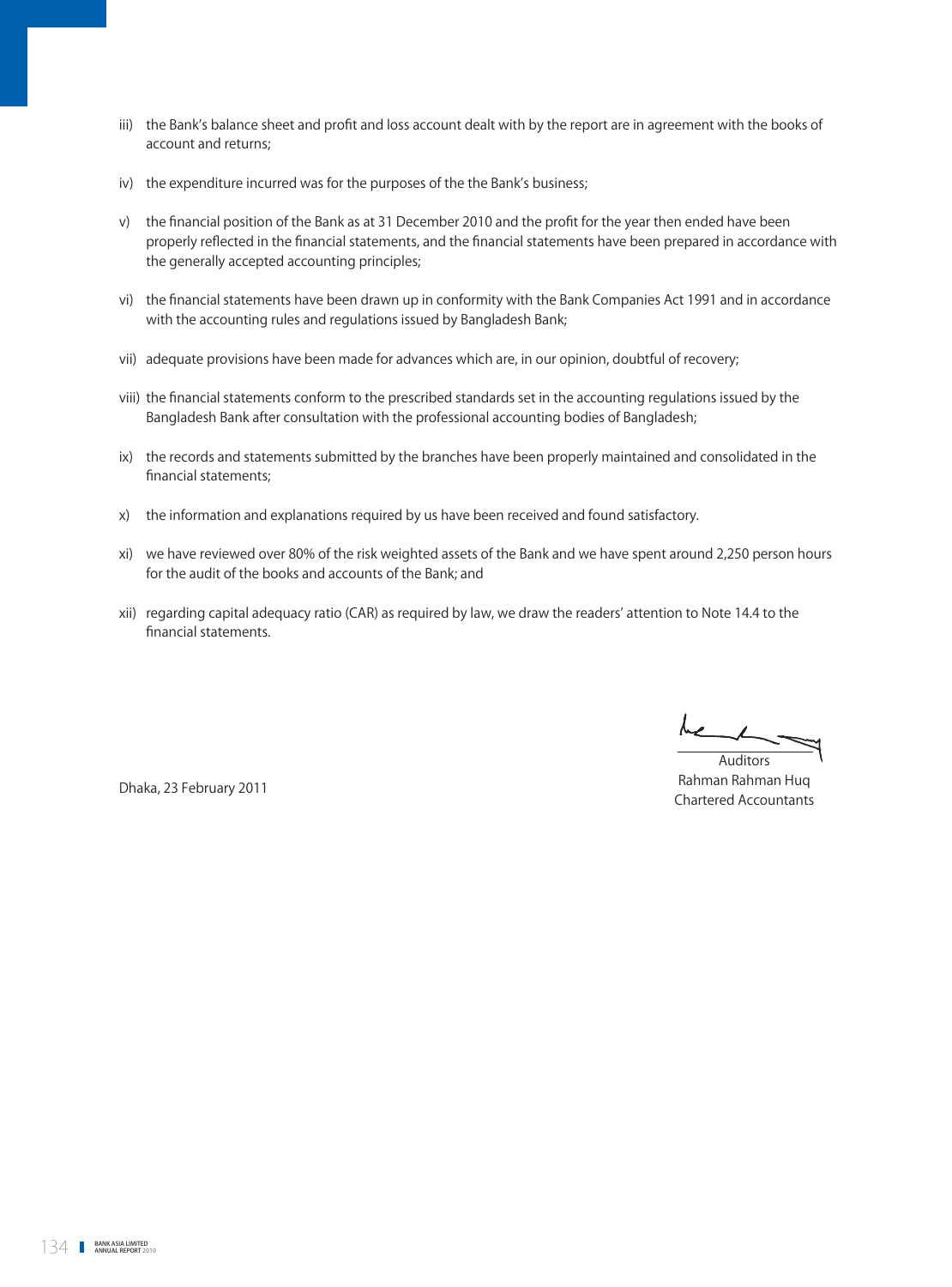# Bank Asia Limited Balance Sheet as at 31 December 2010

|                                                                                              |                | 2010                            | 2009                         |
|----------------------------------------------------------------------------------------------|----------------|---------------------------------|------------------------------|
|                                                                                              | <b>Notes</b>   | Taka                            | Taka                         |
| <b>PROPERTY AND ASSETS</b>                                                                   |                |                                 |                              |
| Cash                                                                                         | 4              |                                 |                              |
| In hand (including foreign currencies)                                                       |                | 766,251,685                     | 473,828,721                  |
| Balance with Bangladesh Bank and its agent bank                                              |                |                                 |                              |
| (including foreign currencies)                                                               |                | 5,112,246,265                   | 3,286,540,028                |
| <b>Balance with other banks and financial institutions</b>                                   | 5              | 5,878,497,950                   | 3,760,368,749                |
| In Bangladesh                                                                                |                | 1,054,576,691                   | 1,110,162,272                |
| Outside Bangladesh                                                                           |                | 25,629,603                      | 236,272,165                  |
|                                                                                              |                | 1,080,206,294                   | 1,346,434,437                |
| Money at call and on short notice                                                            | 6              |                                 |                              |
| <b>Investments</b>                                                                           | $\overline{7}$ |                                 |                              |
| Government<br>Others                                                                         |                | 10,405,636,207<br>1,670,064,725 | 8,902,784,540<br>760,312,998 |
|                                                                                              |                | 12,075,700,932                  | 9,663,097,538                |
| <b>Loans and advances/investments</b>                                                        | 8              |                                 |                              |
| Loans, cash credit, overdrafts etc./investments                                              |                | 70,219,189,799                  | 45,805,969,766               |
| Bills purchased and discounted                                                               |                | 9,285,042,814                   | 4,461,947,673                |
|                                                                                              |                | 79,504,232,613                  | 50,267,917,439               |
| Fixed assets including premises, furniture and fixtures                                      | 9              | 1,837,283,978                   | 1,018,375,117                |
| <b>Other assets</b>                                                                          | 10             | 4,822,128,381                   | 2,607,006,696                |
| <b>Non - banking assets</b><br><b>Total assets</b>                                           |                | 105,198,050,148                 | 68,663,199,976               |
|                                                                                              |                |                                 |                              |
| <b>LIABILITIES AND CAPITAL</b>                                                               |                |                                 |                              |
| <b>Liabilities</b>                                                                           |                |                                 |                              |
| Borrowings from other banks, financial institutions and agents                               | 11             | 5,163,774,972                   | 2,178,448,571                |
|                                                                                              |                |                                 |                              |
| <b>Deposits and other accounts</b><br>Current/Al-wadeeah current accounts and other accounts | 12             | 8,866,798,221                   | 5,325,633,048                |
| Bills payable                                                                                |                | 898,703,046                     | 724,131,935                  |
| Savings bank/Mudaraba savings bank deposits                                                  |                | 7,947,958,226                   | 4,935,720,360                |
| Fixed deposits/Mudaraba fixed deposits                                                       |                | 65,887,803,875                  | 43,847,332,887               |
| Bearer certificates of deposit                                                               |                |                                 |                              |
| Other deposits                                                                               |                |                                 |                              |
|                                                                                              |                | 83,601,263,368                  | 54,832,818,230               |
| Other liabilities                                                                            | 13             | 9,373,068,607                   | 6,697,788,618                |
| <b>Total liabilities</b>                                                                     |                | 98,138,106,947                  | 63,709,055,419               |
| Capital/shareholders' equity                                                                 | 14.2           | 3,002,737,500                   | 2,144,812,500                |
| Paid up capital                                                                              |                |                                 |                              |
| Share premium<br>Statutory reserve                                                           | 15             | 330<br>2,272,917,429            | 330<br>1,557,013,281         |
| Revaluation reserve                                                                          | 16             | 482,618,168                     | 306,401,681                  |
| Exchange equalization reserve                                                                |                |                                 | 3,339,553                    |
| Other reserve                                                                                |                | 8,166,144                       |                              |
| Retained earnings                                                                            | 17             | 1,293,503,630                   | 942,577,212                  |
| <b>Total shareholders' equity</b>                                                            |                | 7,059,943,201                   | 4,954,144,557                |
| Total liabilities and shareholders' equity                                                   |                | 105,198,050,148                 | 68,663,199,976               |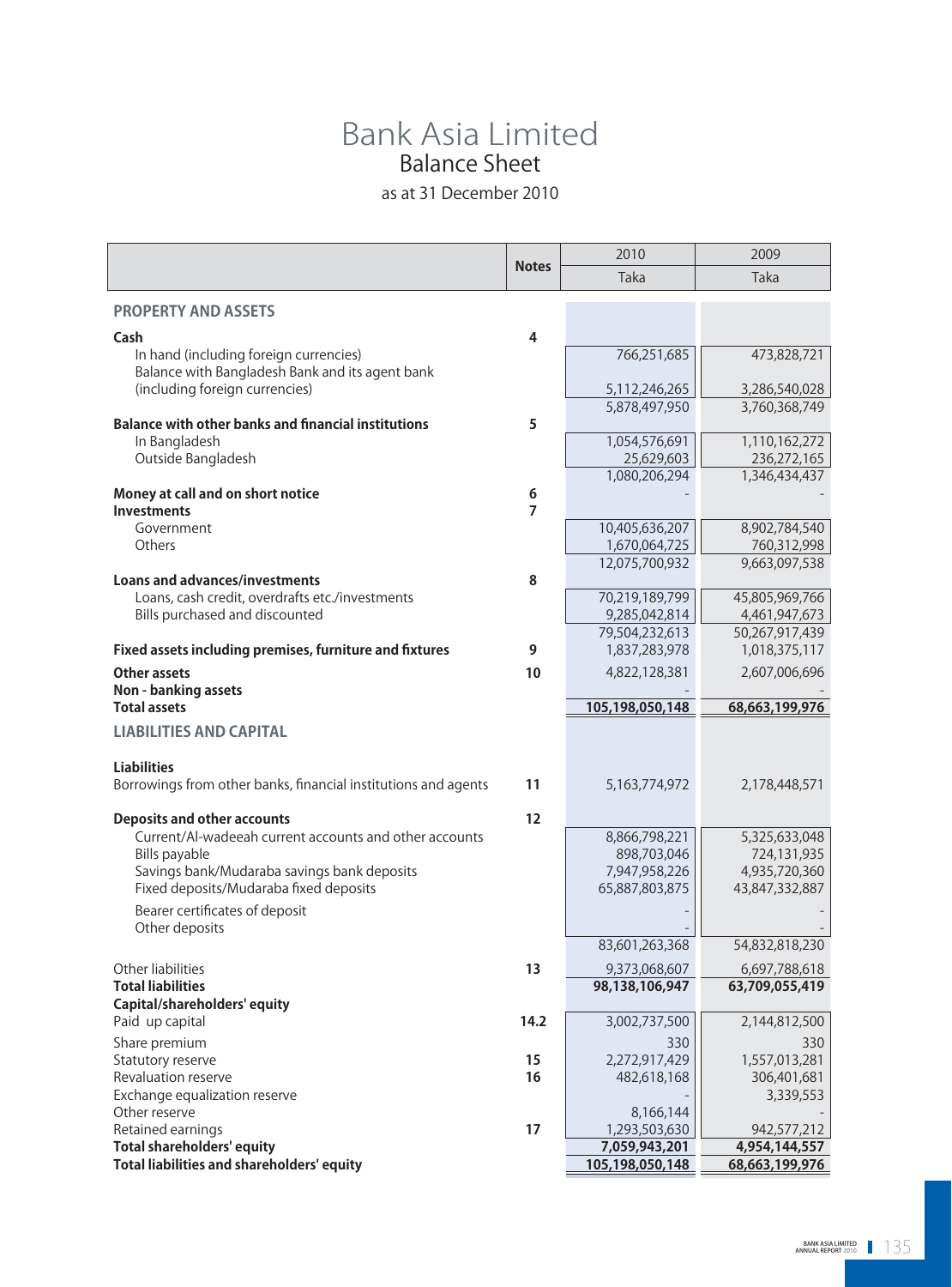|                                                                                                                                               |              | 2010                                                                                 | 2009                                                                                |
|-----------------------------------------------------------------------------------------------------------------------------------------------|--------------|--------------------------------------------------------------------------------------|-------------------------------------------------------------------------------------|
|                                                                                                                                               | <b>Notes</b> | Taka                                                                                 | Taka                                                                                |
| <b>OFF-BALANCE SHEET ITEMS</b>                                                                                                                |              |                                                                                      |                                                                                     |
| <b>Contingent liabilities</b>                                                                                                                 | 18           |                                                                                      |                                                                                     |
| Acceptances and endorsements<br>Letters of guarantee<br>Irrevocable letters of credit<br>Bills for collection<br>Other contingent liabilities |              | 10,890,899,480<br>6,556,270,342<br>25,818,100,122<br>5,709,414,334<br>48,974,684,278 | 5,970,538,696<br>3,182,997,551<br>15,668,004,305<br>3,157,281,501<br>27,978,822,053 |
| <b>Other commitments</b>                                                                                                                      |              |                                                                                      |                                                                                     |
| Documentary credits and short term trade-related transactions                                                                                 |              | -                                                                                    |                                                                                     |
| Forward assets purchased and forward deposits placed<br>Undrawn note issuance and revolving underwriting facilities                           |              | -<br>-                                                                               |                                                                                     |
| Undrawn formal standby facilities, credit lines and other com-<br>mitments                                                                    |              | -                                                                                    |                                                                                     |
|                                                                                                                                               |              |                                                                                      |                                                                                     |
|                                                                                                                                               |              | 48,974,684,278                                                                       | 27,978,822,053                                                                      |

Total off-balance sheet items including contingent liabilities **48,974,684,278** 27,978,822,053

The annexed notes 1 to 44 form an integral part of these financial statements.

 $\sqrt{ }$ ars Chairman Director Director Director President and

ا ھ

╱

Managing Director

As per our report of same date.

Rahman Rahman Huq Chartered Accountants

Dhaka, 23 February 2011 **Auditors Auditors Auditors**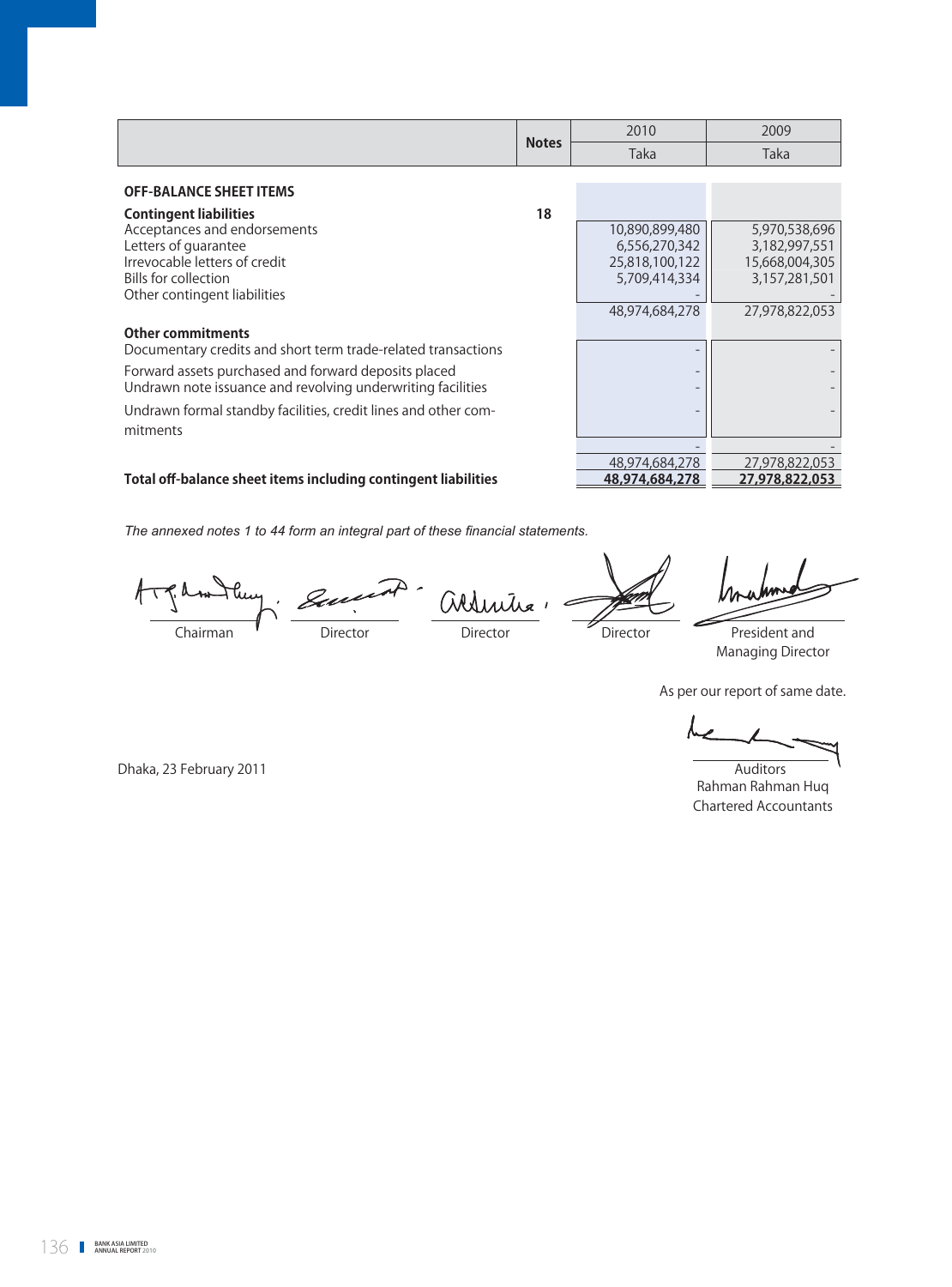# Bank Asia Limited Profit and Loss Account

for the year ended 31 December 2010

|                                                                                | <b>Notes</b> | 2010            | 2009            |
|--------------------------------------------------------------------------------|--------------|-----------------|-----------------|
|                                                                                |              | Taka            | Taka            |
| Interest income/profit on investments                                          | 20           | 8,381,354,215   | 6,247,494,941   |
| Interest paid/profit shared on deposits and borrowings etc.                    | 21           | (5,420,584,211) | (4,498,016,814) |
| Net interest income/net profit on investments                                  |              | 2,960,770,004   | 1,749,478,127   |
| Investment income                                                              | 22           | 1,163,499,707   | 1,012,991,711   |
| Commission, exchange and brokerage                                             | 23           | 2,141,480,860   | 1,177,501,692   |
| Other operating income                                                         | 24           | 424,659,372     | 189,532,123     |
|                                                                                |              | 3,729,639,939   | 2,380,025,526   |
| Total operating income (A)                                                     |              | 6,690,409,943   | 4,129,503,653   |
| Salaries and allowances                                                        | 25           | 1,015,219,528   | 593,257,191     |
| Rent, taxes, insurance, electricity etc.                                       | 26           | 158,628,865     | 119,728,571     |
| Legal expenses                                                                 | 27           | 4,196,492       | 4,528,540       |
| Postage, stamp, telecommunication etc.                                         | 28           | 40,678,680      | 32,038,840      |
| Stationery, printing, advertisements etc.                                      | 29           | 84,019,298      | 55,612,766      |
| Managing Director's salary and fees                                            | 30           | 6,417,200       | 3,451,942       |
| Directors' fees                                                                | 31           | 1,582,000       | 832,000         |
| Auditors' fees                                                                 |              | 450,000         | 365,750         |
| Depreciation and repair of Bank's assets                                       | 32           | 258,136,618     | 172,305,825     |
| Other expenses                                                                 | 33           | 872,216,458     | 530,344,526     |
| Total operating expenses (B)                                                   |              | 2,441,545,139   | 1,512,465,951   |
| Profit before provision (C=A-B)                                                |              | 4,248,864,804   | 2,617,037,702   |
| <b>Provision for loans and advances/investments</b>                            |              |                 |                 |
| General provision                                                              |              | 336,784,856     | 128,410,294     |
| Specific provision                                                             |              | 140,787,589     | 119,009,376     |
|                                                                                |              | 477,572,445     | 247,419,670     |
| Provision for off-balance sheet items                                          |              | 167,933,919     | 83,425,564      |
| Provision for diminution in value of investments                               |              | 23,818,658      |                 |
| Other provisions                                                               |              | 19,040          |                 |
| <b>Total provision (D)</b>                                                     |              | 669,344,062     | 330,845,234     |
| Total profit before tax (C-D)                                                  |              | 3,579,520,742   | 2,286,192,468   |
| <b>Provision for tax</b>                                                       |              |                 |                 |
| Current                                                                        | 13.5.1       | 1,498,735,610   | 779,000,000     |
| Deferred                                                                       | 13.5.2       | 151,202,975     | 180,008,010     |
|                                                                                |              | 1,649,938,585   | 959,008,010     |
| Net profit after tax                                                           |              | 1,929,582,157   | 1,327,184,458   |
| <b>Appropriations</b>                                                          |              |                 |                 |
| Statutory reserve                                                              | 15           | 715,904,148     | 457,238,494     |
| General reserve                                                                |              |                 |                 |
|                                                                                |              | 715,904,148     | 457,238,494     |
| <b>Retained surplus</b>                                                        | 17           | 1,213,678,009   | 869,945,964     |
| Earnings per share (par value Taka 100)                                        | 37           | 64.26           | 44.20           |
|                                                                                |              |                 |                 |
| The annexed notes 1 to 44 form an integral part of these financial statements. |              |                 |                 |
|                                                                                |              |                 |                 |

Chairman **T** Director Director Piesident and

Alduite.

Lean

Managing Director

As per our report of same date.

Rahman Rahman Huq Chartered Accountants

Dhaka, 23 February 2011 **Auditors** and the set of the set of the set of the set of the set of the set of the set of the set of the set of the set of the set of the set of the set of the set of the set of the set of the set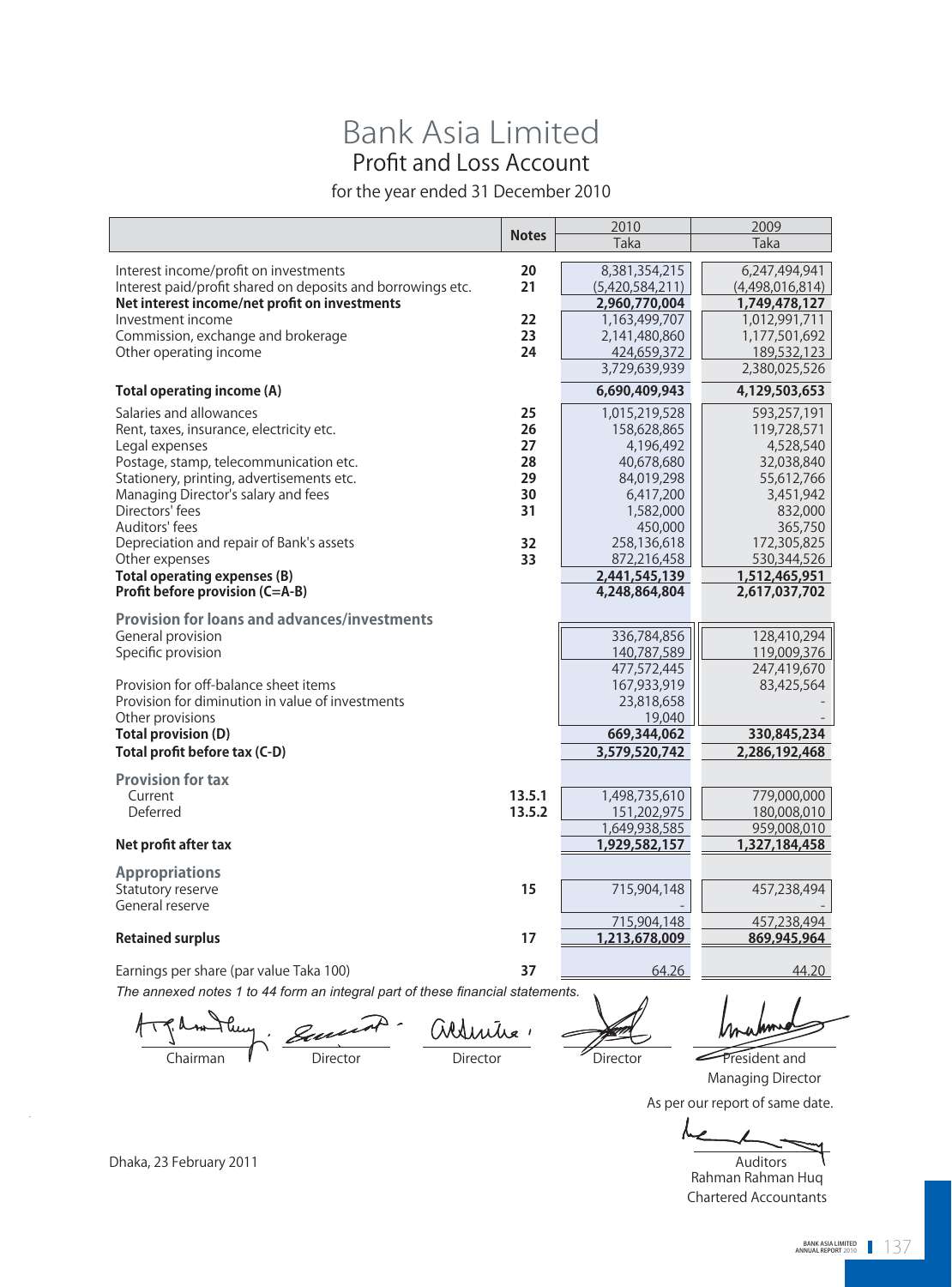Bank Asia Limited<br>Statement of Changes in Equity<br>for the year ended 31 December 2010 **Bank Asia Limited**<br>Statement of Changes in Equity for the year ended 31 December 2010

| Particulars                    | Paid up       | Statutory         | Share   | Revaluation | Other          | Exchange     | Retained        | Total         |
|--------------------------------|---------------|-------------------|---------|-------------|----------------|--------------|-----------------|---------------|
|                                | capital       | reserve           | premium | reserve     | reserve        | equalization | earnings        |               |
|                                |               |                   |         |             |                | reserve      |                 |               |
|                                | Taka          | Taka              | Taka    | Taka        | Taka           | Taka         | Taka            | Taka          |
| Balance as at 1 January 2009   | 1,743,750,000 | 099,774,787       | 330     | 12,398,929  | ı              | 3,339,553    | 473,693,748     | 3,332,957,347 |
| Statutory reserve              | $\mathbf I$   | 457,238,494       | ı       |             | $\mathbf{I}$   | Ĭ.           | (457, 238, 494) | $\mathbf{I}$  |
| Revaluation reserve            |               |                   |         | 294,002,752 | $\mathbf{I}$   |              |                 | 294,002,752   |
| Issue of bonus share           | 401,062,500   | ı                 |         | ï           | ı              | ı            | (401,062,500)   | ı             |
| Exchange equalization reserve  |               | Ï                 |         | Ï           | f,             |              |                 |               |
| Net profit for the year        | ı             | $\mathbf{I}$      |         |             | Ï              | ı            | 1,327,184,458   | 1,327,184,458 |
| Balance as at 31 December 2009 | 2,144,812,500 | 557,013,281       | 330     | 306,401,681 | $\blacksquare$ | 3,339,553    | 942,577,212     | 4,954,144,557 |
| Statutory reserve              | f,            | 715,904,148       | f,      | ı           | ı              | ĭ.           | (715,904,148)   | f,            |
| Revaluation reserve            |               |                   |         | 176,216,487 | $\mathbf{I}$   |              |                 | 176,216,487   |
| Issue of bonus share           | 857,925,000   | Ï                 |         | ı           | ı              | ı            | (857, 925, 000) | ı             |
| Exchange equalization reserve  | $\mathbf{I}$  |                   |         | Ï           |                | (3,339,553)  | 3,339,553       | $\mathbf{I}$  |
| Profit equalization reserve    | ı             | ı                 | ı       |             | 8,166,144      |              | (8, 166, 144)   |               |
| Net profit for the year        |               | ı                 |         |             |                | $\mathbf{I}$ | 1,929,582,157   | 1,929,582,157 |
| Balance as at 31 December 2010 | 3,002,737,500 | 272,917,429<br>2, | 330     | 482,618,168 | 8,166,144      |              | 1,293,503,630   | 7,059,943,201 |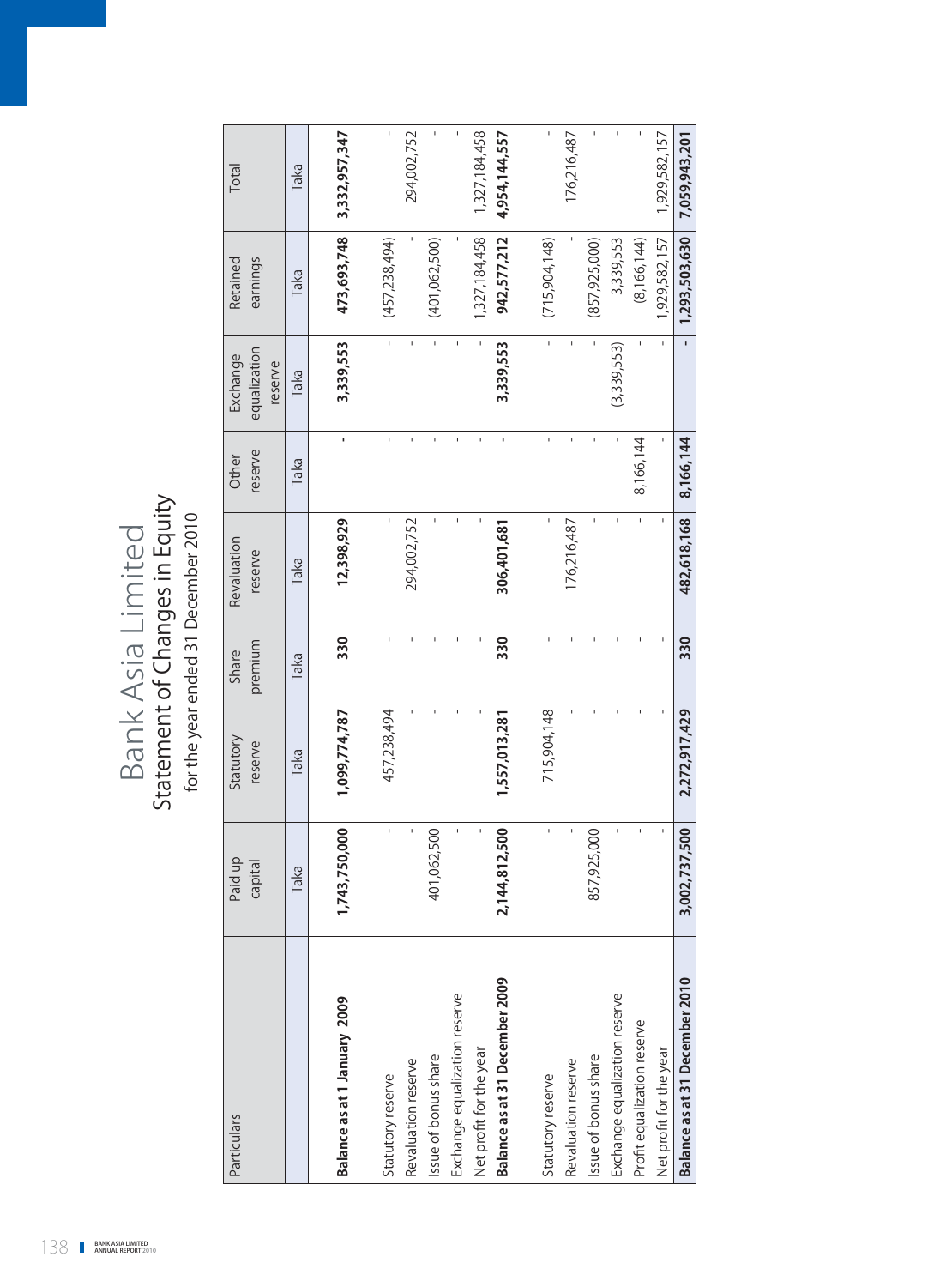# Bank Asia Limited Cash Flow Statement

for the year ended 31 December 2010

|              |                                                                                                                                | <b>Notes</b> | 2010                         | 2009                |
|--------------|--------------------------------------------------------------------------------------------------------------------------------|--------------|------------------------------|---------------------|
|              |                                                                                                                                |              | Taka                         | Taka                |
|              |                                                                                                                                |              |                              |                     |
| A)           | <b>Cash flows from operating activities</b><br>Interest receipts                                                               |              | 9,368,067,170                | 6,934,156,015       |
|              | Interest payments                                                                                                              |              | (5,420,584,210)              | (4,652,734,927)     |
|              | Fees and commission receipts                                                                                                   |              | 2,141,480,859                | 1,177,501,713       |
|              | Cash payment to employees                                                                                                      |              | (1,015,219,528)              | (538, 507, 737)     |
|              | Cash payment to suppliers                                                                                                      |              | (136, 883, 166)              | (62, 339, 555)      |
|              | Income tax paid                                                                                                                |              | (865, 706, 270)              | (748, 029, 614)     |
|              | Receipts from other operating activities                                                                                       | 35           | 601,446,122                  | 187, 130, 123       |
|              | Payments for other operating activities                                                                                        | 36           | (1,084,169,695)              | (606, 486, 171)     |
|              | Cash generated from operating activities before changes                                                                        |              |                              |                     |
|              | in operating assets and liabilities                                                                                            |              | 3,588,431,282                | 1,690,689,847       |
|              |                                                                                                                                |              |                              |                     |
|              | Increase/(decrease) in operating assets and liabilities:                                                                       |              |                              |                     |
|              | Loans and advances to customers                                                                                                |              | (29, 236, 315, 174)          | (10, 292, 918, 804) |
|              | Other assets                                                                                                                   |              | (1,349,122,988)              | (16, 155, 733)      |
|              | Deposits from customers                                                                                                        |              | 28,768,445,138               | 12,397,579,243      |
|              | <b>Trading liabilities</b>                                                                                                     |              | 2,985,326,398                | 562,698,572         |
|              | Other liabilities                                                                                                              |              | 832,530,100                  | 95,168,072          |
|              |                                                                                                                                |              | 2,000,863,474                | 2,746,371,350       |
|              | Net cash generated from operating activities                                                                                   |              | 5,589,294,756                | 4,437,061,197       |
| B)           | <b>Cash flows from investing activities</b>                                                                                    |              |                              |                     |
|              | Investments of treasury bills and bonds                                                                                        |              | (1,962,811,181)              | (2,860,648,176)     |
|              | Purchase of trading securities                                                                                                 |              | (699, 227, 836)              | (296, 453, 042)     |
|              | Purchase of fixed assets                                                                                                       |              | (1,025,202,813)              | (515, 497, 958)     |
|              | Net cash used in investing activities                                                                                          |              | (3,687,241,830)              | (3,672,599,176)     |
| $\mathsf{C}$ | <b>Cash flows from financing activities</b>                                                                                    |              |                              |                     |
|              |                                                                                                                                |              |                              |                     |
|              | Payment for finance lease<br>Net cash used in financing activities                                                             |              | (49,822,468)<br>(49,822,468) | (81, 199, 366)      |
|              |                                                                                                                                |              |                              | (81, 199, 366)      |
| E)           | D) Net increase in cash and cash equivalents $(A + B + C)$<br>Effects of exchange rate changes on cash and cash<br>equivalents |              | 1,852,230,458                | 683,262,655         |
| F)           | Cash and cash equivalents at beginning of the year                                                                             |              | 5,108,420,986                | 4,425,158,331       |
| G)           | Cash and cash equivalents at end of the year (D+E+F)                                                                           |              | 6,960,651,444                | 5,108,420,986       |
|              | Cash and cash equivalents at end of the year represents                                                                        |              |                              |                     |
|              | Cash in hand (including foreign currencies)                                                                                    |              | 766,251,685                  | 473,828,721         |
|              | Balance with Bangladesh Bank and its agent bank (includ-<br>ing foreign currencies)                                            |              | 5,112,246,265                | 3,286,540,028       |
|              | Balance with other banks and financial institutions<br>Money at call and on short notice                                       |              | 1,080,206,294                | 1,346,434,437       |
|              | Prize bond                                                                                                                     |              | 1,947,200                    | 1,617,800           |
|              |                                                                                                                                |              | 6,960,651,444                | 5,108,420,986       |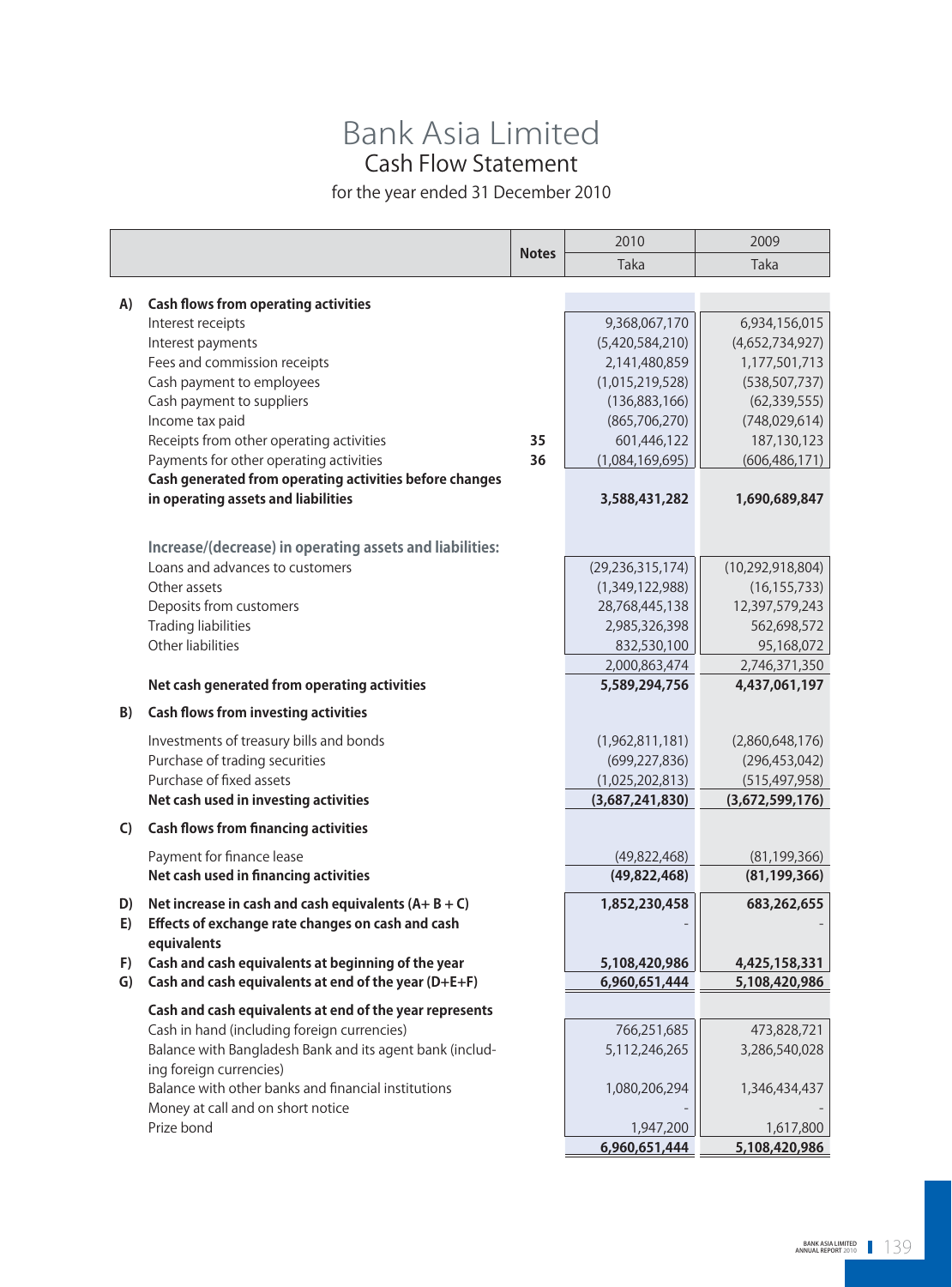

# Notes to the Financial Statements as at and for the year ended 31 December 2010

# **1. The Bank and its activities**

# **1.1 Reporting entity**

 Bank Asia Limited is one of the third generation private commercial banks (PCBs), incorporated in Bangladesh on 28 September 1999 as a public limited company under the Companies Act 1994, and governed by the Bank Companies Act 1991. The Bank went for public issue of its shares on 23 September 2003 and its shares are listed with Dhaka Stock Exchange Limited and Chittagong Stock Exchange Limited. At present the Bank has 50 branches, 11 SME centers, 48 own ATM booths and 603 shared ATM booths.

 Bank Asia Limited acquired the business of Bank of Nova Scotia (incorporated in Canada), Dhaka, in the year 2001 and at the beginning of the year 2002, the Bank also acquired the Bangladesh operations of Muslim Commercial Bank Limited (MCBL), a bank incorporated in Pakistan, having two branches at Dhaka and Chittagong. In taking over the Bangladesh operations, all assets and certain specific liabilities of MCBL were taken over by Bank Asia Limited at book values.

The registered office of the Bank is located at Tea Board Building (1st floor), 111-113, Motijheel C/A, Dhaka-1000.

# **1.2 Principal activities**

 The principal activities of the Bank are to provide all kinds of commercial banking services to its customers through its branches in Bangladesh.

# **1.3 Islamic banking unit**

 The Bank obtained the Islamic Banking unit permission vide letter no. BRPD(P-3)745(53)/2008-4804 dated 17 December 2008. The Bank commenced operation of this unit from 24 December 2008. The Islamic banking unit is governed under the rules and regulations of Bangladesh Bank. Distribution of profit on deposit is shown in Annexure-I and separate balance sheet and profit and loss account of Islamic banking unit are shown in Annexure-I.1 and Annexure-I.2.

# **1.4 Off -shore banking unit**

 The Bank obtained off -shore banking unit permission vide letter no. BRPD(P-3)744(94)/2007-1853 dated 21 June 2007. Operation of this unit commenced from 28 January 2008 and its office is located at Zone Service Complex, Chittagong Export Processing Zone, Chittagong. Off -shore banking unit is governed under the rules and regulations of Bangladesh Bank. Separate financial statements of off-shore banking unit are shown in Annexure-J to J. 3.

# **1.5 Capital market division**

 The Bank obtained membership of Dhaka Stock Exchange Limited on 19 June 2008 and commenced its operation from 5 August 2009. The bank also extends margin loan to its customers against their margin for investment in the listed companies. The required margin level is monitored daily and pursuant to established guidelines, customers are required to deposit additional margin to reduce the position, where necessary.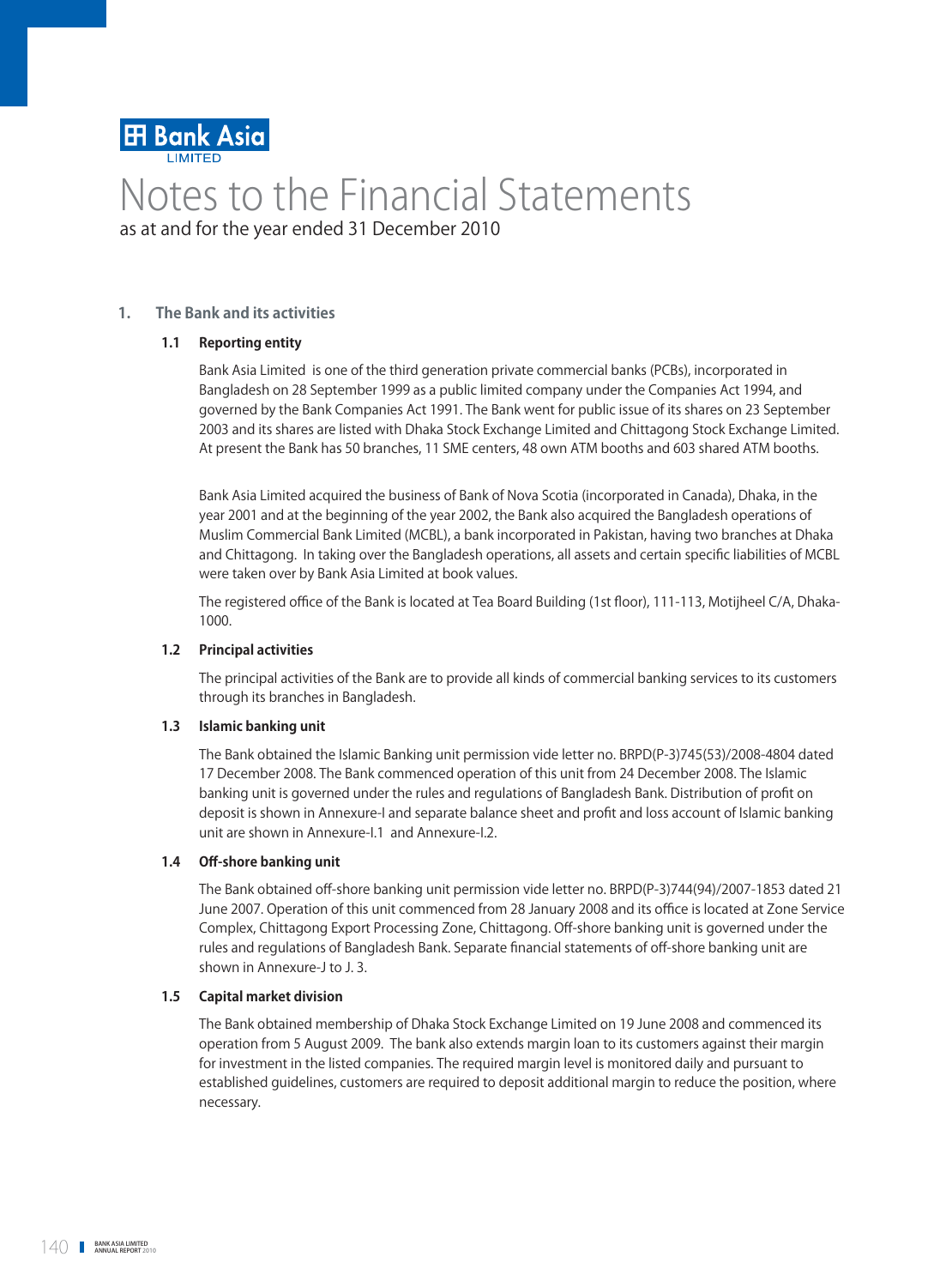# **2. Basis of preparation**

# **2.1 Statement of compliance**

The financial statements of the Bank have been prepared in accordance with the "First Schedule (sec-38) of the Bank Companies Act 1991 as amended by BRPD Circular no. 14, dated 25 June 2003, other Bangladesh Bank Circulars, Bangladesh Financial Reporting Standards (BFRS), the Companies Act 1994, the Securities and Exchange Rules 1987 and other prevailing laws and rules applicable in Bangladesh.

# **2.2 Basis of measurement**

The financial statements of the Bank have been prepared on the historical cost basis except for the following:

- Government Treasury Bills and Bonds designated as ʻHeld for Trading (HFT)' at present value using marking to market concept with gain crediting revaluation reserve.
- Government Treasury Bills and Bonds designated as ʻHeld to Maturity (HTM)' at present value using amortisation concept
- Zero Coupon Bond at present value using amortisation concept

# **2.3 Functional and presentation currency**

These financial statements are presented in Bangladesh Taka (Taka/Tk/BDT), which is the Bank's functional currency. Functional currency for Off-shore unit is US dollar. Except as indicated, financial information have been rounded off to the nearest Taka.

# **2.4 Use of estimates and judgements**

The preparation of the financial statements in conformity with BFRS requires management to make judgements, estimates and assumptions that affect the application of accounting policies and the reported amounts of assets, liabilities, income and expenses. Actual results may differ from these estimates.

 Estimates and underlying assumptions are reviewed on an ongoing basis. Revisions to accounting estimates are recognised in the period in which the estimate is revised and in any future periods affected.

Information about significant areas of estimation uncertainty and critical judgements in applying accounting policies that have the most significant effect on the amounts recognised in the financial statements are described in notes 3.1.4 and 3.9.

# **2.5 Foreign currency conversion**

 Transactions in foreign currencies are translated into the respective functional currency of the operation at the spot exchange rate at the date of the transaction. Monetary assets and liabilities denominated in foreign currencies at the reporting date are retranslated into the functional currency at the spot exchange rate at that date. The foreign currency gain or loss on monetary items is the difference between amortised cost in the functional currency at the beginning of the period, adjusted for effective interest and payments during the period, and the amortised cost in foreign currency translated at the spot exchange rate at the end of the period. Non-monetary assets and liabilities denominated in foreign currencies that are measured at fair value are retranslated into the functional currency at the spot exchange rate at the date that the fair value was determined. Foreign currency differences arising on retranslation are recognised in profit or loss. Non-monetary assets and liabilities that are measured in terms of historical cost in a foreign currency are translated using the exchange rate at the date of the transaction.

# **2.6 Basis of consolidation**

A separate set of records for consolidation of the statement of affairs and profit and loss account of the branches including islamic banking unit and off-shore banking unit are maintained at Head Office of the Bank based on which these financial statements have been prepared.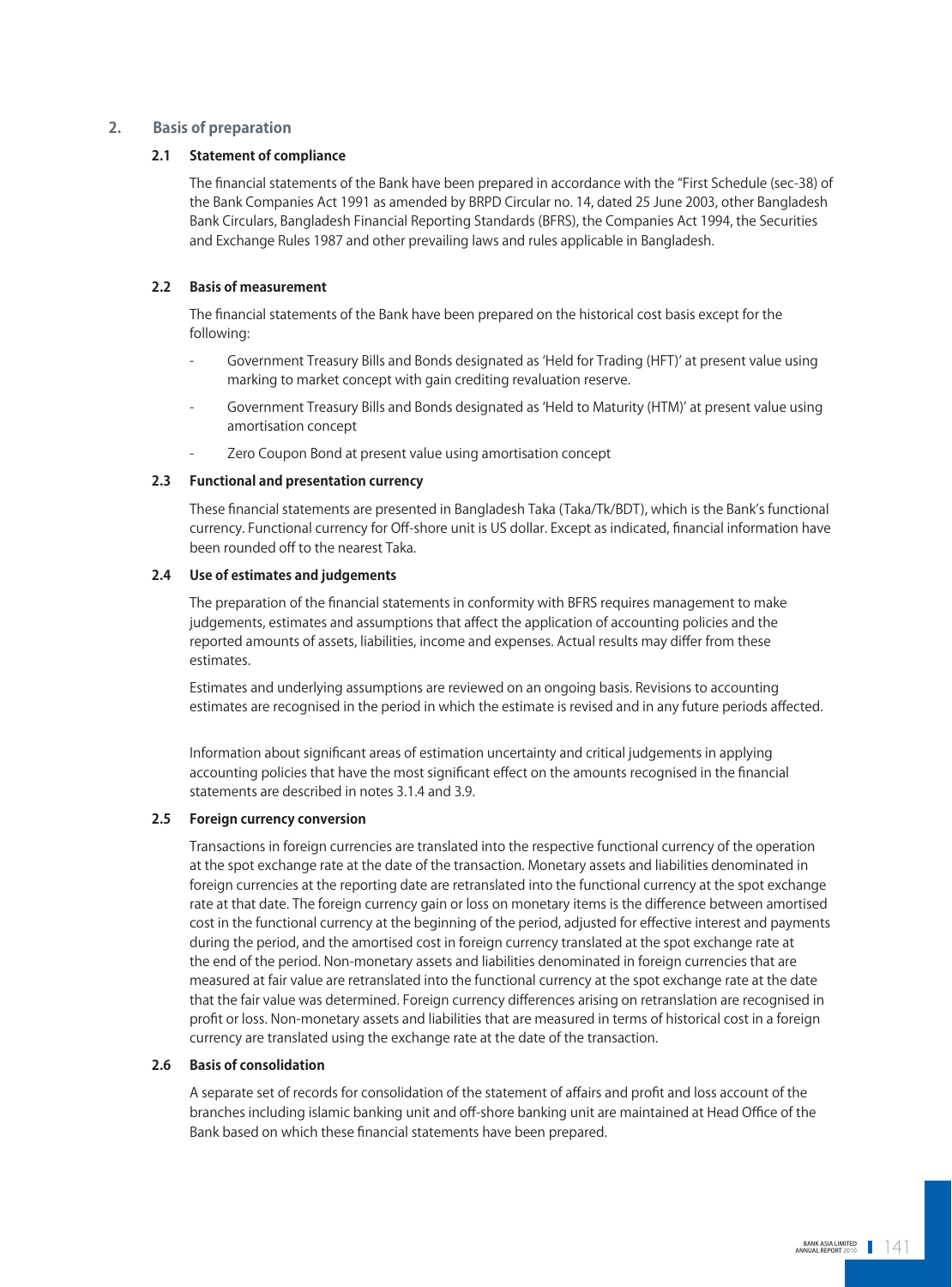# **2.7** Cash flow statement

Cash flow statement has been prepared in accordance with the BRPD Circular No. 14, dated 25 June 2003 issued by the Banking Regulation and Policy Department of Bangladesh Bank (The central bank of Bangladesh).

# **2.8 liquidity Statement**

 The liquidity statement of assets and liabilities as at the reporting date has been prepared on residual maturity term as per the following basis:

- a) Balance with other banks and financial institutions, money at call and on short notice are on the basis of their maturity terms
- b) Investments are on the basis of their maturity terms
- c) Loans and advances/investments are on the basis of their repayment schedules
- d) Fixed assets are on the basis of their useful lives
- e) Other assets are on the basis of their realisation/adjustments
- f) Borrowings from other banks, financial institutions and agents as per their maturity/repayment terms
- g) Deposits and other accounts are on the basis of their maturity terms and behavioural past trend
- h) Other liabilities are on the basis of their payment/adjustments schedule

Details are shown in Annexure - B.

# **2.9 Reporting period**

These financial statements cover one calendar year from 1 January to 31 December 2010.

# **2.10 Adoption of new accounting standards**

Adoption of new accoutning standards with effictive from 1 Januray 2010 the Bank has adopted the following Bangladesh Financial Reporting Standards:

- i) BFRS 4: Insurance Contracts
- ii) BFRS 7: Financial Instruments: Disclosures
- iii) BFRS 8 : Operating Segments
- iv) BAS 32: Financial Instruments: Presentation
- v) BAS 39 : Financial Instruments: Recognition and Measuremenrs

Departure from some requirements of financial instruments in order to comply with rules and requlations of Bangladesh Bank have been disclosed in note 3.14.1

# **3.** Significant accounting policies

The accounting policy set out below have applied consistently to all periods presented in these financial statements and have been applied consistently by the Bank except as explained in note 3.14.1

# **3.1 Assets and basis of their valuation**

# **3.1.1 Cash and cash equivalents**

 Cash and cash equivalents includes cash in hand and balances with Bangladesh Bank and its agent bank, balances with other banks and financial institutions, money at call and on short notice and prize bond.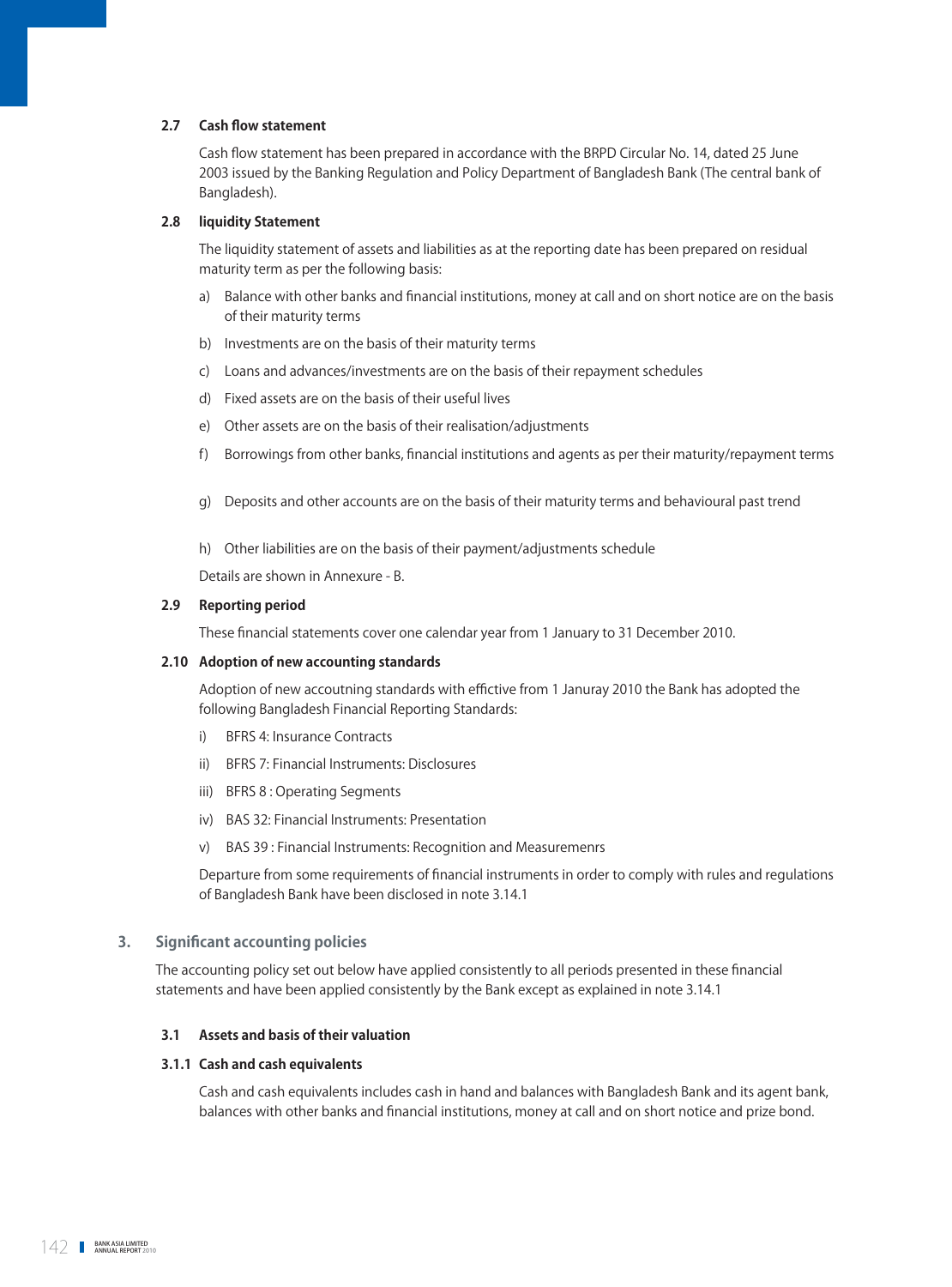# **3.1.2 Investments**

 All investment securities are initially recognised at cost, including acquisition charges associated with the investment. Premiums are amortised and discounts are accredited.

# **Held to Maturity**

Investments which have, 'fixed or determinable payments' and are intended to be held to maturity are classified as 'Held to Maturity'.

# **Held for Trading**

Investments classified in this category are acquired principally for the purpose of selling or repurchasing in short trading or if designated as such by the management.

# **Revaluation**

 As per the DOS Circular letter no. 5 dated 26 May 2008, HFT securities are revaluated each week using ʻMarking to Market' concept and HTM securities are amortised once a year according to Bangladesh Bank guidelines. The HTM securities are also revalued if they are reclassified to HFT category with the Board's approval.

| Government Treasury Bills and Bonds (HFT) | At present value (using marking to market<br>concept)                |
|-------------------------------------------|----------------------------------------------------------------------|
| Government Treasury Bills and Bonds (HTM) | At present value (using amortisation concept)                        |
| Zero Coupon Bond                          | At present value (using amortisation concept)                        |
| Prize Bond and other bonds                | At cost                                                              |
| Debentures                                | At cost                                                              |
| Unquoted shares (ordinary)                | At cost or book value which ever is lower                            |
| Quoted shares (ordinary)                  | At cost or market value whichever is lower at<br>balance sheet date. |

Value of investments has been shown as under:

Details are shown in Note 7.

# **3.1.3 Loans and advances/investments**

- a) Loans and advances/investments are stated in the balance sheet on gross basis.
- b) Interest/profit is calculated on daily product basis, but charged and accounted for quarterly on accrual basis. Interest/profit on classified loans and advances/investments is kept in interest suspense account as per BRPD circulars no. 16 of 1998, 9 of 2001 and 10 of 2005 and recognised as income on realisation. Interest/profit is not charged on bad and loss loans and advances/investments as per quidelines of Bangladesh Bank. Records of such interest amounts are kept in separate memorandum accounts.
- c) Provision for loans and advances/investments is made based on the arrear in equivalent month and reviewed by the management following instructions contained in Bangladesh Bank BRPD circulars no. 16 of 6 December 1998, 9 of 14 May 2001, 9 and 10 of 20 August 2005, 5 of 5 June 2006, 8 of 7 August 2007, 10 of 18 September 2007, 5 of 29 April 2008 and 32 of 27 October 2010.

Rates of provision on loans and advances/investments are given below:

| <b>Particulars</b>                                                       | <b>Rates</b> |
|--------------------------------------------------------------------------|--------------|
| General provision on:                                                    |              |
| Unclassified loans and advances/investments                              | $1\%$        |
| Small and medium enterprise financing                                    | $1\%$        |
| Consumer finance for house building loan and loan for professional setup | 2%           |
| Loan to BHs/MBs/SDs against shares                                       | 2%           |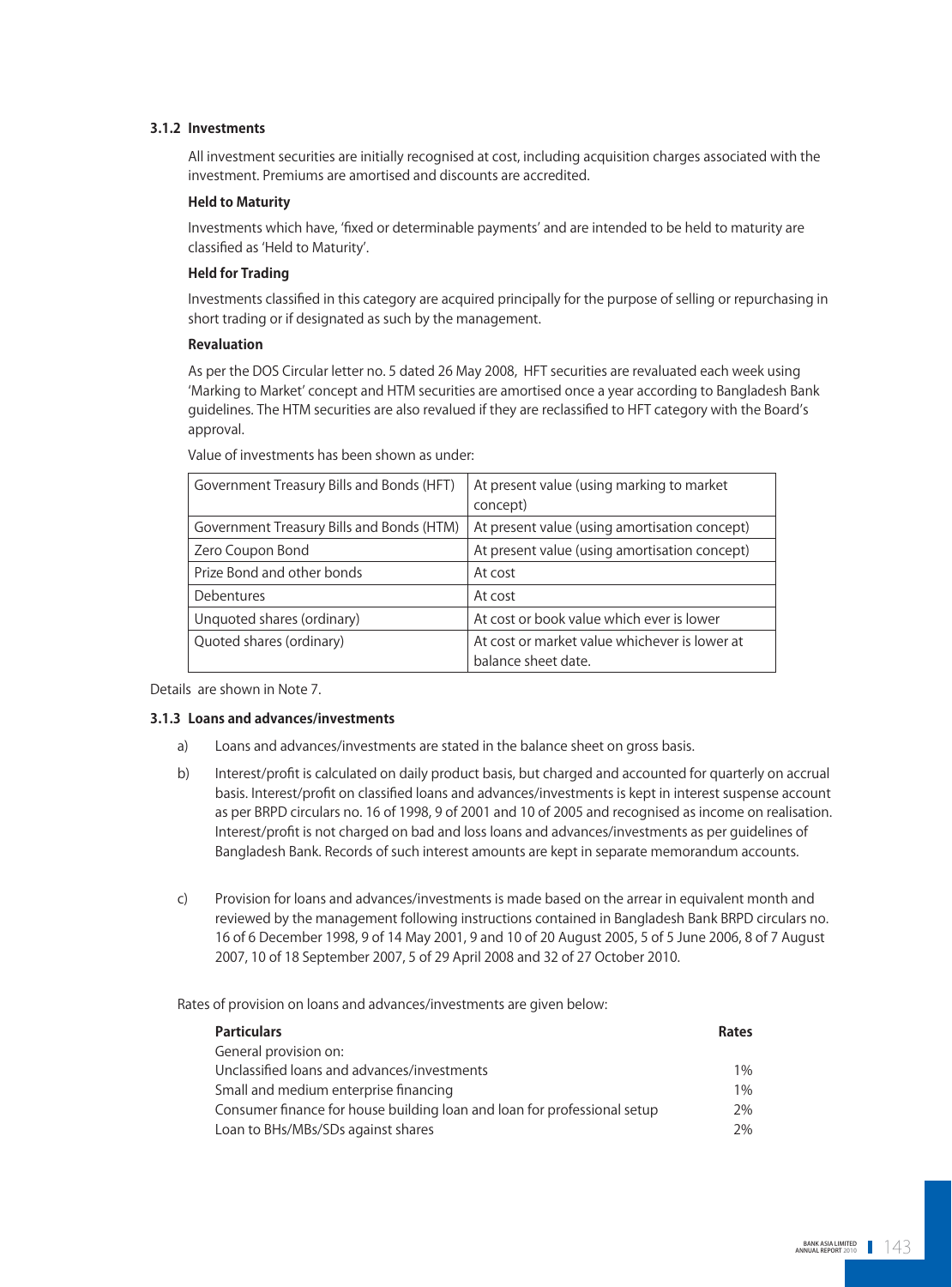| Consumer finance other than house building loan and loan for professional |     |
|---------------------------------------------------------------------------|-----|
| setup including credit cards                                              | 5%  |
| <b>Special Mention Account</b>                                            | 5%  |
| Off-balance sheet exposure                                                | 1%  |
| <b>Specific provision on:</b>                                             |     |
| Substandard loans and advances/investments                                | 20% |
| Doubtful loans and advances/investments                                   | 50% |

Bad/loss loans and advances/investments 100%

d) Loans and advances/investments are written off as per guidelines of Bangladesh Bank. These write off however will not undermine/affect the claim amount against the borrower. Detailed memorandum records for all such write off acounts are meticulously maintained and followed up.

#### **3.1.4 Fixed assets and depreciation**

#### **Recognition and measurement**

 Items of fi xed assets excluding land are measured at cost less accumulated depreciation and accumulated impairment losses, if any. Land is measured at cost.

 Cost includes expenditure that are directly attributable to the acquisition of asset and bringing to the location and condition necessary for it to be capable of operating in the intended manner.

#### **Subsequent costs**

The cost of replacing part of an item of fixed assets is recognised in the carrying amount of the item if it is probable that the future economic benefits embodied within the part will flow to the company and its cost can be measured reliably. The carrying amount of the replaced part is derecognised. The costs of the day-to-day servicing of fixed assets are recognised in profit or loss as incurred.

#### **Depreciation**

 No depreciation is charged on land. Depreciation is charged on straight-line method. In case of acquisition of fixed assets, depreciation is charged in the year of acquisition, whereas depreciation on disposed off fixed assets is charged up to the year prior to the year of disposal. Asset category-wise depreciation rates are as follows:

| <b>Category of assets</b> | <b>Rate of depreciation</b> |
|---------------------------|-----------------------------|
| <b>Building</b>           | 5%                          |
| Furniture and fixture     | 20%                         |
| Equipments                | 20%                         |
| Computer and accessories  | 20%                         |
| Motor vehicles            | 20%                         |

Gain or loss on sale of fixed assets are recognised in profit and loss account as per provision of BAS 16 "Property, plant and equipments".

#### **3.1.5 Other assets**

Other assets include all other financial assets and include fees and other unrealised income receivable, advance for operating and capital expenditure and stocks of stationery and stamps. Details are shown in Note 10.

#### **3.2 Liabilities and provisions**

**3.2.1** Borrowings from other banks, financial institutions and agents include interest-bearing borrowings redeemable at call and Bangladesh Bank refinance. These items are brought to financial statements at the gross value of the outstanding balance. **Details are shown in Note 11**.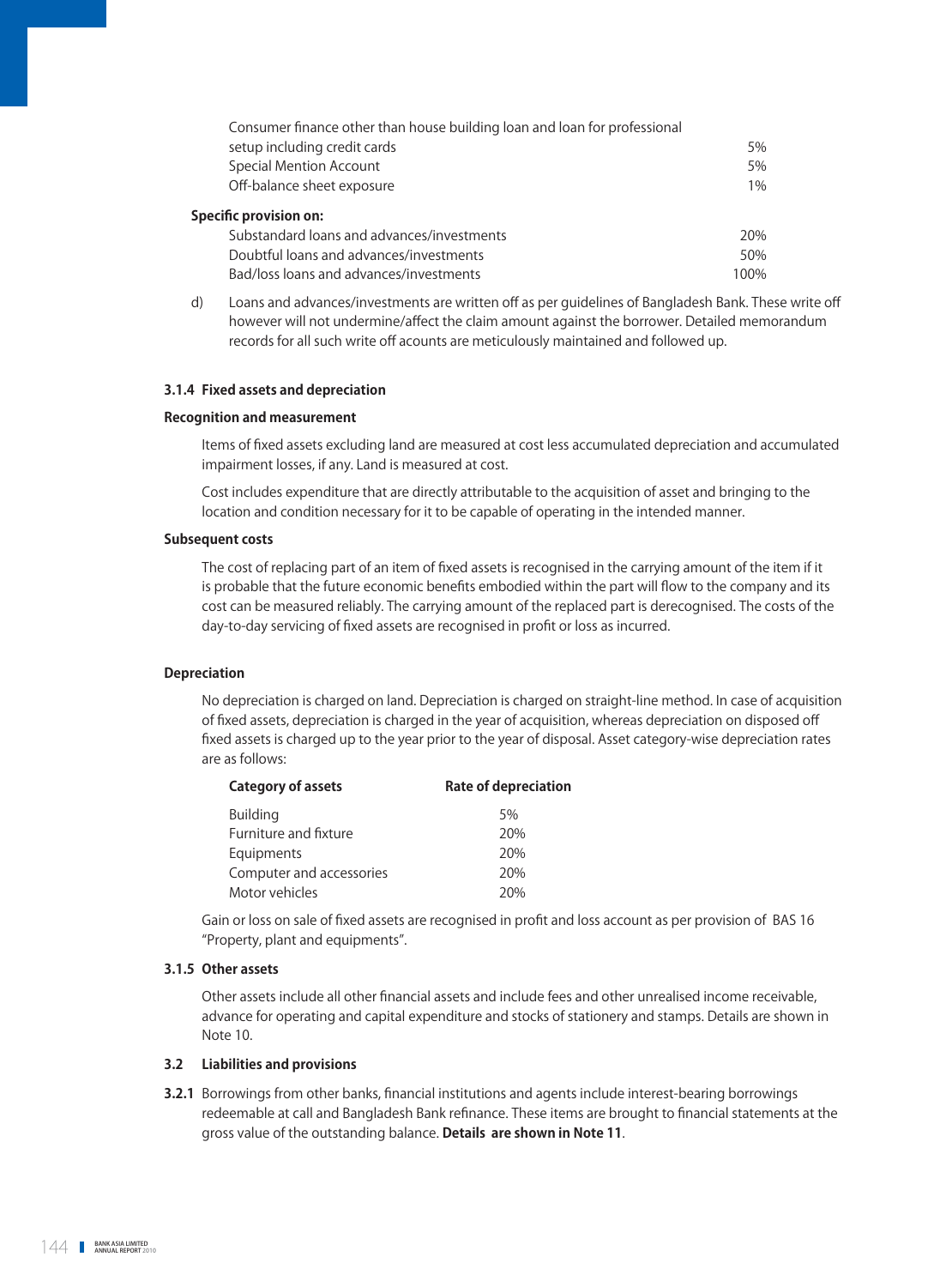#### **3.2.2 Deposits and other accounts**

 Deposits and other accounts include non interest-bearing current deposit redeemable at call, bills payable, interest bearing on demand and special notice deposits, savings deposit and fixed deposit. These items are brought to financial statements at the gross value of the outstanding balance. Details are **shown in Note 12.**

#### **3.2.3 Other liabilities**

 As per BAS 37 "Provisions, Contingent Liabilities and Contingent Assets" the Bank recognises provisions only when it has a present obligation as a result of a past event and it is probable that an outflow of resources embodying economic benefits will be required to settle the obligation and when a reliable estimate of the amount of the obligation can be made.

 Other liabilities comprise items such as provision for loans and advances/investments, provision for taxes, interest payable, interest suspense, accrued expenses, obligation under finance lease etc. Other liabilities are recognised in the balance sheet according to the guidelines of Bangladesh Bank, Income Tax Ordinance 1984 and internal policy of the Bank. **Details are shown in Note 13.**

#### **3.3 Capital/shareholders' equity**

#### **Authorised capital**

 Authorised capital is the maximum amount of share capital that the bank is authorised by its Memorandum and Articles of Association.

#### **Paid up capital**

 Paid up capital represents total amount of shareholder capital that has been paid in full by the ordinary shareholders. Holders of ordinary shares are entitled to receive dividends as declared from time to time and are entitled to vote at shareholders' meetings. In the event of a winding-up of the company, ordinary shareholders rank after all other shareholders and creditors and are fully entitled to any residual proceeds of liquidation. **Details are shown in Note 14.2.**

#### **Statutory reserve**

Statutory reserve has been maintained @ 20% of profit before tax in accordance with provisions of section 24 of the Bank Companies Act 1991 until such reserve equal to its paid up capital together with the share premium.

#### **Revaluation reserve**

 Revaluation reserve arises from the revaluation of Treasury bills and bonds (HFT & HTM) in accordance with the DOS circular no. 5 dated 26 May 2008 and DOS(SR) 1153/120/2010 dated 8 December 2010. The tax effects on revaluation gain are measured and recognised in the financial statements as per BAS 12: Income Taxes.

#### **3.4 Contingent liabilities**

Any possible obligation that arises from past events and the existence of which will be confirmed only by the occurrence or non-occurrence of one or more uncertain future events not wholly within the control of the Bank; or any present obligation that arises from past events but is not recognised because:

- it is not probable that an outflow of resources embodying economic benefits will be required to settle the obligation; or
- the amount of the obligation cannot be measured with sufficient reliability.

Contingent liabilities are not recognised but disclosed in the financial statements unless the possibility of an outflow of resources embodying economic benefits is reliably estimated.

Contingent assets are not recognised in the financial statements as this may result in the recognition of income which may never be realised.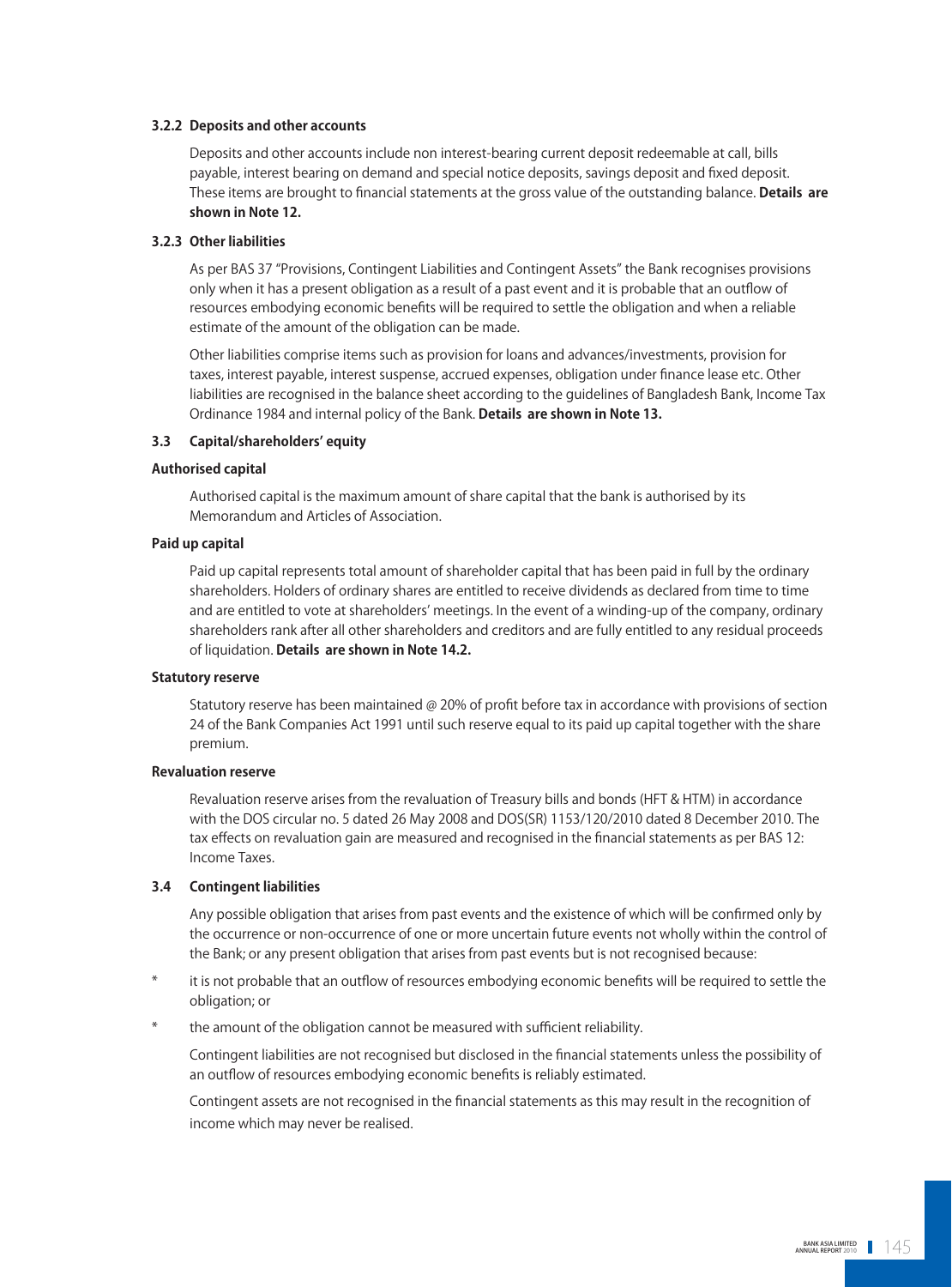#### **3.5 Revenue recognition**

#### **Interest income**

 Interest on loans and advances is calculated on daily product basis, but charged and accounted for on quarterly basis. Interest on loans and advances ceases to be taken into income when such advances fall into SMA and under classification. It is then kept in interest suspense account. Interest on SMA and classified loans and advances is accounted for on a cash receipt basis.

#### **Profit on investment (Islamic Banking)**

Mark-up on investment is taken into income account proportionately from profit receivable account. Overdue charge/compensation on classified investments is transferred to profit suspense account instead of income account.

#### **Investment income**

 Income on investments is recognised on accrual basis. Investment income includes discount on treasury bills and zero coupon bonds, interest on treasury bonds, debentures and fixed deposits with other banks. Capital gain on investments in shares is also included in investment income.

#### **Interest and fees receivable on credit cards**

 Interest and fees receivable on credit cards are recognised on accrual basis. Interest and fees ceases to be taken into income when the recovery of interest and fees is in arrear for over three months. Thereafter, interest and fees are accounted for on cash basis.

#### **Fees and commission income**

 The Bank earns fees and commissions from diverse range of services provided to its customers. This includes fees and commission income arising on financial and other services provided by the bank including trade finance, credit cards, debit cards, passport endorsement, loan processing, loan syndication and locker facilities etc. Fees and commission income is recognised on a realisation basis.

Interest paid on borrowing and other deposits (Conventional banking)

Interest paid and other expenses are recognised on accrual basis.

#### **Profit paid on deposits (Islamic Banking)**

Profit paid to mudaraba deposits is recognised on accrual basis as per provisional rate. However, the final profit is determined and are paid to the depositors as per Annexure-I.

# **3.6** Employee benefits

# **3.6.1 Provident Fund**

Provident fund benefits are given to the staff of the bank in accordance with the approved Provident fund rules. The fund is operated by a Board of Trustees . All confirmed employees of the bank are contributing 10% of their basic salary as subscription of the fund. The bank also contributes equal amount of the employees' contribution to the fund.

# **3.6.2 Gratuity Fund**

Gratuity fund benefits are given to the eligible staff of the Bank in accordance with the approved Gratuity fund rules. Gratuity payable is determined on the basis of existing rules and regulations of the Bank. Actuarial valuation is not considered essential since amount payable at the date of balance sheet is recognised and accounted for as at that date based on actual rate.

#### **3.6.3 Superannuation Fund**

 The Bank operates a Superannuation Fund for which provision is made annually covering all its eligible employees. The fund is operated by a separate Board of Trustees.

#### **3.6.4 Hospitalisation insurance**

The Bank operates a health insurance scheme to its confirmed employees and their respective spouses at rates provided in health insurance coverage policy.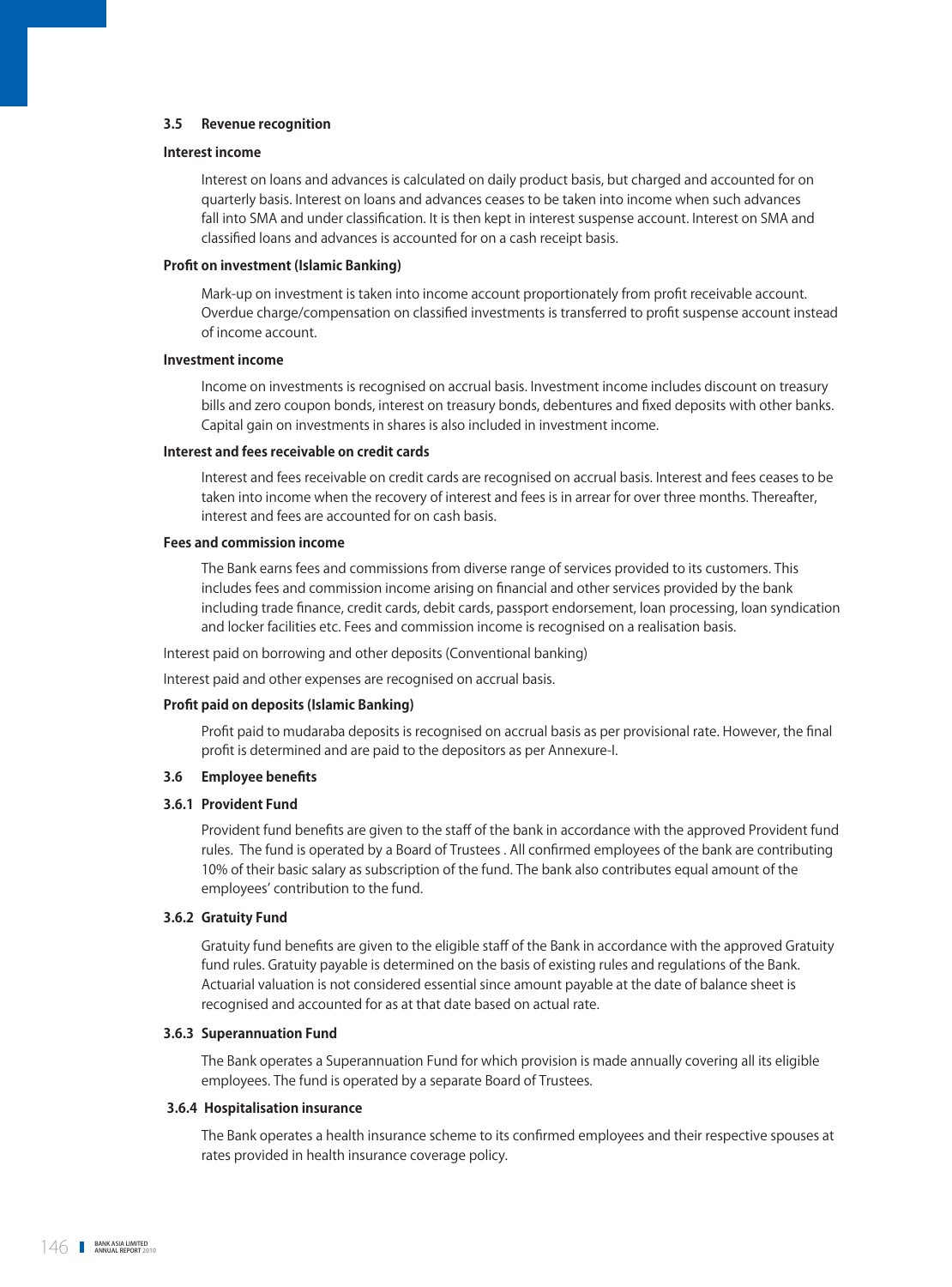#### **3.7 Provision for Off -Balance Sheet Exposures**

 In compliance with Bangladesh Bank guidelines, Off -Balance Sheet items have been disclose under contingent liabilities. As per BRPD Circular No.10 dated 18 September 2007, the Bank is required to maintain provision @ 1% against Off-Balance Sheet Exposures. Details are shown in note 13.3

#### **3.8 Provision for Nostro Accounts**

 According to guideline of Foreign Exchange Policy Department of Bangladesh Bank, Circular No. FEOD (FEMO)/01/2005-677 dated 13 September 2005, Bank is required to make provision regarding the unreconciled debit balance as at Balance Sheet date.

Details are shown in Note 13.7 and Annexure K.

#### **3.9 Taxation**

 Income tax expense comprises current and deferred tax. Current tax and deferred tax are recognised in profit or loss except to the extent that it relates to items recognised directly in equity. Current tax is the expected tax payable or receivable on the taxable income or loss for the year, using tax rates enacted or substantively enacted at the reporting date, and any adjustment to tax payable in respect of previous years.

Deferred tax is recognised in respect of temporary differences between the carrying amounts of assets and liabilities for financial reporting purposes and the amounts used for taxation purposes. Deferred tax is not recognised for the following temporary differences: the initial recognition of goodwill, the initial recognition of assets or liabilities in a transaction that is not a business combination and that affects neither accounting nor taxable profit or loss, and differences relating to investments in subsidiaries to the extent that it is probable that they will not reverse in the foreseeable future. Deferred tax is measured at the tax rates that are expected to be applied to the temporary differences when they reverse, based on the laws that have been enacted or substantively enacted by the reporting date. Deferred tax assets and liabilities are offset if there is a legally enforceable right to offset current tax liabilities against current tax assets, and they relate to income taxes levied by the same tax authority on the same taxable entity, or on different tax entities, but they intend to settle current tax liabilities and assets on a net basis or their tax assets and liabilities will be realised simultaneously.

A deferred tax asset is recognised for unused tax credits and deductible temporary differences to the extent that it is probable that future taxable profits will be available against which they can be utilised. Deferred tax assets are reviewed at each reporting date and are reduced to the extent that it is no longer probable that the related tax benefit will be realised.

Deferred tax relating to unrealised surplus on revaluation of held to maturity (HTM) securities is recognised directly in revaluation reserve as a part of equity and is subsequently recognised in profit and loss account on maturity of the security.

#### **3.10 Leases**

 Upon initial recognition, the leased asset is measured at the amount equal to the lower of its fair value and the present value of the minimum lease payment. Subsequent to initial recognition the asset is accounted for in accordance with the accounting policy applicable to that asset.

#### **3.11 Earnings Per Share**

 Earnings per Share (EPS) has been computed by dividing the basic earnings by the weighted average number of ordinary shares outstanding as at 31 December 2010 as per Bangladesh Accounting Standard (BAS) - 33 "Earnings Per Share". Details are shown in Note 37.

#### **Basic earnings**

This represents earnings for the year attributable to ordinary shareholders. Net profit after tax has been considered as fully attributable to the ordinary shareholders.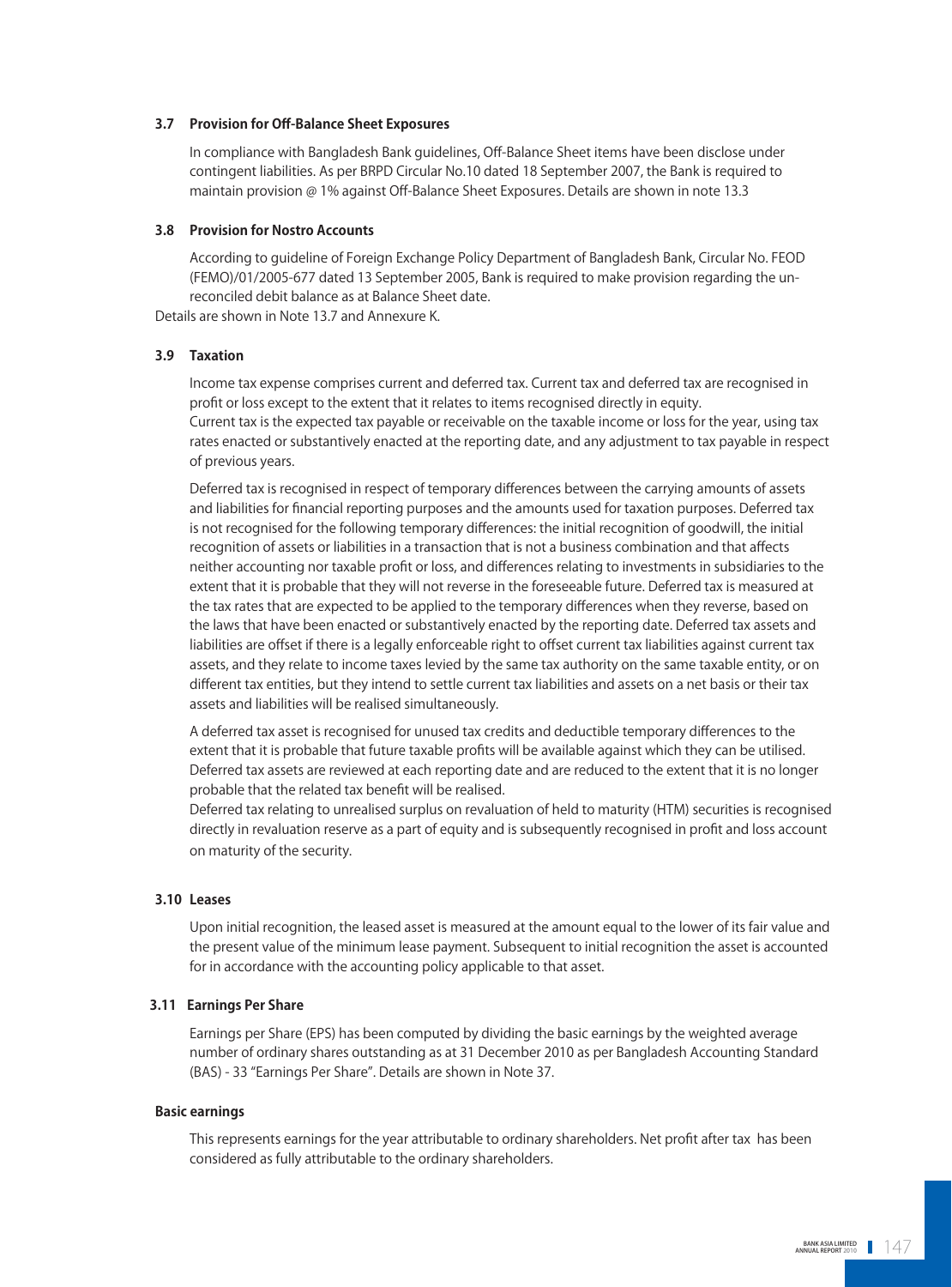#### **Weighted average number of ordinary shares**

 This represents the number of ordinary shares outstanding at the beginning of the year plus the number of ordinary shares issued during the year multiplied by a time weighted factor. The time weighted factor is the number of days the specific shares are outstanding as a proportion of the total number of days in the year.

 The basis of computation of number of shares is in line with the provisions of BAS 33 "Earnings per share". The logic behind this basis is, that the bonus shares are issued to the existing shareholders without any consideration, and therefore, the number of shares outstanding is increased without an increase in resources generating new earnings.

#### **Diluted earnings per share**

 No diluted earnings per share is required to be calculated for the year as there was no scope for dilution during the year under review.

#### **3.12 Reconciliation of inter-bank/inter-branch account**

 Books of accounts with regard to inter-bank (in Bangladesh and outside Bangladesh) are reconciled on monthly basis and there are no material differences which may affect the financial statements significantly. Details of provision on Nostro accounts are shown in Annexure-K.

Un-reconciled entries in case of inter-branch transactions as at the reporting date are not material.

# **3.13 Risk management**

Bangladesh Bank has identified 6 (six) core risks for management of the Banks and has provided the necessary guidelines for implementation. The six core risks are: Credit risk Foreign exchange risk Asset liability risks Money laundering risk Internal control and compliance risk Information and Communication Technology risk

 The prime objective of the risk management is that the Bank takes calculated business risk to safeguard its capital, financial resources and growth of sustainable profitability. In this context, the Bank has formed a committee (MANCOM) to overview proper implementation and regular monitoring of these critical areas.

# **3.13.1 Credit risk**

 Credit risk is one of the major risks faced by the Bank. This can be described as potential loss arising from the failure of a counter party to perform with agreed terms with the Bank. To assess and to mitigate the credit risk, the management has implemented Credit Risk Manual, which is considered an important tool for retaining the quality performance of the assets. Accordingly, Bank's credit risk management functions have been designed to address all these issues including risk that arises from global changes in banking, finance and related issues.

The Bank has segregated duties of the officers/executives engaged in the credit related activities. A separate department has been formed at Corporate Office which is entrusted with the tasks of maintaining effective relationship with the customers, marketing of credit products, exploring new business opportunities, etc. Moreover, credit approval, administration, monitoring and recovery functions have been segregated. For this purpose, three separate units have been formed within the Credit Department. These are (i) Credit Risk Management Unit, (ii) Credit Administration Unit, and (iii) Credit Monitoring and Recovery Unit.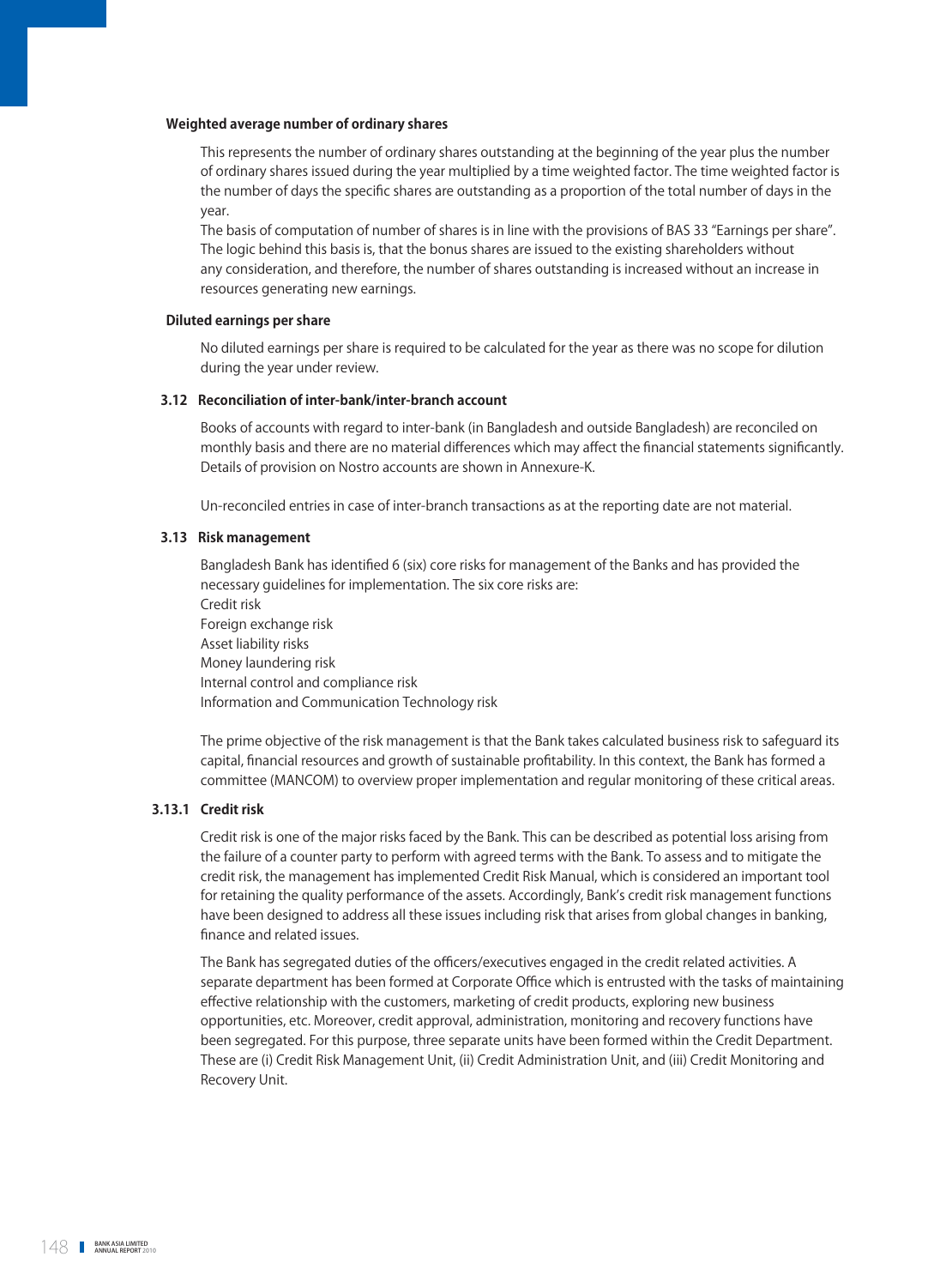#### **3.13.2 Foreign exchange risk**

Foreign exchange risk is defined as the potential change in earnings arising due to unfavorable change in exchange rates. The foreign exchange risk of the Bank is minimal as all the transactions are carried out on behalf of the customers against L/C commitments and other remittance requirements. No speculative dealing on Bank's account was conducted during the year. Treasury front office conducts deal for commercial purpose and back office of treasury keeps record and passes entries in books of account. The main risks in treasury and foreign exchange business are exchange rates risk, fund management and liquidity risk. As per Bangladesh Bank's guidelines, the Treasury Department was operationally and physically divided into front office and back office to mitigate the risk.

#### **3.13.3 Asset liability/balance sheet risks**

 The Bank has an Asset Liability Committee (ALCO) which is responsible for managing short-term and long-term liquidity and ensuring that the Bank has adequate liquidity at all times at the most appropriate funding cost. ALCO reviews liquidity requirements of the Bank, maturity of assets and liabilities, deposit and lending pricing strategy and the liquidity contingency plan. The Asset Liability Committee also monitors Balance Sheet risk. The Balance Sheet risk is defined as potential changes in earnings due to changes in rate of interest and exchange rates which are not of trading nature.

#### **3.13.4 Money laundering risk**

Money laundering risk comprises of money laundering and terrorist financing. It leads to both reputation loss as well as financial loss. Under the law of FATF, our fund outstanding with foreign correspondence banks might be frozen, if any link is found with terrorist activities. For mitigating the risks, the Bank has nominated a Chief Compliance Officer at Corporate Office and Branch Compliance Officers at branches, who independently review the accounting transactions to locate and verify suspicious transactions. Know Your Customer (KYC) policy and Transaction Profile (TP) format have been introduced. The regulatory requirements are being complied with and the guidelines in respect of KYC are being followed for opening of new accounts. Training is being provided continuously to all the categories of executives and officers for developing awareness and skill for identifying suspicious activities.

 In addition, the President & Managing Director has provided a message on Anti Money Laundering (AML) policy. The management has circulated a Customer Acceptance Policy to the members of the staff for guidance.

# **3.13.5 Internal control and compliance risk**

 Operational loss may arise from errors, omissions, frauds and forgeries due to lack of proper internal control and compliance culture. Management, through the Internal Control and Compliance Department, ensures controls over all operational areas of the Bank. Internal Control and Compliance Department undertakes periodical and special audit and inspection of the branches and departments at Corporate Office for identifying and reviewing the operational lapses and compliance of statutory requirements as well as Bank's own guidelines. The Audit Committee of the Board also reviews the Audit and Inspection reports of the Internal Control and Compliance Department. The Bank has introduced Risk Based Internal Audit (RBIA) and audit rating over its branches from 2006 and prepared a comprehensive audit manual which has been approved for implementation by the Board of Directors.

# **3.13.6 Information and Communication Technology risk**

Bank Asia Limited follows the guideline stated in BRPD circular no. 14 dated 23 October 2005 regarding "Guideline on Information and Communication Technology for scheduled Banks. IT management deals with IT policy documentation, internal IT audit, training etc. The objective of IT management is to achieve the highest levels of technology service quality by minimum operational risk. Physical security involves providing environmental safeguards as well as controlling physical access to equipment and data. IT department has controls over Password, User ID maintenance, input control, network security, virus protection, internet and e-mail. Data centre has been set up and disaster recovery plan has been formulated as part of Business Continuity Planning (BCP).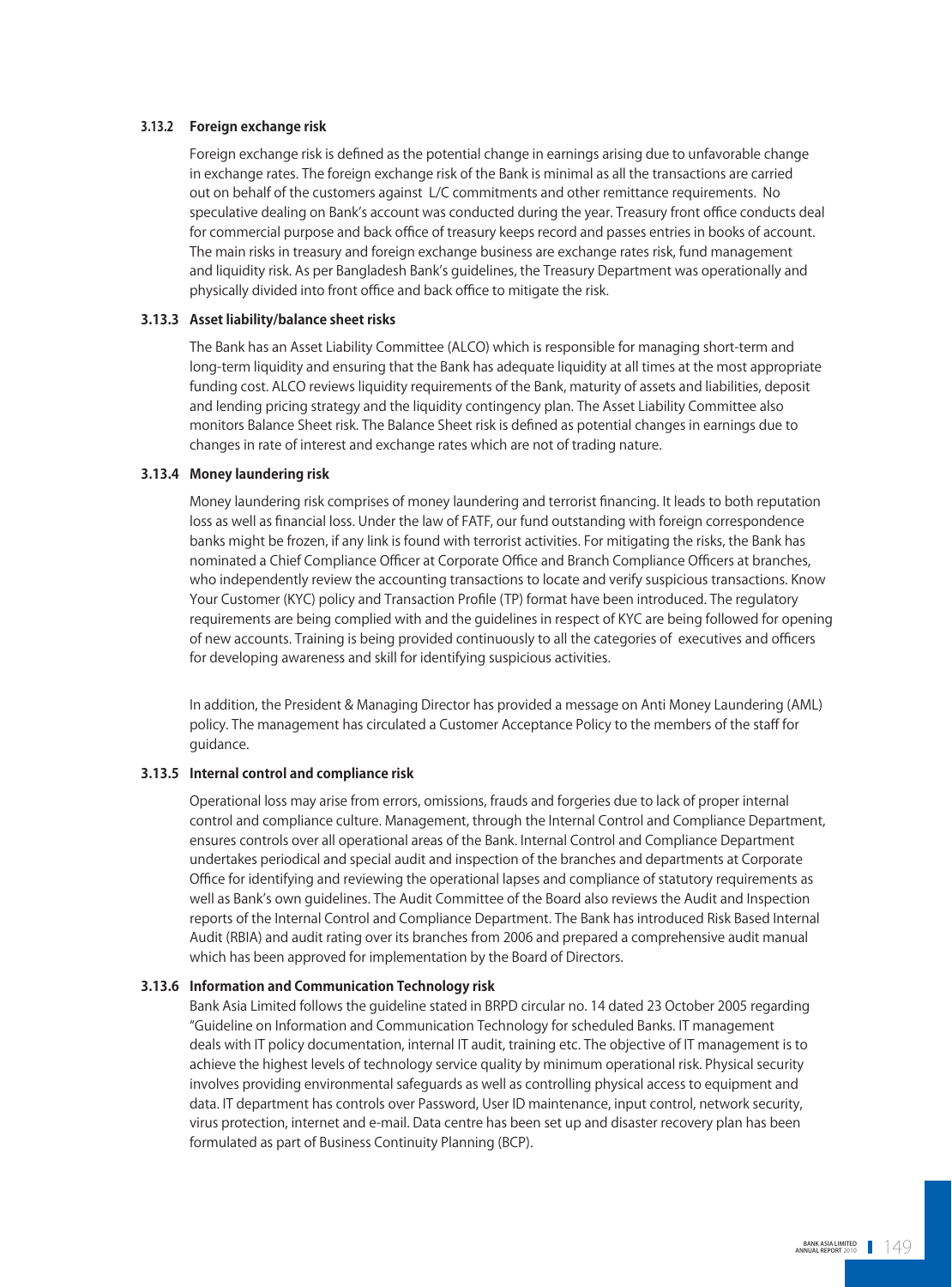# **3.14 Compliance of Bangladesh Accounting standard (BAS) and Bangladesh Financial Reporting Standard (BFRS)**

| <b>Name of the standards</b>                                                | Ref.          | <b>Status</b>                                |
|-----------------------------------------------------------------------------|---------------|----------------------------------------------|
| First-time Adoption of Bangladesh Financial Reporting Standards             | BFRS-1        | Not Applicable                               |
| Share based Payment                                                         | BFRS-2        | Not Applicable                               |
| <b>Business Combinations</b>                                                | BFRS-3        | Not Applicable                               |
| <b>Insurance Contracts</b>                                                  | BFRS-4        | Not Applicable                               |
| Non-current Assets Held for Sale and Discontinued Operations                | BFRS-5        | Not Applicable                               |
| Exploration for and Evaluation of Mineral Resources                         | BFRS-6        | Not Applicable                               |
| Financial Instruments: Disclosures                                          | BFRS-7        | Applied with some departure<br>(note 3.14.1) |
| <b>Operating Segments</b>                                                   | BFRS-8        | Not Applicable                               |
| <b>Presentation of Financial Statements</b>                                 | BAS-1         | Applied with some departure<br>(note 3.14.1) |
| Inventories                                                                 | BAS-2         | Not Applicable                               |
| <b>Statement of Cash Flows</b>                                              | BAS-7         | Applied                                      |
| Accounting Policies, Changes in Accounting Estimates and Errors             | BAS-8         | Applied                                      |
| Events after the Reporting Period                                           | <b>BAS-10</b> | Applied                                      |
| <b>Construction Contracts</b>                                               | <b>BAS-11</b> | Not Applicable                               |
| <b>Income Taxes</b>                                                         | <b>BAS-12</b> | Applied                                      |
| Property, Plant and Equipment                                               | <b>BAS-16</b> | Applied                                      |
| Leases                                                                      | <b>BAS-17</b> | Applied                                      |
| Revenue                                                                     | <b>BAS-18</b> | Applied                                      |
| <b>Employee Benefits</b>                                                    | <b>BAS-19</b> | Applied                                      |
| Accounting for Government Grants and Disclosure of Government<br>Assistance | <b>BAS-20</b> | Not Applicable                               |
| The Effects of Changes in Foreign Exchange Rates                            | <b>BAS-21</b> | Applied                                      |
| <b>Borrowing Costs</b>                                                      | <b>BAS-23</b> | Applied                                      |
| <b>Related Party Disclosures</b>                                            | <b>BAS-24</b> | Applied                                      |
| Accounting and Reporting by Retirement Benefit Plans                        | <b>BAS-26</b> | Not Applicable                               |
| Consolidated and Separate Financial Statements                              | <b>BAS-27</b> | Not Applicable                               |
| Investments in Associates                                                   | <b>BAS-28</b> | Not Applicable                               |
| Interests in Joint Ventures                                                 | <b>BAS-31</b> | Not Applicable                               |
| Financial Instruments: Presentation                                         | <b>BAS-32</b> | Applied with some departure<br>(note 3.14.1) |
| Earnings Per Share                                                          | <b>BAS-33</b> | Applied                                      |
| Interim Financial Reporting                                                 | <b>BAS-34</b> | Applied                                      |
| <b>Impairment of Assets</b>                                                 | <b>BAS-36</b> | Applied                                      |
| Provisions, Contingent Liabilities and Contingent Assets                    | <b>BAS-37</b> | Applied                                      |
| Intangible Assets                                                           | <b>BAS-38</b> | Not Applicable                               |
| Financial Instruments: Recognition and Measurement                          | <b>BAS-39</b> | Applied with some departure<br>(note 3.14.1) |
| Investment property                                                         | <b>BAS-40</b> | Not Applicable                               |
| Agriculture                                                                 | <b>BAS-41</b> | Not Applicable                               |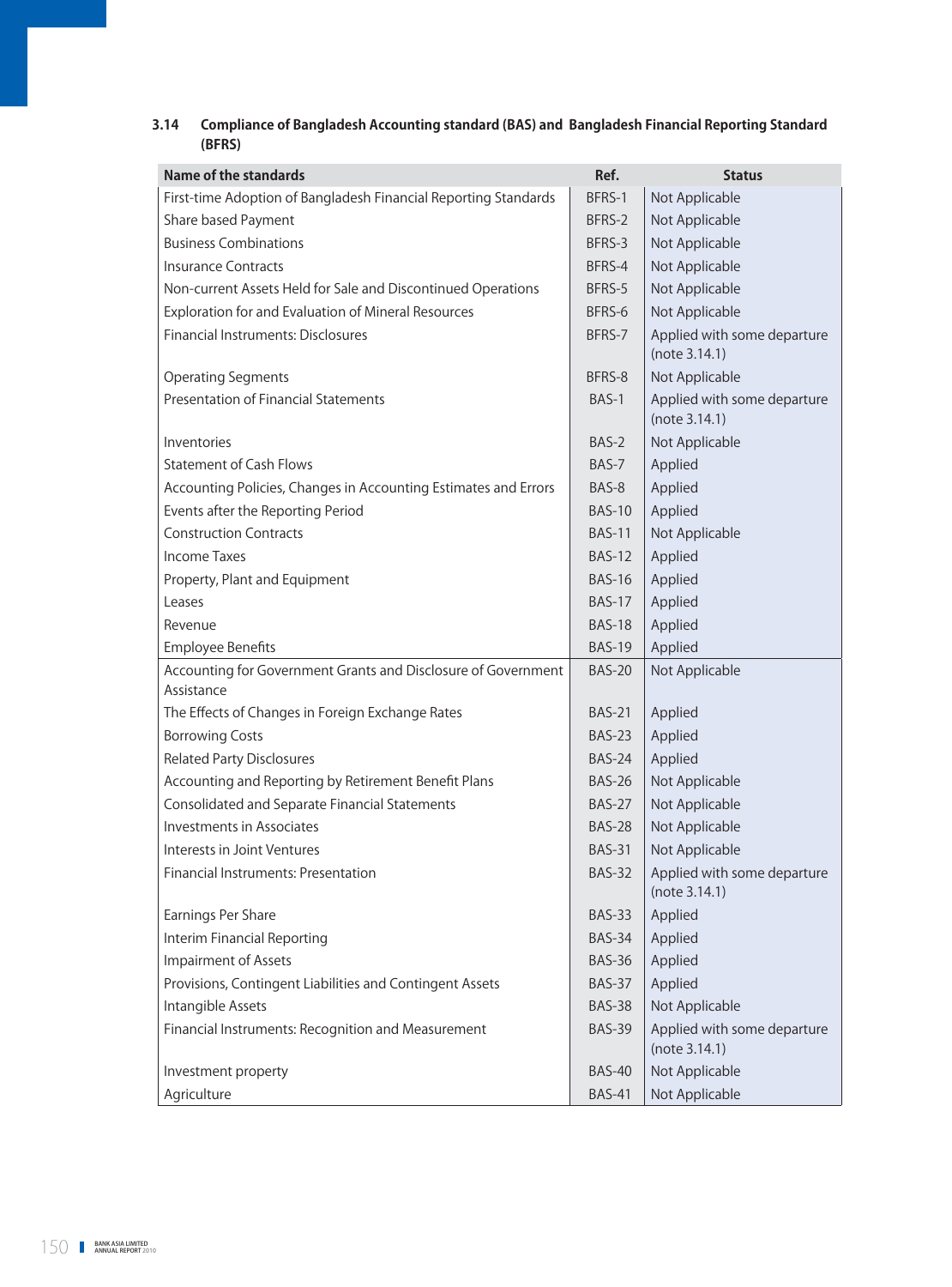- **3.14.1** Disclosure of departure from few requirements of BFRSs due to mandatory compliance of Bangladesh Bank's requirements Bangladesh Bank is the prime regulatory body for banks in Bangladesh. Some requirements of Bangladesh Bank's rules and regulations contradict with those of financial instruments and general provision standards of BFRSs. As such the company has departed from those contradictory requirements of BFRSs in order to comply with the rules and regulations of Bangladesh Bank which are disclosed below along with financial impact where applicable:
	- **1.** As per BRPD circular no. 14 dated 25 June 2003 investments in quoted shares and unquoted shares are revalued at the year end at market price and as per book value of last audited balance sheet respectively. Provision should be made for any loss arising from diminution in value of investment. As such the company measures and recognizes investment in quoted and unquoted shares at cost if the year end market value (for quoted shares) and book value (for unquoted shares) are higher than the cost. At the year-end the company's market value and book value of quoted and unquoted shares was higher than cost price by Tk. 71.67 million. However as per requirements of BAS 39 investment in shares falls either under "at fair value through profit and loss" or under "available for sale" where any change in the fair value at the year-end is taken to profit and loss account or revaluation reserve respectively.
	- **2.** According to DOS circular no. 05 dated 26 May 2008 and subsequent clarification in DOS circular no. 05 dated 28 January 2009 loss on revaluation of Government securities (T-bill/T-bond) should be charged in profit and loss account, and gain on such revaluation should be recorded under Revaluation Reserve Account. At the year end the company has accumulated revaluation gain of Tk 482.62 million for T-bonds at HFT category. However as per requirement of BAS 39, such T-bonds will fall under the category of "held for trading" where any change in the fair value of held for trading is recognized in profit and loss account.
	- **3.** As per BRPD circular no. 5 dated 5 June 2006 a general provision at 1% to 5% under different categories of unclassified loans (good/standard loans) has to be maintained. However such general provision cannot satisfy the conditions of provision as per BAS 37. At the year end the company has recognized an accumulated general provision of Tk. 959.72 million in the balance sheet under liabilities as per Bangladesh Bank's requirement.
	- **4.** As per BRPD circular no. 10 dated 18 September 2007, a general provision at 1% is required to be provided for all off -balance sheet risk exposures. However such general provision cannot satisfy the conditions of provision as per BAS 37. At the year end the Bank has recognized an accumulated general provision of Tk. 414.12 million in the balance sheet under other liabilities as per Bangladesh Bank's requirement.
	- **5.** Bangladesh Bank has issued templates for financial statements that must be followed by all banks. These templates neither include Other Comprehensive Income nor allow to include the elements of Other Comprehensive Income. As such the Bank does not prepare the Other Comprehensive Income statement (OCI). However elements of OCI are shown in the statements of changes in equity.
	- **6.** As per Bangladesh Bank guidelines financial instruments are categorized, recognized and measured differently from those prescribed in BAS 39. As such some disclosure and presentation requirements of BFRS 7 and BAS 32 have not been made in the accounts.

# **3.15** Approval of financial statements

The financial statements were approved by the board of directors on 23 February 2011.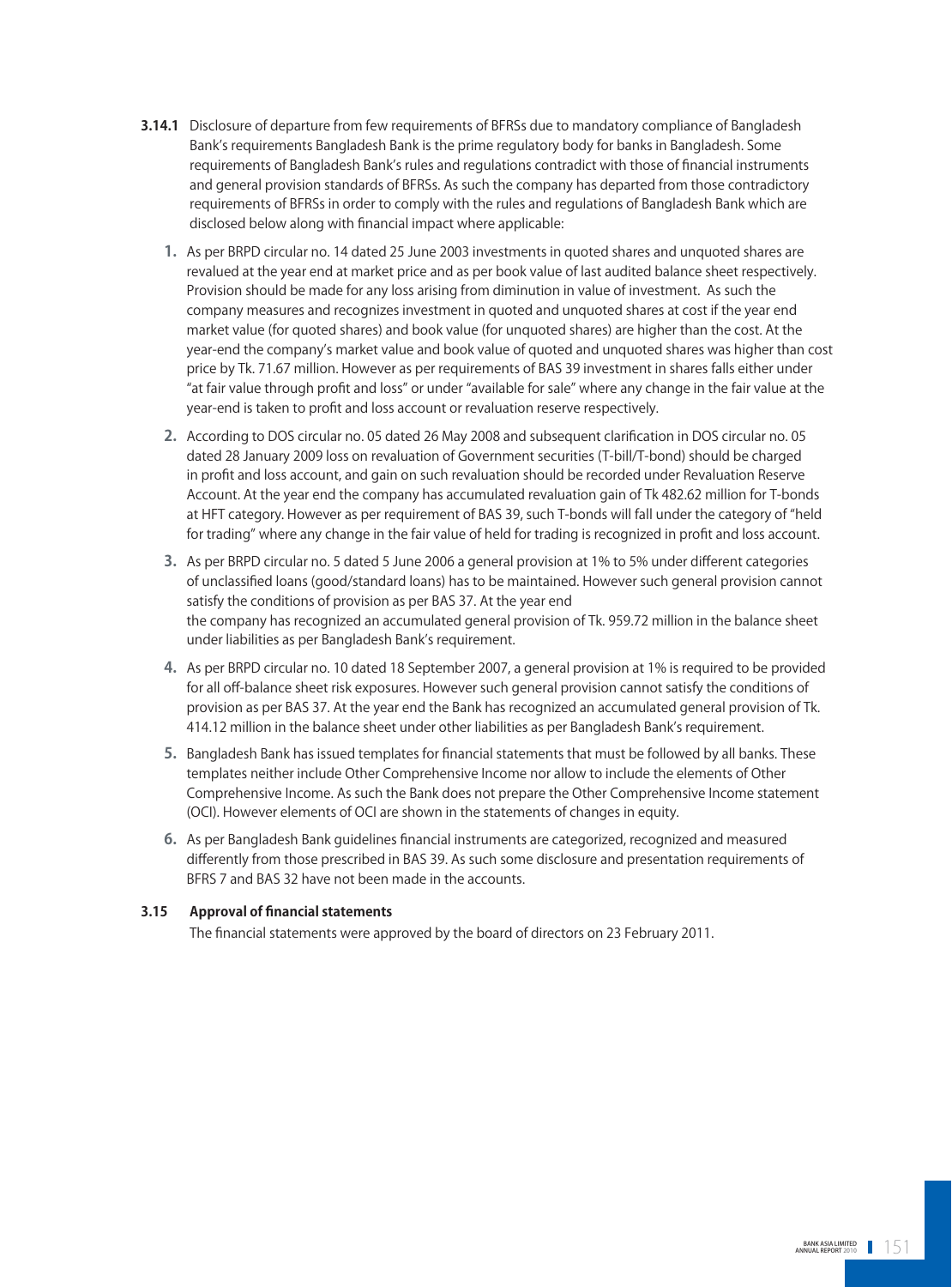|     |                                                        | 2010<br><b>Taka</b> | 2009<br><b>Taka</b> |
|-----|--------------------------------------------------------|---------------------|---------------------|
| 4   | Cash                                                   |                     |                     |
| 4.1 | In hand                                                |                     |                     |
|     | Conventional and islamic banking:                      |                     |                     |
|     | Local currency                                         | 752,481,945         | 465,526,291         |
|     | Foreign currencies                                     | 13,769,740          | 8,302,430           |
|     |                                                        | 766,251,685         | 473,828,721         |
|     | Off-shore banking unit                                 |                     |                     |
|     |                                                        | 766,251,685         | 473,828,721         |
| 4.2 | <b>Balance with Bangladesh Bank and its agent bank</b> |                     |                     |
|     | Conventional and islamic banking:                      |                     |                     |
|     | Balance with Bangladesh Bank                           |                     |                     |
|     | Local currency (statutory deposit)                     | 5,131,470,325       | 3,215,904,427       |
|     | Foreign currencies                                     | (125, 378, 088)     | 12,375,346          |
|     |                                                        | 5,006,092,237       | 3,228,279,773       |
|     | Balance with agent bank (Sonali Bank Limited)          |                     |                     |
|     | Local currency                                         | 106,154,028         | 58,260,255          |
|     | Foreign currencies                                     |                     |                     |
|     |                                                        | 106,154,028         | 58,260,255          |
|     |                                                        | 5,112,246,265       | 3,286,540,028       |
|     | Off-shore banking unit                                 |                     |                     |
|     |                                                        | 5,112,246,265       | 3,286,540,028       |
|     |                                                        | 5,878,497,950       | 3,760,368,749       |

# **4.3 Cash Reserve Requirement (CRR) and Statutory Liquidity Ratio (SLR)**

 Cash Reserve Requirement (CRR) and Statutory Liquidity Ratio (SLR) have been calculated and maintained in accordance with section 33 of Bank Companies Act 1991, BRPD circular nos. 11 and 12, dated 25 August 2005 and MPD 4 & 5 dated 1 December 2010..

 The statutory Cash Reserve Requirement on the Bank's time and demand liabilities at the rate 6% has been calculated and maintained with Bangladesh Bank in local currency and 19% (11.5% for Islamic Banking) Statutory Liquidity Ratio, including CRR, on the same liabilities has also been maintained in the form of cash in hand, balance with Bangladesh Bank and its agent bank, treasury bills, bonds and debentures. CRR and SLR maintained by the Bank are shown below:

| 4.3.1 | <b>Cash Reserve Requirement (CRR):</b>                |               |               |
|-------|-------------------------------------------------------|---------------|---------------|
|       | 6% (2009: 5%) of Average Demand and Time Liabilities: |               |               |
|       | Required reserve                                      | 5,050,482,947 | 2,688,225,000 |
|       | Actual reserve maintained                             | 5,248,570,000 | 3,065,218,536 |
|       | Surplus                                               | 198,087,053   | 376,993,536   |
|       |                                                       |               |               |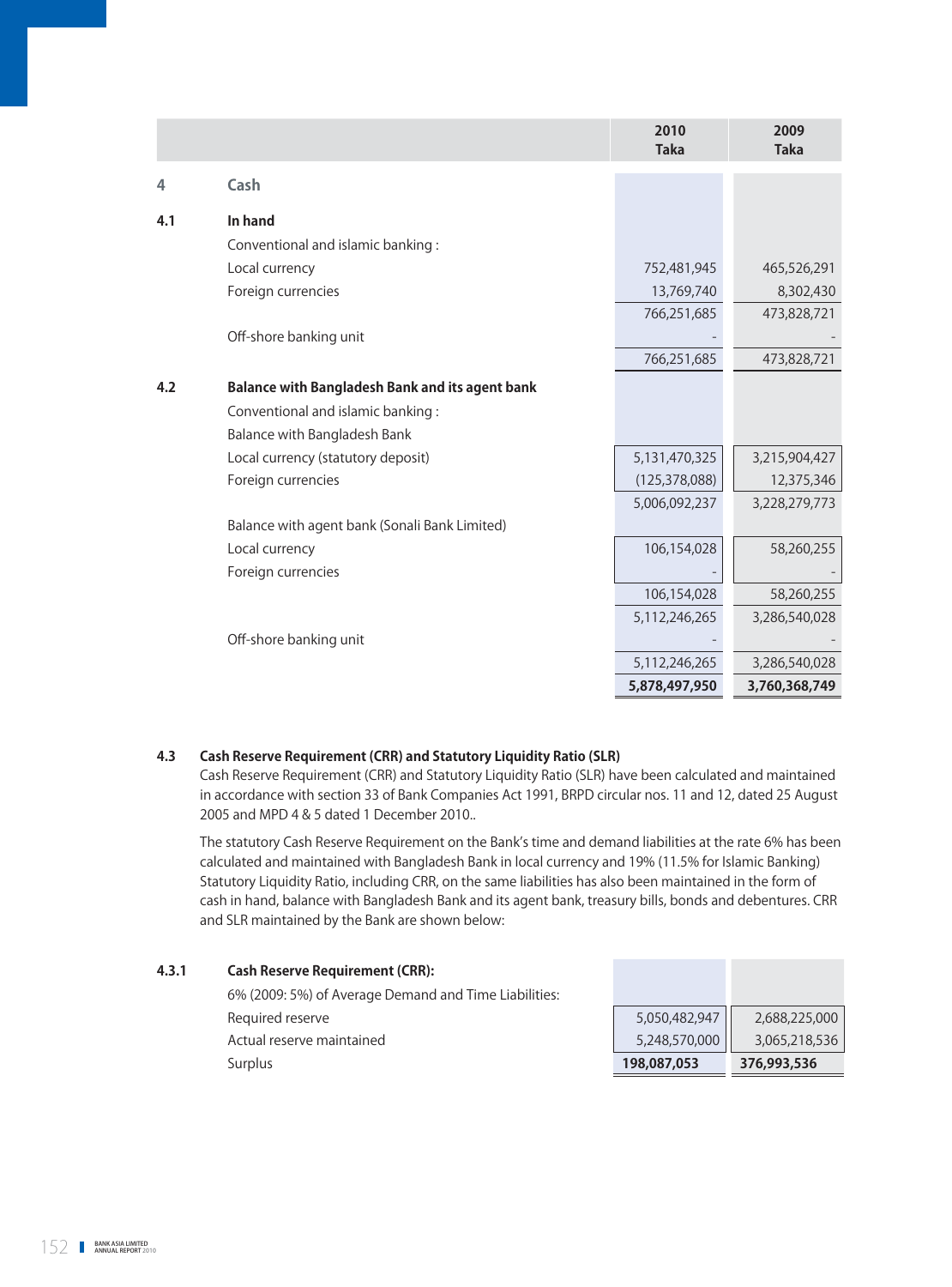|                                                                             | 2010<br><b>Taka</b> | 2009<br><b>Taka</b> |
|-----------------------------------------------------------------------------|---------------------|---------------------|
|                                                                             |                     |                     |
| <b>Statutory Liquidity Ratio (SLR):</b><br>4.3.2                            |                     |                     |
| <b>Conventional Banking</b>                                                 |                     |                     |
| 19% (2009: 18%) of Average Demand and Time Liabilities<br>including 6% CRR: |                     |                     |
| Required reserve (including CRR)                                            | 15,863,500,000      | 9,677,610,000       |
| Actual reserve maintained (including CRR)                                   | 16,333,874,840      | 12,514,972,768      |
| Surplus                                                                     | 470,374,840         | 2,837,362,768       |
| <b>Islamic Banking</b>                                                      |                     |                     |
| 11.5% of Average Demand and Time Liabilities including 6% CRR :             |                     |                     |
| Required reserve (including CRR)                                            | 129,696,000         |                     |
| Actual reserve maintained (including CRR)                                   | 165,055,052         |                     |
| Surplus                                                                     | 35,359,052          |                     |
|                                                                             | 505,733,892         | 2,837,362,768       |
| <b>Held for Statutory Liquidity Ratio</b><br>4.3.3                          |                     |                     |
| <b>Conventional Banking</b>                                                 |                     |                     |
| Cash in hand                                                                | 751,363,633         | 473,828,721         |
| Balance with Bangladesh Bank as per statement                               | 5,098,403,000       | 3,065,218,536       |
| Balance with agent bank (Sonali Bank Limited) as per state-                 | 122,372,000         | 58,140,971          |
| ment                                                                        |                     |                     |
| Government securities                                                       | 9,988,889,007       | 8,051,895,119       |
| Other securities                                                            | 372,847,200         | 865,889,421         |
| <b>Islamic Banking</b>                                                      | 16,333,874,840      | 12,514,972,768      |
| Cash in hand                                                                | 14,888,052          |                     |
| Balance with Bangladesh Bank as per statement                               | 150,167,000         |                     |
| Balance with agent bank (Sonali Bank Limited) as per state-<br>ment         |                     |                     |
| Government securities                                                       |                     |                     |
| Other securities                                                            |                     |                     |
|                                                                             | 165,055,052         |                     |
|                                                                             | 16,498,929,892      | 12,514,972,768      |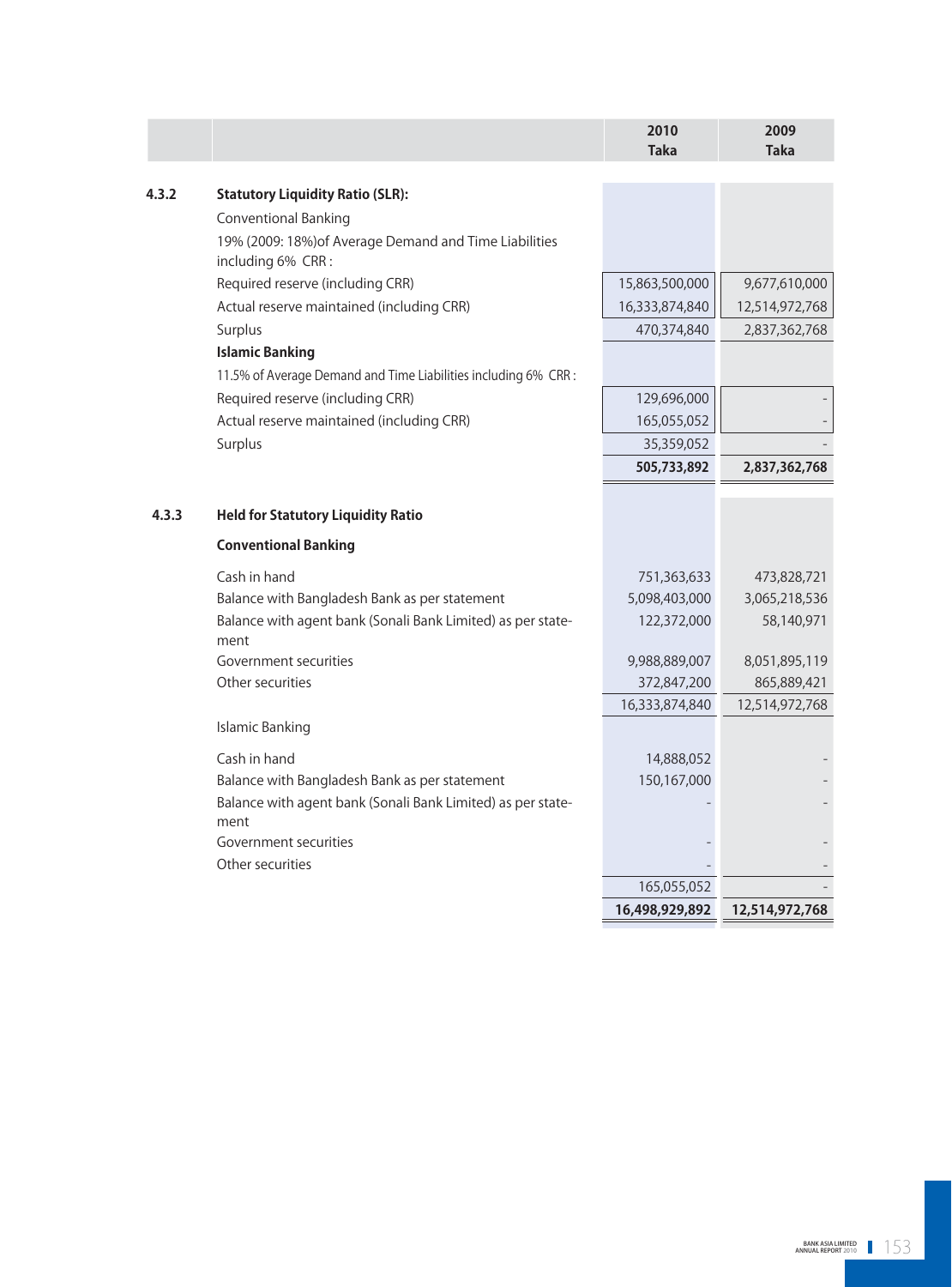|       |                                                                         | 2010<br><b>Taka</b> | 2009<br><b>Taka</b> |
|-------|-------------------------------------------------------------------------|---------------------|---------------------|
| 5     | <b>Balance with other banks and financial institutions</b>              |                     |                     |
|       | In Bangladesh                                                           |                     |                     |
|       | Conventional and Islamic banking (Note 5.1.1)<br>Off-shore banking unit | 1,054,576,691       | 1,110,162,272       |
|       |                                                                         | 1,054,576,691       | 1,110,162,272       |
|       |                                                                         |                     |                     |
|       | <b>Outside Bangladesh</b>                                               |                     |                     |
|       | Conventional and Islamic banking (Note 5.2.1)                           | (103, 395, 698)     | 228,229,857         |
|       | Off-shore banking unit                                                  | 129,025,301         | 8,042,308           |
|       |                                                                         | 25,629,603          | 236,272,165         |
|       |                                                                         | 1,080,206,294       | 1,346,434,437       |
| 5.1   | In Bangladesh                                                           |                     |                     |
| 5.1.1 | <b>Conventional and Islamic banking</b>                                 |                     |                     |
|       | Current accounts                                                        |                     |                     |
|       | <b>AB Bank Limited</b>                                                  | 245,405             | 226,141             |
|       | Agrani Bank Limited                                                     | 3,507,631           | 3,089,868           |
|       | Islami Bank Bangladesh Limited                                          | 144,264             |                     |
|       | <b>National Bank Limited</b>                                            | 2,834,492           | 16,218,507          |
|       | Premier Bank Limited                                                    | 200,000,000         |                     |
|       | Social Islamic Bank Limited                                             | 300,000,000         |                     |
|       | Sonali Bank Limited                                                     | 3,949,920           | 500,000             |
|       | <b>Standard Chartered Bank</b>                                          | 4,247,888           | 4,532,631           |
|       | The City Bank Limited                                                   | 3,187,114           | 3,094,278           |
|       | United Commercial Bank Limited                                          | 6,160,570           | 8,255,591           |
|       |                                                                         | 524,277,284         | 35,917,016          |
|       | Short-term deposit accounts                                             |                     |                     |
|       | <b>BRAC Bank Limited</b>                                                | 5,620,043           | 2,373,421           |
|       | Dutch Bangla Bank Limited                                               | 2,522,496           | 2,507,354           |
|       | Islami Bank Bangladesh Limited                                          | 6,983,630           | 127,150             |
|       | Jamuna Bank Limited                                                     | 3,003,181           | 6,031,457           |
|       | Janata Bank Limited                                                     | 7,143,161           |                     |
|       | Mercantile Bank Limited                                                 | 17,886              | 20,226              |
|       | Rupali Bank Limited                                                     | 3,000,000           |                     |
|       | Uttara Bank Limited                                                     | 2,009,010           | 3,185,648           |
|       |                                                                         | 30,299,407          | 14,245,256          |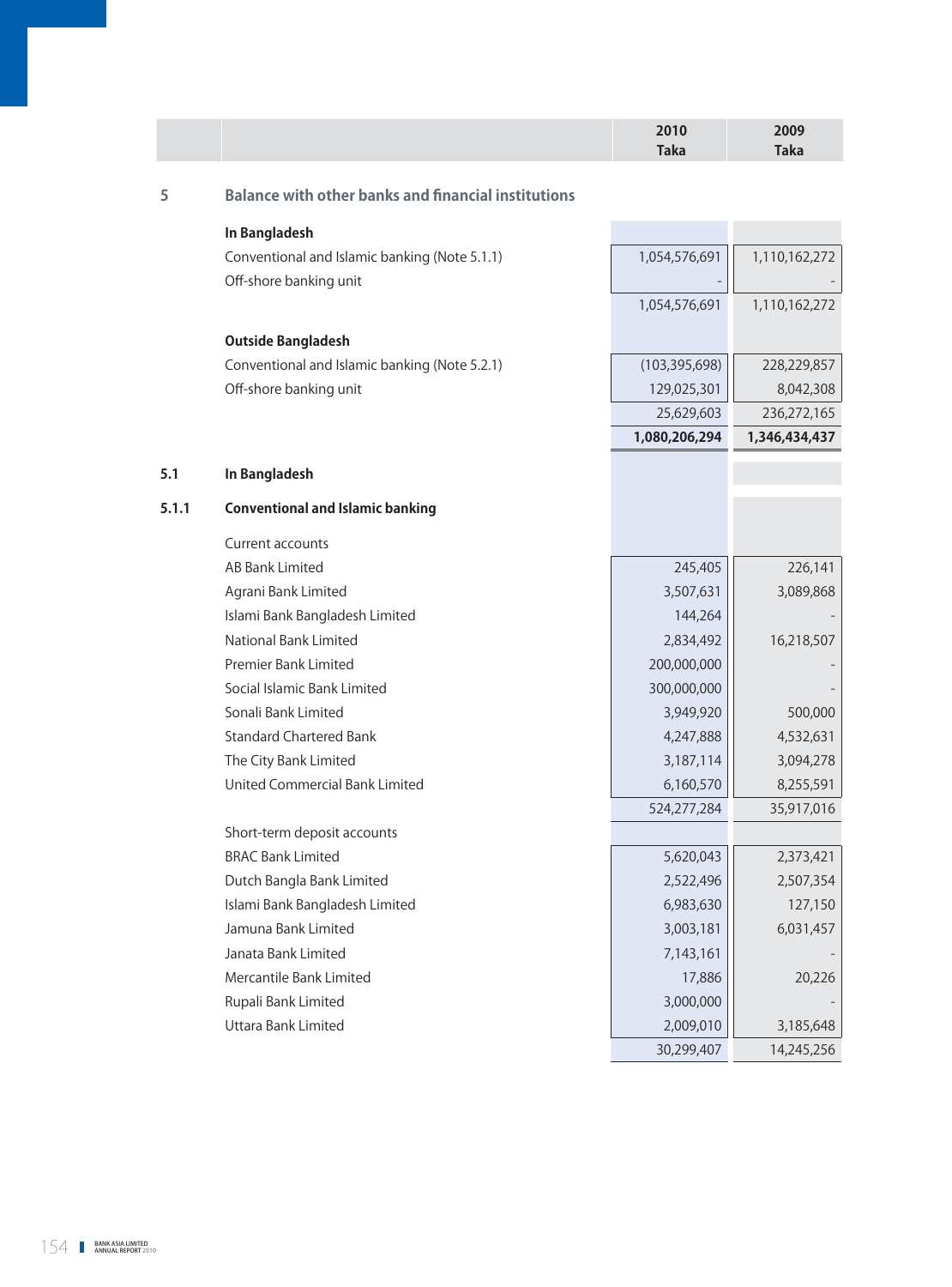|       |                                                                      | 2010<br><b>Taka</b> | 2009<br><b>Taka</b> |
|-------|----------------------------------------------------------------------|---------------------|---------------------|
|       |                                                                      |                     |                     |
|       | <b>Fixed deposit accounts</b><br>With banks                          |                     |                     |
|       | With financial institutions:                                         |                     |                     |
|       | Bay Leasing & Investment Limited                                     |                     | 30,000,000          |
|       | Industrial and Infrastructure Development Finance<br>Company Limited |                     | 200,000,000         |
|       | International Leasing and Financial Services Limited                 | 50,000,000          | 250,000,000         |
|       | Lanka Bangla Finance Limited                                         |                     | 150,000,000         |
|       | National Housing Finance and Investments Limited                     | 50,000,000          |                     |
|       | Oman Bangladesh Lease Finance                                        |                     | 30,000,000          |
|       | Phoenix Finance and Investment Company Limited                       | 300,000,000         | 250,000,000         |
|       | Reliance Lease Finance                                               | 30,000,000          |                     |
|       | <b>Union Capital Limited</b>                                         | 70,000,000          | 150,000,000         |
|       |                                                                      | 500,000,000         | 1,060,000,000       |
|       |                                                                      | 1,054,576,691       | 1,110,162,272       |
| 5.2   | <b>Outside Bangladesh</b>                                            |                     |                     |
| 5.2.1 | <b>Conventional and islamic banking</b>                              |                     |                     |
|       |                                                                      |                     |                     |
|       | <b>Current account</b>                                               |                     |                     |
|       | <b>Interest bearing:</b>                                             |                     |                     |
|       | Citibank NA, London                                                  | 1,471,052           | 832,984             |
|       | Citibank NA, London                                                  | 8,533,312           | 2,375,876           |
|       | Citibank NA, New York                                                | (29, 553, 323)      | 23,423,368          |
|       | Habib American Bank, New York                                        | 41,468,366          | 25,415,305          |
|       | Mashregbank psc, New York                                            | 1,109,789           | 2,451,509           |
|       | National Westminster Bank plc, London                                | 14,158,733          | 8,011,521           |
|       | Standard Chartered Bank, Mumbai                                      | 3,453,806           | 12,863,828          |
|       | Standard Chartered Bank, New York                                    | 59,322,507          | 2,136,509           |
|       |                                                                      | 99,964,242          | 77,510,900          |
|       | <b>Non-interest bearing:</b>                                         |                     |                     |
|       | AB Bank Limited, Mumbai                                              | (144, 940, 675)     | 23,856,508          |
|       | Bank of Nova Scotia, Toronto                                         |                     | 1,452,814           |
|       | Bhutan National Bank Limited, Thimphu                                | 4,734,889           | 6,966,750           |
|       | Canadian Imperial Bank of Commerce                                   | 590,833             |                     |
|       | Commerzbank AG, Frankfurt                                            | 10,953,599          | 8,761,724           |
|       | Credit Suisse First Boston, Zurich                                   | 486,278             | 191,435             |
|       | Habib Metropolitan Bank Limited, Karachi                             | 37,171              | 30,285,860          |
|       | HSBC Australia Limited, Sydney                                       | 52,222              | 232,119             |
|       | HSBC, New York                                                       | 15,561,253          | 3,810,176           |
|       | Hypo Vereinsbank, Munich                                             | 192,157             | 687,002             |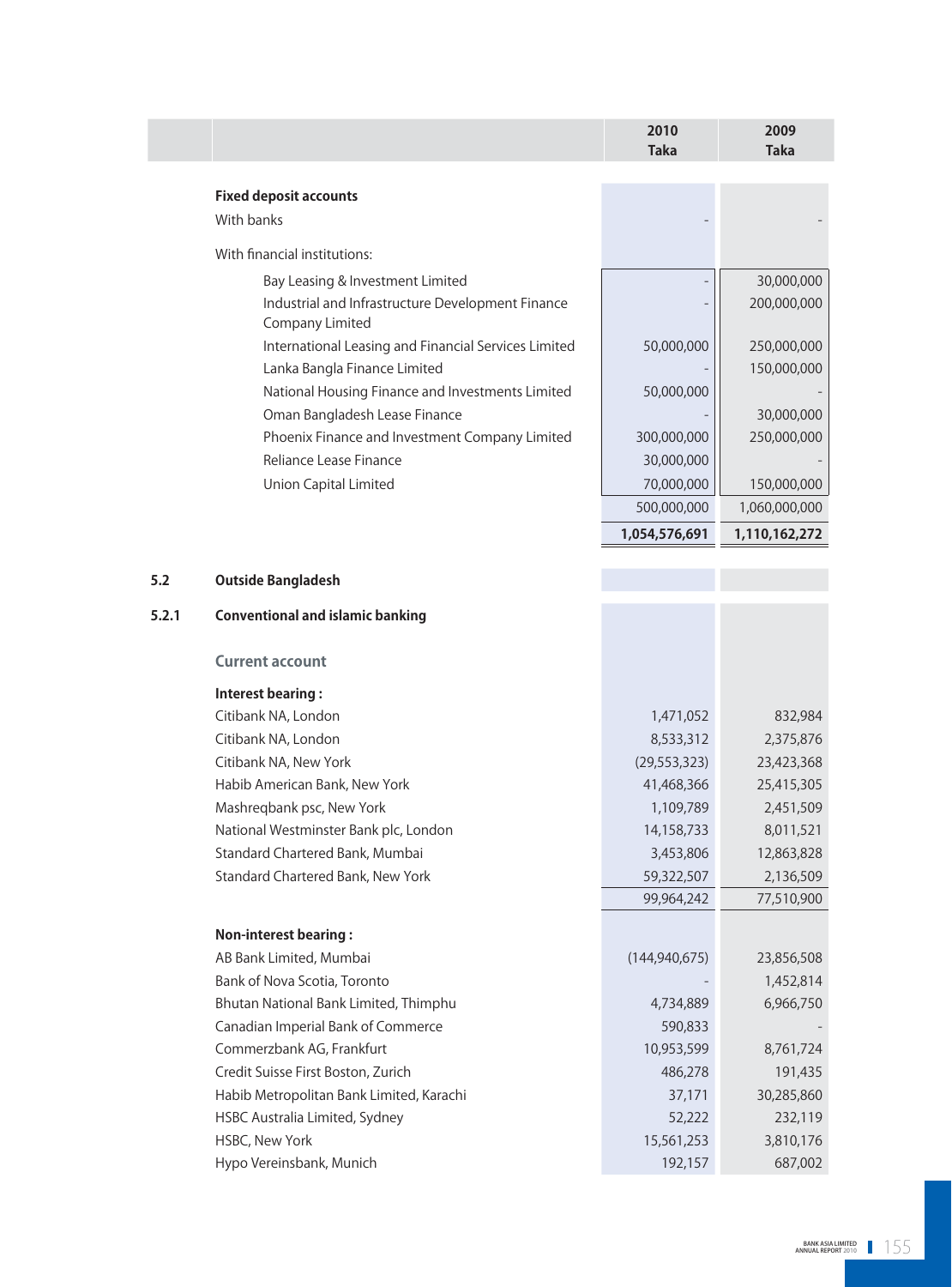|       |                                                                             | 2010<br><b>Taka</b> | 2009<br><b>Taka</b> |
|-------|-----------------------------------------------------------------------------|---------------------|---------------------|
|       |                                                                             |                     |                     |
|       | <b>ICICI Bank Limited, Kowloon</b>                                          | 2,363,668           | 9,147,475           |
|       | <b>ICICI Bank Limited, Mumbai</b>                                           | (92, 512, 914)      | 5,233,036           |
|       | Muslim Commercial Bank Limited, Colombo                                     | 1,879,853           | 753,409             |
|       | Muslim Commercial Bank Limited, Karachi                                     | 18,324,340          | 1,780,009           |
|       | Nepal Bangladesh Bank Limited, Kathmandu                                    | 536,754             | 17,423,638          |
|       | UBAF, Tokyo                                                                 | 625,929             | 2,421,586           |
|       | Wachovia Bank N.A, New York                                                 | (22, 369, 933)      | 37,715,416          |
|       | Wachovia Bank, London                                                       | 124,636             |                     |
|       |                                                                             | (203, 359, 940)     | 150,718,957         |
|       |                                                                             | (103, 395, 698)     | 228,229,857         |
|       | Details are shown in Annexure-C                                             |                     |                     |
| 5.3   | Maturity grouping of balance with other banks and financial<br>institutions |                     |                     |
|       | Up to 1 month                                                               | 630,206,294         | 286,434,437         |
|       | More than 1 month but not more than 3 months                                | 150,000,000         |                     |
|       | More than 3 months but not more than 6 months                               |                     |                     |
|       | More than 6 months but not more than 1 year                                 | 300,000,000         | 1,060,000,000       |
|       | More than 1 year but not more than 5 years                                  |                     |                     |
|       | More than 5 years                                                           |                     |                     |
|       |                                                                             | 1,080,206,294       | 1,346,434,437       |
| 6     | Money at call and on short notice                                           |                     |                     |
|       |                                                                             |                     |                     |
|       | Banking company                                                             |                     |                     |
|       | Non-banking financial institutions                                          |                     |                     |
|       |                                                                             |                     |                     |
| 7     | <b>Investments</b>                                                          |                     |                     |
|       |                                                                             |                     |                     |
|       | Government (Note 7.1)                                                       | 10,405,636,207      | 8,902,784,540       |
|       | Others (Note 7.2)                                                           | 1,670,064,725       | 760,312,998         |
|       |                                                                             | 12,075,700,932      | 9,663, 097, 538     |
| 7.1   | <b>Government (Note 7.1)</b>                                                |                     |                     |
|       | Conventional and islamic banking (Note 7.1.1)                               | 10,405,636,207      | 8,902,784,540       |
|       | Off-shore banking unit                                                      |                     |                     |
|       |                                                                             | 10,405,636,207      | 8,902,784,540       |
| 7.1.1 | <b>Conventional and islamic banking</b>                                     |                     |                     |
|       | Treasury bills (Note 7.1.1.1)                                               |                     | 297,299,224         |
|       | Treasury bonds (Note 7.1.1.2)                                               | 10,403,689,007      | 8,603,867,516       |
|       | Prize bond                                                                  | 1,947,200           | 1,617,800           |
|       |                                                                             | 10,405,636,207      | 8,902,784,540       |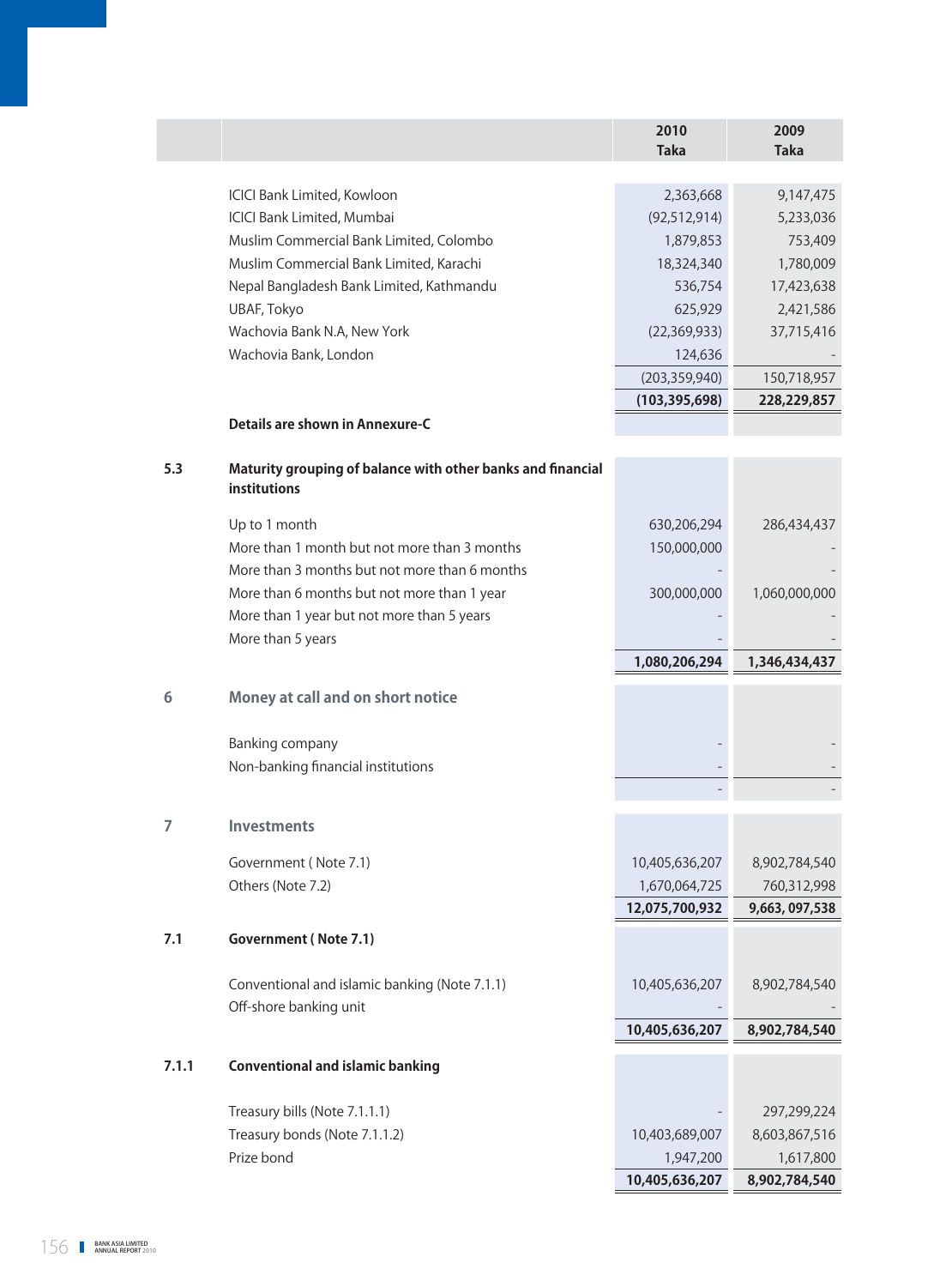| 7.1.1.1<br><b>Treasury bills</b><br>364 days treasury bills<br>297,299,224<br>297,299,224<br>7.1.1.2<br><b>Treasury bonds</b><br>Bangladesh Bank Islamic bond<br>56,400,000<br>3 years T & T digital treasury bonds<br>358,400,000<br>456,812,584<br>3 years T & T mobile treasury bonds<br>392,459,037<br>5 years Bangladesh Government treasury bonds<br>6,679,497,217<br>4,394,578,959<br>10 years Bangladesh Government treasury bonds<br>3,017,991,790<br>3,068,616,936<br>15 years Bangladesh Government treasury bonds<br>291,400,000<br>291,400,000<br>10,403,689,007<br>8,603,867,516<br><b>Others</b><br>7.2<br>Conventional and islamic banking (Note 7.2.1)<br>1,670,064,725<br>760,312,998<br>Off-shore banking unit<br>760,312,998<br>1,670,064,725<br><b>Conventional and islamic banking</b><br>7.2.1<br><b>Ordinary shares (Details are shown in Annexure-D)</b><br>Quoted shares<br>393,572,105<br>250,002,000<br>Unquoted share<br>265,110,883<br>271,944,223<br>665,516,328<br>515,112,883<br>Provision for diminution in the market value<br>(23,818,658)<br>of shares<br>641,697,670<br>515,112,883<br><b>Mutual Fund</b><br>1st Janata Bank mutual fund<br>50,000,000<br>MBL 1st mutual fund<br>50,000,000<br>100,000,000<br><b>Debentures</b><br>Debentures (10 years): |                               | 2010<br><b>Taka</b> | 2009<br><b>Taka</b> |
|-------------------------------------------------------------------------------------------------------------------------------------------------------------------------------------------------------------------------------------------------------------------------------------------------------------------------------------------------------------------------------------------------------------------------------------------------------------------------------------------------------------------------------------------------------------------------------------------------------------------------------------------------------------------------------------------------------------------------------------------------------------------------------------------------------------------------------------------------------------------------------------------------------------------------------------------------------------------------------------------------------------------------------------------------------------------------------------------------------------------------------------------------------------------------------------------------------------------------------------------------------------------------------------------------|-------------------------------|---------------------|---------------------|
|                                                                                                                                                                                                                                                                                                                                                                                                                                                                                                                                                                                                                                                                                                                                                                                                                                                                                                                                                                                                                                                                                                                                                                                                                                                                                                 |                               |                     |                     |
|                                                                                                                                                                                                                                                                                                                                                                                                                                                                                                                                                                                                                                                                                                                                                                                                                                                                                                                                                                                                                                                                                                                                                                                                                                                                                                 |                               |                     |                     |
|                                                                                                                                                                                                                                                                                                                                                                                                                                                                                                                                                                                                                                                                                                                                                                                                                                                                                                                                                                                                                                                                                                                                                                                                                                                                                                 |                               |                     |                     |
|                                                                                                                                                                                                                                                                                                                                                                                                                                                                                                                                                                                                                                                                                                                                                                                                                                                                                                                                                                                                                                                                                                                                                                                                                                                                                                 |                               |                     |                     |
|                                                                                                                                                                                                                                                                                                                                                                                                                                                                                                                                                                                                                                                                                                                                                                                                                                                                                                                                                                                                                                                                                                                                                                                                                                                                                                 |                               |                     |                     |
|                                                                                                                                                                                                                                                                                                                                                                                                                                                                                                                                                                                                                                                                                                                                                                                                                                                                                                                                                                                                                                                                                                                                                                                                                                                                                                 |                               |                     |                     |
|                                                                                                                                                                                                                                                                                                                                                                                                                                                                                                                                                                                                                                                                                                                                                                                                                                                                                                                                                                                                                                                                                                                                                                                                                                                                                                 |                               |                     |                     |
|                                                                                                                                                                                                                                                                                                                                                                                                                                                                                                                                                                                                                                                                                                                                                                                                                                                                                                                                                                                                                                                                                                                                                                                                                                                                                                 |                               |                     |                     |
|                                                                                                                                                                                                                                                                                                                                                                                                                                                                                                                                                                                                                                                                                                                                                                                                                                                                                                                                                                                                                                                                                                                                                                                                                                                                                                 |                               |                     |                     |
|                                                                                                                                                                                                                                                                                                                                                                                                                                                                                                                                                                                                                                                                                                                                                                                                                                                                                                                                                                                                                                                                                                                                                                                                                                                                                                 |                               |                     |                     |
|                                                                                                                                                                                                                                                                                                                                                                                                                                                                                                                                                                                                                                                                                                                                                                                                                                                                                                                                                                                                                                                                                                                                                                                                                                                                                                 |                               |                     |                     |
|                                                                                                                                                                                                                                                                                                                                                                                                                                                                                                                                                                                                                                                                                                                                                                                                                                                                                                                                                                                                                                                                                                                                                                                                                                                                                                 |                               |                     |                     |
|                                                                                                                                                                                                                                                                                                                                                                                                                                                                                                                                                                                                                                                                                                                                                                                                                                                                                                                                                                                                                                                                                                                                                                                                                                                                                                 |                               |                     |                     |
|                                                                                                                                                                                                                                                                                                                                                                                                                                                                                                                                                                                                                                                                                                                                                                                                                                                                                                                                                                                                                                                                                                                                                                                                                                                                                                 |                               |                     |                     |
|                                                                                                                                                                                                                                                                                                                                                                                                                                                                                                                                                                                                                                                                                                                                                                                                                                                                                                                                                                                                                                                                                                                                                                                                                                                                                                 |                               |                     |                     |
|                                                                                                                                                                                                                                                                                                                                                                                                                                                                                                                                                                                                                                                                                                                                                                                                                                                                                                                                                                                                                                                                                                                                                                                                                                                                                                 |                               |                     |                     |
|                                                                                                                                                                                                                                                                                                                                                                                                                                                                                                                                                                                                                                                                                                                                                                                                                                                                                                                                                                                                                                                                                                                                                                                                                                                                                                 |                               |                     |                     |
|                                                                                                                                                                                                                                                                                                                                                                                                                                                                                                                                                                                                                                                                                                                                                                                                                                                                                                                                                                                                                                                                                                                                                                                                                                                                                                 |                               |                     |                     |
|                                                                                                                                                                                                                                                                                                                                                                                                                                                                                                                                                                                                                                                                                                                                                                                                                                                                                                                                                                                                                                                                                                                                                                                                                                                                                                 |                               |                     |                     |
|                                                                                                                                                                                                                                                                                                                                                                                                                                                                                                                                                                                                                                                                                                                                                                                                                                                                                                                                                                                                                                                                                                                                                                                                                                                                                                 |                               |                     |                     |
|                                                                                                                                                                                                                                                                                                                                                                                                                                                                                                                                                                                                                                                                                                                                                                                                                                                                                                                                                                                                                                                                                                                                                                                                                                                                                                 |                               |                     |                     |
|                                                                                                                                                                                                                                                                                                                                                                                                                                                                                                                                                                                                                                                                                                                                                                                                                                                                                                                                                                                                                                                                                                                                                                                                                                                                                                 |                               |                     |                     |
|                                                                                                                                                                                                                                                                                                                                                                                                                                                                                                                                                                                                                                                                                                                                                                                                                                                                                                                                                                                                                                                                                                                                                                                                                                                                                                 |                               |                     |                     |
|                                                                                                                                                                                                                                                                                                                                                                                                                                                                                                                                                                                                                                                                                                                                                                                                                                                                                                                                                                                                                                                                                                                                                                                                                                                                                                 |                               |                     |                     |
|                                                                                                                                                                                                                                                                                                                                                                                                                                                                                                                                                                                                                                                                                                                                                                                                                                                                                                                                                                                                                                                                                                                                                                                                                                                                                                 |                               |                     |                     |
|                                                                                                                                                                                                                                                                                                                                                                                                                                                                                                                                                                                                                                                                                                                                                                                                                                                                                                                                                                                                                                                                                                                                                                                                                                                                                                 |                               |                     |                     |
|                                                                                                                                                                                                                                                                                                                                                                                                                                                                                                                                                                                                                                                                                                                                                                                                                                                                                                                                                                                                                                                                                                                                                                                                                                                                                                 |                               |                     |                     |
|                                                                                                                                                                                                                                                                                                                                                                                                                                                                                                                                                                                                                                                                                                                                                                                                                                                                                                                                                                                                                                                                                                                                                                                                                                                                                                 |                               |                     |                     |
|                                                                                                                                                                                                                                                                                                                                                                                                                                                                                                                                                                                                                                                                                                                                                                                                                                                                                                                                                                                                                                                                                                                                                                                                                                                                                                 |                               |                     |                     |
|                                                                                                                                                                                                                                                                                                                                                                                                                                                                                                                                                                                                                                                                                                                                                                                                                                                                                                                                                                                                                                                                                                                                                                                                                                                                                                 | <b>Beximco Denims Limited</b> | 13,143,026          | 15,327,628          |
| <b>Beximco Textiles Limited</b><br>10,742,286<br>12,890,744                                                                                                                                                                                                                                                                                                                                                                                                                                                                                                                                                                                                                                                                                                                                                                                                                                                                                                                                                                                                                                                                                                                                                                                                                                     |                               |                     |                     |
| 48,662,743<br>48,662,743<br>Zero Coupon Bond (ACI)                                                                                                                                                                                                                                                                                                                                                                                                                                                                                                                                                                                                                                                                                                                                                                                                                                                                                                                                                                                                                                                                                                                                                                                                                                              |                               |                     |                     |
| MTBL subordinated bond<br>150,000,000<br>Orascom Telecom Bd Limited<br>400,000,000                                                                                                                                                                                                                                                                                                                                                                                                                                                                                                                                                                                                                                                                                                                                                                                                                                                                                                                                                                                                                                                                                                                                                                                                              |                               |                     |                     |
| Prime Bank Limited<br>140,000,000                                                                                                                                                                                                                                                                                                                                                                                                                                                                                                                                                                                                                                                                                                                                                                                                                                                                                                                                                                                                                                                                                                                                                                                                                                                               |                               |                     |                     |
| 76,881,115<br>762,548,055                                                                                                                                                                                                                                                                                                                                                                                                                                                                                                                                                                                                                                                                                                                                                                                                                                                                                                                                                                                                                                                                                                                                                                                                                                                                       |                               |                     |                     |
| 12,500,000<br>15,000,000<br>Debentures of House Building Finance                                                                                                                                                                                                                                                                                                                                                                                                                                                                                                                                                                                                                                                                                                                                                                                                                                                                                                                                                                                                                                                                                                                                                                                                                                |                               |                     |                     |
| Corporation                                                                                                                                                                                                                                                                                                                                                                                                                                                                                                                                                                                                                                                                                                                                                                                                                                                                                                                                                                                                                                                                                                                                                                                                                                                                                     |                               |                     |                     |
| Membership<br>Dhaka Stock Exchange Limited                                                                                                                                                                                                                                                                                                                                                                                                                                                                                                                                                                                                                                                                                                                                                                                                                                                                                                                                                                                                                                                                                                                                                                                                                                                      |                               |                     |                     |
| 153,319,000<br>153,319,000<br>1,670,064,725<br>760,312,998                                                                                                                                                                                                                                                                                                                                                                                                                                                                                                                                                                                                                                                                                                                                                                                                                                                                                                                                                                                                                                                                                                                                                                                                                                      |                               |                     |                     |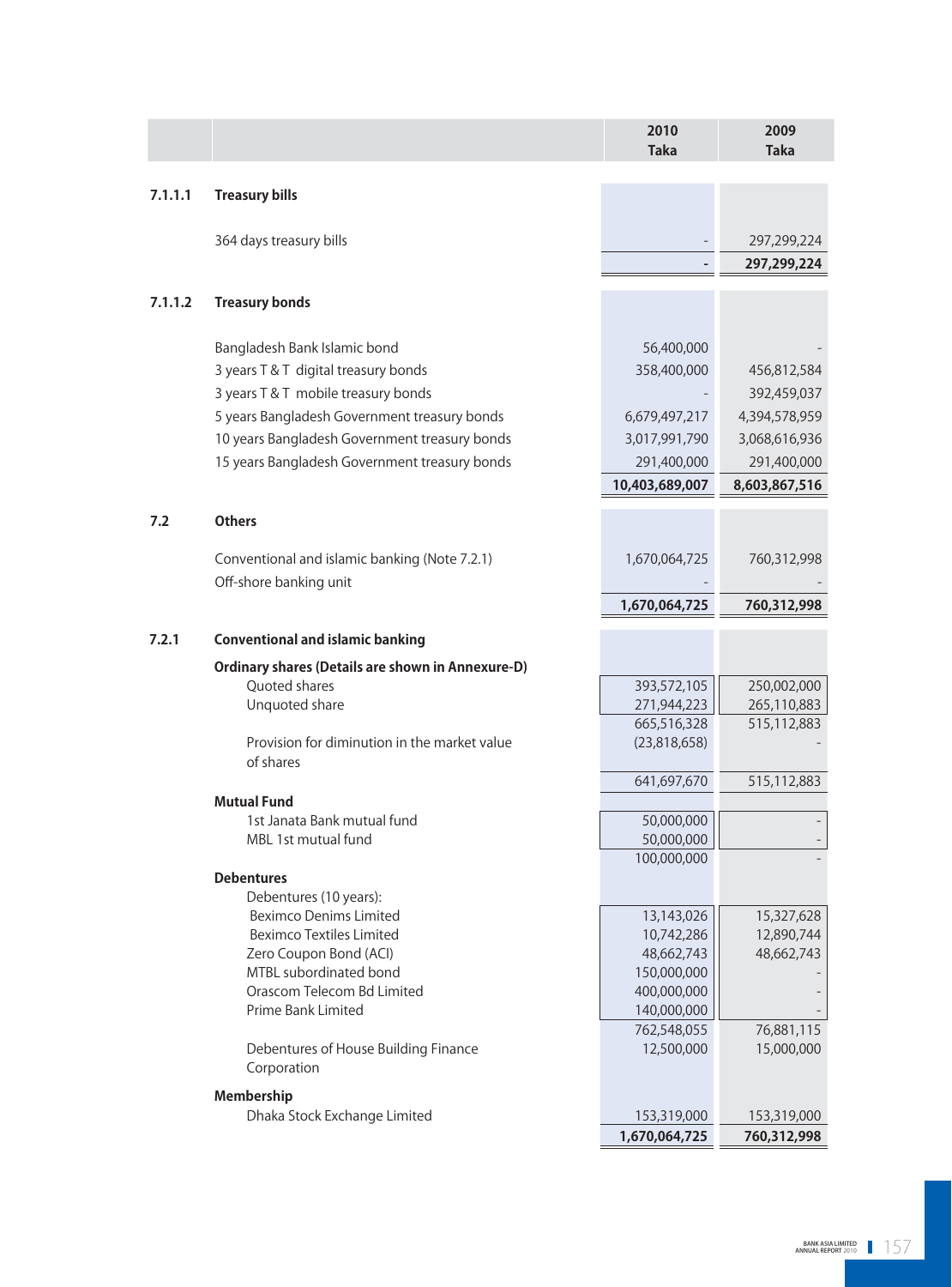|     |                                                               | 2010<br><b>Taka</b>             | 2009<br><b>Taka</b>            |
|-----|---------------------------------------------------------------|---------------------------------|--------------------------------|
|     |                                                               |                                 |                                |
| 7.3 | Investments classified as per Bangladesh Bank Circular:       |                                 |                                |
|     | Held for trading (HFT)                                        | 8,031,190,006                   | 5,796,895,894                  |
|     | Held to maturity (HTM)<br>Other securities                    | 2,316,100,000<br>1,728,410,926  | 3,119,270,845<br>746,930,799   |
|     |                                                               | 12,075,700,932                  | 9,663,097,538                  |
| 7.4 | <b>Maturity-wise grouping</b>                                 |                                 |                                |
|     |                                                               |                                 |                                |
|     | On demand<br>Up to 3 months                                   | 371,700,647<br>165,300,000      | 1,617,800<br>297,299,224       |
|     | More than 3 months but not more than 1 year                   | 399,500,000                     | 740,873,621                    |
|     | More than 1 year but not more than 5 years                    | 6,929,724,900                   | 5,003,206,642                  |
|     | More than 5 years                                             | 4,209,475,385<br>12,075,700,932 | 3,620,100,251<br>9,663,097,538 |
|     |                                                               |                                 |                                |
| 8   | <b>Loans and advances/investments</b>                         |                                 |                                |
|     | Loans, cash credit, overdrafts etc./Investments (Note 8.1)    | 70,219,189,799                  | 45,805,969,766                 |
|     | Bills purchased and discounted (Note 8.2)                     | 9,285,042,814                   | 4,461,947,673                  |
|     |                                                               | 79,504,232,613                  | 50,267,917,439                 |
| 8.1 | Loans, cash credit, overdrafts etc./Investments               |                                 |                                |
|     | <b>Conventional and islamic banking</b>                       |                                 |                                |
|     | <b>Inside Bangladesh</b>                                      |                                 |                                |
|     | Overdrafts/ Quard against deposit                             | 16,635,429,646                  | 11,593,375,918                 |
|     | Cash credit/Bai Murabaha (Muajjal)                            | 188,146,911                     | 111,296,047                    |
|     | Loans (General)/ Musharaka                                    | 5,050,583,645                   | 3,637,638,590                  |
|     | House building loans                                          | 485,716,557                     | 210,616,761                    |
|     | Loan against trust receipts/ Bai Murabaha post import         | 24,044,744,651                  | 14,590,017,760                 |
|     | Payment against documents                                     | 3,554,313,766                   | 2,546,743,921                  |
|     | Consumer credit scheme                                        | 2,763,851,054                   | 2,167,752,144                  |
|     | Transport loan                                                | 597,442,162                     | 415,593,909                    |
|     | Term loan- industrial                                         | 3,347,939,656                   | 2,792,701,942                  |
|     | Term loan- others/ Hire purchase Shirkatul Melk<br>Staff Loan | 8,001,236,944<br>435,974,822    | 6,017,469,263<br>319,926,946   |
|     | Credit card                                                   | 513,878,730                     | 309,273,967                    |
|     | Small and medium enterprise (SME)                             | 2,142,223,019                   | 745,509,095                    |
|     | Credit for poverty alleviation scheme-micro credit            | 17,532,109                      | 22,857,407                     |
|     |                                                               | 67,779,013,672                  | 45,480,773,670                 |
|     | <b>Outside Bangladesh</b>                                     |                                 |                                |
|     |                                                               | 67,779,013,672                  | 45,480,773,670                 |
|     | Off-shore banking unit                                        | 2,440,176,127                   | 325,196,096                    |
|     |                                                               | 70,219,189,799                  | 45,805,969,766                 |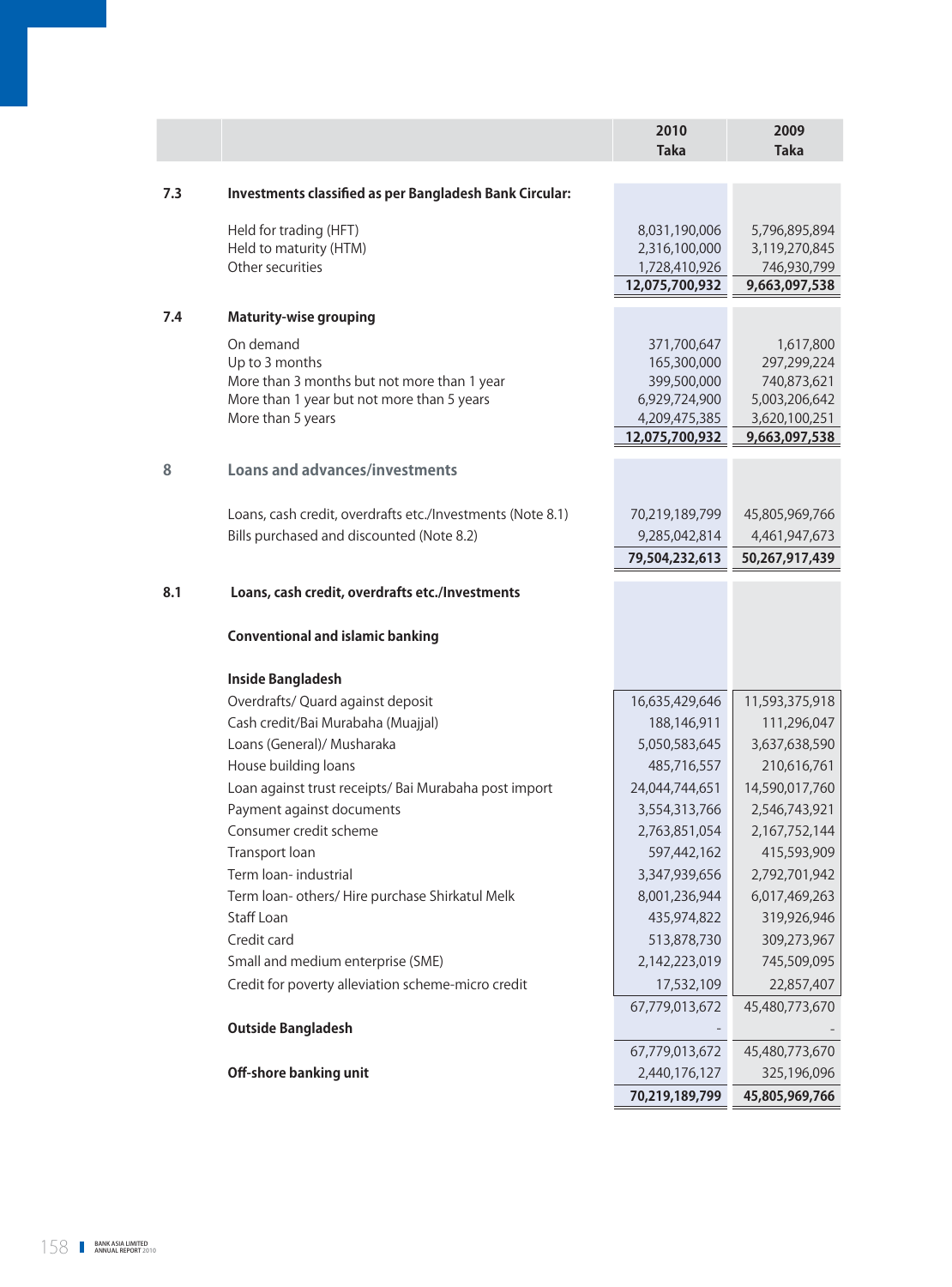|     |                                                                        | 2010<br><b>Taka</b>           | 2009<br><b>Taka</b>           |
|-----|------------------------------------------------------------------------|-------------------------------|-------------------------------|
|     |                                                                        |                               |                               |
| 8.2 | <b>Bills purchased and discounted (Note 8.14)</b>                      |                               |                               |
|     | Conventional and islamic banking                                       | 9,215,557,697                 | 4,414,686,414                 |
|     | Off-shore banking unit                                                 | 69,485,117                    | 47,261,259                    |
|     |                                                                        | 9,285,042,814                 | 4,461,947,673                 |
| 8.3 | <b>Maturity-wise grouping</b>                                          |                               |                               |
|     | Repayable on demand                                                    | 18,245,347,851                | 3,202,901,558                 |
|     | Not more than 3 months                                                 | 19,818,982,659                | 10,841,554,139                |
|     | More than 3 months but not more than 1 year                            | 24,748,911,281                | 21,939,947,165                |
|     | More than 1 year but not more than 5 years                             | 11,577,066,000                | 8,229,689,316                 |
|     | More than 5 years                                                      | 5,113,924,822                 | 6,053,825,261                 |
|     |                                                                        | 79,504,232,613                | 50,267,917,439                |
| 8.4 | Net loans and advances/investments                                     |                               |                               |
|     | Gross loans and advances/investments                                   | 79,504,232,613                | 50,267,917,439                |
|     | Less: Interest suspense (Note 13.4)                                    | 148,156,005                   | 89,353,245                    |
|     | Provision for loans and advances/investments                           | 1,279,003,221                 | 982,036,321                   |
|     |                                                                        | 1,427,159,226                 | 1,071,389,566                 |
|     |                                                                        | 78,077,073,387                | 49,196,527,873                |
| 8.5 | Loans and advances/investments under the following broad<br>categories |                               |                               |
|     | In Bangladesh:                                                         |                               |                               |
|     | Loans                                                                  | 53,395,613,242                | 33,817,230,617                |
|     | Cash credit                                                            | 188,146,911                   | 111,296,047                   |
|     | Overdrafts                                                             | 16,635,429,646                | 11,877,443,102                |
|     | Bills purchased and discounted (Note 8.14)                             | 8,452,852,983                 | 3,936,813,651                 |
|     |                                                                        | 78,672,042,782                | 49,742,783,417                |
|     | <b>Outside Bangladesh:</b>                                             |                               |                               |
|     | Bills purchased and discounted (Note 8.14)                             | 832,189,831<br>79,504,232,613 | 525,134,022<br>50,267,917,439 |
|     |                                                                        |                               |                               |
| 8.6 | <b>Significant concentration wise grouping</b>                         |                               |                               |
|     | a) Directors                                                           |                               |                               |
|     | b) Chief Executive and other senior executives                         |                               |                               |
|     | <b>Managing Director</b><br>i)                                         | 3,940,969                     | 4,277,000                     |
|     | ii) Other senior executives                                            | 59,962,462                    | 60,922,000                    |
|     |                                                                        | 63,903,431                    | 65,199,000                    |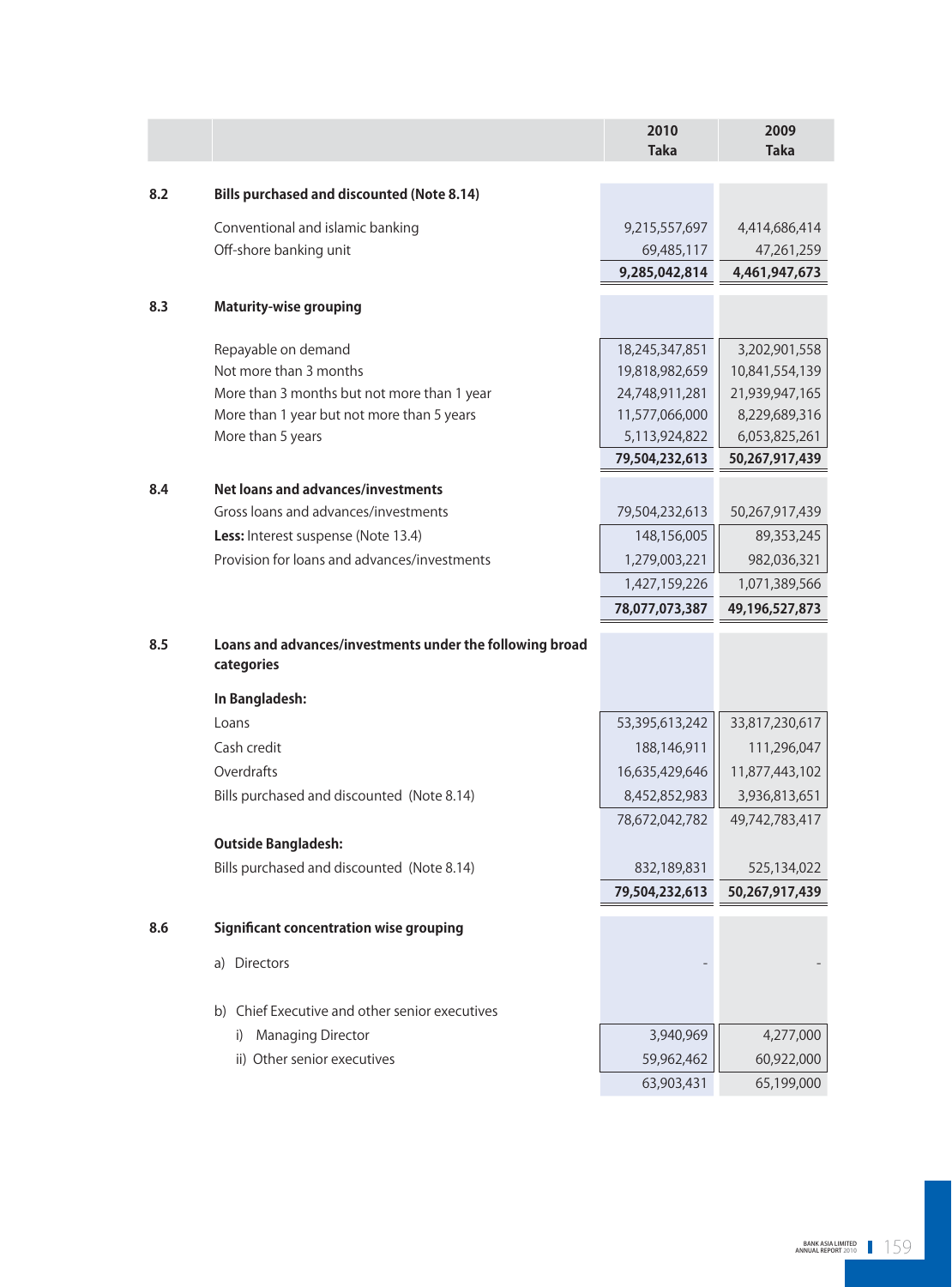|     |                                             | 2010<br><b>Taka</b>             | 2009<br><b>Taka</b>             |
|-----|---------------------------------------------|---------------------------------|---------------------------------|
|     |                                             |                                 |                                 |
|     | Consumers<br>C)                             |                                 |                                 |
|     | Commercial lending<br>i)                    | 34,092,876,456                  | 23,850,733,251                  |
|     | Export financing<br>ii)                     | 832,189,831                     | 525,134,022                     |
|     | iii) House building loan                    | 485,716,557                     | 210,616,761                     |
|     | iv) Consumer credit scheme                  | 2,763,851,054                   | 2,190,609,550                   |
|     | v) Small and medium enterprise              | 2,142,223,019                   | 745,509,095                     |
|     | vi) Staff loan                              | 435,974,822                     | 254,727,945                     |
|     | vii) Credit card                            | 513,878,730                     | 309,273,967                     |
|     | ix) Non-banking financial institutions      | 547,860,000                     | 477,784,000                     |
|     |                                             | 41,814,570,469                  | 28,564,388,591                  |
|     | Industries<br>$\mathsf{d}$                  |                                 |                                 |
|     | i) Agricultural and jute                    | 1,075,182,000                   | 117,516,000                     |
|     | ii) Cement                                  | 4,113,976,000                   | 534,864,000                     |
|     | iii) Chemical<br>iv) Electronics            | 5,829,136,000<br>2,326,249,000  | 336,237,000<br>156,817,000      |
|     | v) Food and allied                          | 348,725,000                     | 2,124,719,000                   |
|     | vi) Paper                                   | 498,291,000                     | 840,552,000                     |
|     | vii) Readymade garments                     | 205,536,000                     | 2,540,997,000                   |
|     | viii) Real estate                           | 3,864,930,000                   | 2,033,515,239                   |
|     | ix) Steel                                   | 1,762,976,000                   | 3,496,723,000                   |
|     | x) Textile                                  | 2,330,648,000                   | 3,131,042,000                   |
|     | xi) Other                                   | 11,492,874,713                  | 3,027,108,609                   |
|     |                                             | 33,848,523,713                  | 18,340,090,848                  |
|     | Infrastructural<br>$\epsilon$               |                                 |                                 |
|     | i) Power                                    | 354,810,000                     | 525,382,000                     |
|     | ii) Telecom                                 | 73,458,000                      | 317,046,000                     |
|     | iii) Construction                           | 1,311,600,000                   | 917,210,000                     |
|     | iv) Transport                               | 2,037,367,000                   | 1,538,601,000                   |
|     |                                             | 3,777,235,000<br>79,504,232,613 | 3,298,239,000<br>50,267,917,439 |
|     |                                             |                                 |                                 |
| 8.7 | <b>Geographical location-wise grouping</b>  |                                 |                                 |
|     | <b>Inside Bangladesh</b>                    |                                 |                                 |
|     | <b>Urban</b>                                |                                 |                                 |
|     | Dhaka Division                              | 47,954,885,006                  | 28,762,922,401                  |
|     | Chittagong Division<br>Khulna Division      | 23,557,134,164<br>915,529,384   | 17,579,690,976<br>391,280,340   |
|     | Rajshahi Division                           | 1,221,522,023                   | 851,673,602                     |
|     | <b>Sylhet Division</b>                      | 589,719,801                     | 482,157,233                     |
|     |                                             | 74,238,790,378                  | 48,067,724,552                  |
|     | <b>Rural</b>                                |                                 |                                 |
|     | Dhaka Division                              | 3,260,633,556                   | 1,758,738,686                   |
|     | Chittagong Division                         | 1,810,200,413                   | 440,654,936                     |
|     | <b>Sylhet Division</b><br>Rajshahi Division | 52,714,075<br>141,894,191       | 799,265                         |
|     |                                             | 5,265,442,235                   | 2,200,192,887                   |
|     | <b>Outside Bangladesh</b>                   |                                 |                                 |
|     |                                             | 79,504,232,613                  | 50,267,917,439                  |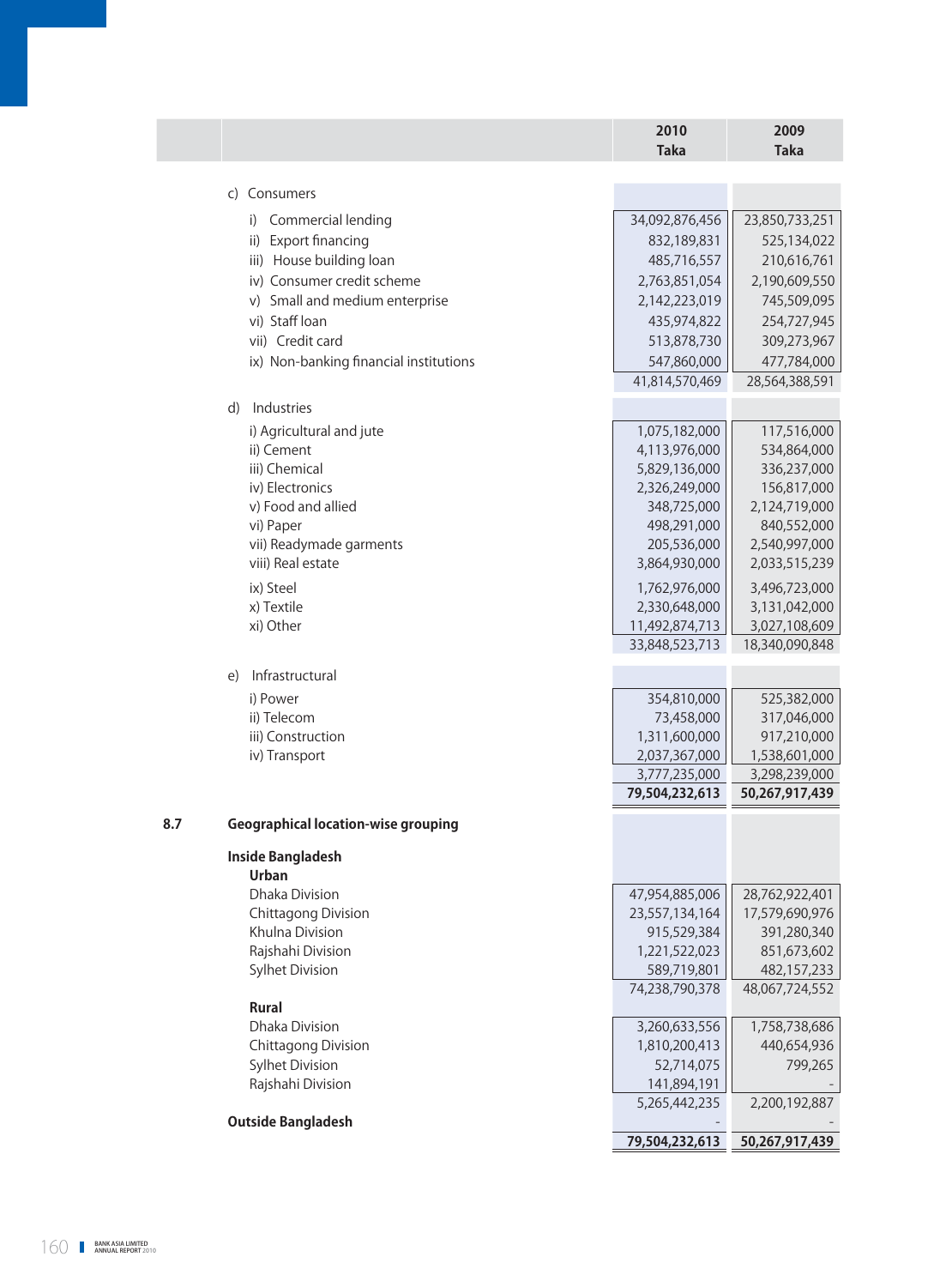|     |                                                                                  | 2010<br><b>Taka</b> | 2009<br>Taka   |
|-----|----------------------------------------------------------------------------------|---------------------|----------------|
|     |                                                                                  |                     |                |
| 8.8 | Securities against loans/investments including bills<br>purchased and discounted |                     |                |
|     | Collateral of movable/immovable assets                                           | 38,168,184,850      | 24,232,325,522 |
|     | Local banks' and financial institutions quarantee                                | 738,271,986         | 601,360,779    |
|     | Foreign banks' guarantee                                                         | 397,461,997         | 182,040,104    |
|     | Export documents                                                                 | 2,384,771,986       | 1,100,146,768  |
|     | Cash and quasi cash                                                              | 8,744,163,949       | 5,683,628,669  |
|     | Personal guarantee                                                               | 19,873,099,886      | 12,289,157,476 |
|     | Other securities                                                                 | 9,198,277,959       | 6,179,258,121  |
|     |                                                                                  | 79,504,232,613      | 50,267,917,439 |

# **8.9 Details of large loan/investments** - -

As at 31 December 2010 there were twelve (2009: eleven) clients with whom amount of outstanding and classified loans and advances exceeded 10% of the total capital of the Bank. Total capital of the Bank was Tk 8,156.96 million as at 31 December 2010 (Tk 5,538.18 million in 2009).

#### **Details are shown in Annexure-G**

# **8.10 Particulars of loans and advances/investments**

| i)   | Loans/investments considered good in respect of which<br>the bank is fully secured                                                                                                                                                                      | 50,432,854,768 | 31,799,501,842 |
|------|---------------------------------------------------------------------------------------------------------------------------------------------------------------------------------------------------------------------------------------------------------|----------------|----------------|
| ii)  | Loans/investments considered good against which the<br>bank holds no security other than the debtors' personal<br>quarantee                                                                                                                             | 19,873,099,886 | 12,289,157,476 |
| iii) | Loans/investments considered good secured by the<br>personal undertaking of one or more parties in addition<br>to the personal quarantee of the debtors of one or more<br>parties in addition to the personal guarantee of the<br>debtors               | 9,198,277,959  | 6,179,258,121  |
| iv)  | Loans/investments adversely classified; provision not<br>maintained there against                                                                                                                                                                       |                |                |
|      |                                                                                                                                                                                                                                                         | 79,504,232,613 | 50,267,917,439 |
| V)   | Loans/investments due by directors or officers of the<br>bank or any of them either separately or                                                                                                                                                       |                |                |
|      | jointly with any other persons                                                                                                                                                                                                                          | 435,974,822    | 319,926,946    |
| vi)  | Loans/investments due from companies or firms in<br>which the directors or officers of the bank have interest<br>as directors, partners or managing agents or in case of<br>private companies, as members                                               |                |                |
| vii) | Maximum total amount of advances/investments,<br>including temporary advances/investments made at any<br>time during the year to directors or managers or officers<br>of the bank or any of them either separately or jointly<br>with any other person. | 435,974,822    | 319,926,946    |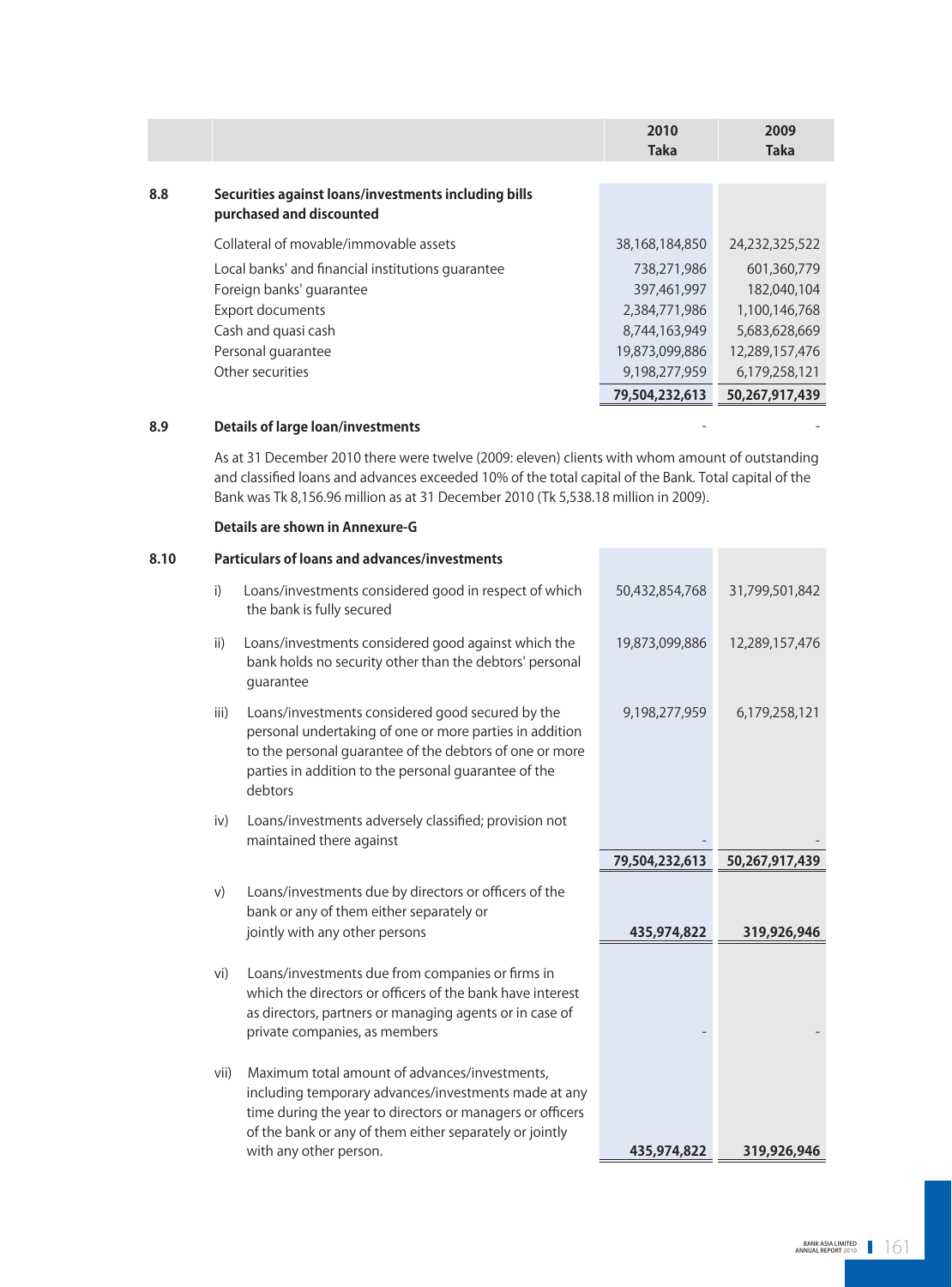|      |                                                              |                                                                                                                                                                                                                                                                                                                                                                                                                                                                          | 2010<br><b>Taka</b>                                                                       | 2009<br><b>Taka</b>                                                                     |
|------|--------------------------------------------------------------|--------------------------------------------------------------------------------------------------------------------------------------------------------------------------------------------------------------------------------------------------------------------------------------------------------------------------------------------------------------------------------------------------------------------------------------------------------------------------|-------------------------------------------------------------------------------------------|-----------------------------------------------------------------------------------------|
|      | viii)                                                        | Maximum total amount of advances/investments,<br>including temporary advances/investments granted<br>during the year to the companies or firms in which the<br>directors of the bank are interested as directors, partners<br>or managing agents or in the case of private companies,<br>as members                                                                                                                                                                      |                                                                                           |                                                                                         |
|      | $i\mathsf{x}$                                                | Due from banking companies                                                                                                                                                                                                                                                                                                                                                                                                                                               | 9,285,042,814                                                                             | 4,461,947,673                                                                           |
|      | X)<br>xi)                                                    | Classified loans/investments for which interest has not<br>been charged:<br>a) (Decrease)/increase of provision (specific)<br>Amount of loan written off<br>Amount realised against the loans previously written<br>off<br>b) Provision kept against loans/investments classified as<br>bad debts<br>Interest credited to interest suspense account<br>C)<br>Cumulative amount of written off loans/investments<br>Opening Balance<br>Amount written off during the year | (14, 447, 273)<br>380,606,136<br>246,938,000<br>148,156,005<br>477,725,357<br>380,606,136 | (301, 485, 351)<br>476,282,061<br>261,385,273<br>59,087,706<br>1,443,296<br>476,282,061 |
|      |                                                              | The amount of written off loans/investments for which<br>law suit has been filed                                                                                                                                                                                                                                                                                                                                                                                         | 858,331,493                                                                               | 477,725,357                                                                             |
| 8.11 | <b>Grouping as per classification rules</b><br>Unclassified: |                                                                                                                                                                                                                                                                                                                                                                                                                                                                          |                                                                                           |                                                                                         |
|      |                                                              | Standard including staff loan                                                                                                                                                                                                                                                                                                                                                                                                                                            | 76,944,499,396                                                                            | 49,200,516,510                                                                          |
|      |                                                              | Special Mention Account (SMA)                                                                                                                                                                                                                                                                                                                                                                                                                                            | 1,275,482,000                                                                             | 282,332,000                                                                             |
|      |                                                              | Classified:                                                                                                                                                                                                                                                                                                                                                                                                                                                              | 78,219,981,396                                                                            | 49,482,848,510                                                                          |
|      |                                                              | Sub-standard                                                                                                                                                                                                                                                                                                                                                                                                                                                             | 783,169,217                                                                               | 144,485,120                                                                             |
|      |                                                              | Doubtful                                                                                                                                                                                                                                                                                                                                                                                                                                                                 | 146,510,000                                                                               | 142,254,890                                                                             |
|      |                                                              | Bad/loss                                                                                                                                                                                                                                                                                                                                                                                                                                                                 | 354,572,000                                                                               | 498,328,919                                                                             |
|      |                                                              |                                                                                                                                                                                                                                                                                                                                                                                                                                                                          | 1,284,251,217                                                                             | 785,068,929                                                                             |
|      |                                                              |                                                                                                                                                                                                                                                                                                                                                                                                                                                                          | 79,504,232,613                                                                            | 50,267,917,439                                                                          |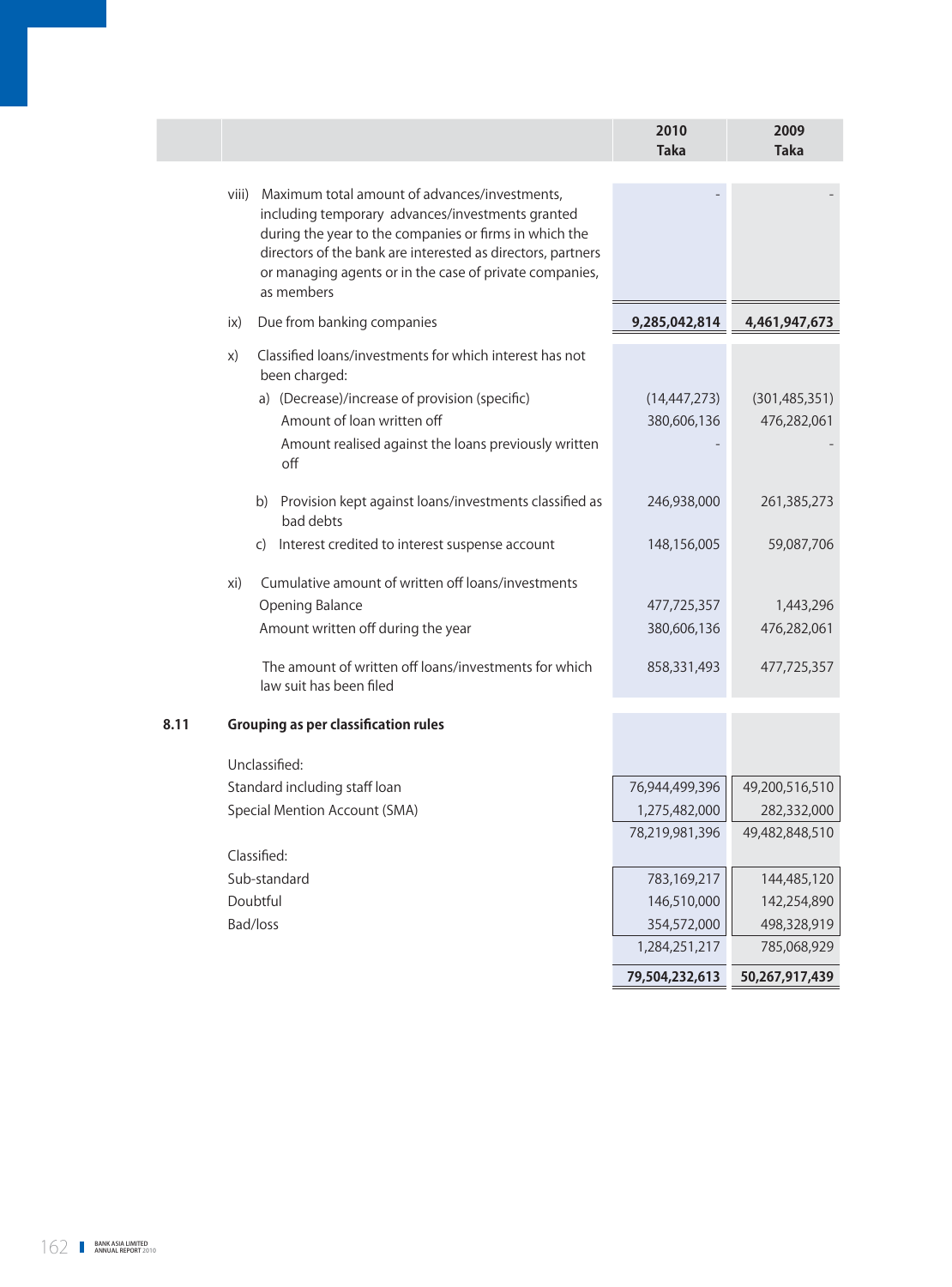|                                                                                                                                                                                                      | 2010           |                 |           |                           | 2009                       |
|------------------------------------------------------------------------------------------------------------------------------------------------------------------------------------------------------|----------------|-----------------|-----------|---------------------------|----------------------------|
| <b>Status</b>                                                                                                                                                                                        | Outstanding as | <b>Base for</b> | $%$ of    | Required                  | Required                   |
|                                                                                                                                                                                                      | at 31 Dec 2010 | provision       | required  | provision                 | provision                  |
|                                                                                                                                                                                                      | Taka           | Taka            | provision | Taka                      | Taka                       |
| For loans and advances/Investments:                                                                                                                                                                  |                |                 |           |                           |                            |
| Unclassified - General provision<br>All unclassified loans (other<br>than SME financing, house<br>building loan and loan<br>for professional, loan<br>to BH, consumer finance,<br>staff loan and SMA | 61,544,761,000 | 61,544,761,000  | 1%        | 615,447,610               | 427,128,965                |
| Small and medium                                                                                                                                                                                     |                |                 |           |                           |                            |
| enterprise financing                                                                                                                                                                                 | 5,715,166,000  | 5,715,166,000   | 1%        | 57,151,660                | 36,807,000                 |
| House building loan and<br>loan for professional                                                                                                                                                     |                |                 |           |                           |                            |
|                                                                                                                                                                                                      | 1,621,358,000  | 1,621,358,000   | 2%        | 32,427,160                | 16,933,740                 |
| Loans to BH                                                                                                                                                                                          | 3,284,815,000  | 3,284,815,000   | 2%        | 65,696,300                |                            |
| Consumer finance                                                                                                                                                                                     | 2,081,811,000  | 2,081,811,000   | 5%        | 104,090,550               | 82,015,300                 |
| <b>Special Mention</b><br>Account (SMA)                                                                                                                                                              | 1,022,257,000  | 993,665,000     | 5%        | 49,683,250<br>924,496,530 | 13,770,250<br>576,655,255  |
| Off-shore unit<br>Unclassified loans                                                                                                                                                                 |                |                 |           |                           |                            |
| (general)                                                                                                                                                                                            | 2,256,436,000  | 2,256,436,000   | 1%        | 22,564,360                |                            |
| <b>Special Mention</b>                                                                                                                                                                               | 253,225,000    | 252,257,000     | 5%        | 12,612,850                |                            |
| Account (SMA)                                                                                                                                                                                        |                |                 |           | 35,177,210                |                            |
| Classified - Specific provision:                                                                                                                                                                     |                |                 |           |                           |                            |
| Sub-standard                                                                                                                                                                                         | 783,169,217    | 285,277,000     | 20%       | 57,055,400                | 26,081,649                 |
| Doubtful<br>Bad/loss                                                                                                                                                                                 | 146,510,000    | 101,275,000     | 50%       | 50,637,500<br>246,938,000 | 67,914,143                 |
|                                                                                                                                                                                                      | 354,572,000    | 246,938,000     | 100%      | 354,630,900               | 261,385,273<br>355,381,065 |
| Required provision for loans and advances                                                                                                                                                            |                |                 |           | 1,314,304,640             | 932,036,320                |
| Total provision maintained                                                                                                                                                                           |                |                 |           |                           |                            |
| Conventional and Islamic Banking (Note 13.2)                                                                                                                                                         |                |                 |           | 1,279,003,221             | 978,311,747                |
| Off-shore Banking Unit                                                                                                                                                                               |                |                 |           | 35, 343, 216              | 3,724,573                  |
|                                                                                                                                                                                                      |                |                 |           | 1,314,346,437             | 982,036,320                |
| <b>Excess provision at 31 December</b>                                                                                                                                                               |                |                 |           | 41,797                    | 50,000,000                 |

# **8.12 Particulars of required provision for loans and advances/investments**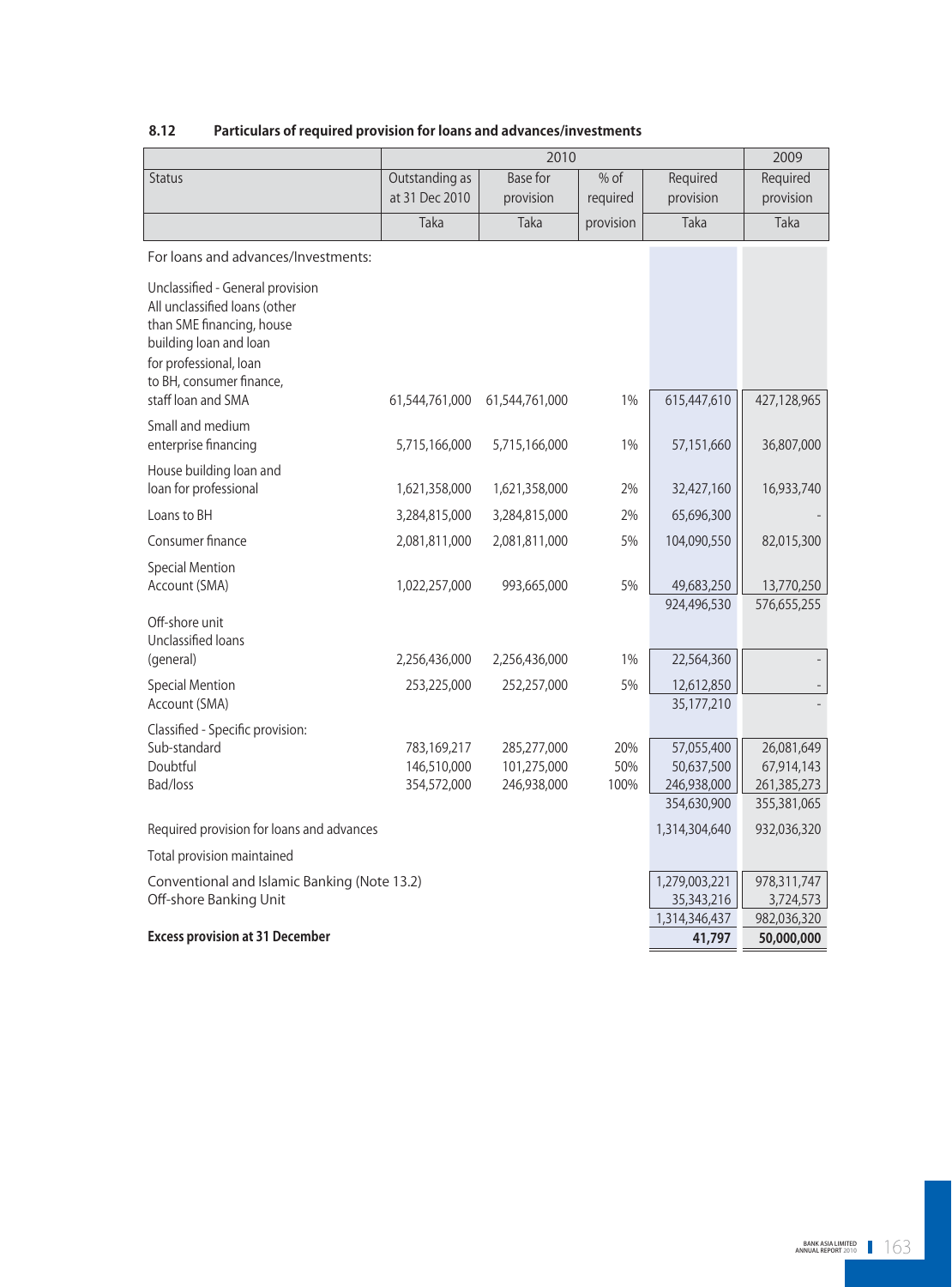|      |                                                                | 2010<br><b>Taka</b> | 2009<br><b>Taka</b> |
|------|----------------------------------------------------------------|---------------------|---------------------|
|      |                                                                |                     |                     |
| 8.13 | Suits filed by the Bank (Branch wise details)                  |                     |                     |
|      | Bashundhara Branch                                             | 16,096,623          |                     |
|      | <b>CDA Avenue Branch</b>                                       | 12,983,420          |                     |
|      | Corporate Branch                                               | 23,413,542          | 17,782,719          |
|      | Dhanmondi Branch                                               | 4,200,000           | 3,726,372           |
|      | Dilkusha Branch                                                | 95,224,574          | 14,286,154          |
|      | Gulshan Branch                                                 | 63,610,747          | 74,595,024          |
|      | Khatunganj Branch                                              | 70,400,556          | 95,914,688          |
|      | Mirpur branch                                                  | 1,428,412           |                     |
|      | North South Road Branch                                        | 46,432,468          | 45,262,434          |
|      | Principal Office Branch                                        | 336,822,022         | 355,337,769         |
|      | Scotia Branch                                                  | 449,442,866         | 294,500,025         |
|      | SK.Mujib Road Branch                                           | 116,852,098         |                     |
|      | Sylhet Main Branch                                             | 5,900,878           |                     |
|      | Uttara Branch                                                  | 590,000             | 587,560             |
|      | Credit cards                                                   | 58,705              |                     |
|      |                                                                | 1,243,456,911       | 901,992,745         |
| 8.14 | <b>Bills purchased and discounted</b>                          |                     |                     |
|      | Payable in Bangladesh                                          | 8,452,852,983       | 3,936,813,651       |
|      | Payable outside Bangladesh                                     | 832,189,831         | 525,134,022         |
|      |                                                                | 9,285,042,814       | 4,461,947,673       |
| 8.15 | Maturity-wise grouping of bills purchased and discounted       |                     |                     |
|      | Payable within 1 month                                         | 350,005,874         | 112,496,289         |
|      | More than 1 month but less than 3 months                       | 2,746,749,660       | 1,330,858,313       |
|      | More than 3 months but less than 6 months                      | 4,188,350,982       | 2,028,593,106       |
|      | More than 6 months                                             | 1,999,936,298       | 989,999,965         |
|      |                                                                | 9,285,042,814       | 4,461,947,673       |
| 9    | <b>Fixed assets including premises, furniture and fixtures</b> |                     |                     |
|      | Conventional and islamic banking (Note 9.1)                    | 1,837,283,978       | 1,018,375,117       |
|      | Off-shore banking unit                                         |                     |                     |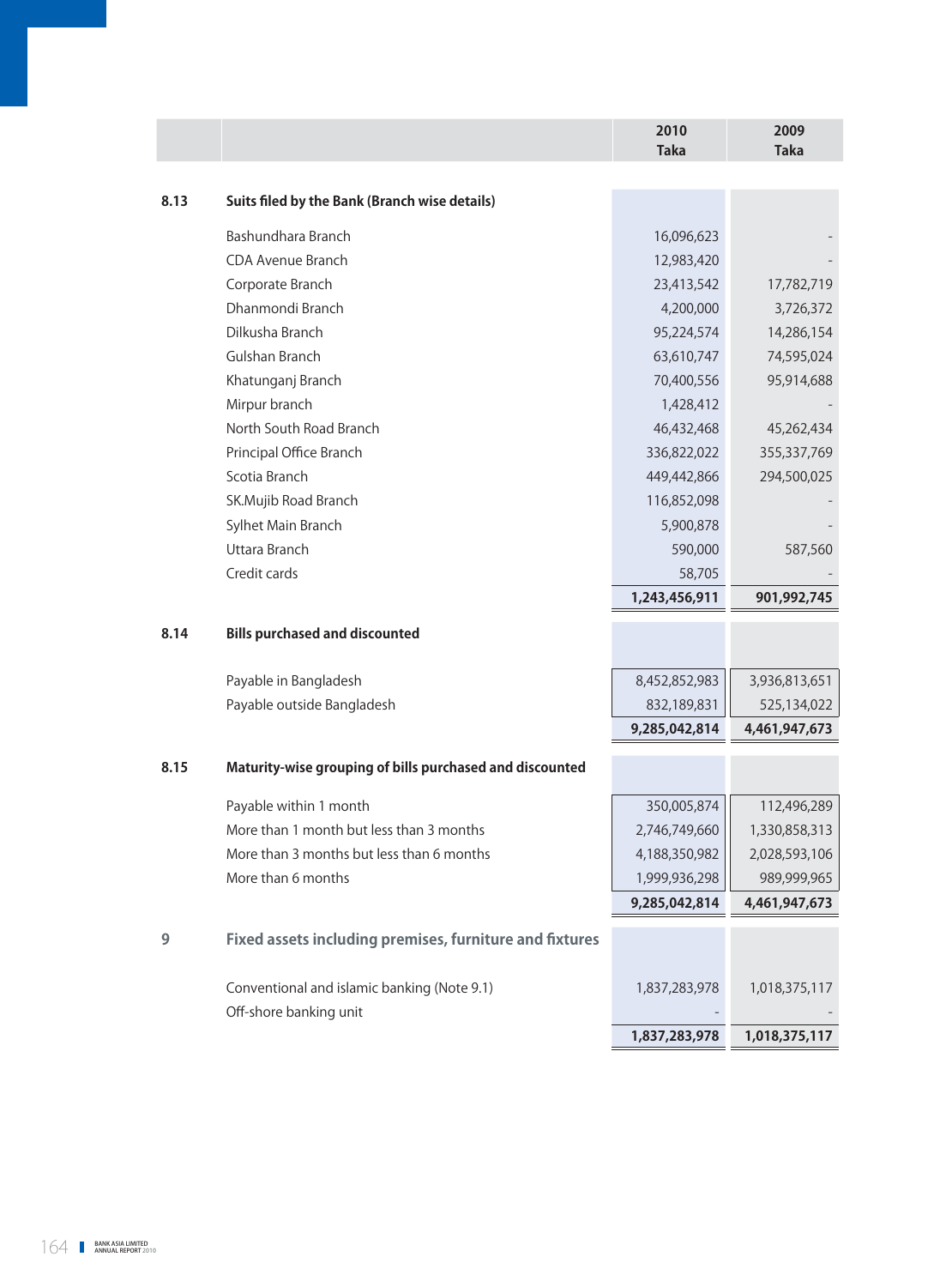|      |                                                                                 | 2010<br><b>Taka</b> | 2009<br><b>Taka</b> |
|------|---------------------------------------------------------------------------------|---------------------|---------------------|
|      |                                                                                 |                     |                     |
| 9.1  | <b>Conventional and islamic banking</b>                                         |                     |                     |
|      | Cost:                                                                           |                     |                     |
|      | Land                                                                            | 734,660,017         | 182,443,587         |
|      | <b>Building</b>                                                                 | 756,501,200         | 568,481,174         |
|      | Furniture and fixtures                                                          | 452,048,996         | 322,539,556         |
|      | Equipments                                                                      | 310,252,345         | 205,322,395         |
|      | Computer and accessories                                                        | 176, 101, 278       | 138,133,512         |
|      | Motor vehicles                                                                  | 67,096,285          | 55,570,785          |
|      |                                                                                 | 2,496,660,121       | 1,472,491,009       |
|      | Less: Accumulated depreciation                                                  | 659,376,143         | 454,115,892         |
|      | Written down value at the end of the year                                       | 1,837,283,978       | 1,018,375,117       |
|      | Details are shown in Annexure-E                                                 |                     |                     |
| 10   | <b>Other assets</b>                                                             |                     |                     |
|      | Conventional and islamic banking (Note 10.1)                                    | 4,800,358,912       | 2,607,076,682       |
|      | Off-shore banking unit                                                          | 21,769,469          | 222,437             |
|      |                                                                                 | 4,822,128,381       | 2,607,299,119       |
|      | Less: Due from off shore banking unit                                           |                     | 292,423             |
|      |                                                                                 | 4,822,128,381       | 2,607,006,696       |
| 10.1 | <b>Conventional and islamic banking</b>                                         |                     |                     |
|      | Income generating other assets                                                  |                     |                     |
|      | Income receivable (Note-10.2)                                                   | 389,074,959         | 394,442,615         |
|      | Non-income generating other assets                                              |                     |                     |
|      | Investment in shares of subsidiary companies                                    | 449,955,000         |                     |
|      | Stock of stamps                                                                 | 1,892,250           | 1,384,583           |
|      | Stationery, printing materials, etc.                                            | 51,073,232          | 19,876,055          |
|      | Receivable from Government in connection with Rangs prop-<br>erties (Note 10.3) |                     | 9,921,459           |
|      | Prepaid expenses                                                                | 17,325,426          | 6,949,881           |
|      | Deposits and advance rent                                                       | 236,114,915         | 120,938,747         |
|      | Due from off-shore banking unit                                                 |                     | 292,423             |
|      | Due from Capital Markel unit                                                    | 542,519,608         |                     |
|      | Branch adjustment accounts (Note 10.4)                                          | 125,011,216         | 44,688,904          |
|      | Suspense account (Note 10.5)                                                    | 118,779,404         | 58,568,036          |
|      | Advance income tax                                                              | 2,695,638,641       | 1,829,932,371       |
|      | Receivable against government sanchaypatra                                      | 124,277,283         | 40,033,902          |
|      | Receivable against remittance                                                   | 3,003,000           | 16,200,000          |
|      | Sundry debtors                                                                  | 40,822,768          | 57,069,870          |
|      | Receivable from Dhaka Stock Exchange Limited                                    |                     | 3,734,496           |
|      | Excise duty recoverable                                                         | 4,871,210           | 3,043,340           |
|      |                                                                                 | 4,800,358,912       | 2,607,076,682       |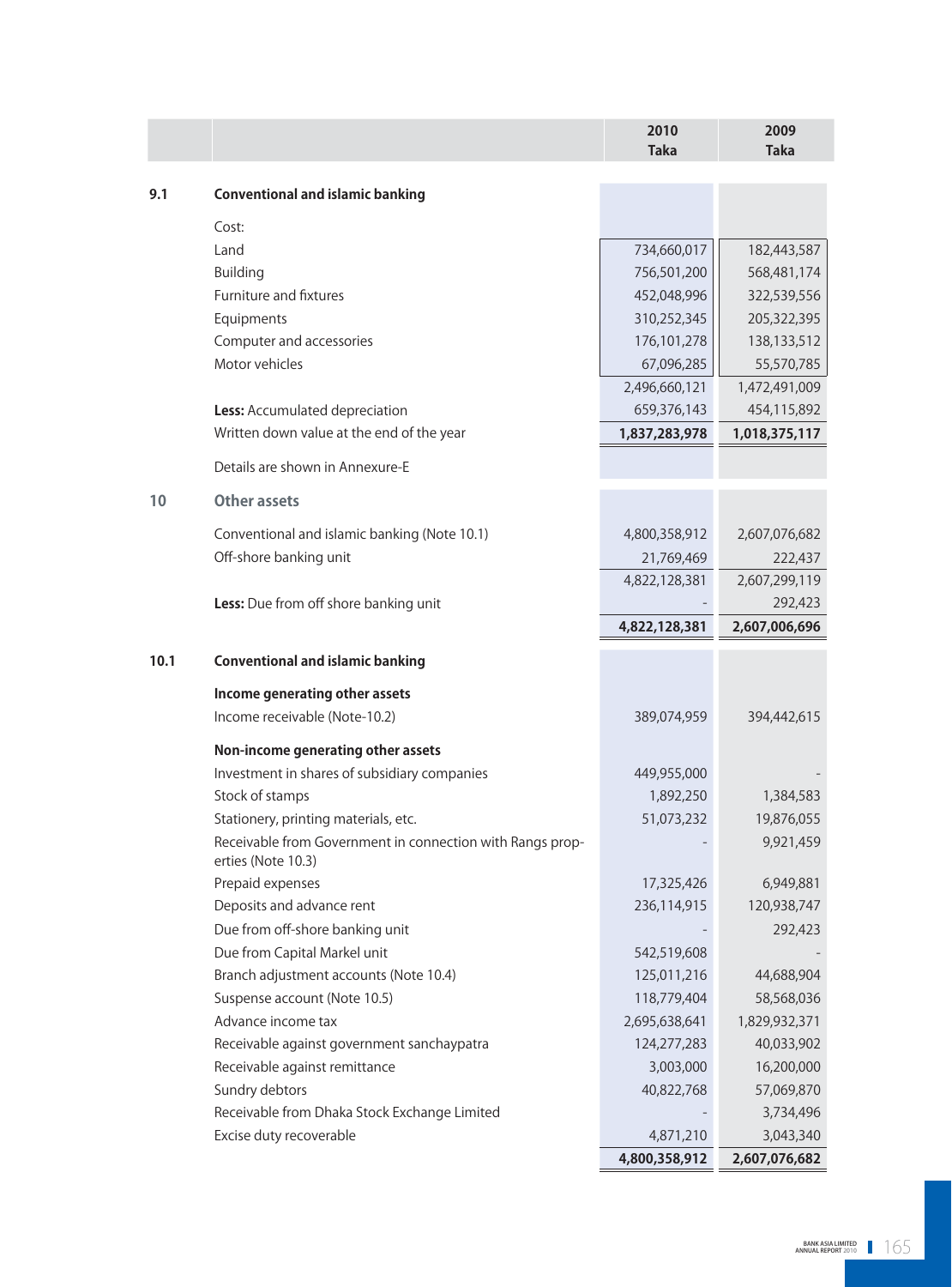|      |                                                                                                        | 2010<br><b>Taka</b> | 2009<br><b>Taka</b> |
|------|--------------------------------------------------------------------------------------------------------|---------------------|---------------------|
|      |                                                                                                        |                     |                     |
| 10.2 | Income receivable<br>Income receivable consists of interest accrued on investment<br>and other income. |                     |                     |
| 10.3 | <b>Receivable from Government in connection with Rangs</b><br>properties                               |                     |                     |
|      | Balance at the beginning of the year                                                                   | 9,921,459           | 20,375,108          |
|      | Add: addition during the year                                                                          |                     |                     |
|      |                                                                                                        | 9,921,459           | 20,375,108          |
|      | <b>Less:</b> Provision made during the year                                                            | 9,921,459           | 10,453,649          |
|      |                                                                                                        |                     | 9,921,459           |

10.4 Branch adjustment accounts represents outstanding inter-branch and head office transactions (net) which are originated but not responded by the counter transaction at the balance sheet date. The unresponded entries of 31 December 2010 are given below:

|                                        | Number of<br>unresponded entries |     | Amount of unresponded<br>entries (Taka) |            |
|----------------------------------------|----------------------------------|-----|-----------------------------------------|------------|
|                                        | Dr                               | Cr. | Dr                                      | Cr         |
| Up to 3 months                         | 55                               | 13  | 136,026,258                             | 11,015,042 |
| More than 3 months but within 6 months |                                  |     |                                         |            |
| More than 6 months but within 1 year   |                                  |     |                                         |            |
| More than 1 year but within 5 years    |                                  |     |                                         |            |
| Above 5 years                          |                                  |     |                                         |            |
|                                        | 55                               | 13  | 136,026,258                             | 11,015,042 |

10.5 Suspense account consists of advance amount paid for purchasing of fixed assets and advance payment of rent for new branches of the Bank.

| 11   | Borrowings from other banks, financial institutions<br>and agents |                  |               |
|------|-------------------------------------------------------------------|------------------|---------------|
|      | Conventional and islamic banking (Note 11.1)                      | 3,800,448,571    | 1,894,948,571 |
|      | Off-shore banking unit                                            | 1,363,326,401    | 283,500,000   |
|      |                                                                   | 5, 163, 774, 972 | 2,178,448,571 |
| 11.1 | <b>Conventional and islamic banking</b>                           |                  |               |
|      | In Bangladesh (Note 11.1.1)<br>Outside Bangladesh                 | 3,800,448,571    | 1,894,948,571 |
|      |                                                                   | 3,800,448,571    | 1,894,948,571 |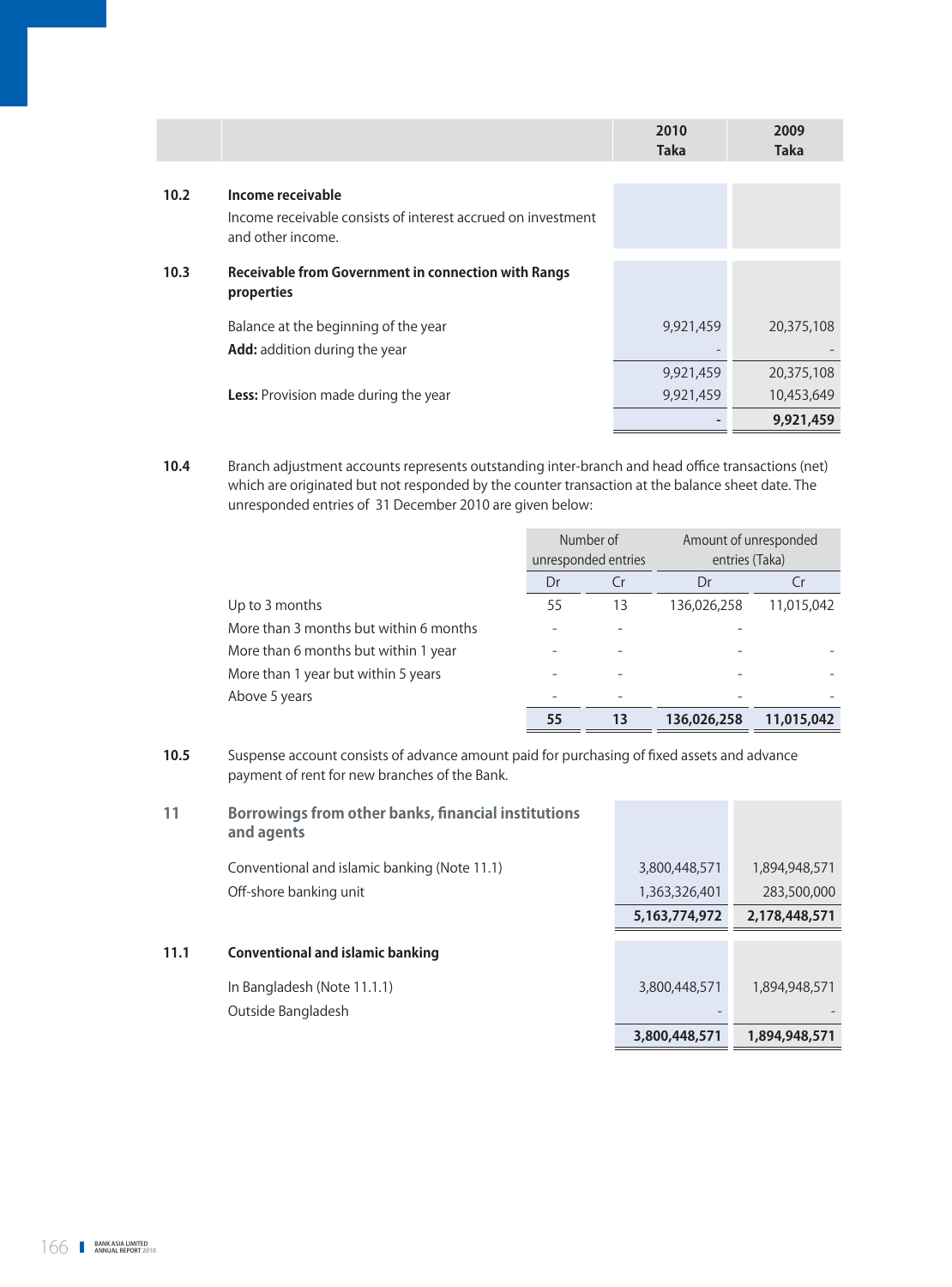|        |                                                                 | 2010<br><b>Taka</b> | 2009<br><b>Taka</b> |
|--------|-----------------------------------------------------------------|---------------------|---------------------|
| 11.1.1 | In Bangladesh                                                   |                     |                     |
|        |                                                                 |                     |                     |
|        | <b>Secured</b>                                                  |                     |                     |
|        | Un secured:                                                     |                     |                     |
|        | Money at call and on short notice                               |                     |                     |
|        | <b>Bank Al Falah Limited</b>                                    | 250,000,000         | 100,000,000         |
|        | Citibank, N.A.                                                  | 30,000,000          | 60,000,000          |
|        | Commercial Bank of Ceylon Limited                               | 130,000,000         |                     |
|        | Dutch Bangla Bank Limited                                       | 600,000,000         |                     |
|        | <b>Habib Bank Limited</b>                                       |                     | 100,000,000         |
|        | National Bank Limited                                           |                     | 150,000,000         |
|        | Premier Bank Limited                                            | 300,000,000         |                     |
|        | Rupali Bank Limited                                             | 450,000,000         | 400,000,000         |
|        | Sonali Bank Limited                                             | 1,000,000,000       |                     |
|        | Southeast Bank limited                                          | 300,000,000         |                     |
|        | <b>Standard Chartered Bank</b>                                  | 50,000,000          | 150,000,000         |
|        | The Hongkong and Shanghai Banking<br><b>Corporation Limited</b> | 30,000,000          | 30,000,000          |
|        | The Trust Bank Limited                                          |                     | 300,000,000         |
|        | United Commercial Bank Limited                                  | 550,000,000         | 500,000,000         |
|        |                                                                 | 3,690,000,000       | 1,790,000,000       |
|        | <b>Term borrowing</b>                                           |                     |                     |
|        | Bangladesh Bank refinance                                       | 110,448,571         | 104,948,571         |
|        |                                                                 | 110,448,571         | 104,948,571         |
|        |                                                                 | 3,800,448,571       | 1,894,948,571       |
| 11.2   |                                                                 |                     |                     |
|        | Payable on demand                                               | 5,053,326,401       | 1,790,000,000       |
|        | Up to 1 month                                                   |                     |                     |
|        | More than 1 month but within 3 months                           | 6,354,286           | 283,500,000         |
|        | More than 3 months but within 1 year                            | 43,443,808          |                     |
|        | More than 1 year but within 5 years                             | 60,650,477          | 104,948,571         |
|        | More than 5 years                                               |                     |                     |
|        |                                                                 | 5, 163, 774, 972    | 2,178,448,571       |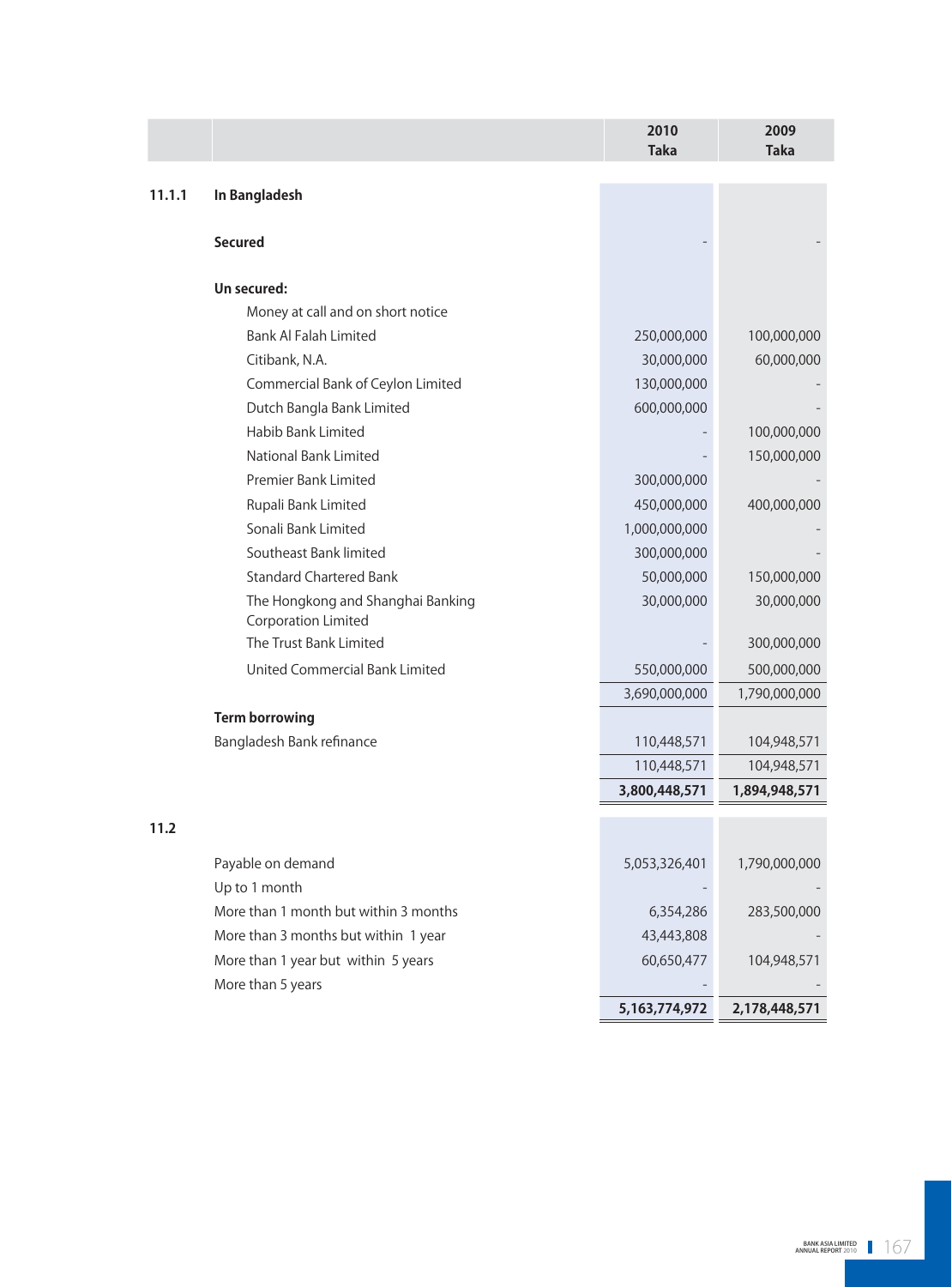|        |                                                        | 2010           | 2009           |
|--------|--------------------------------------------------------|----------------|----------------|
|        |                                                        | <b>Taka</b>    | <b>Taka</b>    |
|        |                                                        |                |                |
| 12     | <b>Deposits and other accounts</b>                     |                |                |
|        | Conventional and Islamic banking (Note 12.1)           | 83,526,716,661 | 54,789,597,348 |
|        | Off-shore banking unit                                 | 74,546,707     | 43,220,882     |
|        |                                                        | 83,601,263,368 | 54,832,818,230 |
|        | <b>Deposits and other accounts</b>                     |                |                |
|        | Current/Al-wadeeah current accounts and other accounts |                |                |
|        | Deposits from banks                                    |                |                |
|        | Deposits from customers                                | 8,866,798,221  | 5,325,633,048  |
|        |                                                        | 8,866,798,221  | 5,325,633,048  |
|        | <b>Bills payable</b>                                   |                |                |
|        | Deposits from banks                                    |                |                |
|        | Deposits from customers                                | 898,703,046    | 724,131,935    |
|        |                                                        | 898,703,046    | 724,131,935    |
|        | Savings bank/Mudaraba savings bank deposits            |                |                |
|        | Deposits from banks                                    | 500,000,000    |                |
|        | Deposits from customers                                | 7,447,958,226  | 4,935,720,360  |
|        |                                                        | 7,947,958,226  | 4,935,720,360  |
|        | Fixed deposits/Mudaraba fixed deposits                 |                |                |
|        | Deposits from banks                                    | 1,550,000,000  | 3,500,000,000  |
|        | Deposits from customers                                | 64,337,803,875 | 40,347,332,887 |
|        |                                                        | 65,887,803,875 | 43,847,332,887 |
|        |                                                        | 83,601,263,368 | 54,832,818,230 |
| 12.1   | <b>Conventional and Islamic banking</b>                |                |                |
|        | Deposits from banks (Note 12.1.1)                      | 2,050,000,000  | 3,500,000,000  |
|        | Deposits from customers (Note 12.1.2)                  | 81,476,716,661 | 51,289,597,348 |
|        |                                                        | 83,526,716,661 | 54,789,597,348 |
| 12.1.1 | <b>Deposits from banks</b>                             |                |                |
|        | <b>Fixed deposit:</b>                                  |                |                |
|        | AL-Arafah Islami Bank Limited                          | 800,000,000    |                |
|        | Bangladesh Krishi Bank                                 |                | 500,000,000    |
|        | <b>Eastern Bank Limited</b>                            |                | 1,000,000,000  |
|        | Hongkong Shanghai Banking Corporation                  | 250,000,000    |                |
|        | <b>IFIC Bank Limited</b>                               |                | 700,000,000    |
|        | National Credit and Commerce Bank Limited              |                | 200,000,000    |
|        | Social Islami Bank Limited                             | 300,000,000    |                |
|        | The City Bank Limited                                  |                | 700,000,000    |
|        | The Premier Bank Ltd                                   | 200,000,000    |                |
|        | <b>Trust Bank Limited</b>                              |                | 400,000,000    |
|        |                                                        | 1,550,000,000  | 3,500,000,000  |
|        | <b>Bangladesh Bank refinance</b>                       | 500,000,000    |                |
|        |                                                        | 2,050,000,000  | 3,500,000,000  |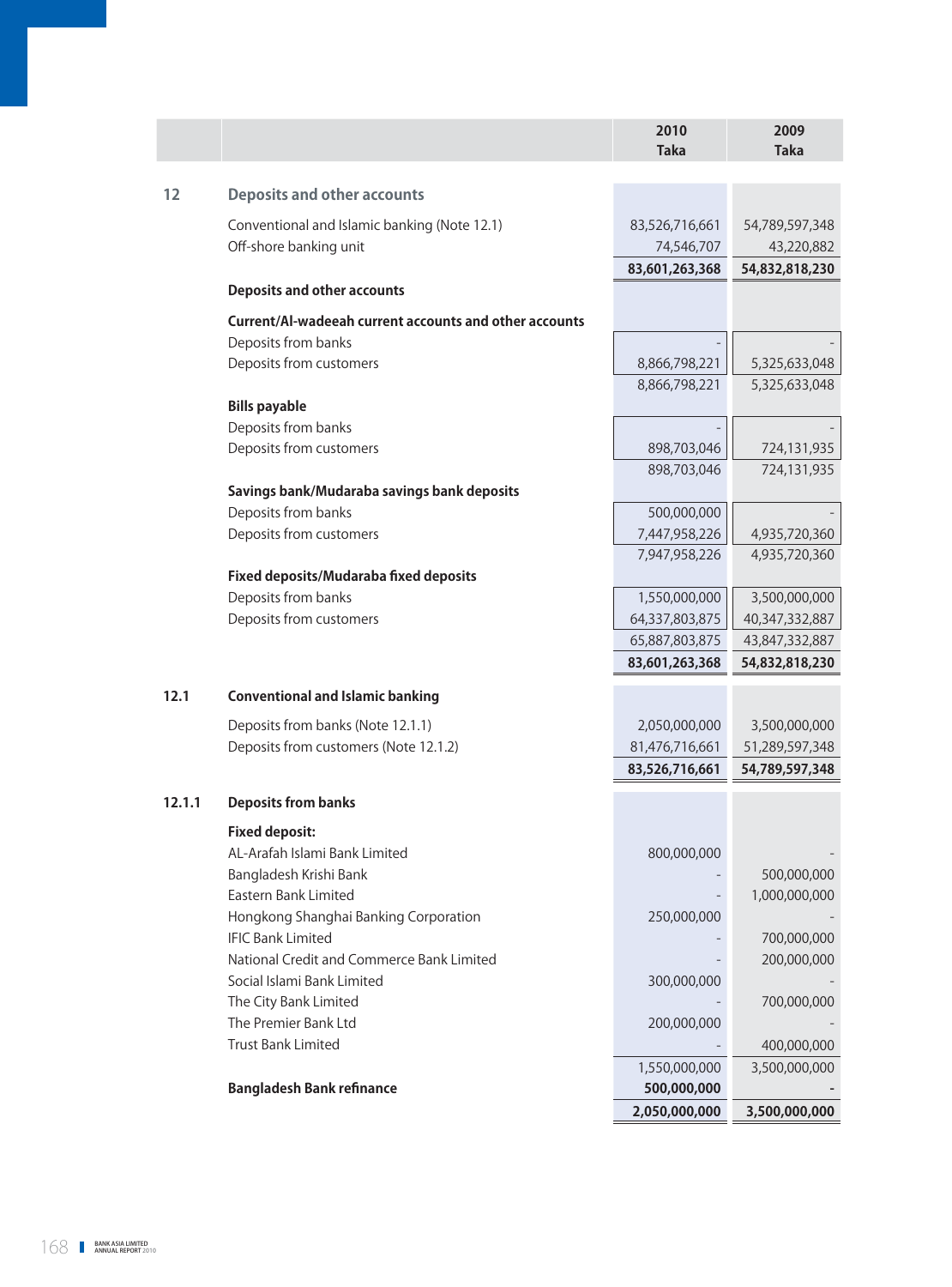|         |                                                                          | 2010<br><b>Taka</b> | 2009<br><b>Taka</b> |
|---------|--------------------------------------------------------------------------|---------------------|---------------------|
| 12.1.2  | <b>Deposits from customers</b>                                           |                     |                     |
|         |                                                                          |                     |                     |
|         | Current/Al-wadeeah current accounts and other accounts<br>(Note 12.1.2a) | 8,792,251,514       | 5,282,412,166       |
|         | Bills payable (Note 12.1.2b)                                             | 898,703,046         | 724,131,935         |
|         | Savings bank/Mudaraba savings deposits                                   | 7,447,958,226       | 4,935,720,360       |
|         | Fixed deposits/Mudaraba fixed deposits (Note 12.1.2c)                    | 64,337,803,875      | 40,347,332,887      |
|         |                                                                          | 81,476,716,661      | 51,289,597,348      |
| 12.1.2a | Current/Al-wadeeah current accounts and other accounts                   |                     |                     |
|         | Current/Al-wadeeah current accounts                                      | 4,396,923,035       | 2,889,773,998       |
|         | Other demand deposit - Local currency                                    | 2,408,103,446       | 1,182,781,322       |
|         | Other demand deposit - Foreign currencies                                | 1,268,710,680       | 705,021,517         |
|         | Foreign currency deposits (non-interest bearing)                         | 533,048,720         | 390,977,927         |
|         | Export retention quota                                                   | 185,465,633         | 113,857,402         |
|         |                                                                          | 8,792,251,514       | 5,282,412,166       |
| 12.1.2b | <b>Bills payable</b>                                                     |                     |                     |
|         | Bills payable - local currency                                           | 891,658,493         | 675,636,668         |
|         | Bills payable - foreign currencies                                       | 7,044,553           | 2,576,708           |
|         | Demand draft                                                             |                     | 45,918,559          |
|         |                                                                          | 898,703,046         | 724,131,935         |
| 12.1.2c | Fixed deposits/Mudaraba fixed deposits                                   |                     |                     |
|         | Fixed deposits/Mudaraba fixed deposits                                   | 52,184,308,072      | 32,391,777,262      |
|         | Special notice deposit                                                   | 6,574,326,494       | 3,789,756,541       |
|         | Foreign currency deposits (interest bearing)                             | 8,220,767           | 12,507,897          |
|         | Deposit under schemes                                                    | 5,570,948,542       | 4,153,291,187       |
|         |                                                                          | 64,337,803,875      | 40,347,332,887      |
| 12.2    | Payable on demand and time deposits                                      |                     |                     |
|         | a) Demand deposits                                                       |                     |                     |
|         | Current/Al-wadeeah current accounts and other accounts                   | 4,471,469,742       | 2,932,994,880       |
|         | Savings bank/Mudaraba savings deposits                                   | 670,316,240         | 444,214,832         |
|         | Foreign currency deposits (non interest bearing)                         | 533,048,720         | 390,977,927         |
|         | Sundry deposits                                                          | 3,862,279,759       | 2,001,660,241       |
|         | Bills payable                                                            | 898,703,046         | 724,131,935         |
|         |                                                                          | 10,435,817,507      | 6,493,979,815       |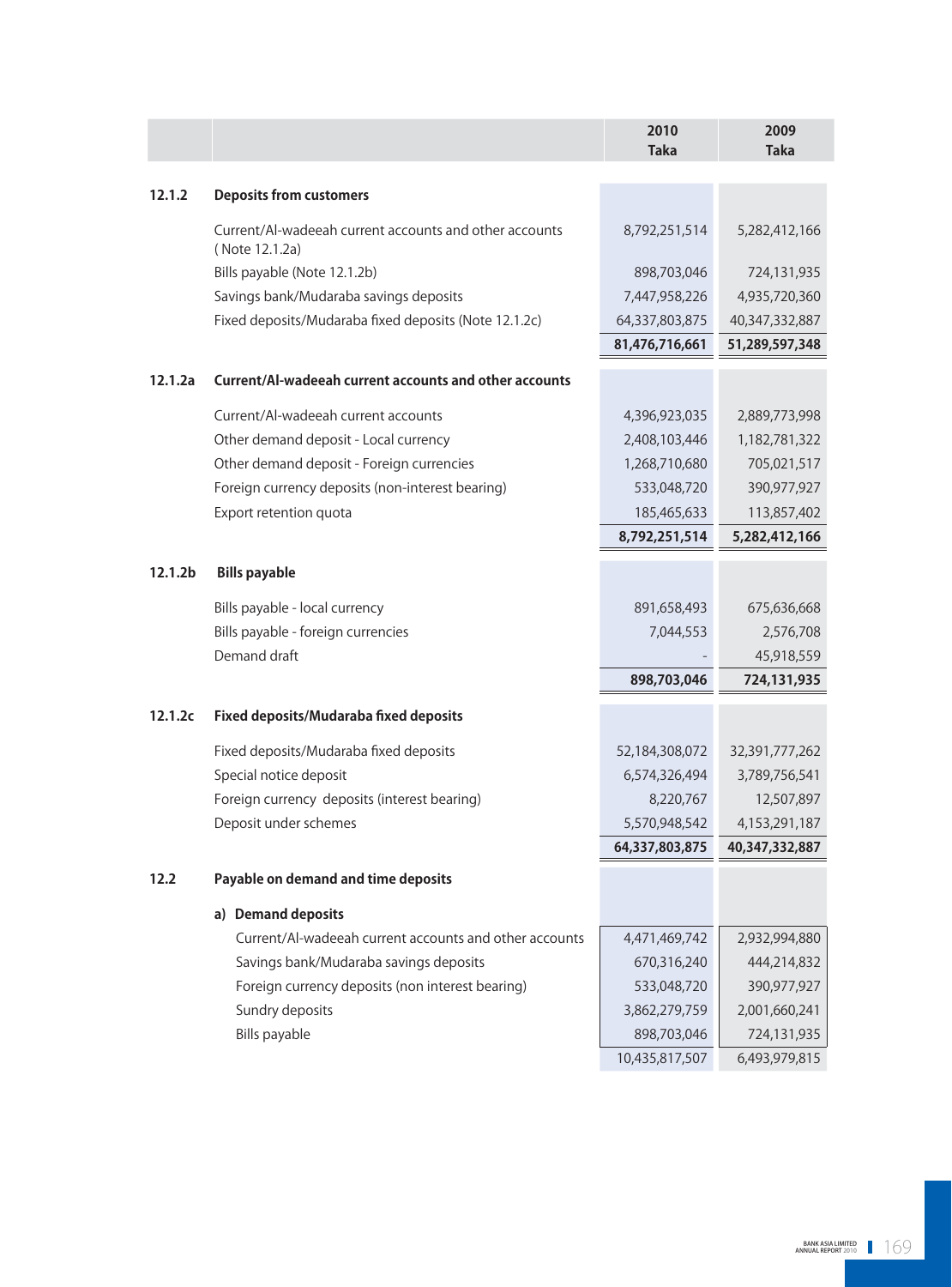|        |                                                     | 2010<br><b>Taka</b> | 2009<br><b>Taka</b> |
|--------|-----------------------------------------------------|---------------------|---------------------|
|        |                                                     |                     |                     |
|        | b) Time deposits                                    |                     |                     |
|        | Savings bank/Mudaraba savings deposits              | 7,277,641,986       | 4,491,505,528       |
|        | Fixed deposits/Mudaraba fixed deposits              | 53,734,308,072      | 35,891,777,262      |
|        | Foreign currency deposits (interest bearing)        | 8,220,767           | 12,507,897          |
|        | Special notice deposit                              | 6,574,326,494       | 3,789,756,541       |
|        | Security deposits                                   |                     |                     |
|        | Deposits under schemes                              | 5,570,948,542       | 4,153,291,187       |
|        |                                                     | 73,165,445,861      | 48,338,838,415      |
|        |                                                     | 83,601,263,368      | 54,832,818,230      |
| 12.3   | Sector-wise break-up of deposits and other accounts |                     |                     |
|        | Government                                          | 1,546,128,000       | 1,131,885,817       |
|        | Deposit from banks                                  | 1,588,295,000       | 3,500,000,000       |
|        | Other public                                        | 3,486,213,000       | 4,521,824,445       |
|        | Foreign currencies                                  | 1,987,225,033       | 1,111,084,049       |
|        | Private                                             | 74,993,402,335      | 44,568,023,919      |
|        |                                                     | 83,601,263,368      | 54,832,818,230      |
| 12.4   | <b>Maturity-wise grouping</b>                       |                     |                     |
| 12.4.1 | <b>Deposits from banks</b>                          |                     |                     |
|        | Payable on demand                                   |                     |                     |
|        | Up to 1 month                                       |                     |                     |
|        | Over 1 month but within 6 months                    | 1,850,000,000       | 3,500,000,000       |
|        | Over 6 months but within 1 year                     | 200,000,000         |                     |
|        | Over 1 year but within 5 years                      |                     |                     |
|        | Over 5 years                                        |                     |                     |
|        |                                                     | 2,050,000,000       | 3,500,000,000       |
| 12.4.2 | <b>Customer deposits excluding bills payable</b>    |                     |                     |
|        | Payable on demand                                   | 6,924,324,747       | 3,418,849,364       |
|        | Up to 1 month                                       | 9,815,884,993       | 1,845,113,134       |
|        | Over 1 month but within 6 months                    | 27,871,500,000      | 22,020,922,751      |
|        | Over 6 months but within 1 year                     | 19,846,303,093      | 11,426,900,522      |
|        | Over 1 year but within 5 years                      | 10,184,714,124      | 11,635,011,371      |
|        | Over 5 years                                        | 6,009,833,365       | 261,889,153         |
|        |                                                     | 80,652,560,322      | 50,608,686,295      |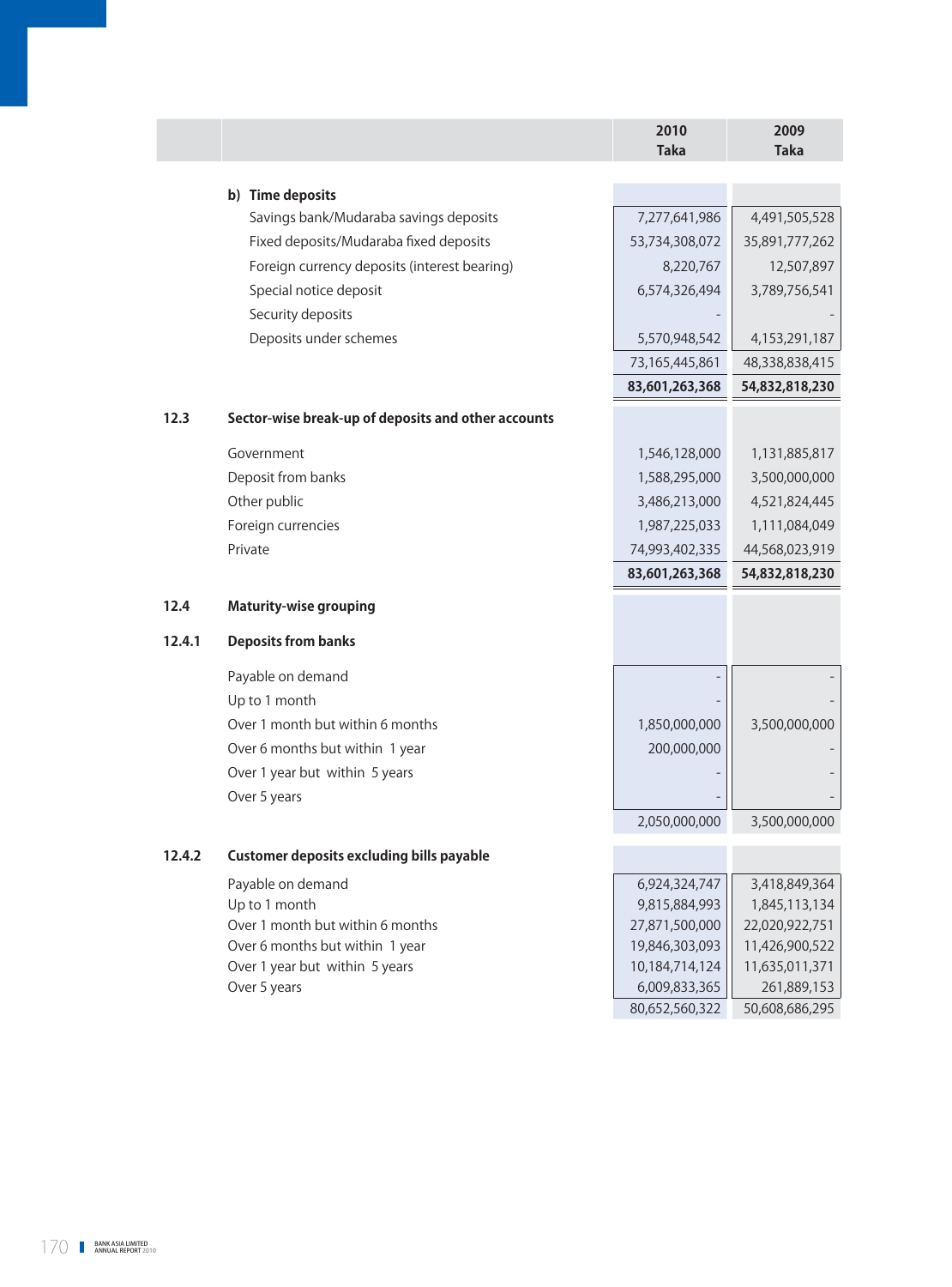|                                                                                                                                                                                                                                                                                                                                                                                                                                                                                                                                                                                                                                                                                          | 2010<br><b>Taka</b>                                                                                                                                                                                                    | 2009<br><b>Taka</b>                                                                                                                                                                                                   |
|------------------------------------------------------------------------------------------------------------------------------------------------------------------------------------------------------------------------------------------------------------------------------------------------------------------------------------------------------------------------------------------------------------------------------------------------------------------------------------------------------------------------------------------------------------------------------------------------------------------------------------------------------------------------------------------|------------------------------------------------------------------------------------------------------------------------------------------------------------------------------------------------------------------------|-----------------------------------------------------------------------------------------------------------------------------------------------------------------------------------------------------------------------|
| 12.4.3<br><b>Bills payable</b>                                                                                                                                                                                                                                                                                                                                                                                                                                                                                                                                                                                                                                                           |                                                                                                                                                                                                                        |                                                                                                                                                                                                                       |
| Payable on demand<br>Up to 1 month<br>Over 1 month but within 6 months<br>Over 6 months but within 1 year<br>Over 1 year but within 5 years<br>Over 5 years                                                                                                                                                                                                                                                                                                                                                                                                                                                                                                                              | 898,703,046<br>898,703,046<br>83,601,263,368                                                                                                                                                                           | 724,131,935<br>724,131,935                                                                                                                                                                                            |
| <b>Other liabilities</b><br>13                                                                                                                                                                                                                                                                                                                                                                                                                                                                                                                                                                                                                                                           |                                                                                                                                                                                                                        | 54,832,818,230                                                                                                                                                                                                        |
| Conventional and Islamic banking (Note 13.1)<br>Off-shore banking unit<br>Less: Due from off shore banking unit                                                                                                                                                                                                                                                                                                                                                                                                                                                                                                                                                                          | 9,242,214,670<br>130,853,937<br>9,373,068,607                                                                                                                                                                          | 6,691,462,499<br>6,618,542<br>6,698,081,041<br>292,423                                                                                                                                                                |
|                                                                                                                                                                                                                                                                                                                                                                                                                                                                                                                                                                                                                                                                                          | 9,373,068,607                                                                                                                                                                                                          | 6,697,788,618                                                                                                                                                                                                         |
| 13.1<br><b>Conventional and Islamic banking</b>                                                                                                                                                                                                                                                                                                                                                                                                                                                                                                                                                                                                                                          |                                                                                                                                                                                                                        |                                                                                                                                                                                                                       |
| Provision for loans and advances/investments (Note 13.2)<br>Provision on off-balance sheet exposures (Note 13.3)<br>Interest payable<br>Interest suspense account (Note 13.4)<br>Provision for income tax (including deferred tax) (Note 13.5)<br>Provision for performance bonus<br>Credit card<br>Expenditures and other payables<br>Withholding income tax, VAT etc.<br>Obligation under finance lease (Note 13.6)<br>Provision for nostro accounts (Note 13.7)<br>Other payable<br>Provision for profit equalisation<br>Unearned income on bai murabaha muajjal<br>Unearned income on bai murabaha post import<br>Conventional settlement account<br>Advance from brokerage customer | 1,279,003,221<br>414,120,697<br>2,506,122,355<br>148,156,005<br>4,040,623,693<br>188,224,647<br>7,497,200<br>43,463,807<br>258,252,424<br>81,576,965<br>19,040<br>23,079,964<br>2,285,963<br>17,699,362<br>228,504,800 | 978, 311, 747<br>246,020,802<br>2,025,915,107<br>89,353,245<br>2,617,154,168<br>123,060,498<br>9,883,417<br>43,366,834<br>154,577,871<br>131,399,433<br>2,285,963<br>8,353,251<br>123,832,654<br>300,300<br>9,787,682 |
| Payable to Government                                                                                                                                                                                                                                                                                                                                                                                                                                                                                                                                                                                                                                                                    | 3,584,527<br>9,242,214,670                                                                                                                                                                                             | 127,859,527<br>6,691,462,499                                                                                                                                                                                          |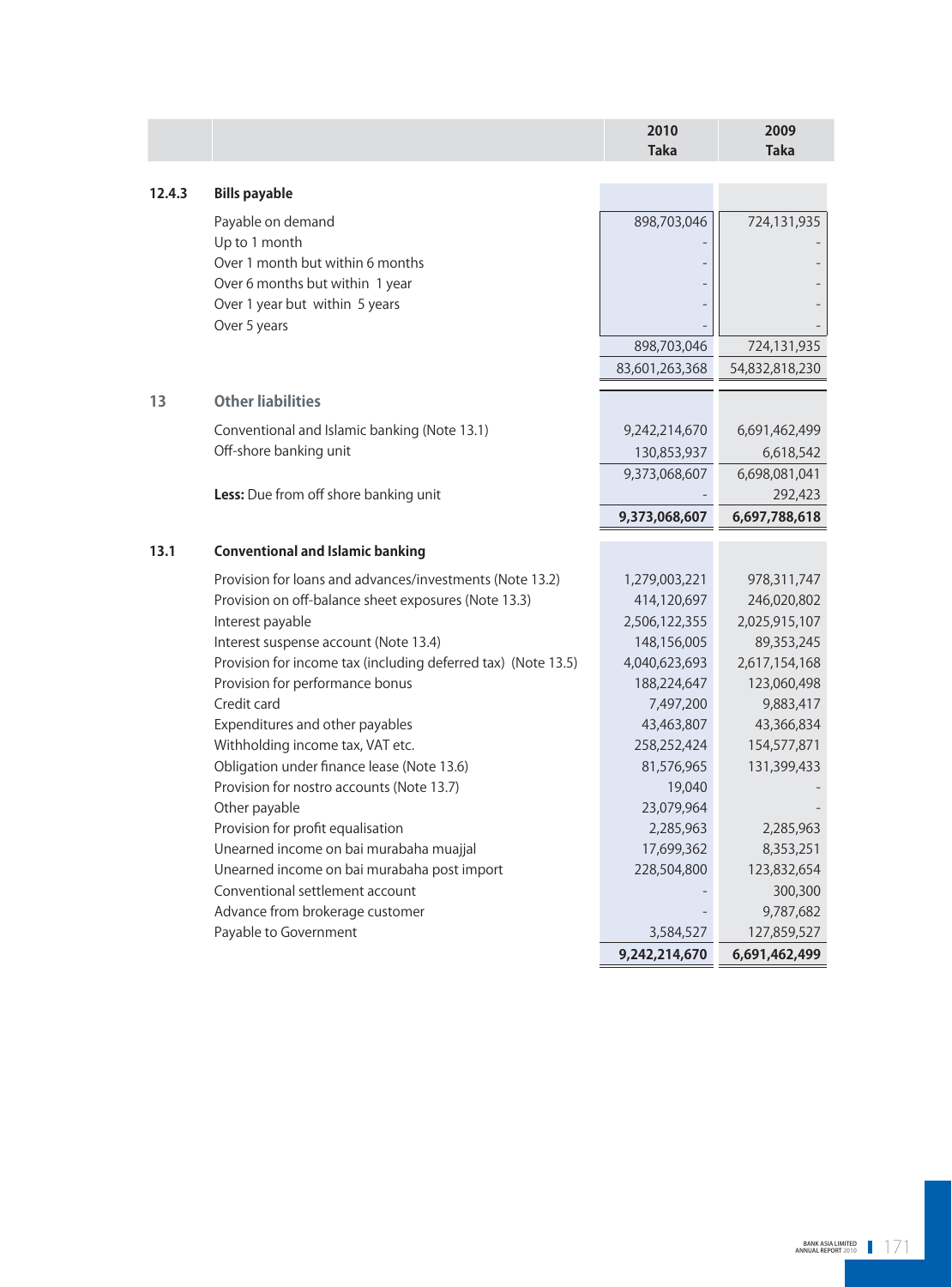|      |                                                                            | 2010<br><b>Taka</b> | 2009<br><b>Taka</b> |
|------|----------------------------------------------------------------------------|---------------------|---------------------|
| 13.2 | <b>Provision for loans and advances/investments</b>                        |                     |                     |
|      |                                                                            |                     |                     |
|      | A. General                                                                 |                     |                     |
|      | Balance at the beginning of the year                                       | 622,930,682         | 498,244,962         |
|      | Add: Provision made during the year                                        |                     |                     |
|      | On general loans and advances/investments etc.                             | 252,915,790         | 178,243,470         |
|      | On Special Mention Account (SMA)                                           | 48,525,850          |                     |
|      |                                                                            | 301,441,640         | 178,243,470         |
|      | Less: Provision no longer required                                         |                     | (53, 557, 750)      |
|      | Balance at the end of the year                                             | 924,372,322         | 622,930,682         |
|      | <b>B.</b> Specific                                                         |                     |                     |
|      | Balance at the beginning of the year                                       | 355,381,065         | 644,771,372         |
|      | Less: Interest waiver during the year                                      | (52, 181, 236)      | (34, 112, 938)      |
|      | Write off during the year                                                  | (89, 356, 519)      | (374, 286, 745)     |
|      |                                                                            | (141, 537, 755)     | (408, 399, 683)     |
|      | Add: Recoveries of amounts previously written off                          |                     |                     |
|      | Specific provision made during the year for                                | 140,787,589         | 119,009,376         |
|      | other accounts                                                             |                     |                     |
|      |                                                                            | 140,787,589         | 119,009,376         |
|      | Balance at the end of the year                                             | 354,630,899         | 355,381,065         |
|      | C. Total provision on loans and advances/<br>investments (A+B)             | 1,279,003,221       | 978,311,747         |
| 13.3 | Provision on off-balance sheet exposures                                   |                     |                     |
|      |                                                                            |                     |                     |
|      | Balance as at 1 January                                                    | 246,020,802         | 164,545,124         |
|      | Add: Provision made during the year (Note-34)                              | 168,099,895         | 81,475,678          |
|      |                                                                            | 414,120,697         | 246,020,802         |
|      | Less: Adjustments made during the year<br><b>Balance as at 31 December</b> |                     |                     |
|      |                                                                            | 414,120,697         | 246,020,802         |
| 13.4 | Interest suspense account                                                  |                     |                     |
|      | Balance as at 1 January                                                    | 89,353,245          | 155,862,372         |
|      | Add: Amount transferred to "interest suspense" account<br>during the year  | 344,954,931         | 280,205,799         |
|      |                                                                            | 434,308,176         | 436,068,171         |
|      | Less: Amount of interest suspense recovered                                | 244,925,176         | 298,726,589         |
|      | Amount written off during the year                                         | 34,114,241          | 37, 365, 315        |
|      | Interest waiver during the year                                            | 7,112,754           | 10,623,022          |
|      |                                                                            | 286,152,171         | 346,714,926         |
|      | <b>Balance as at 31 December</b>                                           | 148,156,005         | 89,353,245          |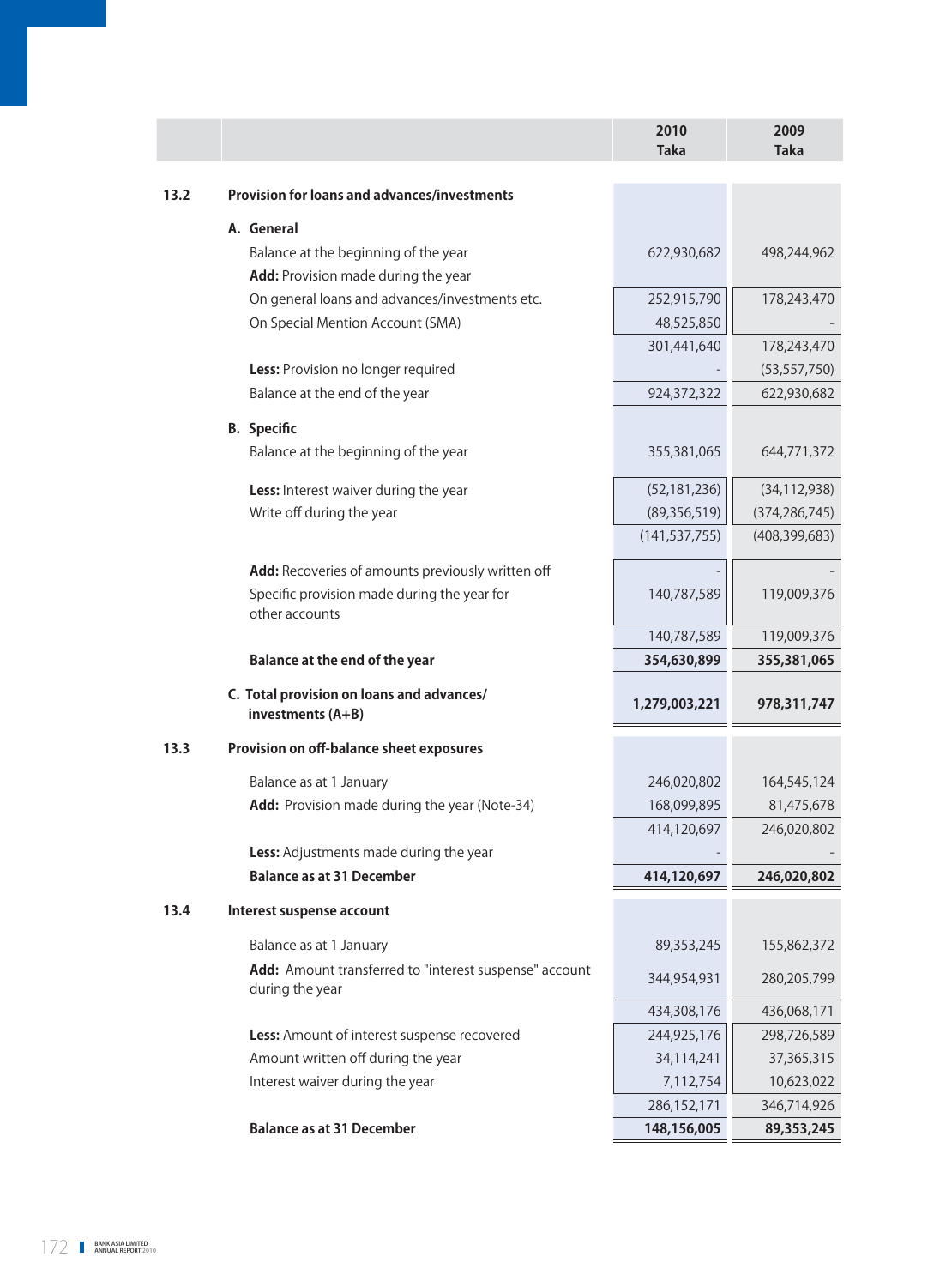|        |                                                                       | 2010<br><b>Taka</b> | 2009<br><b>Taka</b> |
|--------|-----------------------------------------------------------------------|---------------------|---------------------|
|        |                                                                       |                     |                     |
| 13.5   | <b>Provision for income tax</b>                                       |                     |                     |
|        | Current tax (Note 13.5.1)                                             | 3,785,096,073       | 2,286,358,717       |
|        | Deferred tax (Note 13.5.2)                                            | 255,527,620         | 330,795,451         |
|        |                                                                       | 4,040,623,693       | 2,617,154,168       |
| 13.5.1 | <b>Provision for current tax</b>                                      |                     |                     |
|        | Balance as at 1 January                                               | 2,286,358,717       | 2,061,256,021       |
|        | Provision made during the year                                        | 1,498,735,610       | 779,000,000         |
|        |                                                                       | 3,785,094,327       | 2,840,256,021       |
|        | Adjustments made during the year                                      | 1,746               | (553,897,304)       |
|        | <b>Balance as at 31 December</b>                                      | 3,785,096,073       | 2,286,358,717       |
|        | Corporate tax position of the Bank has been shown in Annex-<br>ure-F. |                     |                     |
| 13.5.2 | <b>Provision for deferred tax</b>                                     |                     |                     |
|        | Balance as at 1 January                                               | 330,795,451         | (65, 538, 788)      |
|        | Provision made for deferred tax liabilities:                          |                     |                     |
|        | Charged/(credited) to profit and loss account                         | 164,685,104         | (111, 547, 981)     |
|        | Charged/(credited) to revaluation reserve                             | (226, 470, 806)     | 216,326,229         |
|        |                                                                       | (61, 785, 702)      | 104,778,248         |
|        |                                                                       | 269,009,749         | 39,239,460          |
|        | Provision made for deferred tax assets                                | (13, 482, 129)      | 291,555,991         |
|        | Balance as at 31 December                                             | 255,527,620         | 330,795,451         |
| 13.6   | <b>Obligation under finance lease</b>                                 |                     |                     |
|        | Furniture, fixtures and equipments                                    | 56,510,059          | 90,161,559          |
|        | Computer and accessories                                              | 23,818,827          | 33,294,851          |
|        | Motor vehicles                                                        | 1,248,079           | 6,596,986           |
|        | <b>Building</b>                                                       |                     | 1,346,037           |
|        |                                                                       | 81,576,965          | 131,399,433         |
|        |                                                                       |                     |                     |

**13.7 Provision for nostro accounts**

As per instructions contained in the circular letter no.FEPD (FEMO)/01/2005-677 dated 13 September 2005 issued by Foreign Exchange Policy Department of Bangladesh Bank, Bank is required to make provision regarding the un-reconciled debit balance of nostro account as at balance sheet date. Adequate provision has been made for debit entries which are outstanding for more than 3 months. **Details of unreconciled entries are shown in Annexure K.**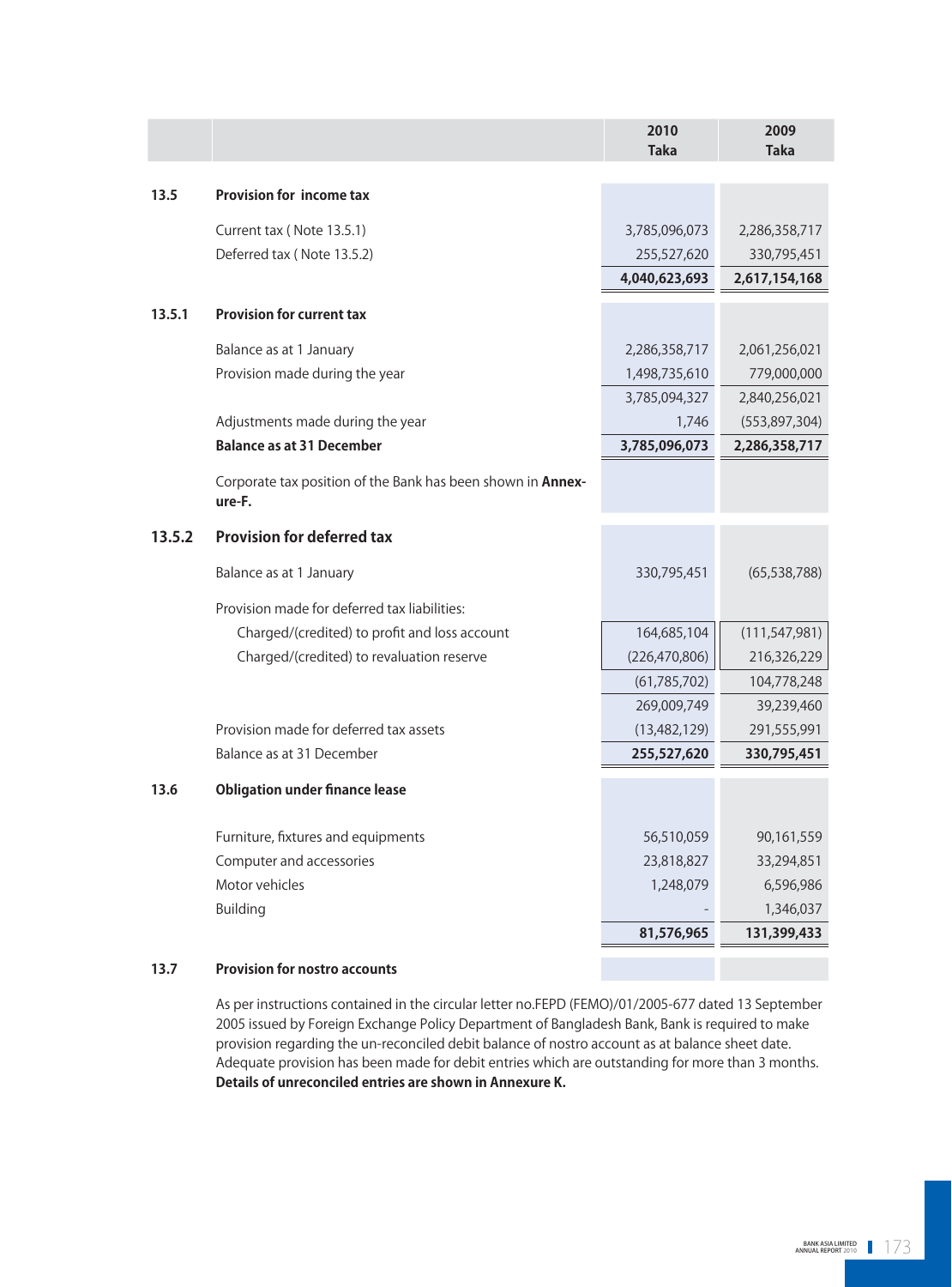|      |                                                                                                                              | 2010<br><b>Taka</b> | 2009<br><b>Taka</b> |
|------|------------------------------------------------------------------------------------------------------------------------------|---------------------|---------------------|
| 14   | <b>Share capital</b>                                                                                                         |                     |                     |
| 14.1 | <b>Authorized capital</b>                                                                                                    |                     |                     |
|      | 44,500,000 ordinary shares of Taka 100 each                                                                                  | 4,450,000,000       | 4,450,000,000       |
| 14.2 | Issued, subscribed and fully paid up capital                                                                                 |                     |                     |
|      | 5,637,248 ordinary shares of Taka 100 each issued for cash<br>24,390,127 (2009: 15,810,877) ordinary shares of Taka 100 each | 563,724,800         | 563,724,800         |
|      | issued as bonus shares                                                                                                       | 2,439,012,700       | 1,581,087,700       |
|      |                                                                                                                              | 3,002,737,500       | 2,144,812,500       |

### 14.3 **Initial public offer (IPO)**

Out of the total issued, subscribed and fully paid up capital of the Bank 2,000,000 ordinary shares of Taka 100 each amounting to Taka 200,000,000 was raised through public offering of shares in 2003.

# **14.4 Capital adequacy ratio**

The calculation of CAR has been done as per BRPD Circular no. 10 dated 10 March 2010 and the Basel-II guideline December 2010 vide BRPD Circular no. 35 dated 29 December 2010.

| Core capital (Tier-I)                                                   |                 |                |
|-------------------------------------------------------------------------|-----------------|----------------|
| Paid up capital                                                         | 3,002,737,500   | 2,144,812,500  |
| Share premium                                                           | 330             | 330            |
| Statutory reserve (Note 15)                                             | 2,272,917,429   | 1,557,013,281  |
| Retained earnings (Note 17)                                             | 1,293,503,630   | 942,577,212    |
|                                                                         | 6,569,158,889   | 4,644,403,323  |
| <b>Supplementary capital (Tier-II)</b>                                  |                 |                |
| General provision maintained against unclassified loan/invest-<br>ments | 924,372,322     | 626,655,255    |
| General provision on off-balance sheet exposure                         | 413,954,721     | 248,192,755    |
| Exchange equalization reserve                                           |                 | 3,339,553      |
| Other reserve                                                           | 8,166,144       |                |
| Revaluation reserve of Government securities                            | 241,309,084     | 15,587,257     |
|                                                                         | 1,587,802,271   | 893,774,820    |
| <b>Additional Supplementary capital (Tier-III)</b>                      |                 |                |
| A) Total capital                                                        | 8,156,961,160   | 5,538,178,143  |
|                                                                         |                 |                |
| B) Total risk weighted assets                                           | 100,545,900,000 | 45,150,284,000 |
| C) Required capital                                                     | 9,049,100,000   | 4,515,028,400  |
| D) (Deficit)/Surplus (A-C)                                              | (892, 138, 840) | 1,023,149,743  |
| <b>Capital adequacy ratio:</b>                                          |                 |                |
| On core capital - against standard of minimum 4.5% (2009:<br>5%)        | 6.53%           | 10.29%         |
| On total capital - against standard of minimum 9% (2009:<br>10%)        | 8.11%           | 12.27%         |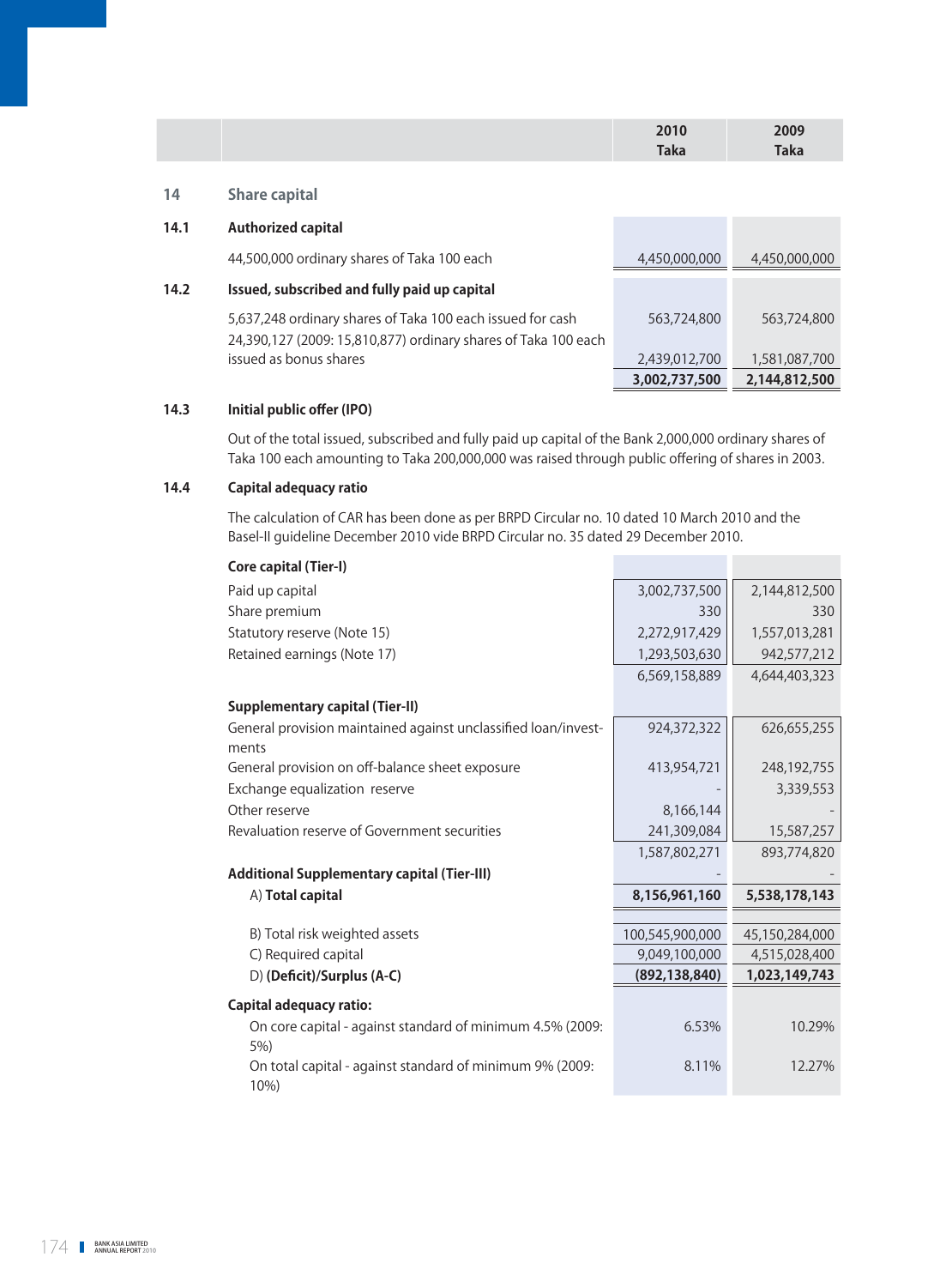# **14.5 Percentage of shareholdings at the closing date**

|                          | As at 31 December 2010 |        | As at 31 December 2009 |        |
|--------------------------|------------------------|--------|------------------------|--------|
| Category                 | No. of shares          | $\%$   | No. of shares          | $\%$   |
| Sponsor                  | 14,931,307             | 49.73  | 10,763,269             | 50.18  |
| General public           | 7,839,246              | 26.11  | 4,599,032              | 21.44  |
| <b>Institutions</b>      | 5,681,954              | 18.92  | 5,403,570              | 25.19  |
| Investment companies     | 972,149                | 3.24   | 342,280                | 1.60   |
| Non-resident Bangladeshi | 475,719                | 1.58   | 339,974                | 1.59   |
| Foreign Investors        | 127,000                | 0.42   |                        |        |
|                          | 30,027,375             | 100.00 | 21,448,125             | 100.00 |

Figures of previous year have been rearranged, wherever considered necessary, to conform the current year's presentation.

# 14.6 Classification of shareholders by holding

|                      | <b>No. of holders</b> |        | % of total holding |        |
|----------------------|-----------------------|--------|--------------------|--------|
| <b>Holding</b>       | 2010                  | 2009   | 2010               | 2009   |
|                      |                       |        |                    |        |
| Less than 500        | 13,052                | 9,668  | 3.59               | 3.31   |
| 500 to 5,000         | 1,381                 | 976    | 5.67               | 5.53   |
| 5,001 to 10,000      | 77                    | 68     | 1.89               | 2.19   |
| 10,001 to 20,000     | 59                    | 39     | 2.73               | 2.37   |
| 20,001 to 30,000     | 23                    | 16     | 1.94               | 1.94   |
| 30,001 to 40,000     | $\mathsf{Q}$          | 19     | 1.09               | 2.96   |
| 40,001 to 50,000     | 12                    | 7      | 1.78               | 1.48   |
| 50,001 to 100,000    | 25                    | 30     | 5.89               | 10.00  |
| 100,001 to 1,000,000 | 56                    | 45     | 52.35              | 70.22  |
| Over 1,000,000       | 6                     |        | 23.07              |        |
|                      | 14,700                | 10,868 | 100.00             | 100.00 |

# **14.7 Name of the Directors and their shareholdings as at 31 December 2010**

| <b>SI</b>     | <b>Name of the directors</b>             | <b>Status</b> | <b>Opening</b><br>position | <b>Closing</b><br>position |
|---------------|------------------------------------------|---------------|----------------------------|----------------------------|
|               | Mr. A Rouf Chowdhury                     | Chairman      | 392,975                    | 550,164                    |
| $\mathcal{P}$ | Mr. Mohd. Safwan Chowdhury               | Vice Chairman | 844,586                    | 1,182,419                  |
|               | (Representing Phulbari Tea Estates Ltd.) |               |                            |                            |
| 3             | Mr. Mohammed Lakiotullah                 | Vice Chairman |                            |                            |
|               | (Independent director)                   |               |                            |                            |
| 4             | Mr. Anisur Rahman Sinha                  | Director      | 122,981                    | 172,173                    |
| 5             | Mr. Rumee A Hossain                      | Director      | 887,858                    | 1,243,001                  |
| 6             | Mr. Romo Rouf Chowdhury                  | Director      | 353,997                    | 495,595                    |
|               | Mr. A M Nurul Islam                      | Director      | 106,900                    |                            |
| 8             | Mr. Mashiur Rahman / Mr. Mir Shajahan    | Director      | 441,877                    | 618,627                    |
| 9             | Mr. M Irfan Syed                         | Director      | 30,750                     | 30,000                     |
| 10            | Mr. Faisal Samad                         | Director      |                            | 140,000                    |
| 11            | Ms. Sohana Rouf Chowdhury                | Director      | 165,000                    | 231,000                    |
| 12            | Lt. Col. Farid Uddin Ahmed               | Director      | 89,366                     | 125,112                    |
| 13            | Mr. Shah Md. Nurul Alam                  | Director      |                            | 922,395                    |
|               | (Representing Amiran Generations Ltd.)   |               |                            |                            |
| 14            | Mr. Murshed Sultan Chowdhury             | Director      |                            | 1,161,617                  |
|               |                                          |               | 3,436,290                  | 6,872,103                  |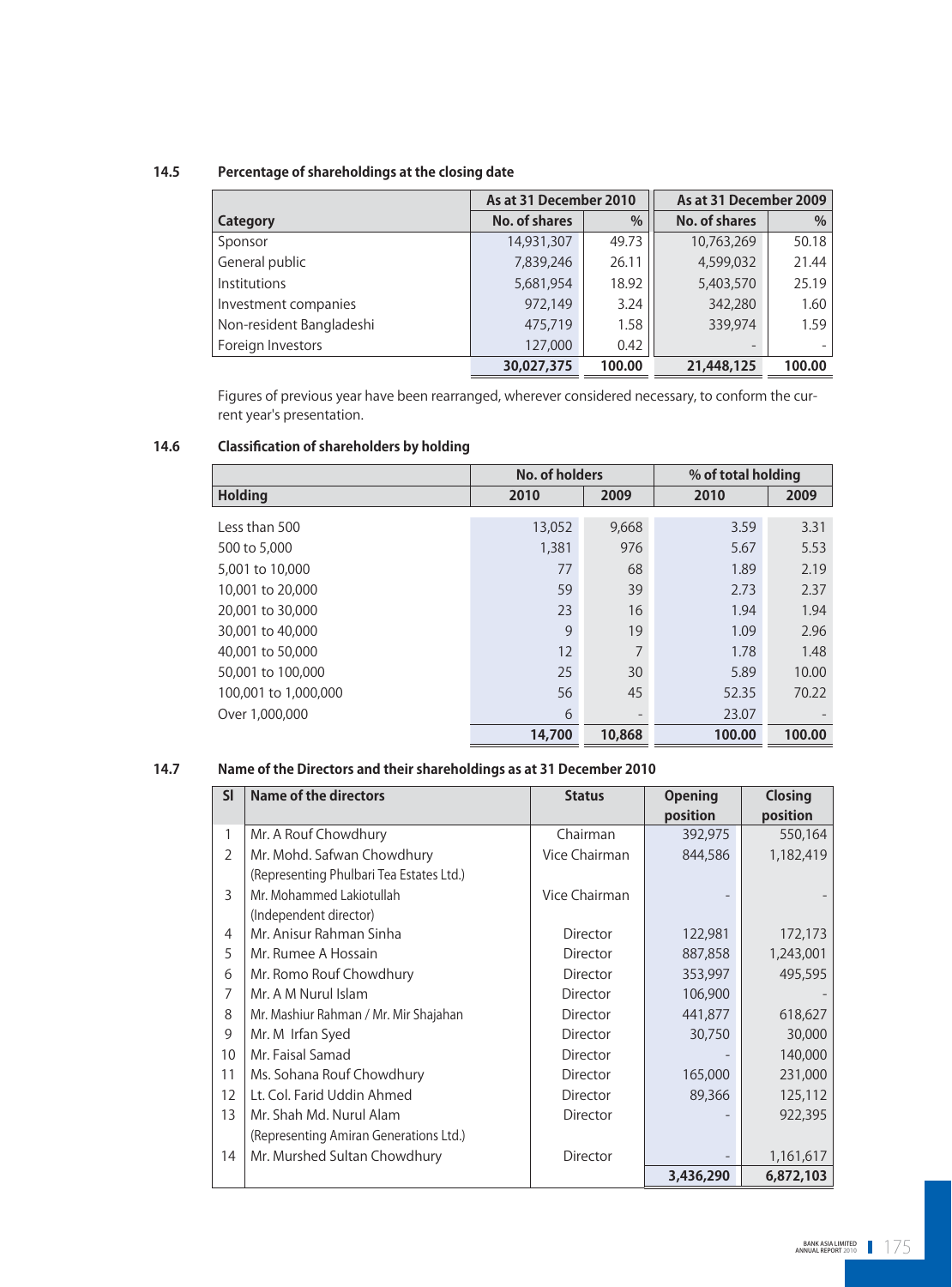|      |                                                       | 2010<br><b>Taka</b> | 2009<br><b>Taka</b> |
|------|-------------------------------------------------------|---------------------|---------------------|
| 15   | <b>Statutory reserve</b>                              |                     |                     |
|      |                                                       |                     |                     |
|      | Balance as at 1 January                               | 1,557,013,281       | 1,099,774,787       |
|      | Add: Addition during the year (20% of pre-tax profit) | 715,904,148         | 457,238,494         |
|      | Balance as at 31 December                             | 2,272,917,429       | 1,557,013,281       |
| 16   | <b>Revaluation reserve</b>                            |                     |                     |
|      | HTM securities (Note 16.1)                            |                     | 31,174,514          |
|      | HFT securities (Note 16.2)                            | 482,618,168         | 275,227,167         |
|      |                                                       | 482,618,168         | 306,401,681         |
| 16.1 | <b>Revaluation reserve on HTM securities</b>          |                     |                     |
|      | Balance as at 1 January                               | 31,174,514          | 8,362,819           |
|      | Adjustment for sale/maturity of securities            | (31, 174, 514)      |                     |
|      | Gain from revaluation on investments                  |                     | 39,011,420          |
|      |                                                       |                     | 47,374,239          |
|      | Deferred tax liabilities                              |                     | (16, 199, 725)      |
|      | <b>Balance as at 31 December</b>                      |                     | 31,174,514          |
| 16.2 | <b>Revaluation reserve on HFT securities</b>          |                     |                     |
|      | Balance as at 1 January                               | 275,227,167         | 4,036,110           |
|      | Gain from revaluation on investments                  | 260,678,624         | 650,315,979         |
|      | Adjustment for sale/maturity of securities            | (53, 287, 623)      | (178,998,418)       |
|      |                                                       | 482,618,168         | 475,353,671         |
|      | Add: Deferred tax released during the year            |                     | 1,844,689           |
|      |                                                       | 482,618,168         | 477,198,360         |
|      | Less: Deferred tax liabilities                        |                     | 201,971,193         |
|      | <b>Balance as at 31 December</b>                      | 482,618,168         | 275,227,167         |
| 17   | <b>Retained earnings</b>                              |                     |                     |
|      | Balance as at 1 January                               | 942,577,212         | 473,693,748         |
|      | Add: Retained surplus for the year                    | 1,213,678,009       | 869,945,964         |
|      | Transferred from exchange equalization reserve        | 3,339,553           |                     |
|      |                                                       | 2,159,594,774       | 1,343,639,712       |
|      | Less: Issue of bonus share                            | 857,925,000         | 401,062,500         |
|      | Transferred to profit equalisation reserve            | 8,166,144           |                     |
|      |                                                       | 866,091,144         | 401,062,500         |
|      | <b>Balance as at 31 December</b>                      | 1,293,503,630       | 942,577,212         |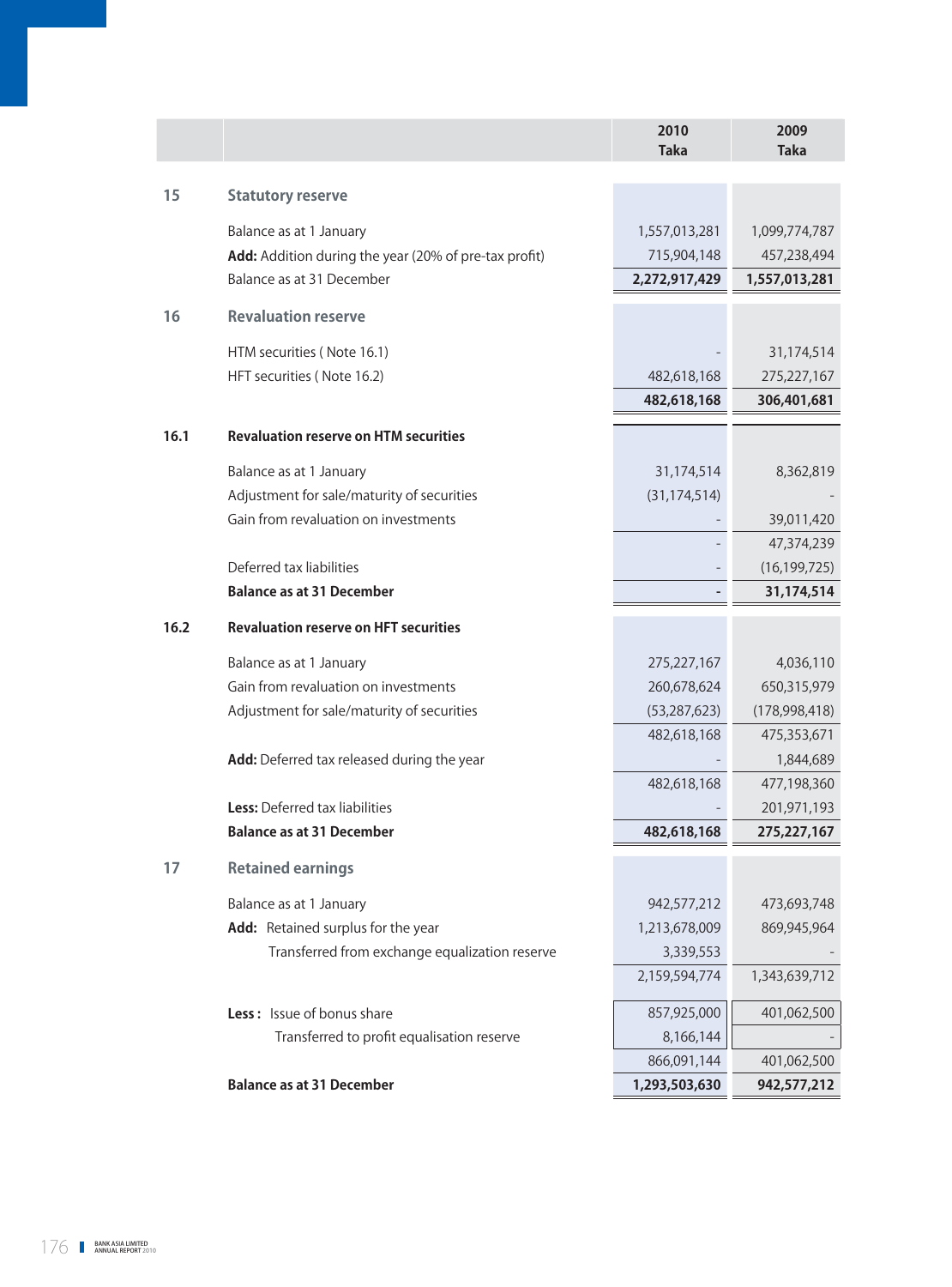|      |                                                                                                | 2010           | 2009           |
|------|------------------------------------------------------------------------------------------------|----------------|----------------|
|      |                                                                                                | <b>Taka</b>    | <b>Taka</b>    |
|      |                                                                                                |                |                |
| 18   | <b>Contingent liabilities</b>                                                                  |                |                |
|      | Conventional and Islamic banking                                                               | 48,704,206,413 | 27,761,626,796 |
|      | Off-shore banking unit                                                                         | 270,477,865    | 217,195,257    |
|      |                                                                                                | 48,974,684,278 | 27,978,822,053 |
|      | <b>Acceptances and endorsements</b>                                                            |                |                |
|      | Conventional and Islamic banking                                                               | 10,771,189,260 | 5,847,924,280  |
|      | Off-shore banking unit                                                                         | 119,710,220    | 122,614,416    |
|      |                                                                                                | 10,890,899,480 | 5,970,538,696  |
|      |                                                                                                |                |                |
|      | Letters of guarantee<br>Conventional and Islamic banking (Note 18.1)                           |                |                |
|      | Off-shore banking unit                                                                         | 6,556,270,342  | 3,182,997,551  |
|      |                                                                                                | 6,556,270,342  | 3,182,997,551  |
|      |                                                                                                |                |                |
|      | <b>Irrevocable letters of credit</b>                                                           |                |                |
|      | Conventional and Islamic banking (Note 18.2)                                                   | 25,735,341,572 | 15,573,423,464 |
|      | Off-shore banking unit                                                                         | 82,758,550     | 94,580,841     |
|      |                                                                                                | 25,818,100,122 | 15,668,004,305 |
|      | <b>Bills for collection</b>                                                                    |                |                |
|      | Conventional and Islamic banking (Note 18.3)                                                   | 5,641,405,239  | 3,157,281,501  |
|      | Off-shore banking unit                                                                         | 68,009,095     |                |
|      |                                                                                                | 5,709,414,334  | 3,157,281,501  |
|      |                                                                                                |                |                |
|      | <b>Other contingent liabilities</b><br>Conventional and Islamic banking                        |                |                |
|      | Off-shore banking unit                                                                         |                |                |
|      |                                                                                                |                |                |
|      |                                                                                                | 48,974,684,278 | 27,978,822,053 |
| 18.1 | Letters of guarantee                                                                           |                |                |
|      |                                                                                                |                |                |
|      | Letters of quarantee (Local)                                                                   | 6,516,045,556  | 3,080,483,431  |
|      | Letters of guarantee (Foreign)                                                                 | 40,224,786     | 102,514,120    |
|      |                                                                                                | 6,556,270,342  | 3,182,997,551  |
|      | Less: Margin                                                                                   | 170,316,080    | 146,268,794    |
|      |                                                                                                | 6,385,954,262  | 3,036,728,757  |
|      | Balance for which the Bank is contingently liable in respect of<br>guarantee issued favouring: |                |                |
|      | Directors or officers                                                                          |                |                |
|      | Government                                                                                     | 651,371,228    | 620,353,551    |
|      | Banks and other financial institutions                                                         | 278,748,364    | 253,407,604    |
|      | Others                                                                                         | 5,626,150,750  | 2,309,236,396  |
|      |                                                                                                | 6,556,270,342  | 3,182,997,551  |
|      | Less: Margin                                                                                   | 170,316,080    | 146,268,794    |
|      |                                                                                                | 6,385,954,262  | 3,036,728,757  |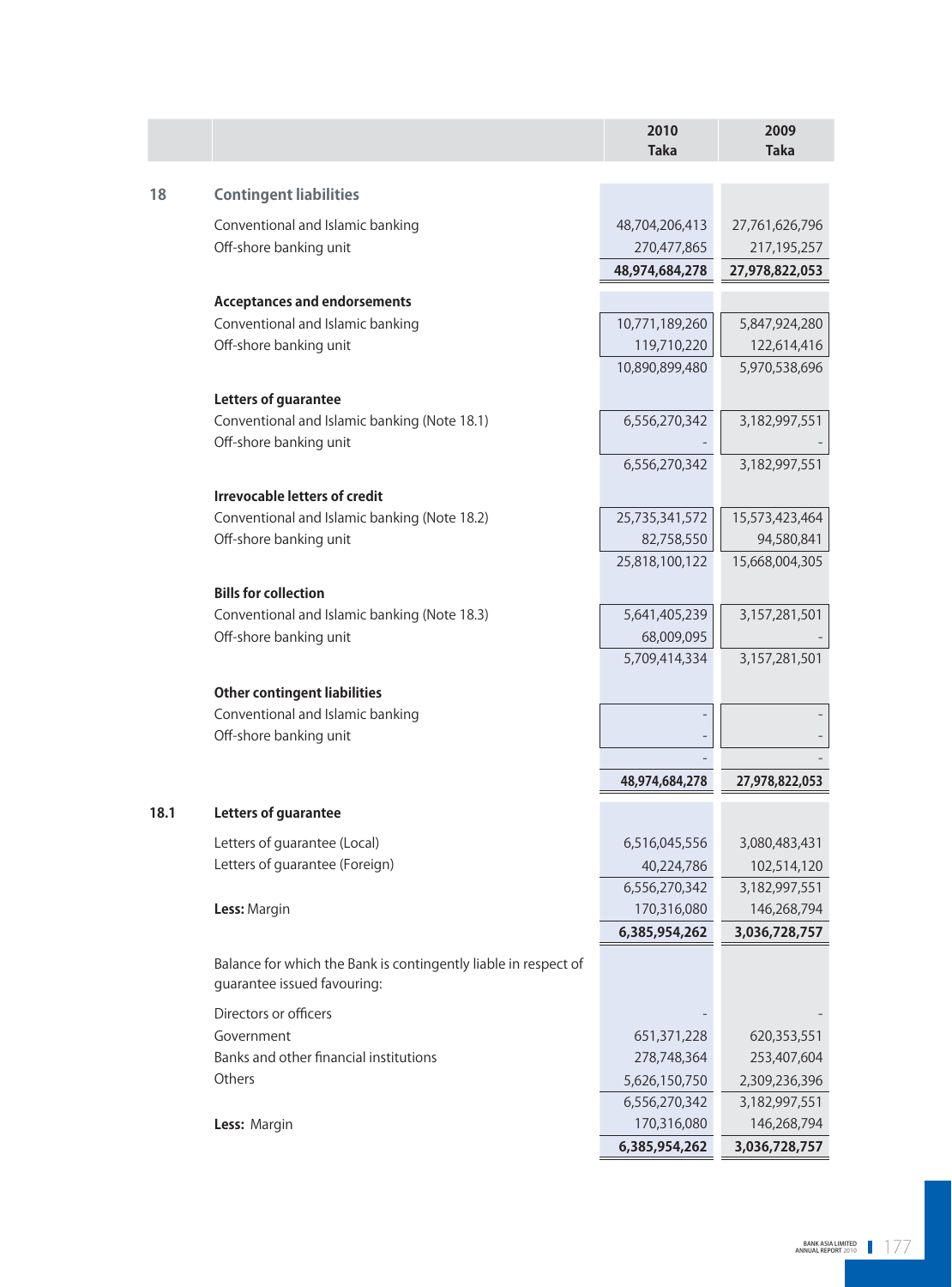|      |                                      | 2010<br><b>Taka</b> | 2009<br><b>Taka</b> |
|------|--------------------------------------|---------------------|---------------------|
|      |                                      |                     |                     |
| 18.2 | <b>Irrevocable letters of credit</b> |                     |                     |
|      | Letters of credit (Inland)           | 1,930,851,852       | 1,127,378,808       |
|      | Letters of credit (General)          | 15,986,211,652      | 11,610,447,575      |
|      | Back to back L/C                     | 5,241,471,085       | 516,923,105         |
|      | Back to back bills                   | 2,576,806,983       | 2,318,673,976       |
|      |                                      | 25,735,341,572      | 15,573,423,464      |
|      | Less: Margin                         | 1,697,610,685       | 834,001,218         |
|      |                                      | 24,037,730,887      | 14,739,422,246      |
| 18.3 | <b>Bills for collection</b>          |                     |                     |
|      | Outward local bills for collection   | 3,657,927,867       | 2,160,890,502       |
|      | Outward foreign bills for collection | 1,881,695,319       | 931,711,595         |
|      | Inward local bills for collection    | 87,002,845          | 37,227,389          |
|      | Inward foreign bills for collection  | 14,779,208          | 27,452,015          |
|      |                                      | 5,641,405,239       | 3,157,281,501       |

# 18.4 Workers' profit participation fund (WPPF)

As per Bangladesh Labour Act 2006 and SRO no. 336/Law/2010, all companies falling within the scope of WPPF are required to provide 5% of its profit before charging such expense to their eligible employees within the stipulated time. Bank obtained opinion from its Association of Bankers of Bangladesh regarding this issue which stated that the Bank is not required to make provision for WPPF as it is not within the scope of WPPF. As such the Bank did not make any provision during the year for WPPF.

### **19 Income statement**

### **Income:**

| Interest, discount and similar income (Note 19.1)            | 9,542,268,922  | 7,260,486,652 |
|--------------------------------------------------------------|----------------|---------------|
| Dividend income (Note 22)                                    | 2,585,000      |               |
| Fees, commission and brokerage (Note 19.2)                   | 1,242,128,185  | 680,323,338   |
| Gains less losses arising from dealing in securities         |                |               |
| Gains less losses arising from investment securities         |                |               |
| Gains less losses arising from dealing in foreign currencies | 899,352,675    | 497,178,354   |
| (Note 23.1)                                                  |                |               |
| Income from non-banking assets                               |                |               |
| Other operating income (Note 24)                             | 424,659,372    | 189,532,123   |
| Profit less losses on interest rate changes                  |                |               |
|                                                              | 12,110,994,154 | 8,627,520,467 |
| <b>Expenses:</b>                                             |                |               |
| Interest paid/profit shared on deposits and borrowings, etc. | 5,420,584,211  | 4,498,016,814 |
| (Note 21)                                                    |                |               |
| Administrative expenses (Note 19.3)                          | 1,364,055,932  | 838,346,661   |
| Other expenses (Note 33)                                     | 872,216,458    | 530,344,526   |
| Depreciation on banks assets (Note 32.1)                     | 205,272,749    | 143,774,764   |
|                                                              | 7,862,129,350  | 6,010,482,765 |
|                                                              | 4,248,864,804  | 2,617,037,702 |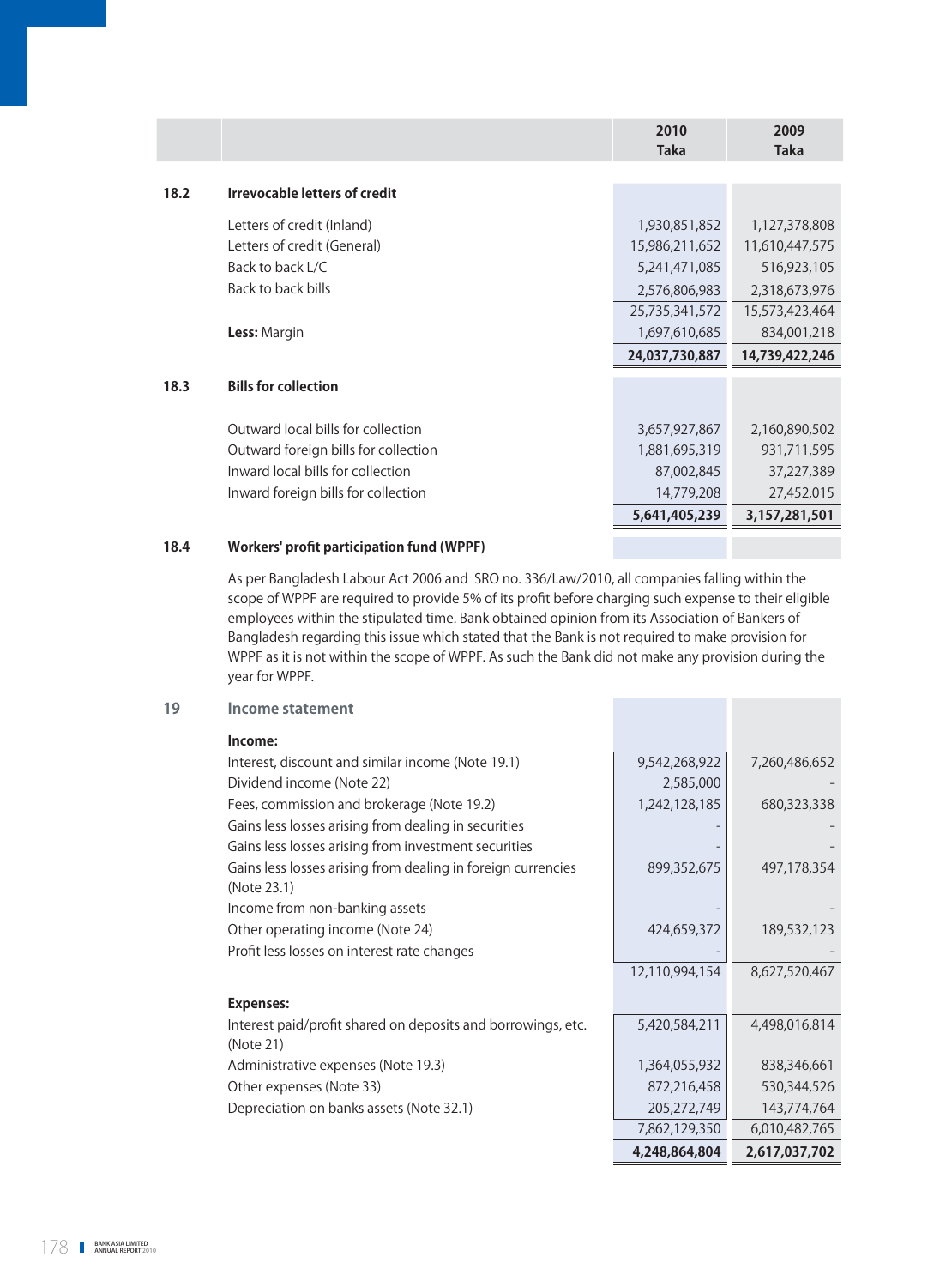|      |                                                 | 2010<br><b>Taka</b> | 2009<br><b>Taka</b> |
|------|-------------------------------------------------|---------------------|---------------------|
| 19.1 | Interest, discount and similar income           |                     |                     |
|      |                                                 |                     |                     |
|      | Interest income/profit on investments (Note 20) | 8,381,354,215       | 6,247,494,941       |
|      | Interest on treasury bills                      | 23,547,960          | 4,905,788           |
|      | Interest on treasury bonds                      | 963,164,997         | 738,327,143         |
|      | Interest on debentures                          | 529,981             |                     |
|      | Income from investment in shares                | 117,870,745         | 87,476,255          |
|      | Capital gain on Government securities           | 55,801,024          | 182,282,525         |
|      |                                                 | 9,542,268,922       | 7,260,486,652       |

Figures of previous year have been rearranged, wherever considered necessary, to conform the current year's presentation.

| 19.2 | Fees, commission and brokerage                      |               |               |
|------|-----------------------------------------------------|---------------|---------------|
|      | Commission                                          | 1,242,128,185 | 680,323,338   |
|      | Brokerage                                           |               |               |
|      |                                                     | 1,242,128,185 | 680,323,338   |
| 19.3 | <b>Administrative expenses</b>                      |               |               |
|      | Salaries and allowances (Note 25)                   | 1,015,219,528 | 593,257,191   |
|      | Rent, taxes, insurance, electricity, etc. (Note 26) | 158,628,865   | 119,728,571   |
|      | Legal expenses (Note 27)                            | 4,196,492     | 4,528,540     |
|      | Postage, stamp, telecommunication, etc. (Note 28)   | 40,678,680    | 32,038,840    |
|      | Stationery, printing, advertisement, etc. (Note 29) | 84,019,298    | 55,612,766    |
|      | Managing Director's salary and fees (Note 30)       | 6,417,200     | 3,451,942     |
|      | Directors' fees (Note 31)                           | 1,582,000     | 832,000       |
|      | Auditors' fees                                      | 450,000       | 365,750       |
|      | Repair of Bank's assets (Note 32.1)                 | 52,863,869    | 28,531,061    |
|      |                                                     | 1,364,055,932 | 838,346,661   |
| 20   | Interest income/profit on investments               |               |               |
|      | Conventional and Islamic banking (Note 20.1)        | 8,317,818,178 | 6,245,342,590 |
|      | Off-shore banking unit                              | 63,536,037    | 2,152,351     |
|      |                                                     | 8,381,354,215 | 6,247,494,941 |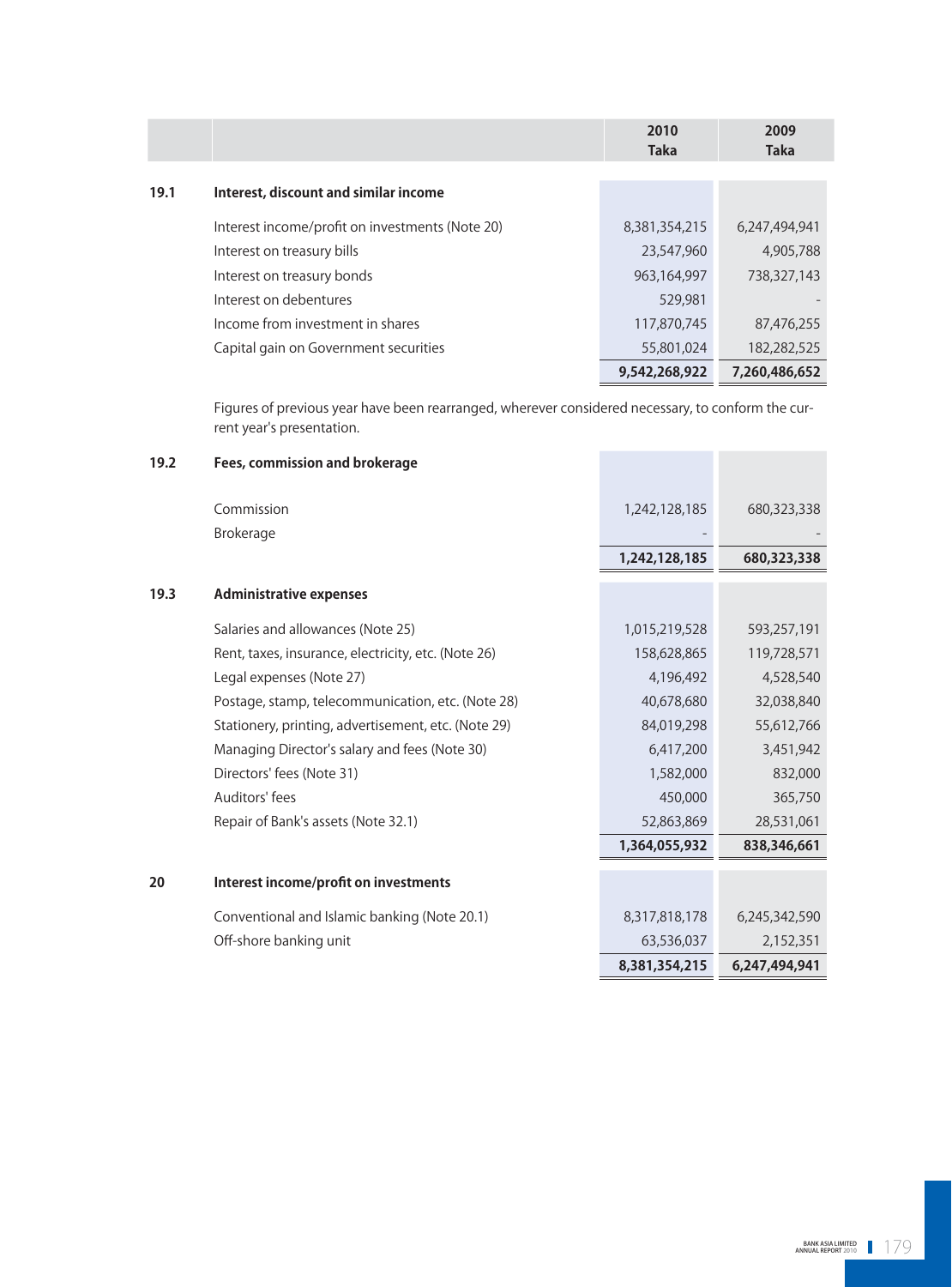|      |                                                                           | 2010<br><b>Taka</b>      | 2009          |
|------|---------------------------------------------------------------------------|--------------------------|---------------|
|      |                                                                           |                          | <b>Taka</b>   |
| 20.1 | <b>Conventional and Islamic banking</b>                                   |                          |               |
|      | Loans (General)/Musharaka                                                 | 3,523,855                | 150,663,320   |
|      | Loans against trust receipts/ Bai Murabaha post import                    | 2,432,325,831            | 1,753,147,070 |
|      | Packing credit                                                            | 8,716,177                | 5,964,657     |
|      | House building loan                                                       | 43,864,541               | 25,209,180    |
|      | Payment against documents                                                 | 493,158,896              | 384,237,559   |
|      | Cash credit/Bai-Muajjal                                                   | 17,956,276               | 5,787,425     |
|      | Overdraft/ Quard against deposit                                          | 1,737,527,090            | 1,302,950,856 |
|      | Consumer credit scheme                                                    | 398,159,024              | 294,596,709   |
|      | Staff Ioan                                                                | 25,972,775               | 17,692,188    |
|      | Local bills purchased                                                     | 661,412,962              | 407,258,416   |
|      | Foreign bills purchased                                                   | 56,093,800               | 36,584,175    |
|      | Interest income from credit card                                          | 100,235,267              | 60,245,365    |
|      | Term loan- others/ Hire purchase Shirkatul Melk                           | 794,268,307              | 618,402,149   |
|      | Term loan- industrial                                                     | 374,616,722              | 411,345,812   |
|      | Demand loan                                                               | 515,548,996              | 403,256,174   |
|      | Transport loan                                                            | 66,997,639               | 60,550,202    |
|      | Poverty alleviation loan<br>Sachsondo - SME                               | 2,340,074                | 3,996,448     |
|      | Upfront fee                                                               | 218,084,976              | 48,499,187    |
|      | Other loans and advances                                                  | 2,113,650<br>121,975,180 | 42,712,953    |
|      | Net Interest on margin loan of broker house                               | 113,104,715              | 6,403,206     |
|      | Total interest/profit on loans and advances/investments                   | 8,187,996,753            | 6,039,503,051 |
|      |                                                                           |                          |               |
|      | Interest/profit on balance with other banks and financial<br>institutions | 117,900,431              | 185,988,416   |
|      | Interest/profit received from foreign banks                               | 11,920,994               | 19,851,123    |
|      |                                                                           | 8,317,818,178            | 6,245,342,590 |
| 21   | Interest paid/profit shared on deposits and borrowings etc.               |                          |               |
|      | Conventional and Islamic banking (Note 21.1)                              | 5,392,773,541            | 4,497,302,555 |
|      | Off-shore banking unit                                                    | 27,810,670               | 714,259       |
|      |                                                                           | 5,420,584,211            | 4,498,016,814 |
| 21.1 | <b>Conventional and Islamic banking</b>                                   |                          |               |
|      | Interest paid/profit shared on deposits                                   |                          |               |
|      | Fixed deposits/ Mudaraba Fixed deposit                                    | 3,739,445,735            | 3,453,377,488 |
|      | Sanchaya plus                                                             | 147,822,632              | 291,480,250   |
|      | Savings deposits/ Mudaraba Savings bank                                   | 291,443,573              | 190,954,371   |
|      | Special notice deposits                                                   | 341,760,724              | 155,553,777   |
|      | Other deposits                                                            | 436,795,851              | 235,566,991   |
|      |                                                                           | 4,957,268,515            | 4,326,932,877 |
|      |                                                                           |                          |               |
|      | Interest on borrowings                                                    |                          |               |
|      | Local banks including Bangladesh Bank                                     | 435,505,026              | 170,369,678   |
|      | Foreign banks                                                             |                          |               |
|      |                                                                           | 435,505,026              | 170,369,678   |
|      |                                                                           | 5,392,773,541            | 4,497,302,555 |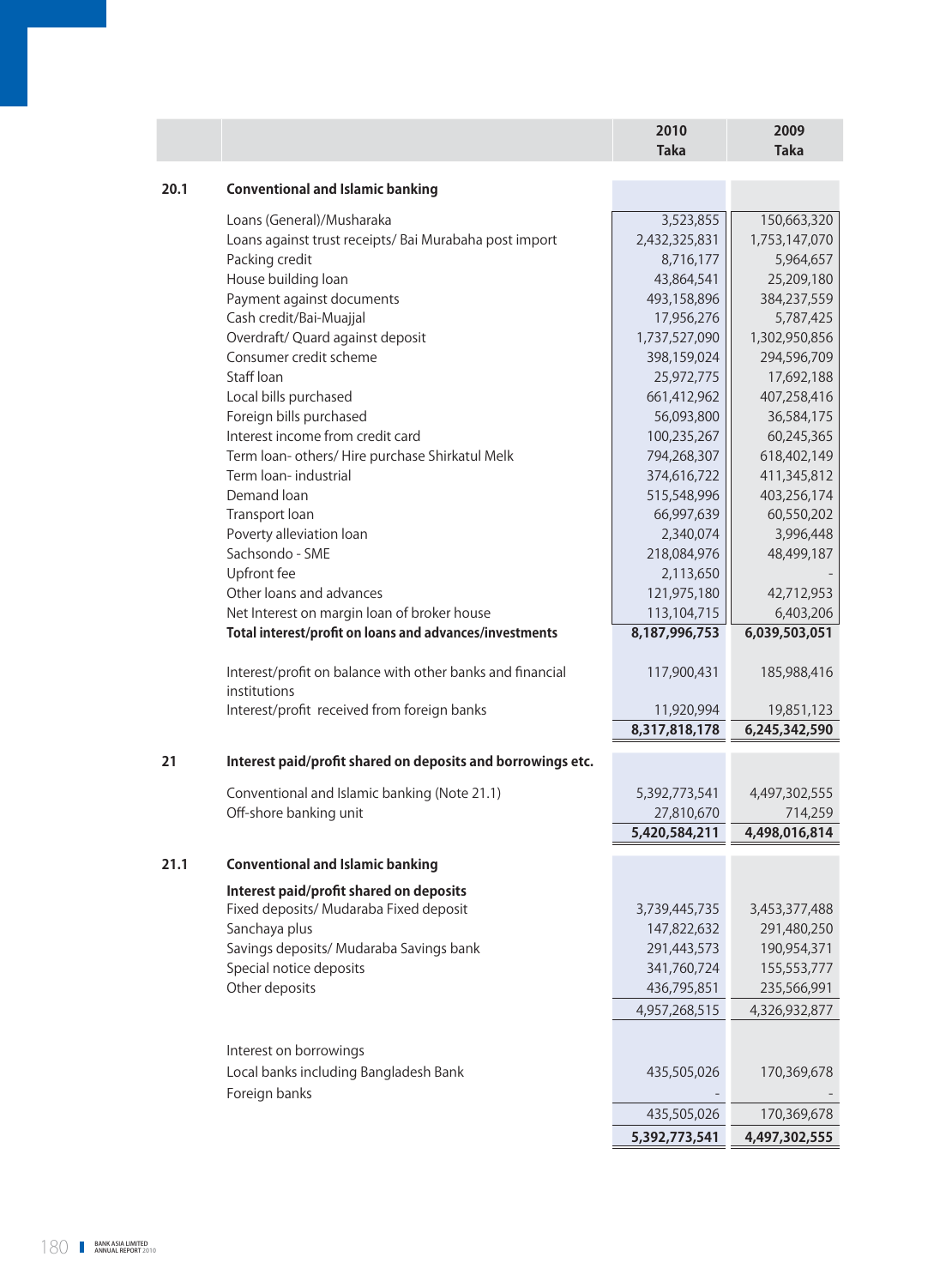|    |                                        | 2010<br><b>Taka</b> | 2009<br><b>Taka</b> |
|----|----------------------------------------|---------------------|---------------------|
|    |                                        |                     |                     |
| 22 | <b>Investment income</b>               |                     |                     |
|    | Interest on treasury bills             | 23,547,960          | 4,905,788           |
|    | Interest on treasury bonds             | 963,164,997         | 738,327,143         |
|    | Capital gain from investment in shares | 117,870,745         | 87,476,255          |
|    | Dividend on shares                     | 2,585,000           |                     |
|    | Interest on debentures                 | 529,981             |                     |
|    | Capital gain on Government securities  | 55,801,024          | 182,282,525         |
|    |                                        | 1,163,499,707       | 1,012,991,711       |

Figures of previous year have been rearranged, wherever considered necessary, to conform the current year's presentation.

| 23   | <b>Commission, exchange and brokerage</b>    |               |               |
|------|----------------------------------------------|---------------|---------------|
|      | Conventional and Islamic banking (Note 23.1) | 2,134,970,563 | 1,175,095,231 |
|      | Off-shore banking unit                       | 6,510,297     | 2,406,461     |
|      |                                              | 2,141,480,860 | 1,177,501,692 |
| 23.1 | <b>Conventional and Islamic Banking</b>      |               |               |
|      | Commission on L/C                            | 329,107,892   | 419,178,684   |
|      | Commission on back to back L/C               | 277,304,213   |               |
|      | Fees and commission                          | 53,973,637    | 8,498,777     |
|      | Commission on L/G                            | 64,866,156    | 41,609,746    |
|      | Commission on export bills                   | 54,205,858    | 62,774,467    |
|      | Commission on accepted bills                 |               | 280,835       |
|      | Commission on OBC, IBC, etc.                 | 8,539,124     | 2,905         |
|      | Commission on PO, DD, TT, TC, etc.           | 11,599,884    | 98,013,501    |
|      | Commission on brokerage                      | 429,414,894   | 17,637,820    |
|      | Other commission                             | 6,606,230     | 29,920,142    |
|      |                                              | 1,235,617,888 | 677,916,877   |
|      | Foreign exchange gain                        | 899,352,675   | 497,178,354   |
|      |                                              | 2,134,970,563 | 1,175,095,231 |
| 24   | <b>Other operating income</b>                |               |               |
|      | Conventional and Islamic banking (Note 24.1) | 420,293,100   | 188,748,876   |
|      | Off-shore banking unit                       | 4,366,272     | 783,247       |
|      |                                              | 424,659,372   | 189,532,123   |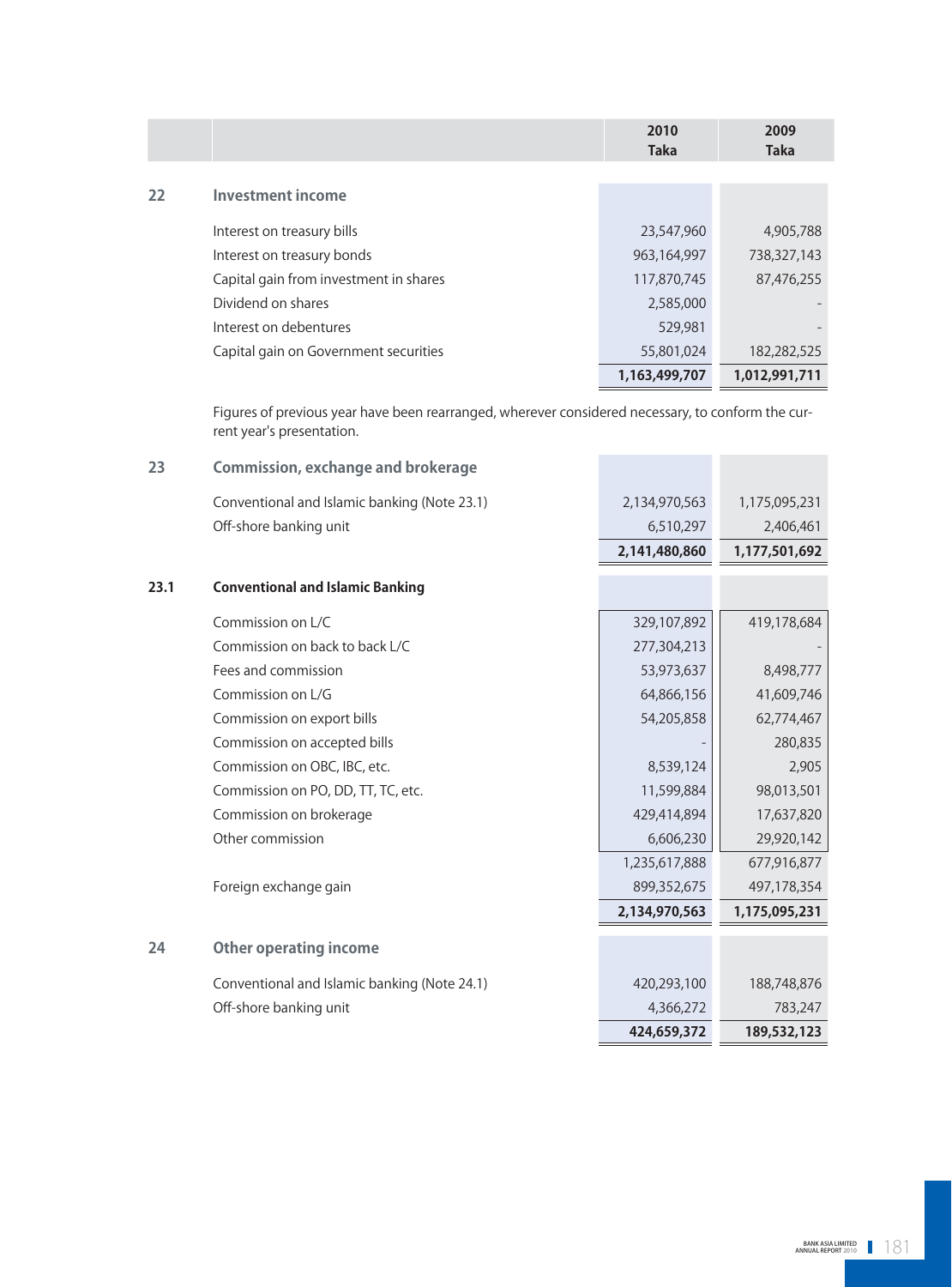|      |                                                                        | 2010<br><b>Taka</b> | 2009<br><b>Taka</b>    |
|------|------------------------------------------------------------------------|---------------------|------------------------|
|      |                                                                        |                     |                        |
| 24.1 | <b>Conventional and Islamic banking</b>                                |                     |                        |
|      | Locker charge                                                          | 4,401,380           | 2,609,750              |
|      | Service and other charges                                              | 107,222,536         | 103,843,806            |
|      | Master card fees and charges                                           | 65,184,868          | 30,434,462             |
|      | Postage/telex/SWIFT/fax recoveries                                     | 203,563,069         | 44,577,864             |
|      | Profit on sale of fixed assets                                         |                     | 2,402,000              |
|      | Non-operating income                                                   | 15,453,671          | 3,873,468              |
|      | Rebate on nostro A/C                                                   | 24,467,576          |                        |
|      | Other income from brokerage                                            |                     | 1,007,526              |
|      |                                                                        | 420,293,100         | 188,748,876            |
| 25   | <b>Salaries and allowances</b>                                         |                     |                        |
|      | Conventional and Islamic banking (Note 25.1)                           |                     |                        |
|      | Off-shore banking unit                                                 | 1,015,219,528       | 592,962,168<br>295,023 |
|      |                                                                        | 1,015,219,528       | 593,257,191            |
|      |                                                                        |                     |                        |
| 25.1 | <b>Conventional and Islamic banking</b>                                |                     |                        |
|      | Basic salary                                                           | 307,282,444         | 173,328,516            |
|      | Allowances                                                             | 393,748,096         | 229,024,056            |
|      | Festival bonus                                                         | 67,380,956          | 34,583,677             |
|      | Gratuity                                                               | 29,113,794          | 16,220,278             |
|      | Provident fund contribution                                            | 29,728,206          | 16,848,143             |
|      | Performance bonus                                                      | 187,966,032         | 122,957,498            |
|      |                                                                        | 1,015,219,528       | 592,962,168            |
| 26   | Rent, taxes, insurance, electricity etc.                               |                     |                        |
|      | Conventional and Islamic banking (Note 26.1)                           | 158,529,081         | 119,578,820            |
|      | Off-shore banking unit                                                 | 99,784              | 149,751                |
|      |                                                                        | 158,628,865         | 119,728,571            |
| 26.1 | <b>Conventional and Islamic banking</b>                                |                     |                        |
|      | Rent, rate and taxes                                                   | 85,202,660          | 66,546,424             |
|      | Insurance                                                              | 43,456,764          | 32,350,623             |
|      | Power and electricity                                                  | 29,869,657          | 20,681,773             |
|      |                                                                        | 158,529,081         | 119,578,820            |
| 27   | <b>Legal expenses</b>                                                  |                     |                        |
|      |                                                                        |                     |                        |
|      | Conventional and Islamic banking (Note 27.1)<br>Off-shore banking unit | 4,196,492           | 4,528,540              |
|      |                                                                        | 4,196,492           | 4,528,540              |
|      |                                                                        |                     |                        |
| 27.1 | <b>Conventional and Islamic Banking</b>                                |                     |                        |
|      | Legal expenses                                                         | 2,766,422           | 3,172,160              |
|      | Other professional charges                                             | 1,430,070           | 1,356,380              |
|      |                                                                        | 4,196,492           | 4,528,540              |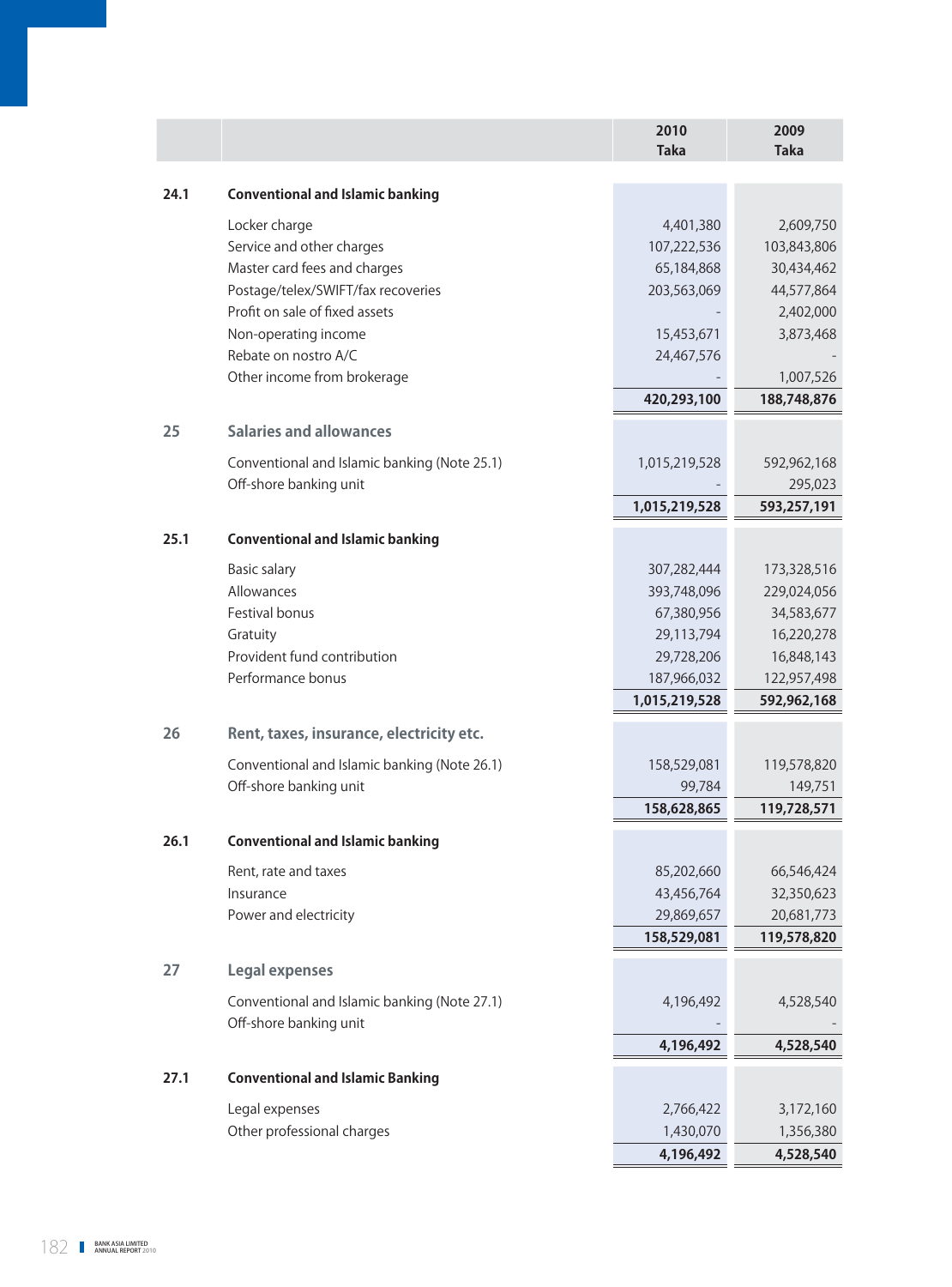|      |                                              | 2010<br><b>Taka</b> | 2009<br><b>Taka</b> |
|------|----------------------------------------------|---------------------|---------------------|
|      |                                              |                     |                     |
| 28   | Postage, stamps, telecommunication etc.      |                     |                     |
|      | Conventional and Islamic banking (Note 28.1) | 40,311,911          | 31,992,579          |
|      | Off-shore banking unit                       | 366,769             | 46,261              |
|      |                                              | 40,678,680          | 32,038,840          |
| 28.1 | <b>Conventional and Islamic banking</b>      |                     |                     |
|      | Postage                                      | 668,847             | 369,721             |
|      | Telephone and telex                          | 10,654,306          | 9,768,319           |
|      | Courier                                      | 14,036,543          | 9,726,967           |
|      | SWIFT charge                                 | 8,088,200           | 7,654,014           |
|      | Master/VISA card process fee                 | 1,977,273           |                     |
|      | ATM charge                                   | 1,827,398           | 1,705,139           |
|      | Reuter charge                                | 1,399,440           | 1,399,617           |
|      | Internet                                     | 1,659,904           | 1,368,802           |
|      |                                              | 40,311,911          | 31,992,579          |
| 29   | Stationery, printing, advertisements etc.    |                     |                     |
|      |                                              |                     |                     |
|      | Conventional and Islamic banking (Note 29.1) | 84,019,298          | 55,586,176          |
|      | Off-shore banking unit                       |                     | 26,590              |
|      |                                              | 84,019,298          | 55,612,766          |
| 29.1 | <b>Conventional and Islamic banking</b>      |                     |                     |
|      | Office and security stationery               | 35,416,397          | 25,473,786          |
|      | Calendar, diary, souvenir, etc               | 1,081,940           | 3,338,555           |
|      | ATM card                                     | 463,800             | 14,758              |
|      | Books and periodicals                        | 1,385,099           | 1,475,150           |
|      | Publicity and advertisement                  | 45,672,062          | 25,283,927          |
|      |                                              | 84,019,298          | 55,586,176          |
| 30   | <b>Managing Director's salary and fees</b>   |                     |                     |
|      | Basic salary                                 | 3,592,000           | 1,676,968           |
|      | House rent allowance                         | 1,176,000           | 790,793             |
|      | Entertainment allowances                     | 60,000              | 2,903               |
|      | Bonus                                        | 690,000             | 416,000             |
|      | Utility allowance                            | 240,000             | 163,871             |
|      | House maintenance allowance                  | 300,000             | 239,033             |
|      | Provident fund                               | 359,200             | 162,374             |
|      |                                              | 6,417,200           | 3,451,942           |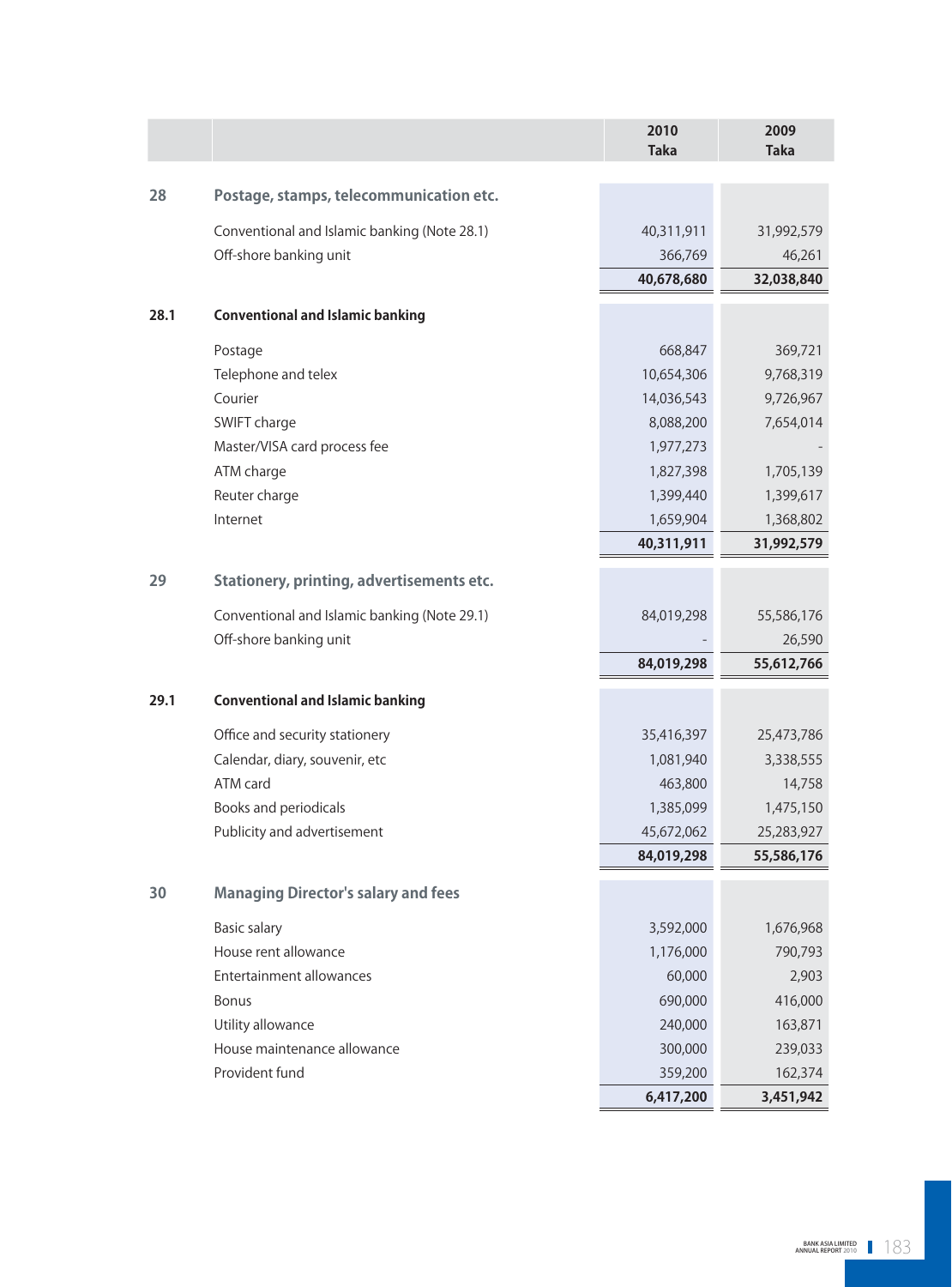|                                                                        | 2010<br><b>Taka</b> | 2009<br><b>Taka</b> |
|------------------------------------------------------------------------|---------------------|---------------------|
|                                                                        |                     |                     |
| 31<br><b>Directors' fees</b>                                           |                     |                     |
| Directors' fees                                                        | 1,582,000           | 832,000             |
|                                                                        | 1,582,000           | 832,000             |
|                                                                        |                     |                     |
| <b>Depreciation and repair of Bank's assets</b><br>32                  |                     |                     |
| Conventional and Islamic banking (Note 32.1)<br>Off-shore banking unit | 258,136,618         | 172,305,825         |
|                                                                        | 258,136,618         | 172,305,825         |
| <b>Conventional and Islamic banking</b><br>32.1                        |                     |                     |
| Depreciation (Details are shown in Annexure-E)                         |                     |                     |
| Owned assets                                                           | 158,000,420         | 94,453,835          |
| Leased assets                                                          | 47,272,329          | 49,320,929          |
|                                                                        | 205,272,749         | 143,774,764         |
| Repairs                                                                |                     |                     |
| Building                                                               | 2,678,287           | 6,438,227           |
| Furniture and fixtures                                                 | 273,843             | 84,859              |
| Equipments                                                             | 3,600,921           | 2,397,900           |
| Computer and accessories                                               | 11,101,006          |                     |
| Maintenance                                                            | 35,209,812          | 19,610,075          |
|                                                                        | 52,863,869          | 28,531,061          |
|                                                                        | 258,136,618         | 172,305,825         |
| 33<br><b>Other expenses</b>                                            |                     |                     |
| Conventional and Islamic banking (Note 33.1)                           | 871,987,284         | 530,291,487         |
| Off-shore banking unit                                                 | 229,174             | 53,039              |
|                                                                        | 872,216,458         | 530,344,526         |
| <b>Conventional and Islamic banking</b><br>33.1                        |                     |                     |
| Car expenses                                                           | 87,240,124          | 64,071,312          |
| Contractual service expenses                                           | 124,265,668         | 73,216,635          |
| Computer expenses                                                      | 70,797,188          | 47,262,472          |
| Other management and administrative expenses                           | 92,356,844          | 65,931,593          |
| Entertainment                                                          | 37,703,297          | 22,683,954          |
| AGM/EGM expenses                                                       | 7,905,064           |                     |
| Office plantation                                                      | 4,326,297           | 3,463,630           |
| Payment to superannuation fund                                         | 2,400,000           | 2,400,000           |
| Finance charge for lease assets                                        | 19,633,652          | 54,428,227          |
| Donation and subscription to institutions                              | 27,317,620          | 13,589,707          |
| Travelling expenses                                                    | 9,353,490           | 8,153,980           |
| Training and internship                                                | 4,228,866           | 3,829,629           |
| Directors' travelling expenses<br>Provision for profit equalisation    | 447,354             | 155,480             |
| Provision for others                                                   | 9,910,037           | 2,285,963           |
| Loss on revaluation on investment                                      | 132,692,254         | 104,188,906         |
| Loan write-off                                                         | 241,409,529         | 64,629,999          |
|                                                                        | 871,987,284         | 530,291,487         |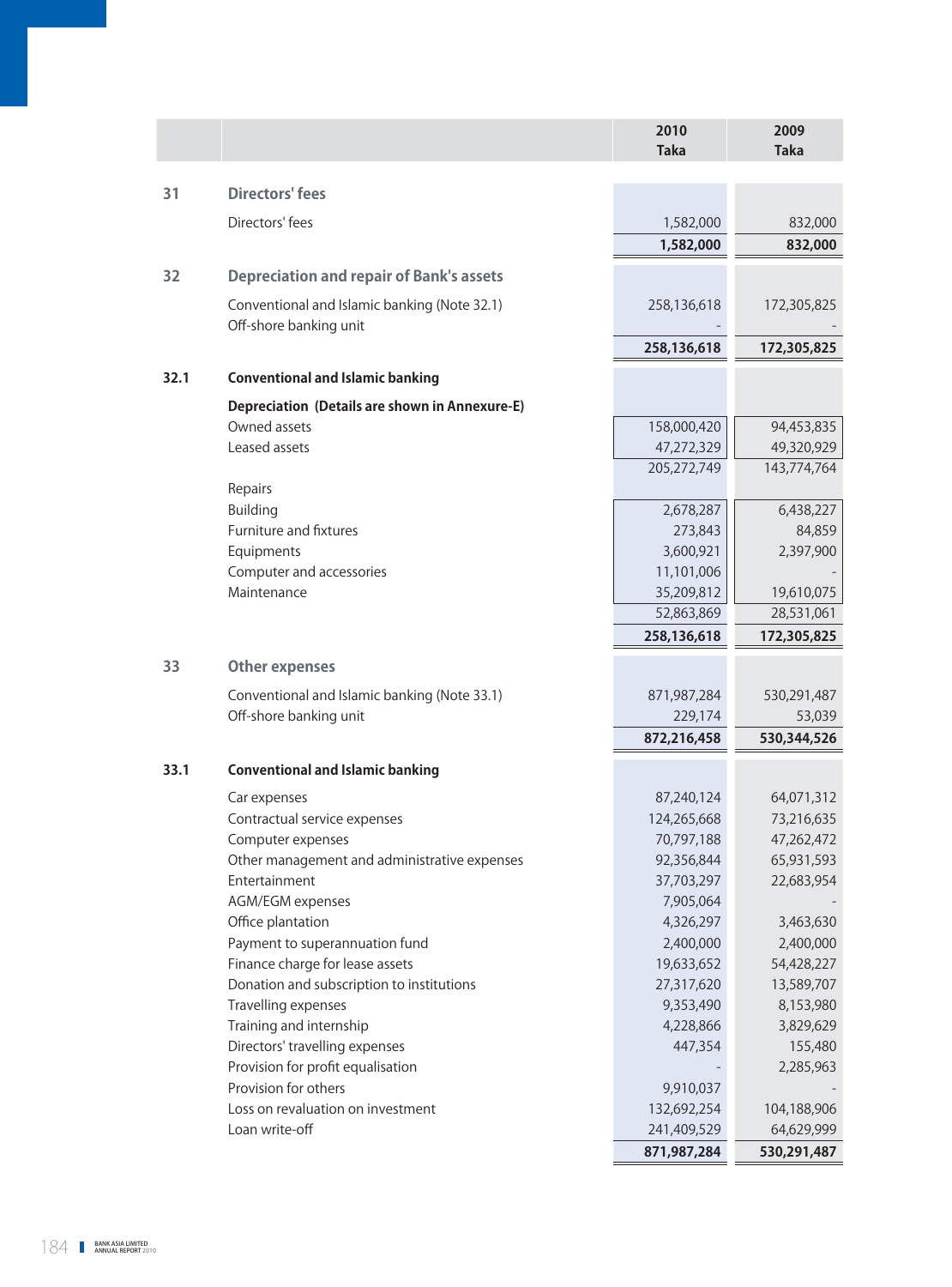|    |                                                  | 2010<br><b>Taka</b> | 2009<br><b>Taka</b> |
|----|--------------------------------------------------|---------------------|---------------------|
|    |                                                  |                     |                     |
| 34 | Provision for loans and advances/investments and |                     |                     |
|    | off-balance sheet items                          |                     |                     |
|    | Conventional and Islamic banking                 | 610,329,124         | 325,170,774         |
|    | Off-shore banking unit                           | 35,177,240          | 5,674,460           |
|    |                                                  | 645,506,364         | 330,845,234         |
|    |                                                  |                     |                     |

Break up of provision for loans and advances/Investments is shown below:

| <b>General provision</b>                              |               |               |
|-------------------------------------------------------|---------------|---------------|
| Conventional and Islamic banking                      | 301,441,640   | 124,685,720   |
| Off-shore banking unit                                | 35,343,216    | 3,724,574     |
|                                                       | 336,784,856   | 128,410,294   |
| <b>Specific provision</b>                             |               |               |
| Conventional and Islamic banking                      | 140,787,589   | 119,009,376   |
| Off-shore banking unit                                |               |               |
|                                                       | 140,787,589   | 119,009,376   |
| <b>Provision for off-balance sheet items</b>          |               |               |
| Conventional and Islamic banking                      | 168,099,895   | 81,475,678    |
| Off-shore banking unit                                | (165, 976)    | 1,949,886     |
|                                                       | 167,933,919   | 83,425,564    |
|                                                       | 645,506,364   | 330,845,234   |
| 35<br><b>Receipts from other operating activities</b> |               |               |
|                                                       |               |               |
| Conventional and Islamic banking (Note 35.1)          | 597,079,850   | 186,346,876   |
| Off-shore banking unit                                | 4,366,272     | 783,247       |
|                                                       | 601,446,122   | 187, 130, 123 |
| 35.1<br><b>Conventional and Islamic banking</b>       |               |               |
| Locker charge                                         | 4,401,380     | 2,609,750     |
| Service and other charges                             | 107,222,536   | 103,843,806   |
| Master card fees and charges                          | 65,184,868    | 30,434,462    |
| Postage/telex/SWIFT/ fax recoveries                   | 203,563,069   | 44,577,864    |
| Non-operating income                                  | 216,707,997   | 4,880,994     |
|                                                       | 597,079,850   | 186,346,876   |
|                                                       |               |               |
| 36<br><b>Payments for other operating activities</b>  |               |               |
| Conventional and Islamic banking (Note 36.1)          | 1,083,840,737 | 606,283,381   |
| Off-shore banking unit                                | 328,958       | 202,790       |
|                                                       | 1,084,169,695 | 606,486,171   |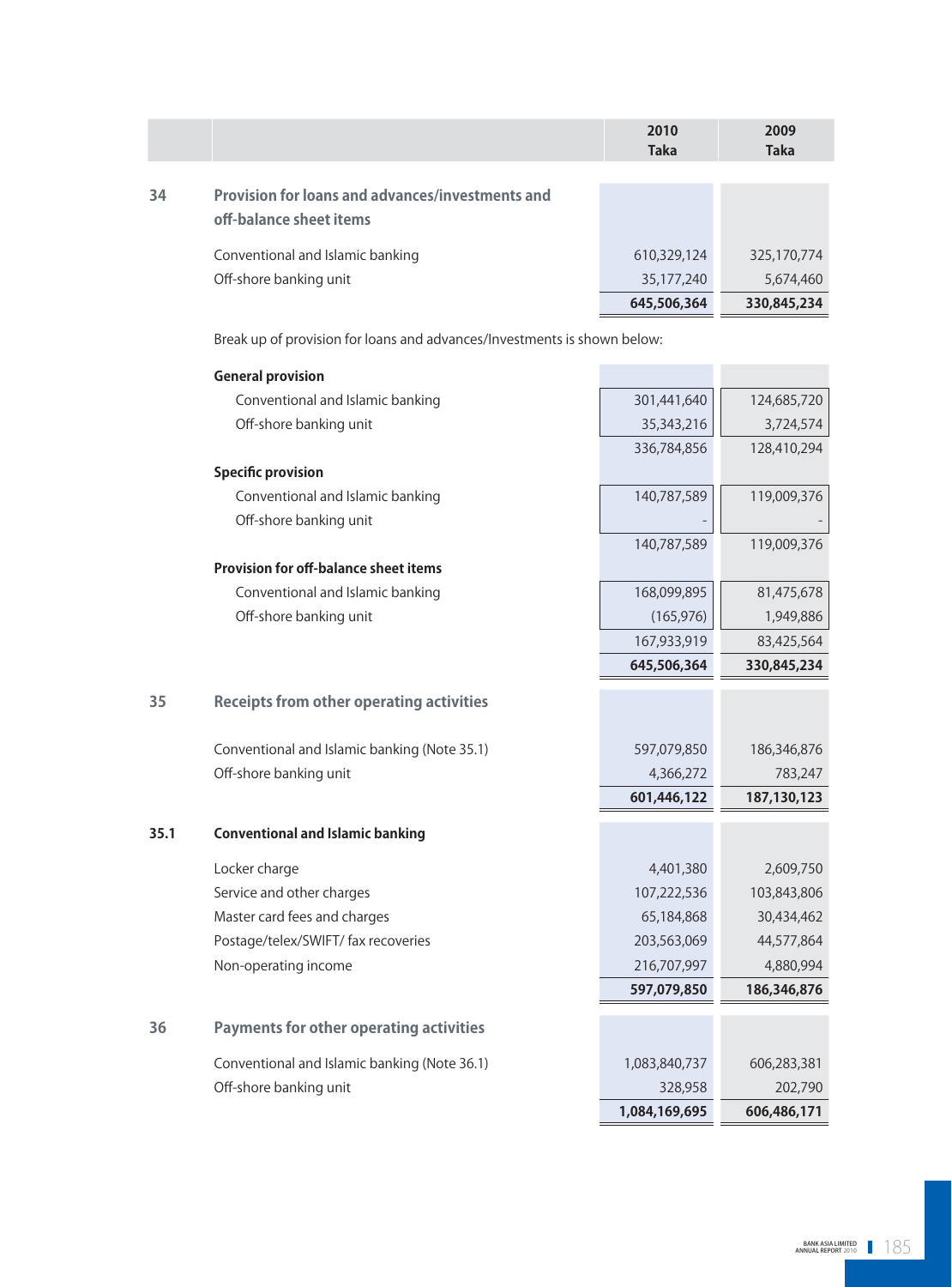|      |                                                     | 2010<br><b>Taka</b> | 2009<br><b>Taka</b> |
|------|-----------------------------------------------------|---------------------|---------------------|
|      |                                                     |                     |                     |
| 36.1 | <b>Conventional and Islamic banking</b>             |                     |                     |
|      | Rent, rates and taxes                               | 158,529,081         | 171,114,300         |
|      | Legal expenses                                      | 4,196,492           | 4,528,540           |
|      | Directors' fees                                     | 1,582,000           | 832,000             |
|      | Repair and maintenance                              |                     | 28,531,061          |
|      | Postage, stamp, telecommunication, etc              | 40,678,680          | 32,038,840          |
|      | Other expenses                                      | 871,987,284         | 369,238,640         |
|      | Managing Director's salary                          | 6,417,200           |                     |
|      | Auditors' fee                                       | 450,000             |                     |
|      |                                                     | 1,083,840,737       | 606,283,381         |
| 37   |                                                     |                     |                     |
|      | <b>Earnings per share (EPS)</b>                     |                     |                     |
|      | Net profit after tax (Numerator)                    | 1,929,582,157       | 1,327,184,458       |
|      | Number of ordinary shares outstanding (Denominator) | 30,027,375          | 30,027,375          |
|      | Earnings per share (EPS)                            | 64.26               | 44.20               |

Earnings per share has been calculated in accordance with BAS 33: "Earnings Per Share (EPS)". Earnings per share for previous year has been restated since the bonus issue is an issue without consideration of cash. It is treated as if it has occurred prior to the beginning of 2010, the earliest period reported. Actual EPS for 2009 was Taka 61.88.

# **38 Number of employees**

The number of employees receiving remuneration of Taka 36,000 or above per employee per year were 1,237 ( 2009: 1,052).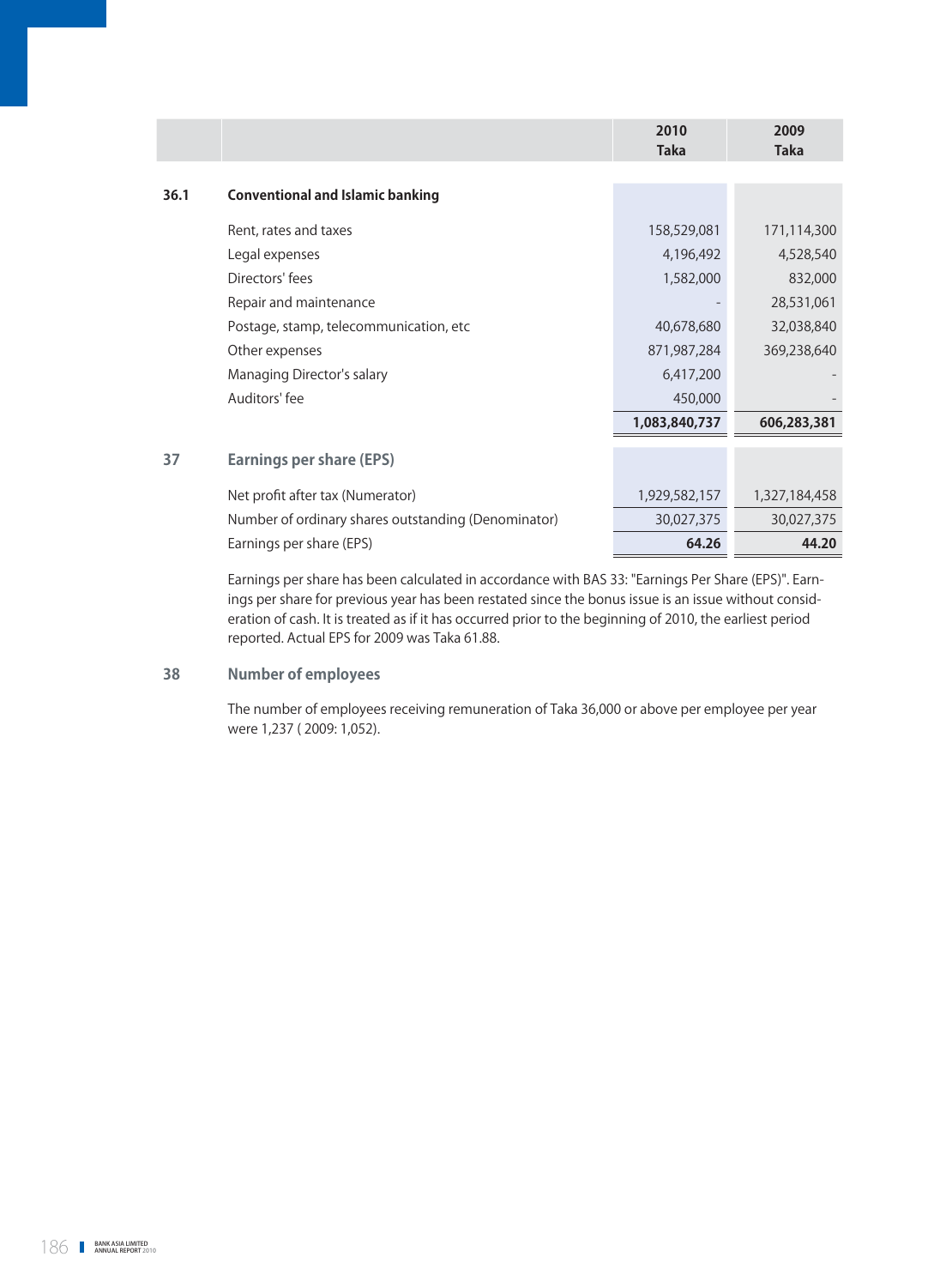### **39 Audit committee**

In pursuance of the directives of the Bangladesh Bank vide BRPD Circular no.12 dated 23 December 2002, the Board of Directors in its meeting held on 18 January 2003 constituted an Audit Committee. Presently, the Audit Committee members are:

| Name                     | Status in                   | Status in the Audit                | Educational                             |
|--------------------------|-----------------------------|------------------------------------|-----------------------------------------|
|                          | the Board                   | Committee                          | qualification                           |
| Mr. Rumee A Hossain      | Director                    | Chairman of the Audit<br>Committee | B. Sc in Mechanical<br>Engineering, MBA |
| Mr. Mohammed Lakiotullah | Vice Chairman<br>& Director | Member of the Audit<br>Committee   | M.Sc.                                   |
| Mr. Shah Md. Nurul Alam  | Director                    | Member of the Audit<br>Committee   | MBA (IBA), M.Sc<br>(Applied Physics)    |

The Company Secretary of the Bank acts as the Secretary of the Committee.

|    | No. of meeting  | Date          | No. of meeting   | Date              |
|----|-----------------|---------------|------------------|-------------------|
|    |                 |               |                  |                   |
|    | 1. 53rd Meeting | 2 March 2010  | 10. 62nd Meeting | 3 August 2010     |
|    | 2. 54th Meeting | 28 March 2010 | 11. 63rd Meeting | 22 August 2010    |
|    | 3. 55th Meeting | 6 April 2010  | 12. 64th Meeting | 8 September 2010  |
|    | 4. 56th Meeting | 11 May 2010   | 13. 65th Meeting | 21 September 2010 |
|    | 5. 57th Meeting | 12 May 2010   | 14. 66th Meeting | 28 September 2010 |
|    | 6. 58st Meeting | 10 June 2010  | 15. 67th Meeting | 12 October 2010   |
| 7. | 59th Meeting    | 13 June 2010  | 16. 68th Meeting | 27 October 2010   |
| 8. | 60th Meeting    | 19 July 2010  | 17. 69st Meeting | 8 November 2010   |
| 9. | 61st Meeting    | 25 July 2010  | 18. 70th Meeting | 23 November 2010  |

- 1. Audit and Inspection report of the internal and external auditors and Bangladesh Bank inspection team and progress towards addressing the lapses identified in those reports to ensure internal control and for development of a compliance culture in the Bank.
- 2. Financial report with explanations from the management, internal and external auditors, when necessary.
- 3. Examine the organization structure of Audit Department, its functions, efficiency, effectiveness, resources and ensure no hindrance and unjustified restrictions are made.
- 4. Revised draft audit policy.
- 5. Evaluate whether the banking operations are conducted in conformity with regulations and guidelines of the regulatory authorities as well as Board of Directors of the Bank.
- 6. Operations of other departments of the Bank like Credit Administration, ICCD, Treasury, Credit and Credit Card - which are concerned with exposure to risk.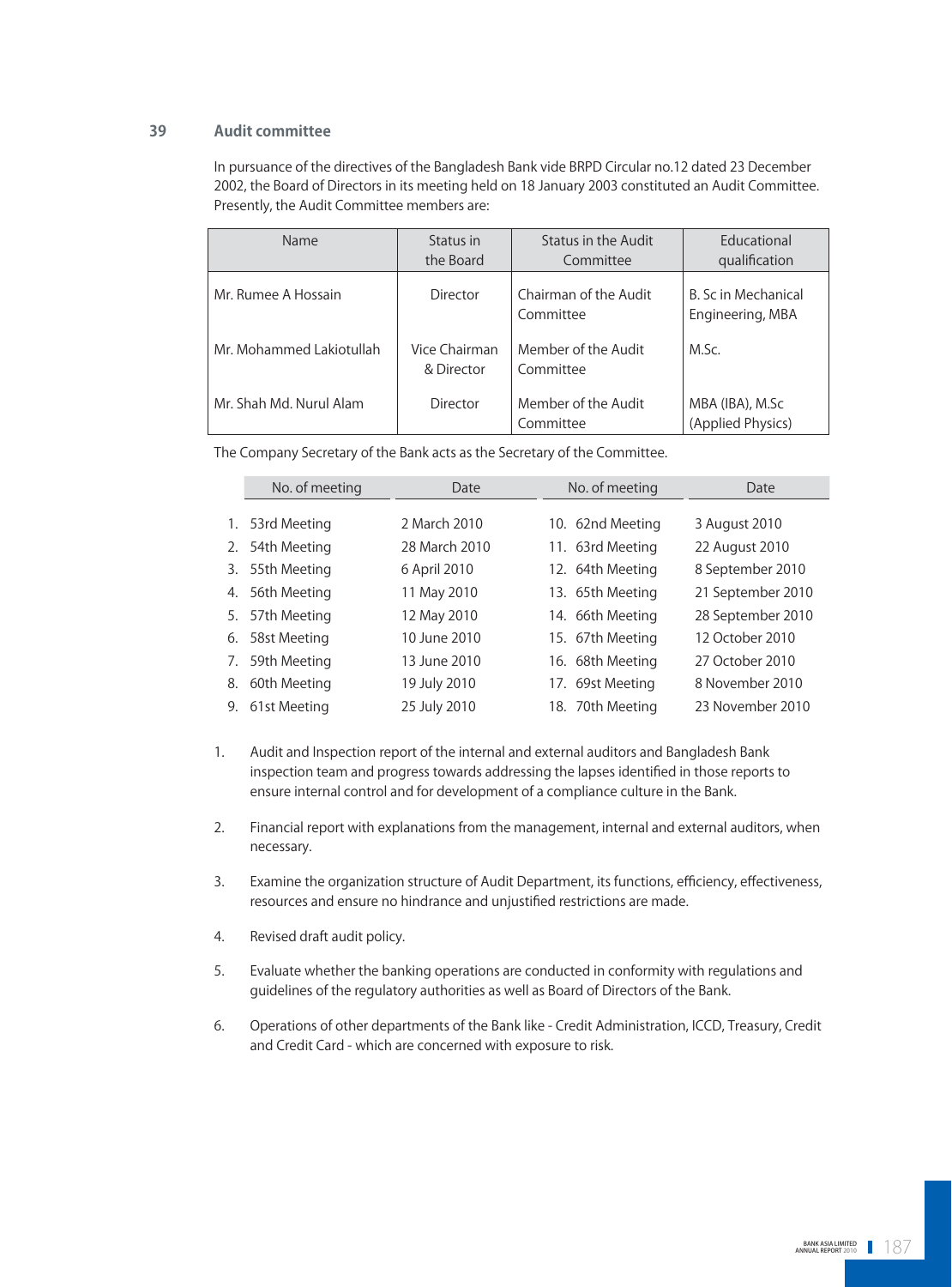Related party transactions **40 Related party transactions** 40

During the year 2010, the Bank concluded business deals with the following organizations in which the directors had interest: During the year 2010, the Bank concluded business deals with the following organizations in which the directors had interest:

| Name of director          | Status with the Bank | Name of organization                                                                                                                                                                                                          | Nature of business           |
|---------------------------|----------------------|-------------------------------------------------------------------------------------------------------------------------------------------------------------------------------------------------------------------------------|------------------------------|
| Mr. A Rouf Chowdhury      | Chairman             | Rangs Motors Ltd.                                                                                                                                                                                                             | Vehicles                     |
|                           |                      | Ranks ITT Ltd.                                                                                                                                                                                                                | IT connectivity service      |
|                           |                      | Reliance Insurance Ltd.                                                                                                                                                                                                       | Insurance                    |
|                           |                      | Shield Security Services Ltd.                                                                                                                                                                                                 | Security services            |
|                           |                      | Rangs Industries Ltd.                                                                                                                                                                                                         | Generator                    |
|                           |                      | The Daily Star                                                                                                                                                                                                                | Publication of advertisement |
| Mr. Romo Rouf Chowdhury   | Director             | Rangs Motors Ltd.                                                                                                                                                                                                             | Vehicles                     |
|                           |                      | Ranks ITT Limited                                                                                                                                                                                                             | IT connectivity service      |
|                           |                      | Rangs Industries Ltd.                                                                                                                                                                                                         | Generator                    |
|                           |                      | Shield Security Services Ltd.                                                                                                                                                                                                 | Security services            |
| Ms. Sohana Rouf Chowdhury | Director             | Rangs Motors Ltd.                                                                                                                                                                                                             | Vehicles                     |
| Mr. Rumee A Hossain       | Director             | Romask Ltd.                                                                                                                                                                                                                   | Printing                     |
|                           |                      | Rangs Industries Ltd.                                                                                                                                                                                                         | Generator                    |
| $\frac{1}{1}$             |                      | a California de l'Internet de la California de la California de la California de la California del la contenenta del california del california del california del california del california del california del california del |                              |

**Taka Taka**

The Bank sanctioned the following facilities in favour of The Daily Star (Media World Limited) during the year 2010: The Bank sanctioned the following facilities in favour of The Daily Star (Media World Limited) during the year 2010:

| having<br>Mr. A. Rouf Chowdhun<br>Name of the director h |            | Nature of facility   Limit (Taka)   Outstanding balance as at 31<br>December 2010 (Taka) | Nature of Security          |
|----------------------------------------------------------|------------|------------------------------------------------------------------------------------------|-----------------------------|
| Ms. Sohana Rouf Chowdhury<br>Mr. Romo Rouf Chowdhury     | 50,000,000 | 32,029,000                                                                               | Jocuments of title to goods |

As at the balance sheet date, the Bank had no transaction with the related party(ies) as defined in the BRPD Circular No. 14 issued by<br>the Bangladesh Bank on 25 June 2003 other than as disclosed above. As at the balance sheet date, the Bank had no transaction with the related party(ies) as defined in the BRPD Circular No. 14 issued by the Bangladesh Bank on 25 June 2003 other than as disclosed above.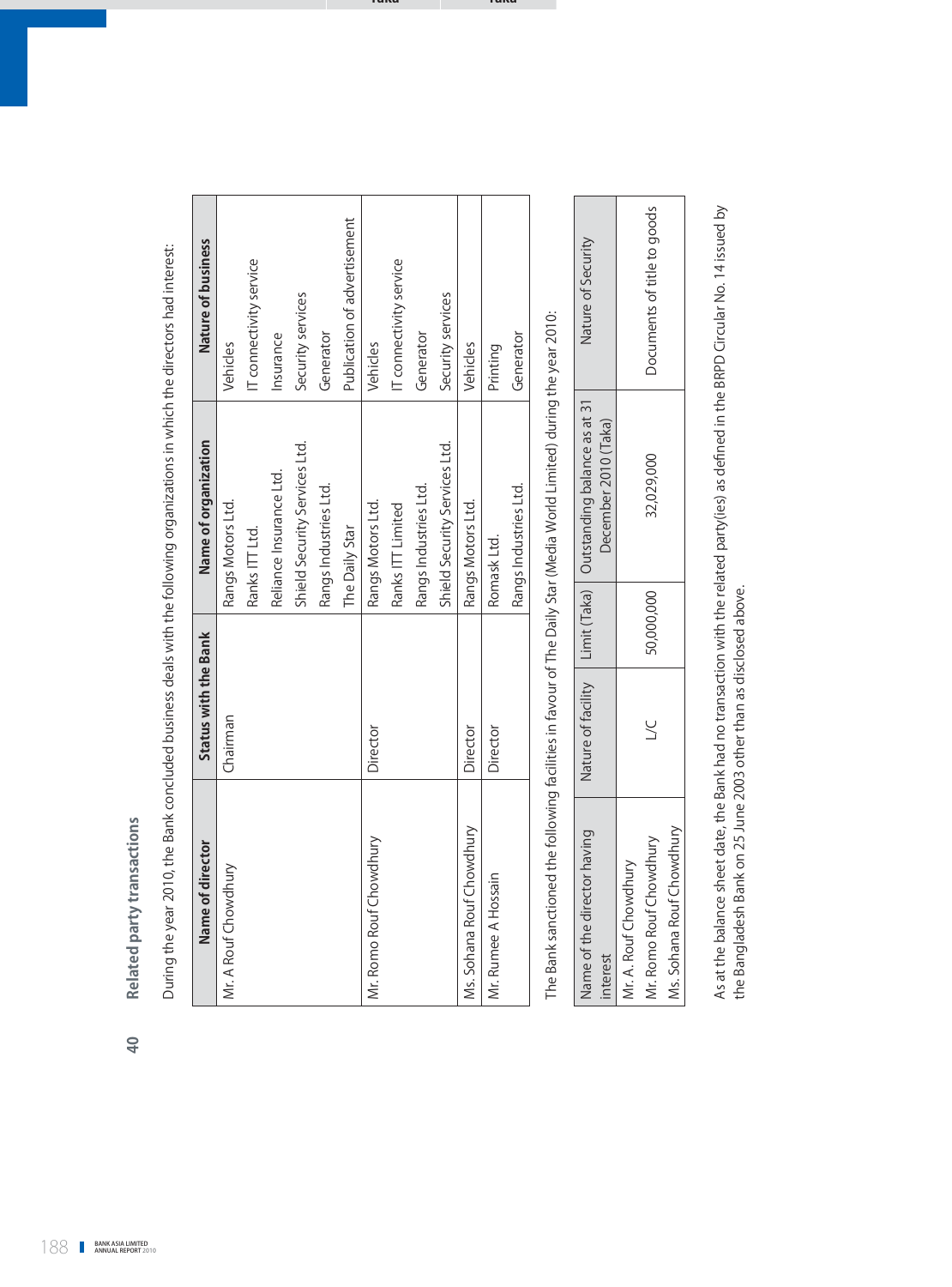### **41 Coverage of external audit**

 The external auditor of the Bank, M/s Rahman Rahman Huq, Chartered Accountants worked about 2,250 person hours. They have reviewed more than 80% of the Bank's risk weighted assets as at the Balance Sheet date.

### **42 Share trading**

 The bank started trading its ordinary shares in CDBL on 30 January 2006. The closing market price on 31 December 2010 was Tk. 383.25 (2009: 426.75) at DSE and Tk. 382.25 (2009: 428.00) at CSE.

### **43 General**

Highlights on the overall activities of the bank have been furnished in Annexure - A.

### **44 Events after the reporting period**

 The Board of Directors in its 199th meeting held on 23 February 2011 has recommended stock dividend @ 40% subject to the approval of the shareholders at the next Annual General Meeting.

The Board of Directos has also decided:

- To increase the authorised share capital from Tk 4,450 million to Tk 15,000 million, as approved by the Bangladesh Bank.
- To offer right share at par @ 25% i.e. 1 (one) right share for every 4 (four) shares held subject to the approval of the shareholders in its next Extra Ordinary General Meeting (EGM) and regulatory authorities.
- To restructure/revise the features of the proposed Subordinated Debt in the form of Zero Coupon Bonds to be issued to raise Tk 2,500 million subject to approval by the shareholders and regulatory authorities.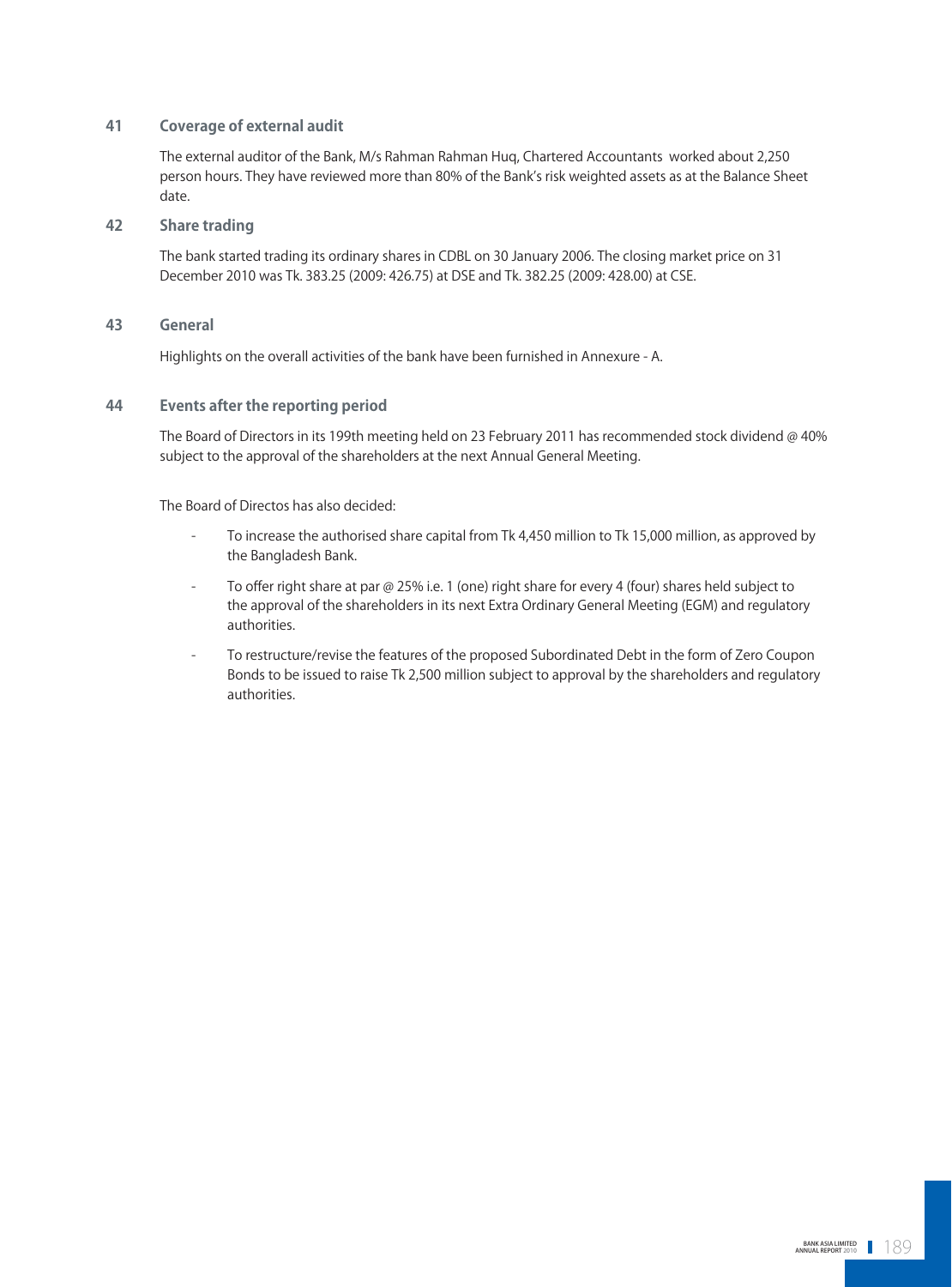# Bank Asia Limited Highlights on the overall activities as at and for the year ended 31 December 2010

**Annexure-A**

| SI no. | <b>Particulars</b>                                                 |              | 2010            | 2009           |
|--------|--------------------------------------------------------------------|--------------|-----------------|----------------|
|        |                                                                    |              |                 |                |
| 1      | Paid-up capital                                                    | Taka         | 3,002,737,500   | 2,144,812,500  |
| 2      | Total capital                                                      | Taka         | 8,156,961,160   | 5,538,178,143  |
| 3      | Capital (deficit)/surplus                                          | Taka         | (892, 138, 840) | 1,023,149,743  |
| 4      | <b>Total assets</b>                                                | Taka         | 105,198,050,148 | 68,663,199,976 |
| 5      | <b>Total deposits</b>                                              | Taka         | 83,601,263,368  | 54,832,818,230 |
| 6      | Total loans and advances / investments                             | Taka         | 79,504,232,613  | 50,267,917,439 |
| 7      | Total contingent liabilities and commitments                       | Taka         | 48,974,684,278  | 27,978,822,053 |
| 8      | Credit deposit ratio                                               |              | 95.10%          | 91.67%         |
| 9      | Percentage of classified loans / investments against total loans   |              |                 |                |
|        | and advances / investments                                         |              | 1.62%           | 1.56%          |
| 10     | Profit after tax and provision                                     | Taka         | 1,929,582,157   | 1,327,184,458  |
| 11     | Amount of classified loans/investments during current year         | Taka         | 1,284,251,217   | 785,068,929    |
| 12     | Provisions kept against classified loans / investments             | Taka         | 354,630,899     | 355,381,065    |
| 13     | Provision surplus against classified loans / investments           | Taka         | 41,797          | 50,000,000     |
| 14     | Cost of fund                                                       |              | 8.01%           | 8.15%          |
| 15     | Interest earning assets                                            | Taka         | 98,949,482,217  | 65,432,190,792 |
| 16     | Non-interest earning assets                                        | Taka         | 6,248,567,931   | 3,231,009,184  |
| 17     | Return on investment (ROI) [PAT/(Shareholders equity + Borrowing)] |              | 15.79%          | 18.61%         |
| 18     | Return on assets (ROA) [PAT/ Average assets]                       |              | 2.22%           | 2.18%          |
| 19     | Income from investment                                             | Taka         | 1,163,499,707   | 1,012,991,711  |
| 20     | Capital adequacy                                                   |              | 8.11%           | 12.27%         |
| 21     | Stock dividend                                                     |              | (Proposed) 40%  | 40%            |
| 22     | Earnings per share                                                 | Taka         | 64.26           | 44.20          |
| 23     | Net income per share                                               | Taka         | 64.26           | 44.20          |
| 24     | Price earning ratio                                                | <b>Times</b> | 5.96            | 6.90           |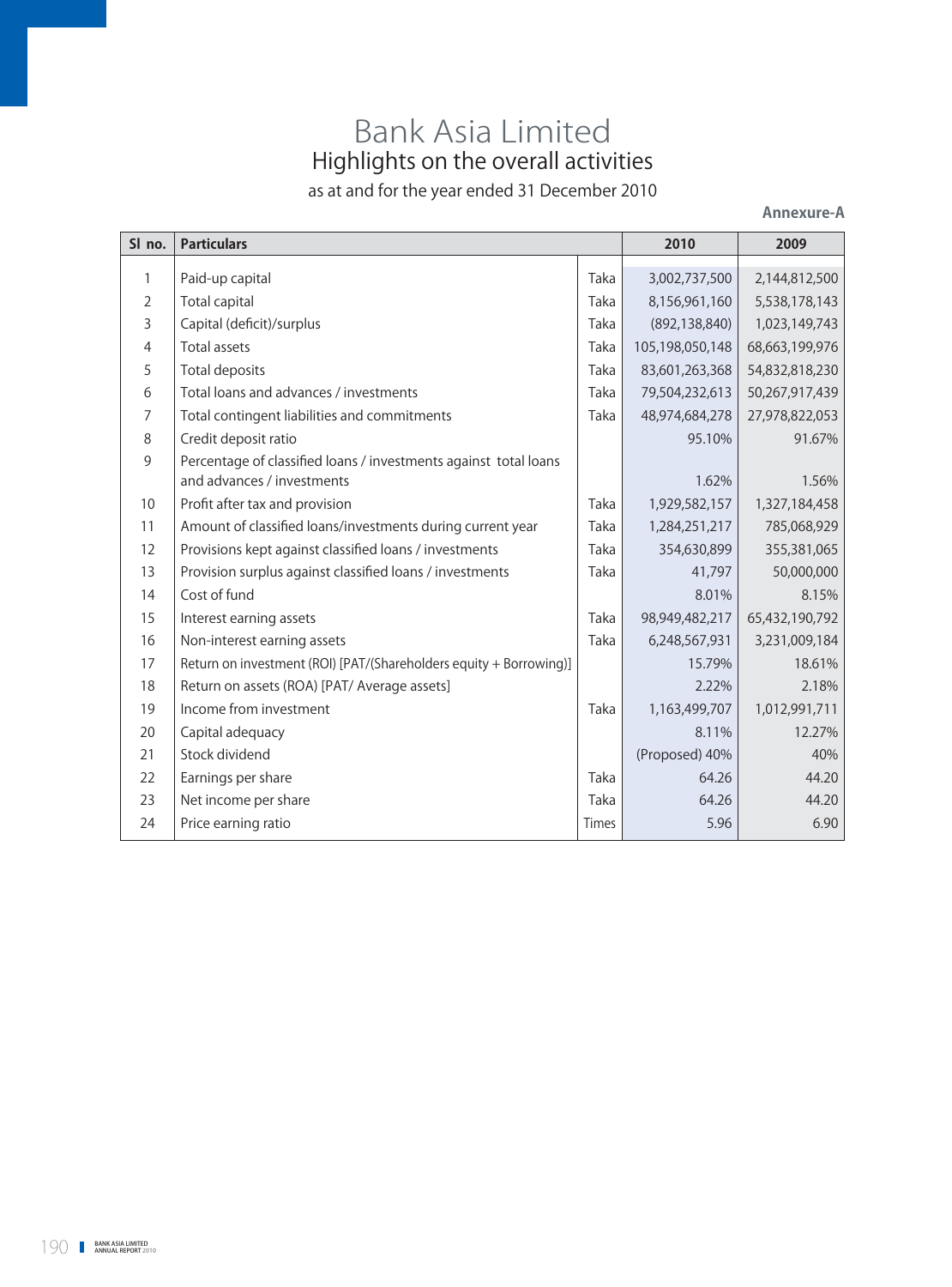# Bank Asia Limited<br>Liquidity Statement<br>(Analysis of maturity of assets and liabilities) as at 31 December 2010 (Analysis of maturity of assets and liabilities) as at 31 December 2010 Bank Asia Limited Liquidity Statement

Annexure-B **Annexure-B**

| <b>Particulars</b>                                                                 | Up to 1 month     | 1-3 months      | 3-12 months       | 1-5 years         | Above 5 years | <b>Total</b>       |
|------------------------------------------------------------------------------------|-------------------|-----------------|-------------------|-------------------|---------------|--------------------|
|                                                                                    | Taka              | Taka            | Taka              | Taka              | Taka          | Taka               |
| Assets:                                                                            |                   |                 |                   |                   |               |                    |
| Cash in hand                                                                       | 868,971,634       |                 |                   | 5,009,526,316     |               | 5,878,497,950      |
| Balance with other banks and financial institutions                                | 630,206,294       | 150,000,000     | 300,000,000       |                   |               | 1,080,206,294      |
| Money at call and on short notice                                                  |                   |                 |                   |                   |               |                    |
| Investments                                                                        | 371,700,647       | 165,300,000     | 399,500,000       | 6,929,724,900     | 4,209,475,385 | 12,075,700,932     |
| Loans and advances/investments                                                     | 18,245,347,851    | 19,818,982,659  | 24,748,911,281    | 11,577,066,000    | 5,113,924,822 | 79,504,232,613     |
| Fixed assets including premises, furniture and fixtures                            |                   |                 |                   | 1,837,283,978     |               | 1,837,283,978      |
| Other assets                                                                       | 809,129,707       | 510,861,189     | 2,717,408,110     | 236,114,915       | 548,614,460   | 4,822,128,381      |
| Non banking assets                                                                 |                   |                 |                   |                   |               |                    |
| Total assets (A)                                                                   | 20,925,356,133    | 20,645,143,848  | 28, 165, 819, 391 | 25,589,716,109    | 9,872,014,667 | 105, 198, 050, 148 |
| Liabilities:                                                                       |                   |                 |                   |                   |               |                    |
| Borrowings from Bangladesh Bank, other banks, financial<br>institutions and agents | 5,053,326,401     | 6,354,286       | 43,443,808        | 60,650,477        |               | 5,163,774,972      |
| Deposits                                                                           | 17,638,912,786    | 22,670,334,832  | 27,097,468,261    | 10, 184, 714, 124 | 6,009,833,365 | 83,601,263,368     |
| Provision and other liabilities                                                    | 477,183,941       | 433,549,899     | 148,156,005       | 5,694,079,995     | 2,620,098,767 | 9,373,068,607      |
| Total liabilities (B)                                                              | 23, 169, 423, 128 | 23,110,239,017  | 27,289,068,074    | 15,939,444,596    | 8,629,932,132 | 98,138,106,947     |
| Net liquidity gap (A - B)                                                          | (2,244,066,995)   | (2,465,095,169) | 876,751,317       | 9,650,271,513     | 1,242,082,535 | 7,059,943,201      |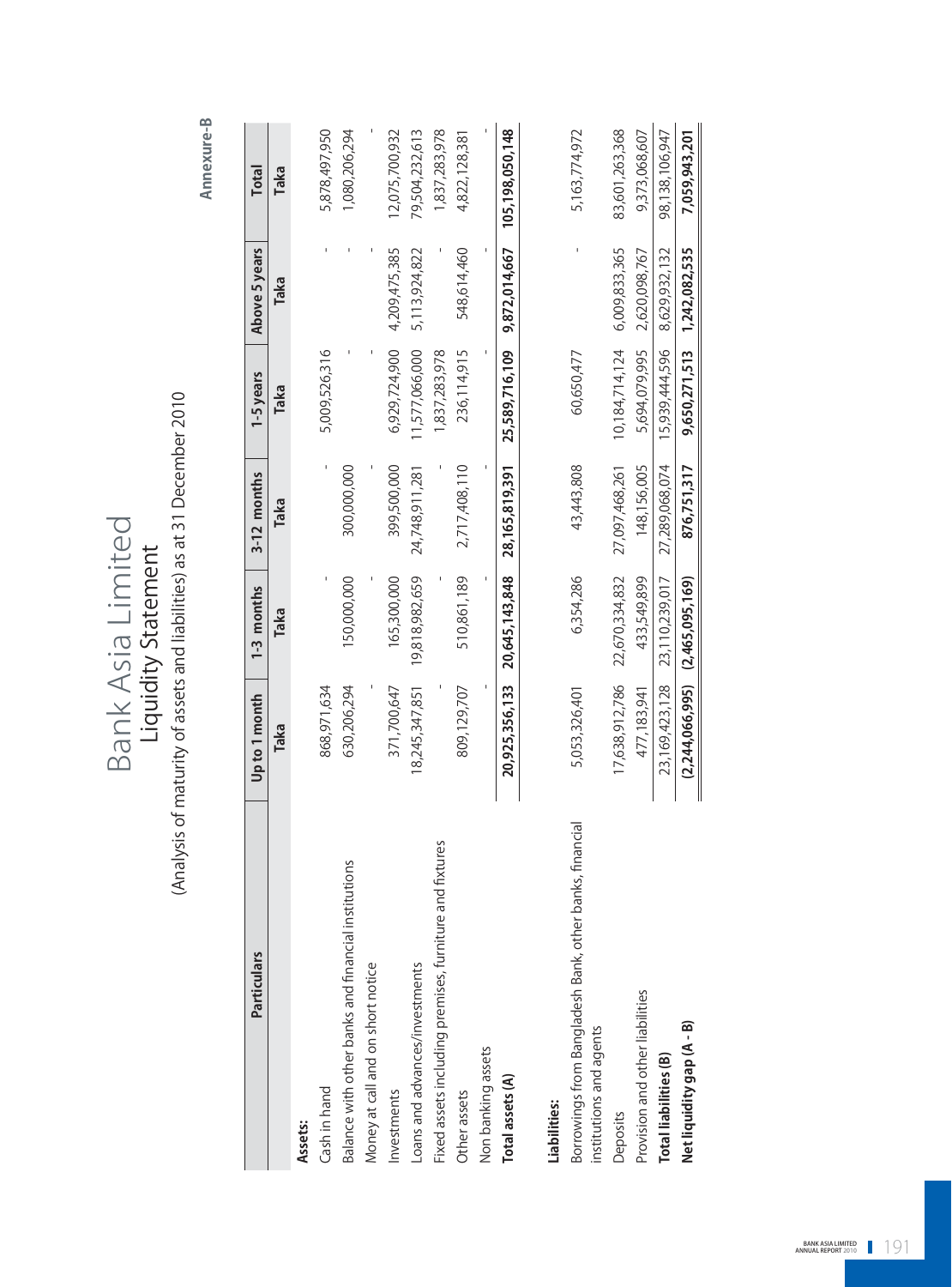Balance with other banks-Outside Bangladesh (Nostro Account)<br>as at 31 December 2010  $\text{Balance with other banks-Outside Banglades (Mostro Account)}\\ \begin{array}{c} \text{Balance with other banks-Outside Banglades (Mostro Account)}\\ \text{as at 31 December 2010} \end{array}$ 

|                                                                      |                 |                  |                         |                  |                         |                          |                  | Annexure-C              |
|----------------------------------------------------------------------|-----------------|------------------|-------------------------|------------------|-------------------------|--------------------------|------------------|-------------------------|
|                                                                      |                 |                  |                         | 2010             |                         |                          | 2009             |                         |
| Name of the Bank                                                     | Account<br>type | Currency<br>type | amount<br>F             | Exchange<br>rate | Equivalent<br>Taka      | amount<br>$\overline{F}$ | Exchange<br>rate | Equivalent<br>Taka      |
| Conventional and Islamic banking:                                    |                 |                  |                         |                  |                         |                          |                  |                         |
| Citibank N.A., London<br>nterest bearing:                            |                 | <b>DHO</b>       | 16,345.02               | 90.00            | 1,471,052               |                          | 90.00            | 832,984                 |
| Citibank N.A., London                                                |                 | GBP              | 65,640.86               | 130.00           | 8,533,312               | 9,255.38<br>18,275.97    | 130.00           | 2,375,876               |
| Citibank NA, New York                                                |                 | <b>USD</b>       | (422, 190.33)           | 70.00            | (29,553,323)            | 334,619.55               | 70.00            | 23,423,368              |
| Habib American Bank, New York<br>Mashreqbank psc, New York           |                 | usd<br>gsp       | 592,405.23<br>15,854.13 | 70.00<br>70.00   | 41,468,366<br>1,109,789 | 35,021.56<br>363,075.79  | 70.00<br>70.00   | 25,415,305<br>2,451,509 |
| National Westminster Bank plc, London                                |                 | GBP              | 157,319.26              | 90.00            | 14,158,733              | 61,627.08                | 130.00           | 8,011,521               |
| Standard Chartered Bank, New York<br>Standard Chartered Bank, Mumbai | 8888888         | <b>ACU</b>       | 49,340.09<br>847,464.39 | 70.00<br>70.00   | 3,453,806<br>59,322,507 | 30,521.56<br>183,768.97  | 70.00<br>70.00   | 12,863,828<br>2,136,509 |
|                                                                      |                 |                  |                         |                  | 99,964,242              |                          |                  | 77,510,900              |
| Non-interest bearing:                                                |                 |                  |                         |                  |                         |                          |                  |                         |
| AB Bank Ltd., Mumbai                                                 | 8               | ACU              | (2,070,581.07)          | 70.00            | (144,940,675)           | 340,807.25               | 70.00            | 23,856,508              |
| Bank of Nova Scotia, Toronto                                         | 8               | CAD              |                         | 55.00            |                         | 26,414.80                | 55.00            | 1,452,814               |
| Bhutan National Bank Ltd., Thimphu                                   | 8               | <b>USD</b>       | 67,641.27               | 70.00            | 4,734,889               | 99,525.00                | 70.00            | 6,966,750               |
| Canadian Imperial Bank of commerce                                   | 888             | GAD              | 10,742.42               | 55.00            | 590,833                 |                          |                  |                         |
| Commerzbank AG, Frankfurt                                            |                 | <b>DHU</b>       | 121,706.66              | 90.00            | 10,953,599              | 97,352.49                | 90.00            | 8,761,724               |
| Credit Suisse First Boston, Zurich                                   |                 | 告                | 9,725.56                | 50.00            | 486,278                 | 3,828.69                 | 50.00            | 191,435                 |
| Habib Metropolitan Bank Ltd., Karachi                                |                 | ACU              | 531.01                  | 70.00            | 37,171                  | 432,655.14               | 70.00            | 30,285,860              |
| HSBC Australia Ltd., Sydney                                          |                 | <b>AUD</b>       | 1,044.44                | 50.00            | 52,222                  | 4,642.37                 | 50.00            | 232,119                 |
| <b>HSBC, New York</b>                                                |                 |                  | 222,303.61              | 70.00            | 15,561,253              | 54,431.09                | 70.00            | 3,810,176               |
| Hypo Vereinsbank, Munich                                             |                 | EURO             | 2,135.08                | 90.00            | 192,157                 | 7,633.36                 | 90.00            | 687,002                 |
| CICI Bank Ltd., Kowloon                                              | 88888888        | <b>USD</b>       | 33,766.69               | 70.00            | 2,363,668               | 130,678.21               | 70.00            | 9,147,475               |
| ICICI Bank Ltd., Mumbai                                              |                 | ACU              | (1,321,613.06)          | 70.00            | (92,512,914)            | 74,757.66                | 70.00            | 5,233,036               |
| Muslim Commercial Bank Ltd., Colombo                                 |                 | ACU              | 26,855.04               | 70.00            | 1,879,853               | 10,762.99                | 70.00            | 753,409                 |
| Muslim Commercial Bank Ltd., Karachi                                 |                 | ACU              | 261,776.29              | 70.00            | 18,324,340              | 25,428.70                | 70.00            | 1,780,009               |
| Nepal Bangladesh Bank Ltd., Kathmandu                                | $\Theta$        | ACU              | 7,667.91                | 70.00            | 536,754                 | 248,909.12               | 70.00            | 17,423,638              |
| UBAF, Tokyo                                                          | 8               | λď               | 1,138,052.73            | 0.55             | 625,929                 | 4,402,884.00             | 0.55             | 2,421,586               |
| Wachovia Bank N.A, New York                                          | 88              | gsp              | (319,570.47)            | 70.00            | (22,369,933)            | 538,791.66               | 70.00            | 37,715,416              |
| Wachovia Bank, London                                                |                 | <b>DHO</b>       | 1,384.84                | 90.00            | 124,636                 |                          |                  |                         |
| Off-shore banking unit:                                              |                 |                  |                         |                  | (203,359,940)           |                          |                  | 150,718,957             |
| Commerzbank AG, Frankfurt                                            | 8               | EURO             | 1,047,955.39            | 90.00            | 94,315,985              |                          |                  |                         |
| Habib American Bank, New York                                        | $\Theta$        | <b>USD</b>       | 495,847.37              | 70.00            | 34,709,316              | 114,890.12               | 70.00            | 8,042,308               |
|                                                                      |                 |                  |                         |                  | 129,025,301             |                          |                  | 8,042,308               |
|                                                                      |                 |                  |                         |                  | 25,629,603              |                          |                  | 236,272,165             |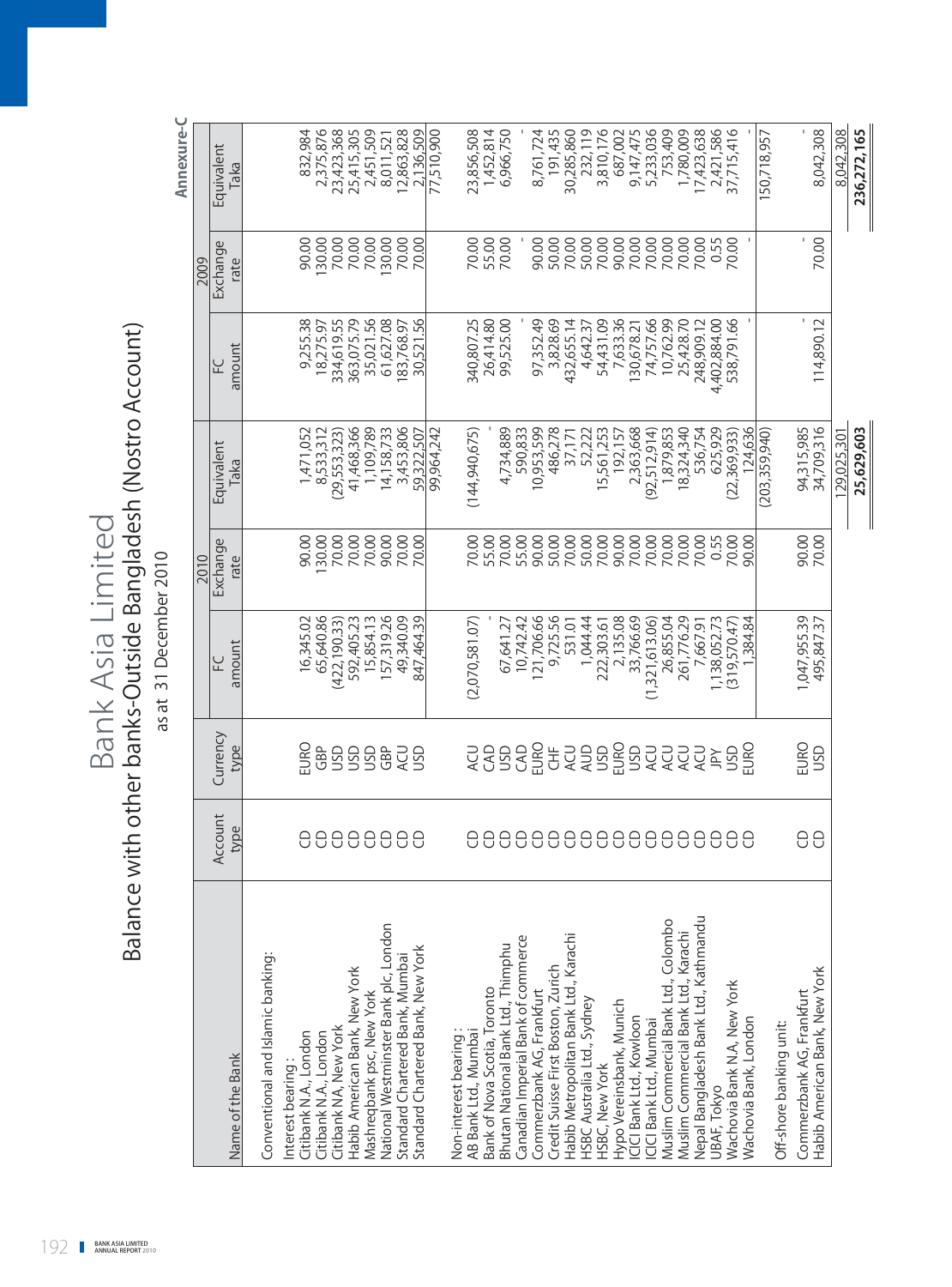# Bank Asia Limited<br>Investment in Shares Bank Asia Limited Investment in Shares as at 31 December 2010 as at 31 December 2010

Annexure - D **Annexure - D**

|                |                                           |                 |                  | No.of        |            |          | Quoted rate | <b>Total</b> |
|----------------|-------------------------------------------|-----------------|------------------|--------------|------------|----------|-------------|--------------|
|                |                                           |                 |                  | shares       |            |          | per share   | market       |
| <u>si</u>      |                                           | Type of         | Face             | including    | Cost of    | Average  | as at       | value as at  |
| <u>io</u>      | Name of the company                       | shares          | value            | bonus shares | holding    | cost     | 31.12.2010  | 31.12.2010   |
|                |                                           |                 | Taka             |              | Taka       | Taka     | Taka        | Taka         |
|                | Quoted                                    |                 |                  |              |            |          |             |              |
|                | AB Bank Limited                           |                 | 100              | 6,000        | 9,721,020  | 1,620.17 | 1,580.50    | 9,483,000    |
|                | Aftab Automobiles Limited                 | $\prec$ $\prec$ | $\overline{0}$   | 315,543      | 50,000,000 | 158.46   | 451.60      | 142,499,219  |
|                | Bay Leasing & Investment Limited          | $\prec$         | $\overline{100}$ | 650          | 1,832,760  | 2,819.63 | 2,926.25    | 1,902,063    |
|                | Bangladesh General Insurance Co. Ltd.     | $\prec$         | $\overline{0}$   | 4,500        | 414,720    | 92.16    | 77.00       | 346,500      |
|                | The Dacca Dyeing & Manufacturing Co. Ltd. | ⋖               | $\overline{C}$   | 7,200        | 570,744    | 79.27    | 98.30       | 707,760      |
|                | Dhaka Bank Limited                        | ⋖               | $\overline{C}$   | 174,000      | 14,593,380 | 83.87    | 76.30       | 13,276,200   |
|                | Exim Bank Limited                         | ⋖               | $\supseteq$      | 140,000      | 9,286,200  | 66.33    | 60.70       | 8,498,000    |
| $\infty$       | Goldenson Limited                         | ⋖               | $\supseteq$      | 143,500      | 18,332,125 | 127.75   | 102.30      | 14,680,050   |
|                | HeidelbergCement Bangladesh Limited       | $\prec$         | $\overline{100}$ | 3,660        | 14,723,082 | 4,022.70 | 3,659.25    | 13,392,855   |
|                | DLC Finance Limited                       | ⋖               | 100              | 3,500        | 8,016,355  | 5,147.53 | 4,647.50    | 16,266,250   |
|                | Islami Bank Bangladesh Limited            | $\prec$         | 100              | 34,950       | 28,266,861 | 808.78   | 800.50      | 27,977,475   |
|                | Khulna Power Company Limited              | $\prec$         | $\supseteq$      | 2,458        | 415,579    | 169.07   | 112.60      | 276,771      |
|                | Lanka Bangla Finance Limited              | ⋖               | $\supseteq$      | 75,000       | 40,048,500 | 533.98   | 497.90      | 37, 342, 500 |
| 4              | Mercantile Bank Limited                   | ⋖               | $\overline{100}$ | 113,400      | 69,984,810 | 617.15   | 580.50      | 65,828,700   |
|                | MI Cement                                 | Z               | $\supseteq$      | 32,338       | 3,608,921  | 111.60   |             |              |
|                | National Bank Limited                     | $\prec$         | $\supseteq$      | 20,000       | 3,621,200  | 181.06   | 191.60      | 3,832,000    |
|                | NCC Bank Limited                          | ⋖               | $\overline{C}$   | 28,250       | 2,178,075  | 77.10    | 68.80       | 1,943,600    |
| $\frac{8}{1}$  | Ocean Containers Limited                  | ⋖               | $\overline{0}$   | 3,645        | 295,945    | 81.19    | 131.20      | 478,224      |
| $\overline{0}$ | One Bank Limited                          | ⋖               | 100              | 2,000        | 2,001,520  | 1,000.76 | 1,153.75    | 2,307,500    |
| 20             | Phoenix Finance and Investments Limited   | $\prec$         | $\overline{100}$ | 6,700        | 5,937,625  | 2,378.75 | 2,256.50    | 15,118,550   |
|                | Prime Finance & Investment Limited        | $\prec$         | $\supseteq$      | 24,000       | 2,001,920  | 500.08   | 465.90      | 11,181,600   |
| 22             | Prime Insurance Limited                   | $\prec$         | 100              | 3,050        | 5,467,156  | 1,792.51 | 1,584.25    | 4,831,963    |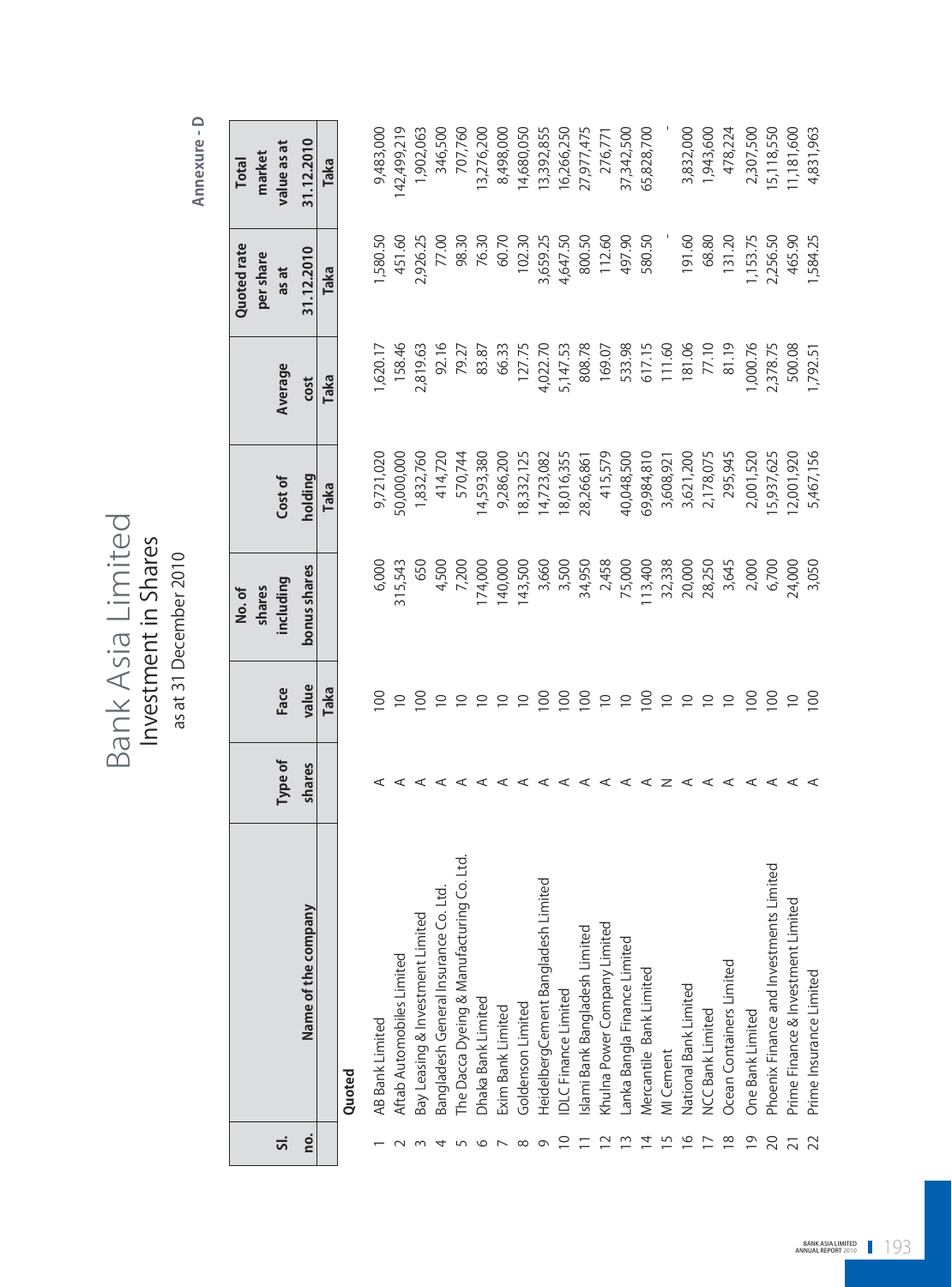| <b>Total</b> | value as at<br>market | 31.12.2010          | Taka | 1,836,540           | 7,810,889                         | 4,954,013                  | 19,032,300                | 10,560,000                 | 9,604,000              | 19,269,727                     | 465,238,249 |          | $\overline{1}$                                                   |                                       |                      |                                 |                                  |             |
|--------------|-----------------------|---------------------|------|---------------------|-----------------------------------|----------------------------|---------------------------|----------------------------|------------------------|--------------------------------|-------------|----------|------------------------------------------------------------------|---------------------------------------|----------------------|---------------------------------|----------------------------------|-------------|
| Quoted rate  | per share<br>as at    | 31.12.2010          | Taka | 107.40              | 171.60                            | 1,738.25                   | 119.70                    | 52.80                      | 600.25                 | 226.70                         |             |          |                                                                  |                                       |                      |                                 | ı                                |             |
|              | Average               | <b>cost</b>         | Taka | 103.71              | 48.00                             | 1,957.83                   | 132.51                    | 54.85                      | 603.85                 | 247.23                         |             |          | 43.92                                                            | $\overline{1}$                        | 100.00               | 90.42                           | 100.00                           |             |
|              | Cost of               | holding             | Taka | 1,773,441           | 2,184,864                         | 5,579,815                  | 21,069,090                | 10,970,000                 | 9,661,600              | 21,014,797                     | 393,572,105 |          | 10,000,000                                                       | 8,833,340                             | 383,700              | 250,227,683                     | 2,499,500                        | 271,944,223 |
| No.of        | including<br>shares   | bonus shares        |      | 17,100              | 45,518                            | 2,850                      | 59,000                    | 200,000                    | 16,000                 | 85,001                         |             |          | 227700                                                           | 512,889                               | 3,837                | 2,767,500                       | 24,995                           | 3,536,921   |
|              | Face                  | value               | Taka | $\supseteq$         | $\overline{C}$                    | 100                        | $\overline{C}$            | $\overline{C}$             | 100                    | 100                            |             |          | 100                                                              | $\supseteq$                           | $\overline{001}$     | 90.42                           | 100                              |             |
|              | Type of               | hares<br>ज          |      | ⋖                   | z                                 | ⋖                          | $\prec$                   | ⋖                          | ⋖                      | ⋖                              |             |          |                                                                  |                                       |                      |                                 |                                  |             |
|              |                       | Name of the company |      | Pubali Bank Limited | RAK Ceramics (Bangladesh) Limited | Reliance Insurance Limited | RN Spinning Mills Limited | Social Islami Bank Limited | Southeast Bank Limited | United Commercial Bank Limited |             | Unquoted | Industrial and Infrastructure Development<br>Finance Co. Limited | Central Depository Bangladesh Limited | Era-Infotech Limited | Nepal Bangladesh Bank Limited * | Dun and Bradstreet rating agency |             |
|              | <u>ត</u> ់            | no.                 |      | 23                  |                                   |                            | 26                        |                            | 28                     |                                |             |          |                                                                  | $\sim$                                | 3                    | 4                               | 5                                |             |

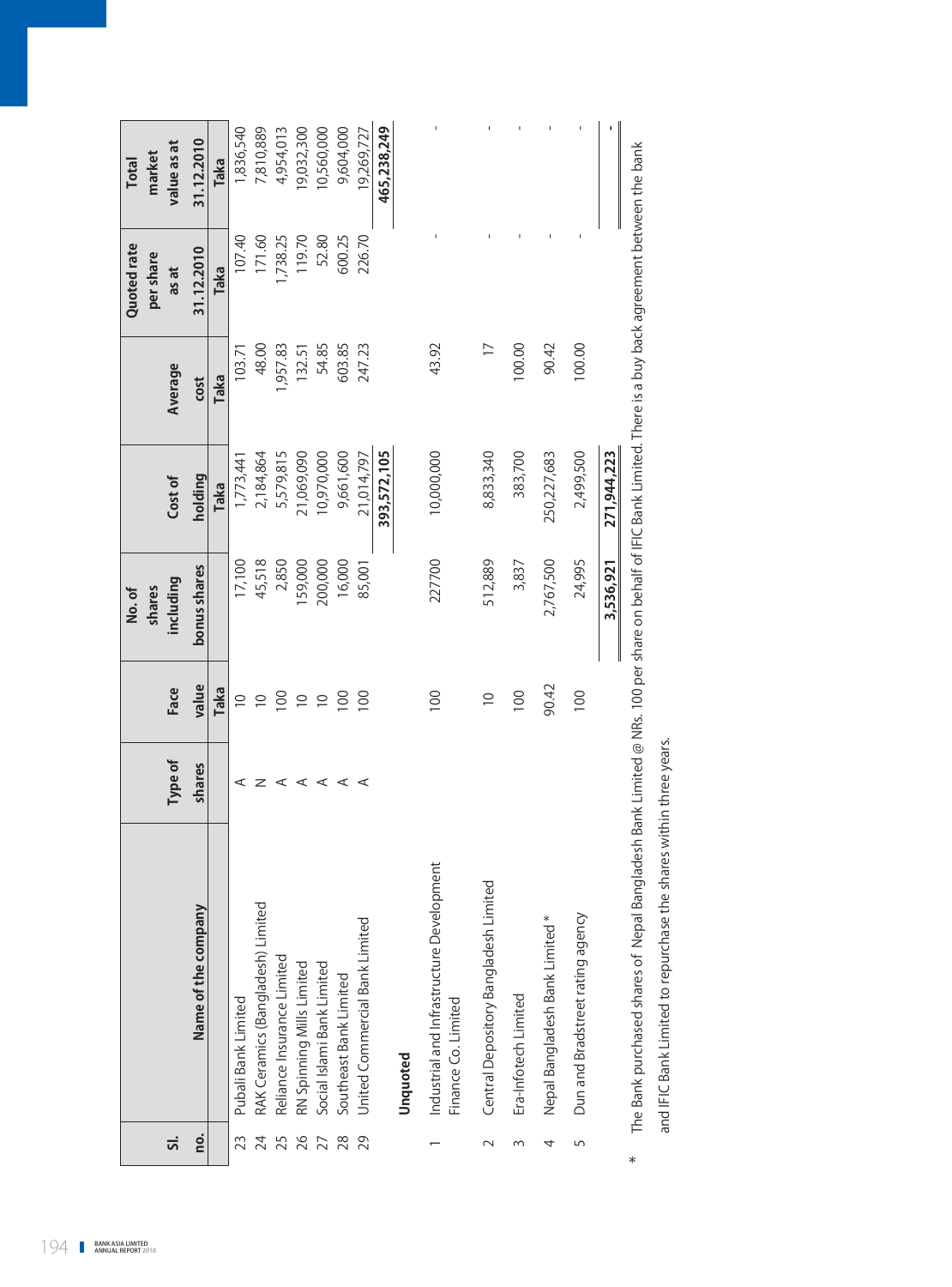# Bank Asia Limited<br>Schedule of fixed assets including premises, furniture and fixtures Schedule of fixed assets including premises, furniture and fixtures Bank Asia Limited as at 31 December 2010 as at 31 December 2010

Annexure-E **Annexure-E**

|                          |                | Cost             |             |                |                 |                | Depreciation |            |                | Written       |
|--------------------------|----------------|------------------|-------------|----------------|-----------------|----------------|--------------|------------|----------------|---------------|
| Particulars              | <b>Balance</b> |                  | Disposal/   | <b>Balance</b> |                 | <b>Balance</b> |              | Disposal/  | <b>Balance</b> | down value    |
|                          | as at          | <b>Additions</b> | adjustment  | as at          |                 | as at          | Charged      | adjustment | as at          | as at         |
|                          | 1 January      | during           | during      | 31 December    | Rate of         | 1 January      | during       | during     | 31 December    | 31 December   |
|                          | 2010           | the year         | the year    | 2010           | dep.            | 2010           | the year     | the year   | 2010           | 2010          |
|                          | Taka           | Taka             | Taka        | Taka           | $\%$            | Taka           | Taka         | Taka       | Taka           | Taka          |
| Own assets               |                |                  |             |                |                 |                |              |            |                |               |
| Land                     | 82,443,587     | 552,216,430      |             | 734,660,017    |                 |                |              |            |                | 734,660,017   |
| Building                 | 552,481,174    | 188,020,026      |             | 740,501,200    |                 | 53,944,339     | 37,025,060   |            | 90,969,399     | 649,531,801   |
| Furniture and fixtures   | 55,376,708     | 130,543,141      | (103, 701)  | 284,886,148    | 20              | 55,851,092     | 54,621,921   | (12, 498)  | 110,460,515    | 174,425,633   |
| Equipments               | 99,121,256     | 104,929,950      |             | 204,051,206    | 20              | 41,602,874     | 37,985,275   |            | 79,588,149     | 124,463,057   |
| Computer and accessories | 65,929,412     | 37,967,766       |             | 103,897,178    | $\overline{20}$ | 22,475,444     | 20,300,543   |            | 42,775,987     | 61,121,191    |
| Motor vehicles           | 29,147,860     | 11,525,500       |             | 40,673,360     | 20              | 11,555,689     | 8,067,621    |            | 19,623,310     | 21,050,050    |
|                          | 1,084,499,997  | 1,025,202,813    | (033,701)   | 2,108,669,109  |                 | 85,429,438     | 58,000,420   | (12, 498)  | 343,417,360    | 1,765,251,749 |
| Leased assets            |                |                  |             |                |                 |                |              |            |                |               |
| Building                 | 16,000,000     |                  |             | 16,000,000     |                 | 4,000,000      | 800,000      |            | 4,800,000      | 11,200,000    |
| Furniture and fixtures   | 167,162,848    |                  |             | 167, 162, 848  | $\Omega$        | 122,258,657    | 19,391,361   |            | 141,650,018    | 25,512,830    |
| Equipments               | 106,201,139    |                  |             | 106,201,139    | $\overline{20}$ | 68,268,632     | 15,281,738   |            | 83,550,370     | 22,650,769    |
| Computer and accessories | 72,204,100     |                  |             | 72,204,100     | $\overline{20}$ | 50,567,840     | 8,967,630    |            | 59,535,470     | 12,668,630    |
| Motor vehicles           | 26,422,925     |                  |             | 26,422,925     | 20              | 23,591,325     | 2,831,600    |            | 26,422,925     |               |
|                          | 387,991,012    |                  |             | 387,991,012    |                 | 268,686,454    | 47,272,329   |            | 315,958,783    | 72,032,229    |
| <b>Total</b>             | 1,472,491,009  | 1,025,202,813    | (1033, 701) | 2,496,660,121  |                 | 454,115,892    | 205,272,749  | (12, 498)  | 659,376,143    | 1,837,283,978 |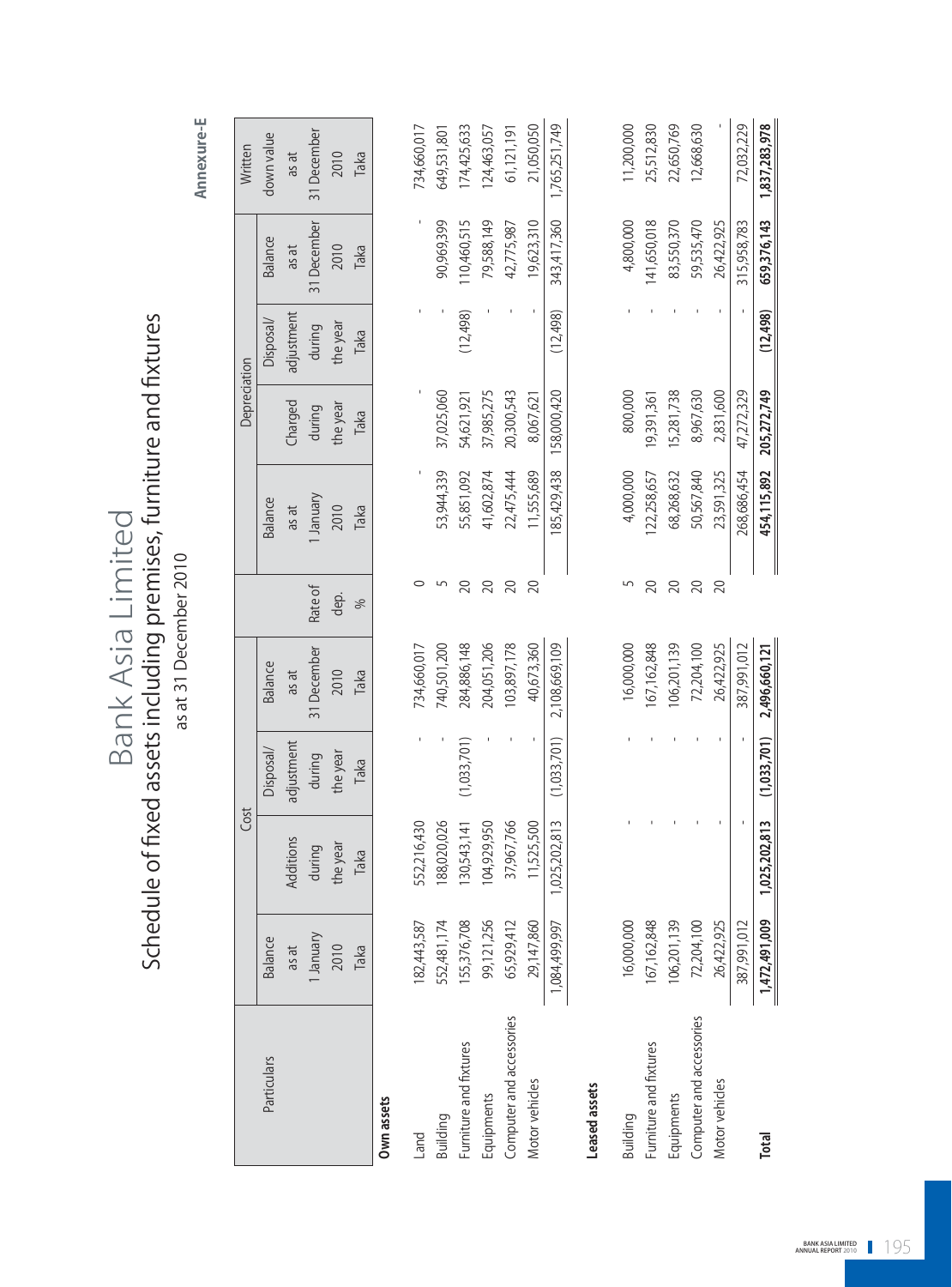Annexure-E.1 **Annexure-E.1**

as at 31 December 2009

as at 31 December 2009

Bank Asia Limited<br>Schedule of fixed assets including premises, furniture and fixtures

|                     |                | Cost      |                      |                |         |                | Depreciation |            |                | Written     |
|---------------------|----------------|-----------|----------------------|----------------|---------|----------------|--------------|------------|----------------|-------------|
| Particulars         | <b>Balance</b> |           | Disposal/            | <b>Balance</b> |         | <b>Balance</b> |              | Oisposal/  | <b>Balance</b> | down value  |
|                     | as at          | Additions |                      | as at          |         | as at          | Charged      | idjustment | as at          | as at       |
|                     | January        | during    | adjustment<br>during | 1 December     | Rate of | <b>January</b> | during       | during     | 31 December,   | 31 December |
|                     | 2009           | the year  | the year             | 2009           | dep.    | 2009           | the year     | the year   | 2009           | 2009        |
|                     | Taka           | Taka      | aka                  | Taka           |         | Taka           | Taka         | Taka       | Taka           | Taka        |
| Automobile Property |                |           |                      |                |         |                |              |            |                |             |

# Own assets **Own assets**

| pue                     | 32,443,587              |            |           | 82,443,587                |            |              |           |             | 82,443,587  |
|-------------------------|-------------------------|------------|-----------|---------------------------|------------|--------------|-----------|-------------|-------------|
|                         | 706,101,150             | 46,380,024 |           | 52,481,17                 | 26,320,280 | 27,624,059   |           | 53,944,339  | 198,536,835 |
| urniture and fixtures   | 71,727,762              | 34,023,946 | (375,000) | 55,376,708                | 26,421,417 | 29,599,675   | (170,000) | 5,851,092   | 99,525,616  |
| quipments               | 47,023,219              | 52,098,037 |           | 99,121,256                | 13,303,586 | 18,299,288   |           | 1,602,874   | 57,518,382  |
| omputer and accessories | 34,193,461              | 31,735,951 |           | 65,929,412                | 9,325,948  | 13, 149, 496 |           | 22,475,444  | 43,453,968  |
| lotor vehicles          | 25,280,860              | 3,867,000  |           | 29,147,860                | 5,774,372  | 5,781,317    |           | 1,555,689   | 7,592,171   |
|                         | 566,770,039 518,104,958 |            |           | $(375,000)$ 1,084,499,957 | 91,145,603 | 94,453,835   | (170,000) | 185,429,438 | 399,070,559 |
|                         |                         |            |           |                           |            |              |           |             |             |

# Leased assets **Leased assets**

| uilding                      | 5,000,000   |                         |             | 16,000,000                           | 3,200,000             | 800,000                          | 4,000,000                                                     | 12,000,000 |
|------------------------------|-------------|-------------------------|-------------|--------------------------------------|-----------------------|----------------------------------|---------------------------------------------------------------|------------|
| urniture and fixtures        | 167,162,848 |                         |             | 167, 162, 848                        | 102,867,296           | 19,391,36                        | 22,258,657                                                    | 44,904,191 |
| auipments                    | 06,201,139  |                         |             | 106,201,139                          | 52,986,894 15,281,738 |                                  | 68,268,632                                                    | 37,932,507 |
| computer and accessories     | 72,204,100  |                         |             | 72,204,100                           | 41,600,210            | 8,967,630                        | 50,567,840                                                    | 21,636,260 |
| <b><i>Aotor</i></b> vehicles | 32,299,525  |                         | (5,876,600) | 26,422,925                           |                       | 24,587,725 4,880,200 (5,876,600) | 23,591,325                                                    | 2,831,600  |
|                              | 393,867,612 |                         |             | $(5,876,600)$ 387,991,012            |                       |                                  | 225,242,125 49,320,929 (5,876,600) 268,686,454 119,304,558    |            |
| <b>Total</b>                 |             | 960,637,651 518,104,958 |             | $(6, 251, 600)$ $(1, 472, 491, 009)$ |                       |                                  | 316,387,728 143,774,764 (6,046,600) 454,115,892 1,018,375,117 |            |
|                              |             |                         |             |                                      |                       |                                  |                                                               |            |

2,831,600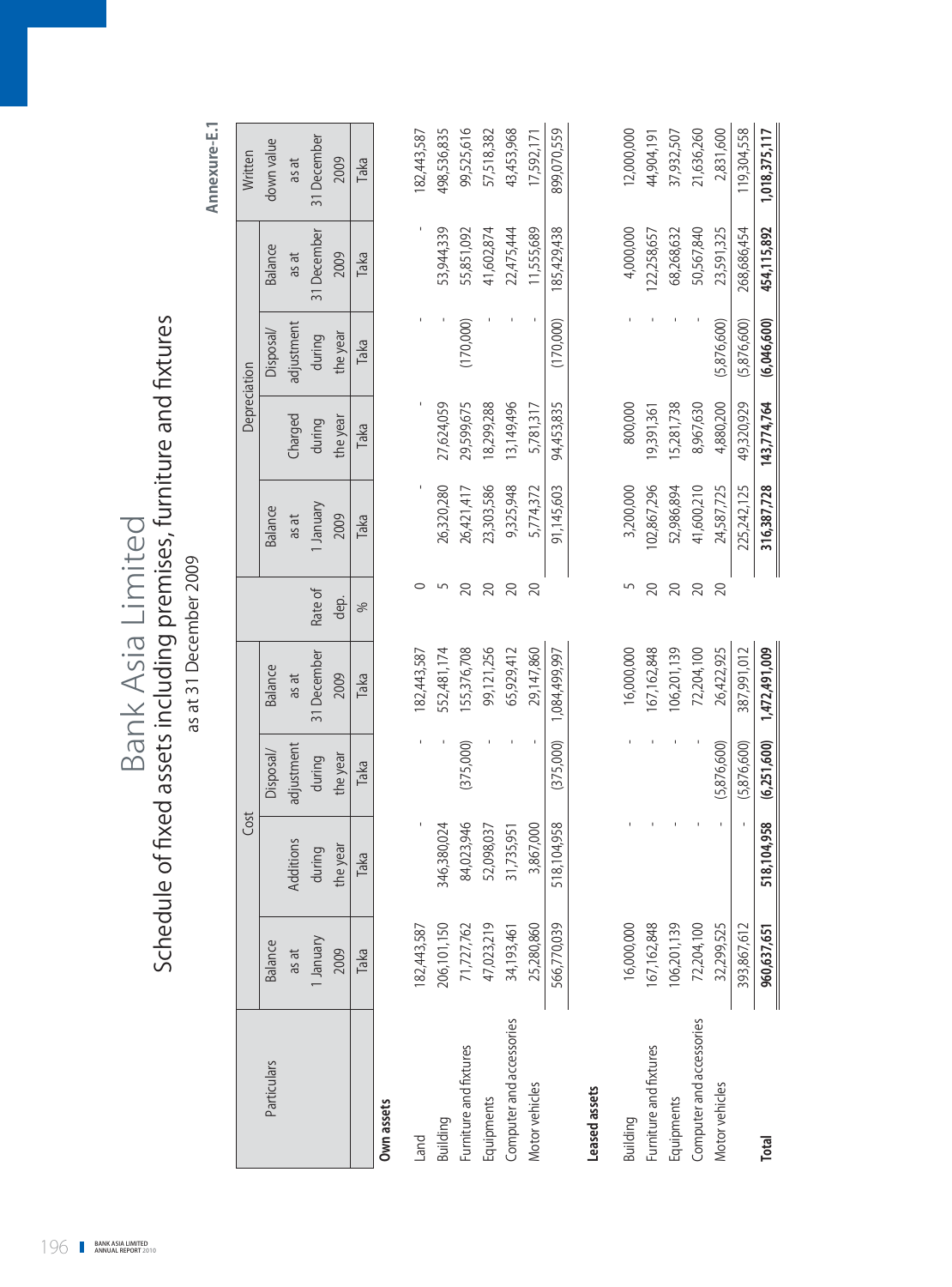# Bank Asia Limited Statement of tax position

as at 31 December 2010

**Annexure-F**

| Accounting | Assessment | Tax provision   | Tax demand as  | Excess/(Short) | <b>Status</b>                   |
|------------|------------|-----------------|----------------|----------------|---------------------------------|
| year       | year       | as per accounts | per assessment | provision      |                                 |
|            |            |                 | order          |                |                                 |
|            |            | Taka            | Taka           | Taka           |                                 |
|            |            |                 |                |                |                                 |
| 2000       | 2001-2002  | 2,000,000       | 7,080,931      | (5,080,931)    | Final                           |
| 2001       | 2002-2003  | 42,626,674      | 38,156,227     | 4,470,447      | <b>Taxes Appellate Tribunal</b> |
| 2002       | 2003-2004  | 91,950,000      | 83,933,056     | 8,016,944      | Final                           |
| 2003       | 2004-2005  | 165,000,000     | 155,712,331    | 9,287,669      | <b>Taxes Appellate Tribunal</b> |
| 2004       | 2005-2006  | 166,807,728     | 187,552,594    | (20,744,866)   | <b>Taxes Appellate Tribunal</b> |
| 2005       | 2006-2007  | 220,089,576     | 273,929,209    | (53,839,633)   | Final                           |
| 2006       | 2007-2008  | 432,447,206     | 433,037,008    | (589, 802)     | Final                           |
| 2007       | 2008-2009  | 704,871,326     | 707,990,638    | (3, 119, 312)  | <b>Taxes Appellate Tribunal</b> |
| 2008       | 2009-2010  | 790,000,000     | 715,369,681    | 74,630,319     | Return filed with DCT           |
| 2009       | 2010-2011  | 779,000,000     |                |                | Return filed with DCT           |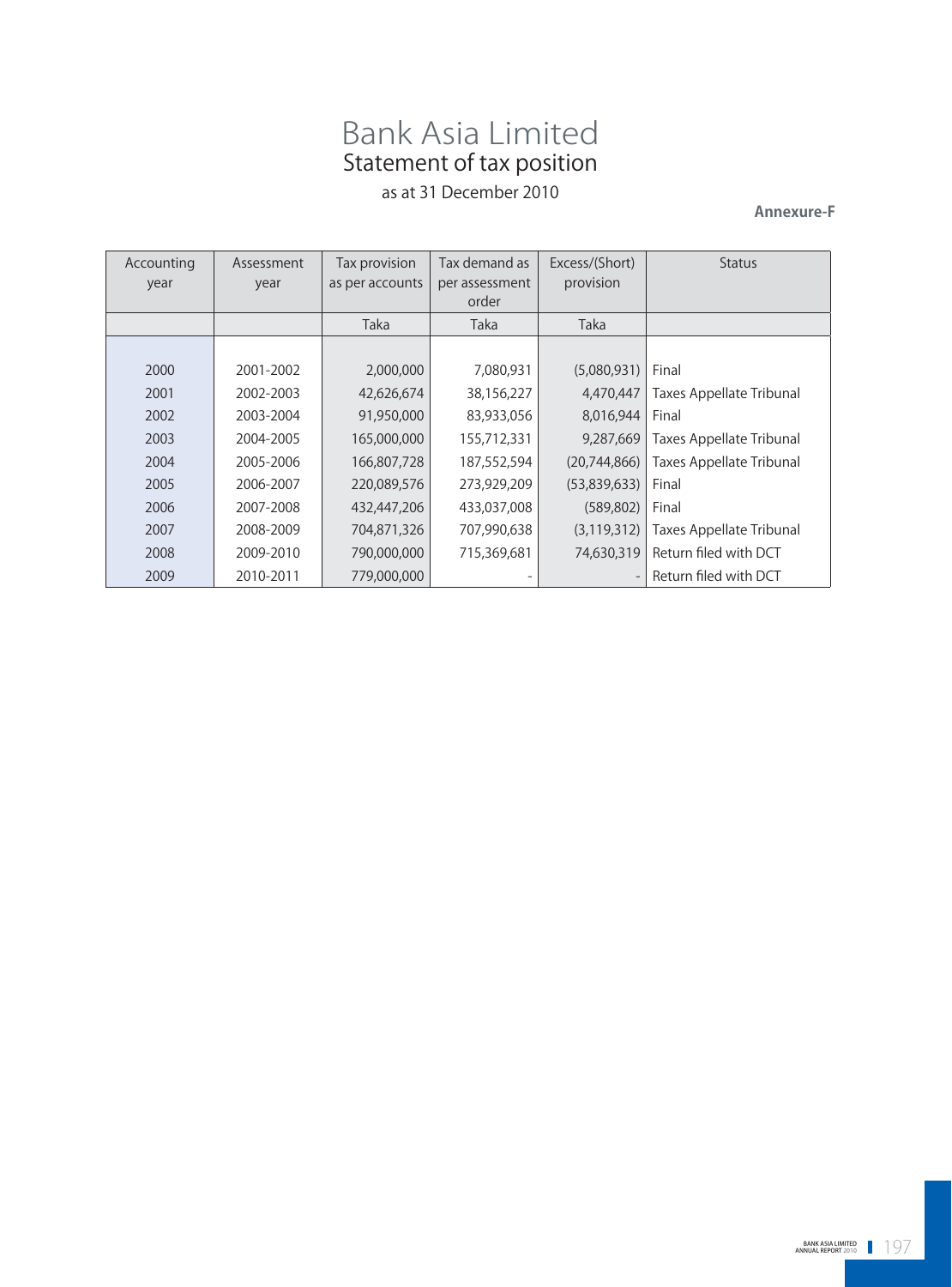# Bank Asia Limited Details of Large Loan as at 31 December 2010

**Annexure-G**

|                                       | 2010      | 2009     |
|---------------------------------------|-----------|----------|
| Number of clients                     | 12        | 11       |
| Amount of outstanding advances (Taka) | 13,928.80 | 8,015.30 |
| Amount of classified advances (Taka)  | NIL       | NIL      |
| Measures taken for recovery (Taka)    | NII       | NII      |

Client-wise break up is as follows:

|                |                                         |               |                                |              |               |                                | Amount in million |
|----------------|-----------------------------------------|---------------|--------------------------------|--------------|---------------|--------------------------------|-------------------|
| SI. No.        |                                         |               | <b>Outstanding (Taka) 2010</b> |              |               | <b>Outstanding (Taka) 2009</b> |                   |
|                | Name of clients                         | <b>Funded</b> | <b>Non</b>                     | <b>Total</b> | <b>Funded</b> | <b>Non</b>                     | <b>Total</b>      |
|                |                                         |               | <b>Funded</b>                  |              |               | <b>Funded</b>                  |                   |
| 1              | Abdul Monem Ltd                         | 705.90        | 111.60                         | 817.50       | 360.70        | 657.70                         | 1,018.40          |
| $\overline{2}$ | Aftab-Navana                            | 627.40        | 650.40                         | 1,277.80     |               |                                |                   |
| 3              | <b>B S R M Steels Ltd</b>               | 422.20        | 627.90                         | 1,050.10     | 428.00        | 323.00                         | 751.00            |
| 4              | Bashundhara Group                       | 201.60        | 1,620.60                       | 1,822.20     | 151.10        | 594.70                         | 745.80            |
| 5              | <b>BRAC</b>                             | 179.80        | 1,244.60                       | 1,424.40     |               |                                |                   |
| 6              | Desh Baundhu Sugar Mills Ltd            |               |                                |              | 2.40          | 710.90                         | 713.30            |
| $\overline{7}$ | H. Steel Re-Rolling Mills Ship Breaking |               |                                |              | 507.30        | 49.90                          | 557.20            |
| 8              | Karim Spinning Mills Ltd                | 530.30        | 408.60                         | 938.90       | 354.30        | 273.90                         | 628.20            |
| 9              | Kayaba Group                            | 299.30        | 583.50                         | 882.80       |               |                                |                   |
| 10             | KDS Packaing Industries Ltd             | 710.20        | 410.40                         | 1,120.60     | 436.20        | 200.30                         | 636.50            |
| 11             | Petromax Refinery Ltd.                  |               | 958.30                         | 958.30       |               |                                |                   |
| 12             | PHP Cold Rolling Mills Ltd              |               |                                |              | 63.90         | 580.60                         | 644.50            |
| 13             | S.A.Oil Refinery                        | 826.60        | 110.00                         | 936.60       | 449.40        | 225.80                         | 675.20            |
| 14             | Shama Impex                             |               |                                |              | 247.90        | 309.60                         | 557.50            |
| 15             | Sheema Automatic Re-Rolling Mills Ltd.  |               |                                |              | 373.40        | 714.30                         | 1,087.70          |
| 16             | Sufia Cotton Mills Limited              | 660.70        | 718.00                         | 1,378.70     |               |                                |                   |
| 17             | Western Marine Group                    | 459.00        | 861.90                         | 1,320.90     |               |                                |                   |
|                | <b>Total</b>                            | 5,623.00      | 8,305.80                       | 13,928.80    | 3,374.60      | 4,640.70                       | 8,015.30          |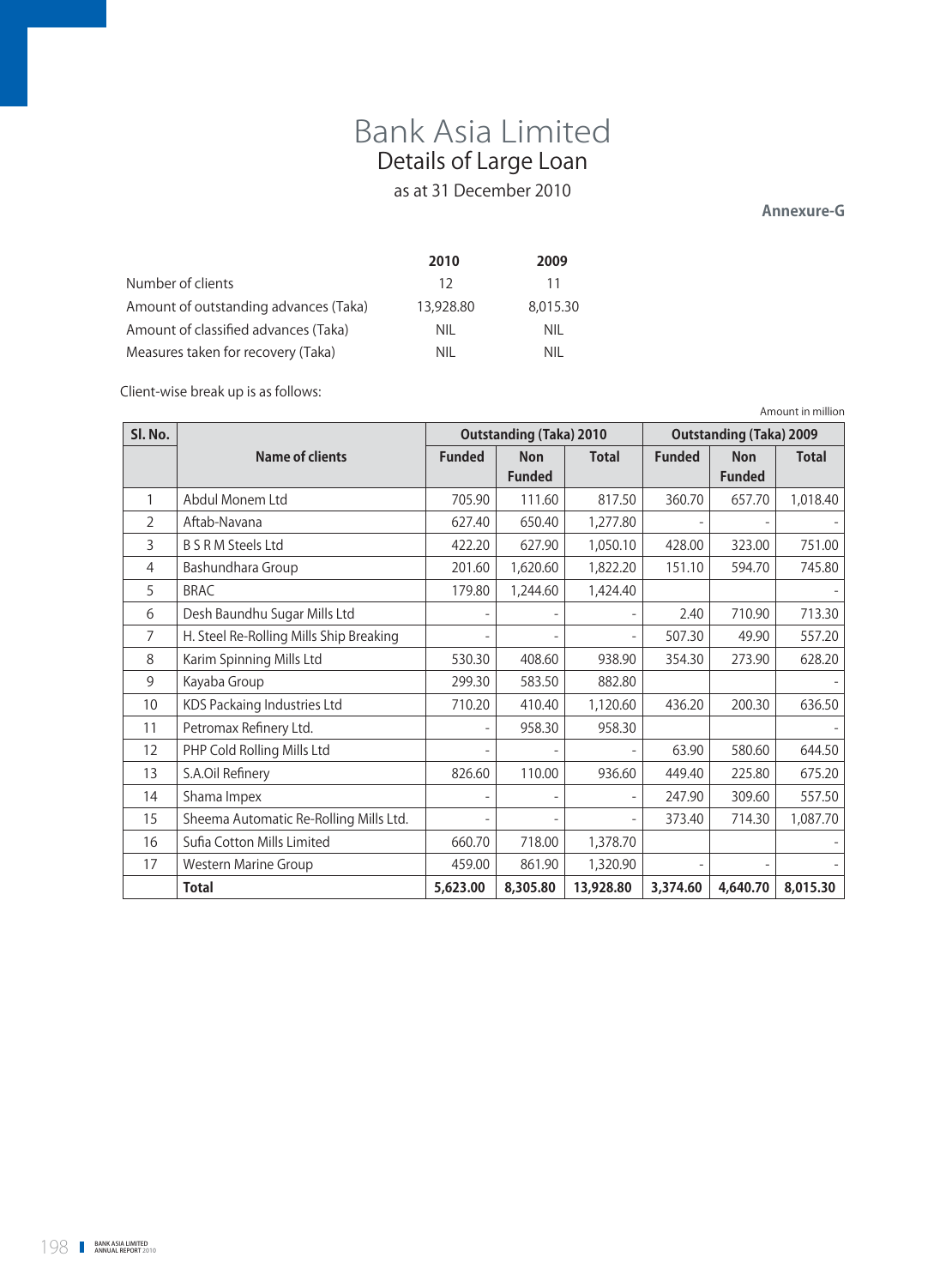# Bank Asia Limited Names of Directors and their interest in different entities

**Annexure-H**

| SI.<br>no. | <b>Name</b>          | <b>Status with</b><br>the Bank | Names of firms/companies in which<br>interested as proprietor/director/managing<br>agent/guarantor/employee/partner, etc. |
|------------|----------------------|--------------------------------|---------------------------------------------------------------------------------------------------------------------------|
|            |                      |                                | Rangs Ltd.                                                                                                                |
| 1.         | Mr. A Rouf Chowdhury | Chairman                       | Rangs Workshop Ltd.                                                                                                       |
|            |                      |                                | Rangs Industries Ltd.                                                                                                     |
|            |                      |                                | Rangs Motors Ltd.                                                                                                         |
|            |                      |                                | Rangs Properties Ltd.                                                                                                     |
|            |                      |                                | Ranks ITT Ltd.                                                                                                            |
|            |                      |                                | Dears International Ltd.                                                                                                  |
|            |                      |                                | Rancon Engineering Ltd.                                                                                                   |
|            |                      |                                | Shield Security Services Ltd.                                                                                             |
|            |                      |                                | Reliance Insurance Ltd.                                                                                                   |
|            |                      |                                | Media World Ltd. (The Daily Star)                                                                                         |
|            |                      |                                | Sea Resources Ltd.                                                                                                        |
|            |                      |                                | Sea Fishers Ltd.                                                                                                          |
|            |                      |                                | Deep Sea Fishers Ltd.                                                                                                     |
|            |                      |                                | Sea Resources Cold Storage Ltd.                                                                                           |
|            |                      |                                | Sea Resources Agencies Ltd.                                                                                               |
|            |                      |                                | Fishers Shipyard Ltd.                                                                                                     |
|            |                      |                                | Semans Dockyard & Fishmeal Ltd.                                                                                           |
|            |                      |                                | Rangs Pharmaceuticals Ltd.                                                                                                |
|            |                      |                                | Ranks Telecom Ltd.                                                                                                        |
|            |                      |                                | Mavis Ispat Ltd.                                                                                                          |
|            |                      |                                | Yellow Lines Ltd.                                                                                                         |
|            |                      |                                | Rancon Motors Ltd.                                                                                                        |
|            |                      |                                | Ranks Union Ltd.                                                                                                          |
|            |                      |                                | Rancon Sweaters Ltd.                                                                                                      |
|            |                      |                                | Ranks Energy Ltd.                                                                                                         |
|            |                      |                                | Rancon Services Ltd.                                                                                                      |
|            |                      |                                | Bengal Laboratories Ltd.                                                                                                  |
|            |                      |                                | Appollo Steel Mills Ltd.                                                                                                  |
|            |                      |                                | Bon Kids Ltd.                                                                                                             |
|            |                      |                                | SDIL                                                                                                                      |
|            |                      |                                | Rancon Autos Ltd.                                                                                                         |
|            |                      |                                | Ranks Interior Ltd.                                                                                                       |
|            |                      |                                | Ranks Agro Bioteq Ltd.                                                                                                    |
|            |                      |                                | Ran-Jas Ltd.                                                                                                              |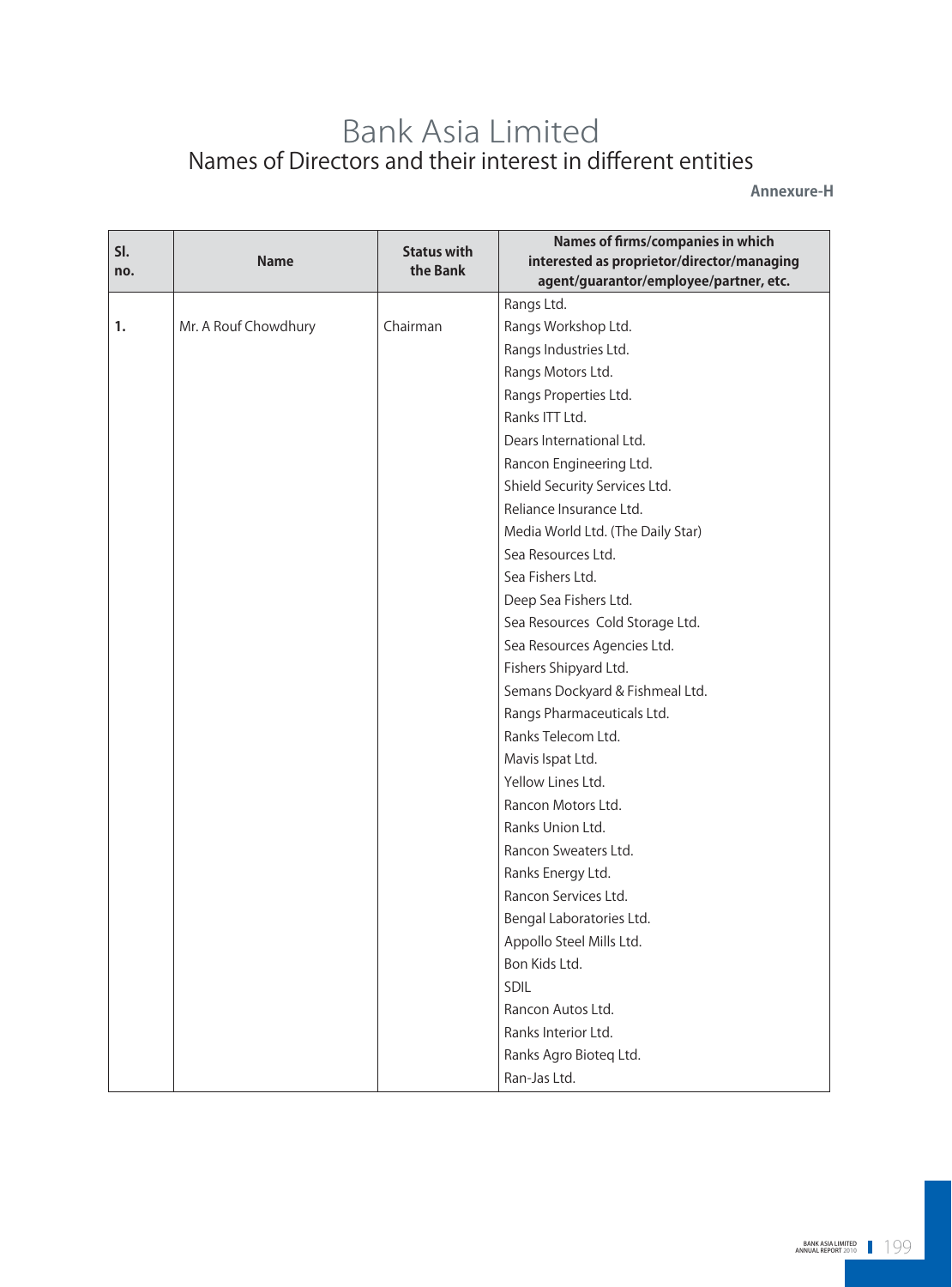| SI.<br>no. | <b>Name</b>                | <b>Status with</b><br>the Bank | Names of firms/companies in which<br>interested as proprietor/director/managing<br>agent/guarantor/employee/partner, etc. |
|------------|----------------------------|--------------------------------|---------------------------------------------------------------------------------------------------------------------------|
| 2.         | Mr. Mohd. Safwan Choudhury | Vice Chairman                  | M. Ahmed Tea & Lands Co. Ltd.                                                                                             |
|            | (Representing Phulbari     |                                | Phulbari Tea Estates Ltd.                                                                                                 |
|            | Tea Estates Ltd.)          |                                | M. Ahmed Cold Storage Ltd.                                                                                                |
|            |                            |                                | Premier Dyeing & Calendering Ltd.                                                                                         |
|            |                            |                                | Anandaniketan Ltd.                                                                                                        |
|            |                            |                                | Ranks Telecom Ltd.                                                                                                        |
|            |                            |                                | Enterprise Asia Ltd.                                                                                                      |
| 3.         | Mr. Mohammed Lakiotullah   | Vice Chairman                  | Hajj Finance Company Limited                                                                                              |
|            |                            |                                | <b>RSL Consultancy</b>                                                                                                    |
| 4.         | Mr. Anisur Rahman Sinha    | <b>Director</b>                | Sinha Designers Ltd.                                                                                                      |
|            |                            |                                | Sinha Washing Plant Ltd.                                                                                                  |
|            |                            |                                | Sinha Sp. Denim Washing Plant Ltd.                                                                                        |
|            |                            |                                | Opex Apparels Ltd.                                                                                                        |
|            |                            |                                | Opex Industries Ltd.                                                                                                      |
|            |                            |                                | Sinha Industries Ltd.                                                                                                     |
|            |                            |                                | Opex Style Wear Ltd.                                                                                                      |
|            |                            |                                | Sinha Style Wears Ltd.                                                                                                    |
|            |                            |                                | Opex Apparels Accessories Ltd.                                                                                            |
|            |                            |                                | Opex C&F Ltd.                                                                                                             |
|            |                            |                                | Ornate Garments Ltd.                                                                                                      |
|            |                            |                                | Jaycee Fashions (Pvt.) Ltd.                                                                                               |
|            |                            |                                | Opex Fashions Ltd.                                                                                                        |
|            |                            |                                | Opex Sweaters Ltd.                                                                                                        |
|            |                            |                                | Opex Ready Wears Ltd.                                                                                                     |
|            |                            |                                | Ornate Apparels Ltd.                                                                                                      |
|            |                            |                                | Multi Apparels Ltd.                                                                                                       |
|            |                            |                                | Sinha Apparels Accessories Ltd.                                                                                           |
|            |                            |                                | Opex Washing Plant Ltd.                                                                                                   |
|            |                            |                                | Sinha Knitting Ltd.                                                                                                       |
|            |                            |                                | Pritha Apparels Ltd.                                                                                                      |
|            |                            |                                | Pritha Fashions Ltd.                                                                                                      |
|            |                            |                                | Sinha Textiles Ltd.                                                                                                       |
|            |                            |                                | Sinha Garments & Textile Ltd.                                                                                             |
|            |                            |                                | Opex Designers Ltd.                                                                                                       |
|            |                            |                                | Sinha Dyeing & Finishing Ltd.                                                                                             |
|            |                            |                                | Sinha Yarn Dyeing & Fabrics Ltd.                                                                                          |
|            |                            |                                | Sinha Rotor Spinning Ltd.                                                                                                 |
|            |                            |                                | Sinha Spinning Ltd.                                                                                                       |
|            |                            |                                | Sinha Denim Ltd.                                                                                                          |
|            |                            |                                | Sinha Rope Denim Ltd.                                                                                                     |
|            |                            |                                | Sinha Home Furnishings Ltd.                                                                                               |
|            |                            |                                | Sinha Specialized Cold Storage                                                                                            |
|            |                            |                                | Sinha Agro Based Industries                                                                                               |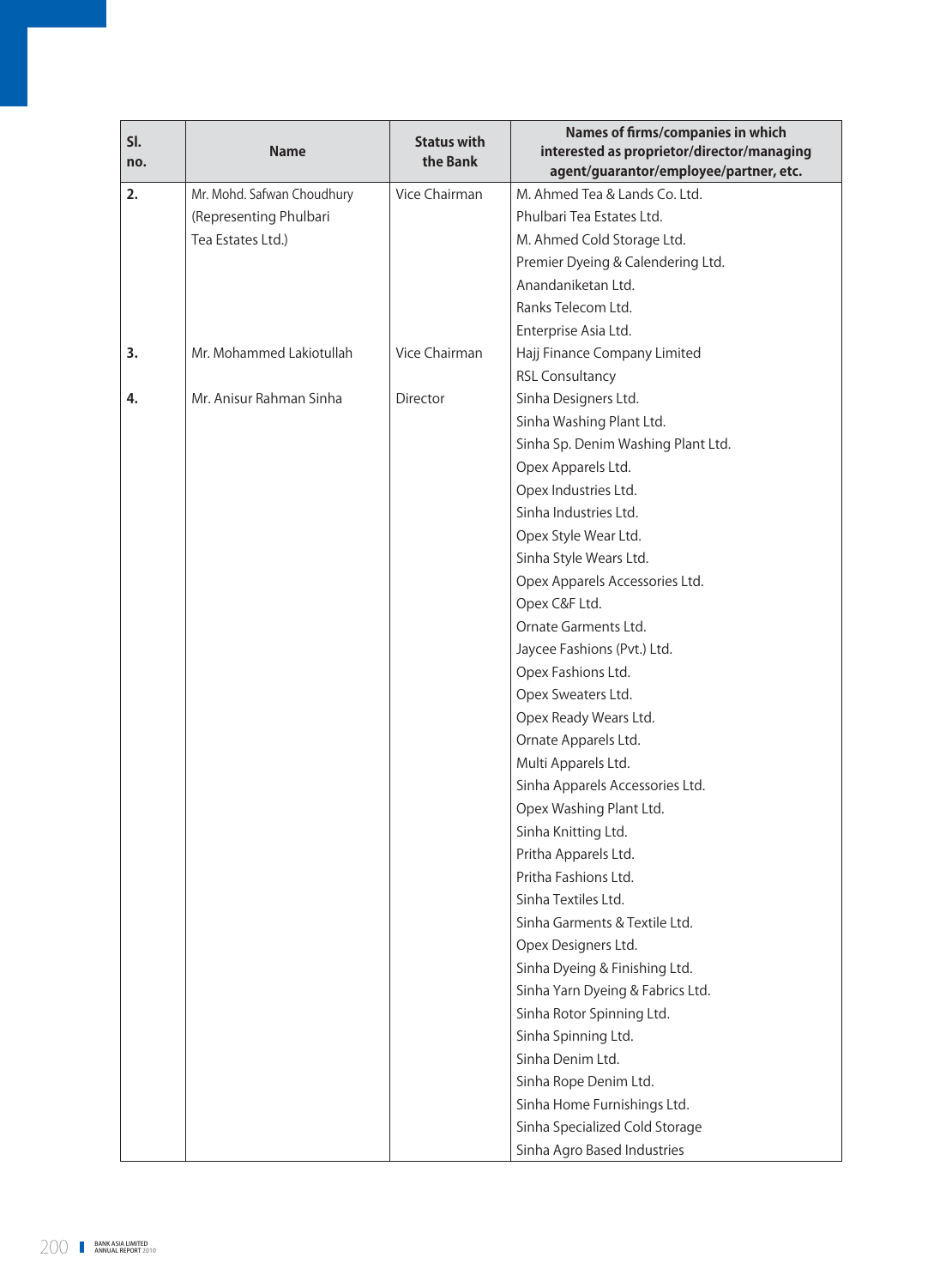| SI.<br>no. | <b>Name</b>             | <b>Status with</b><br>the Bank | Names of firms/companies in which<br>interested as proprietor/director/managing<br>agent/guarantor/employee/partner, etc. |
|------------|-------------------------|--------------------------------|---------------------------------------------------------------------------------------------------------------------------|
|            |                         |                                | Mirpur Packaging Ltd.                                                                                                     |
|            |                         |                                | Sinha Poly Industries Ltd.                                                                                                |
|            |                         |                                | Sinha Packaging Ltd.                                                                                                      |
|            |                         |                                | Lafarge Surma Cement Ltd.                                                                                                 |
|            |                         |                                | National Telecom Ltd.                                                                                                     |
|            |                         |                                | Medler Fashions Ltd.                                                                                                      |
|            |                         |                                | Medler Apparels Ltd.                                                                                                      |
|            |                         |                                | Medlar Accessories Ltd.                                                                                                   |
|            |                         |                                | Enterprise Asia Ltd.                                                                                                      |
|            |                         |                                | Venture Energy Resources Ltd.                                                                                             |
|            |                         |                                | Sinha Apparels Ltd.                                                                                                       |
|            |                         |                                | Sinha Fashions Ltd.                                                                                                       |
|            |                         |                                | Supreme Knitwear Ltd.                                                                                                     |
|            |                         |                                | Supreme Smartwear Ltd.                                                                                                    |
|            |                         |                                | Medlar Garments Ltd.                                                                                                      |
|            |                         |                                | Sinha Power Generation Ltd.                                                                                               |
|            |                         |                                | Spencer Apparels Ltd.                                                                                                     |
|            |                         |                                | J.K. Fashions Ltd.                                                                                                        |
|            |                         |                                | Sinha Printing Press                                                                                                      |
|            |                         |                                | Sattar Jute Mills Ltd.                                                                                                    |
|            |                         |                                | Sinha Denimwear Ltd.                                                                                                      |
|            |                         |                                | Sinha Auto Spinning Mills Ltd.                                                                                            |
| 5.         | Mr. Rumee A Hossain     | Director                       | Rangs Industries Ltd.                                                                                                     |
|            |                         |                                | Ranks ITT Ltd.                                                                                                            |
|            |                         |                                | Romask Ltd.                                                                                                               |
|            |                         |                                | Rangs Pharmaceuticals Ltd.                                                                                                |
|            |                         |                                | Ranks Telecom Ltd.                                                                                                        |
|            |                         |                                | Ranks Petroleum Ltd.(Representative Director)                                                                             |
| 6.         | Mr. Romo Rouf Chowdhury | Director                       | Rangs Ltd.                                                                                                                |
|            |                         |                                | Rangs Workshop Ltd.                                                                                                       |
|            |                         |                                | Rangs Industries Ltd.                                                                                                     |
|            |                         |                                | Rangs Motors Ltd.                                                                                                         |
|            |                         |                                | Agro Food Services Ltd.                                                                                                   |
|            |                         |                                | Rancon Motors Ltd.                                                                                                        |
|            |                         |                                | Ranks Union Ltd.                                                                                                          |
|            |                         |                                | Rancon Engineering Ltd.                                                                                                   |
|            |                         |                                | Ranks Telecom Ltd.                                                                                                        |
|            |                         |                                | Bon Childs Ltd.                                                                                                           |
|            |                         |                                | Shield Security Services Ltd.                                                                                             |
|            |                         |                                | Ranks ITT Ltd.                                                                                                            |
|            |                         |                                | Bengal Laboratories Ltd.                                                                                                  |
|            |                         |                                | Appollo Steel Mills Ltd.                                                                                                  |
|            |                         |                                | Rangs Pharmaceuticals Ltd.                                                                                                |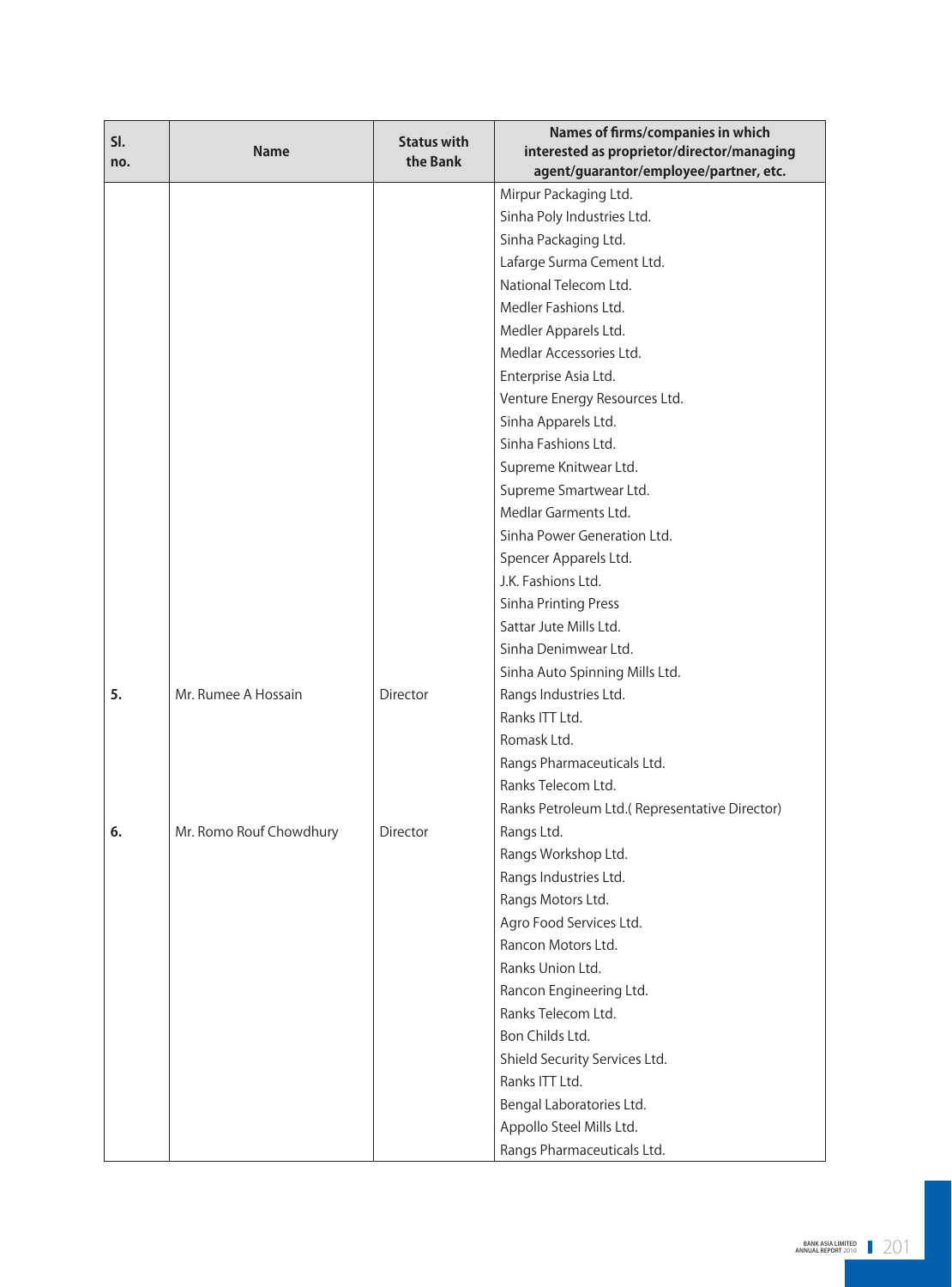| SI.<br>no. | <b>Name</b>                 | <b>Status with</b><br>the Bank | Names of firms/companies in which<br>interested as proprietor/director/managing<br>agent/guarantor/employee/partner, etc. |
|------------|-----------------------------|--------------------------------|---------------------------------------------------------------------------------------------------------------------------|
|            |                             |                                | Rancon Services Ltd.                                                                                                      |
|            |                             |                                | Bangla Industrial Trading Co.Ltd.                                                                                         |
|            |                             |                                | Rancon Automobiles Ltd.                                                                                                   |
|            |                             |                                | Ranks Agro Bioteq Ltd.                                                                                                    |
|            |                             |                                | Ranks Interiors Ltd.                                                                                                      |
|            |                             |                                | Mavis Ispat Ltd.                                                                                                          |
|            |                             |                                | Rangs Properties Ltd.                                                                                                     |
|            |                             |                                | Rancon Autos Ltd.                                                                                                         |
| 7.         | Mr. A M Nurul Islam         | Director                       | Nil                                                                                                                       |
| 8.         | Mr. Mashiur Rahman          | Director                       | Nil                                                                                                                       |
| 9.         | Mr. M Irfan Syed            | Director                       | VihreäCom Ltd.                                                                                                            |
| 10.        | Mr. Faisal Samad            | Director                       | Savar Textiles Ltd.                                                                                                       |
|            |                             |                                | Supasox Ltd.                                                                                                              |
|            |                             |                                | Surma Garments Ltd.                                                                                                       |
|            |                             |                                | Surma Dyeing Ltd.                                                                                                         |
|            |                             |                                | Multi Source                                                                                                              |
|            |                             |                                | Smart Sox Ltd.                                                                                                            |
| 11.        | Ms. Sohana Rouf Chowdhury   | <b>Director</b>                | Rangs Motors                                                                                                              |
|            |                             |                                | Rangs Ltd.                                                                                                                |
| 12.        | Lt. Col. Fariduddin         | Director                       | Executive Director, Opex Garments Ltd.                                                                                    |
|            | Ahmed (Retd)                |                                |                                                                                                                           |
| 13.        | Mr. Shah Md. Nurul Alam     | Director                       | Nil                                                                                                                       |
|            | (Representing Amiran        |                                |                                                                                                                           |
|            | Generations Ltd.)           |                                |                                                                                                                           |
| 14.        | Mr.Murshed Sultan Chowdhury | <b>Director</b>                | Rangs Pharmaceuticals Ltd.                                                                                                |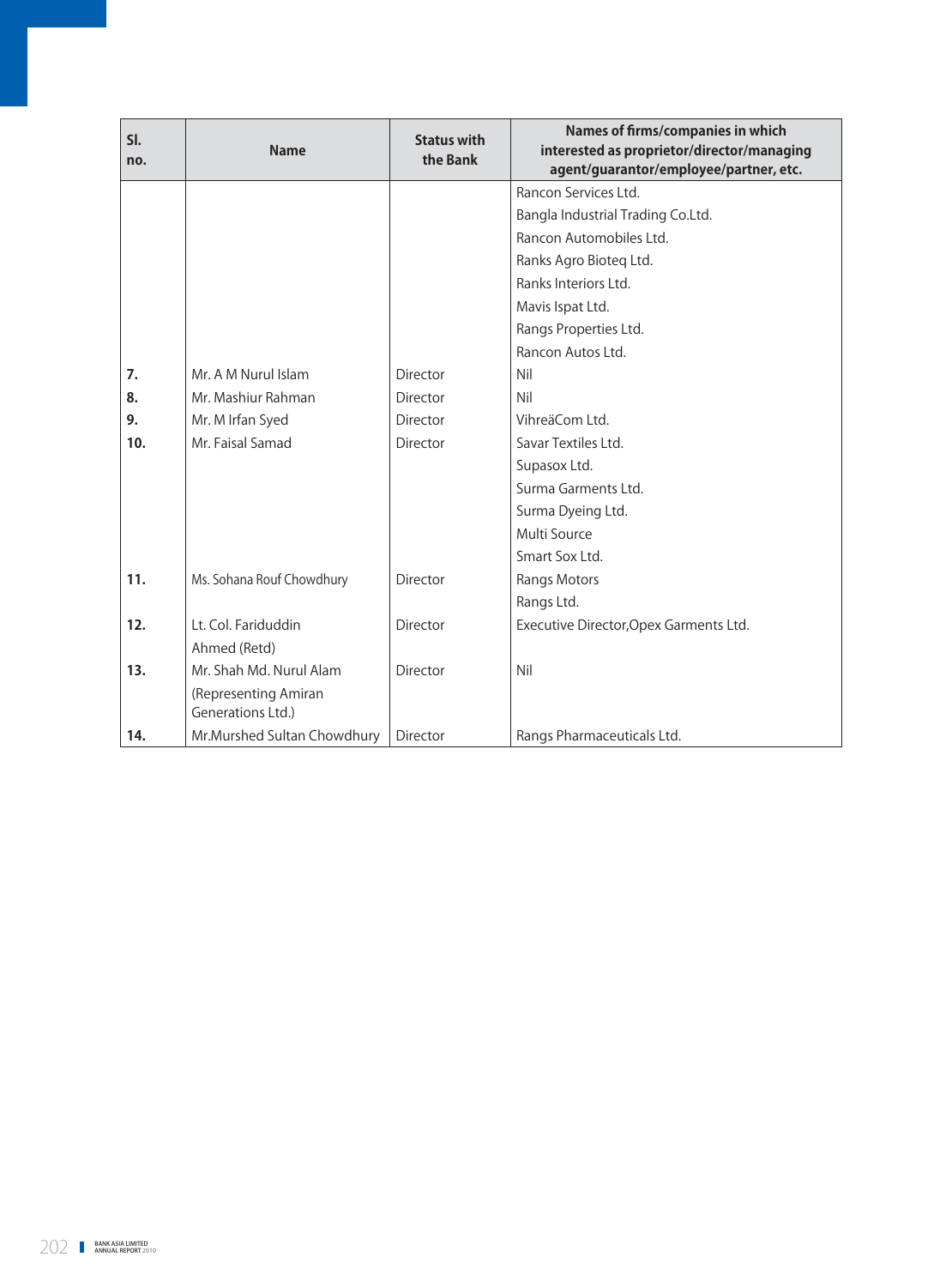# Bank Asia Limited Distribution of Profit on Deposit Under Islamic Banking Operation

**Annexure-I**

To meet the growing demand of our religious Muslim people Bank Asia Limited started its Islamic Banking operation through opening of Islamic Windows at its Uttara Branch on 24 December 2008. Later another window at Shantinagar branch was opened on 21 January 2009. In 2010 the Bank opened three more windows and currently five windows are working in Dhaka, Chittagong and Sylhet with separate software, fund management and monitoring system. Many more windows will be opened in different branches to reach the Islamic Banking services at the door step of mass people.

According to our Income Sharing Module, there will be pre-defined Investment Income Sharing Ratio (ISR) for each type of depositor and the Bank. ISR would determine the portion of distributable investment income to each type of depositor and the Bank. For example, the ISR of 70: 30 would mean that 70% of distributable income is to be shared by the concerned depositors and the rest 30% to be shared by the Bank as Management Fee and/or otherwise. Investment Income Sharing Ratios between each type of Mudaraba depositors and the Bank (Mudarib) to be duly disclosed at the time of Mudaraba contract (Account opening) or at the beginning of the concerned period. Profit rate would be emerged at actual, as derived from the income fetched from deployment of the concerned fund. In other words, rate of profit on deposit under Islamic Banking is nothing but a post facto expression of the amount of profi t distributed to the depositors according to their respective agreed ratios.

| <b>Distributable Investment Income Sharing Ratio (ISR)</b> |               |             |
|------------------------------------------------------------|---------------|-------------|
| <b>Types of Mudaraba Deposit</b>                           | <b>Client</b> | <b>Bank</b> |
|                                                            |               |             |
| Mudaraba Term Deposit Account (MTDA) 12 month              | 80%           | 20%         |
| Mudaraba Term Deposit Account (MTDA) 24 month              | 83%           | 17%         |
| Mudaraba Term Deposit Account (MTDA) 36 month and above    | 85%           | 15%         |
| Mudaraba Special Notice Deposit Account (MSND)             | 35%           | 65%         |
| Mudaraba Savings Account (MSA)                             | 50%           | 50%         |
| Mudaraba Savings Account (MSA Staff)                       | 50%           | 50%         |
| Mudaraba Hajj Savings Scheme (MHSA)                        | 90%           | 10%         |
| Mudaraba Deposit Pension Scheme (MDPS)                     | 85%           | 15%         |

Bank Asia Limited declared following ISR for their depositors in the year 2010: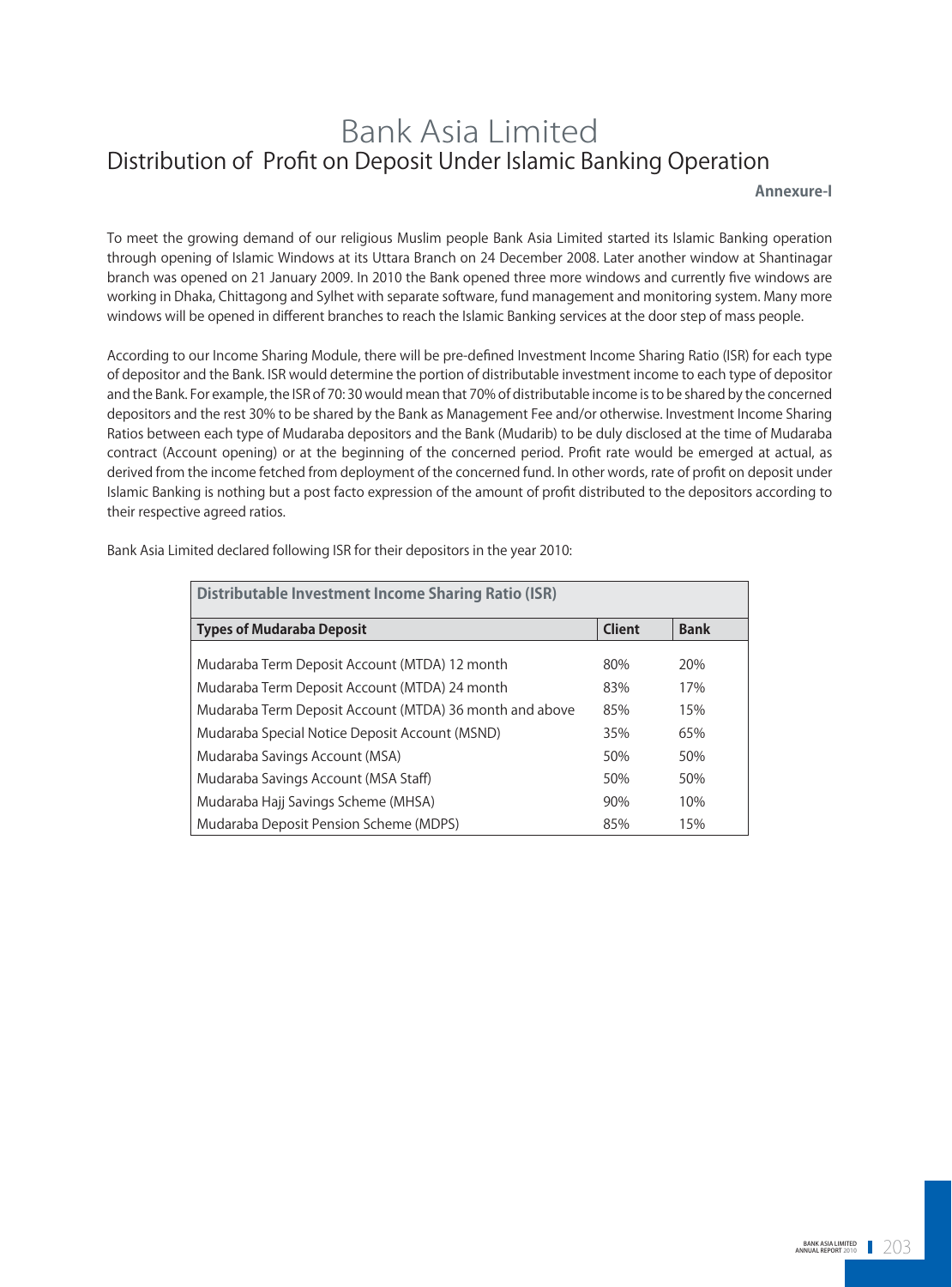# Bank Asia Limited Islamic Banking Unit

**Annexure-I.1**

# **Balance Sheet**

as at 31 December 2010

|                                                                       | 2010          | 2009          |
|-----------------------------------------------------------------------|---------------|---------------|
|                                                                       | <b>Taka</b>   | <b>Taka</b>   |
| <b>PROPERTY AND ASSETS</b>                                            |               |               |
| Cash:                                                                 |               |               |
| Cash in hand (including foreign currencies)                           | 14,888,052    | 1,832,212     |
| Balance with Bangladesh Bank and its agent bank                       | 93,766,667    |               |
| (Including foreign currencies)                                        | 108,654,719   | 1,832,212     |
| <b>Balance with other banks and financial institutions</b>            |               |               |
| In Bangladesh                                                         | 500,389,669   | 353,290       |
| Outside Bangladesh                                                    |               |               |
|                                                                       | 500,389,669   | 353,290       |
| <b>Placement with other banks and financial institutions</b>          |               |               |
| Investments:                                                          |               |               |
| Bangladesh Islamic bond                                               | 56,400,000    | 1,372,295,819 |
| Investment (Loans, cash credit, overdrafts etc.)                      | 2,608,961,771 |               |
|                                                                       | 2,665,361,771 | 1,372,295,819 |
| Fixed assets including premises, furniture and fixtures               | 3,629,586     | 2,639,185     |
|                                                                       |               |               |
| <b>Other assets</b>                                                   | 293,513,189   | 838,007       |
| <b>Non - banking assets</b>                                           |               |               |
| <b>Total assets</b>                                                   | 3,571,548,934 | 1,377,958,513 |
|                                                                       |               |               |
| <b>LIABILITIES AND CAPITAL</b>                                        |               |               |
| <b>Liabilities:</b>                                                   |               |               |
| Placement from other banks, financial institutions and agents         |               |               |
| <b>Deposits and other Accounts:</b>                                   |               |               |
| Al-wadeeah current and other deposits accounts, etc.                  | 183,503,567   | 26,460,774    |
| Bills payable                                                         | 10,497,670    | 7,669,466     |
| Mudaraba savings deposits                                             | 619,594,169   | 34,570,860    |
| Mudaraba term deposits                                                | 2,482,100,619 | 300,985,729   |
|                                                                       | 3,295,696,025 | 369,686,829   |
| Other liabilities                                                     | 275,852,909   | 1,008,271,684 |
| <b>Total liabilities</b>                                              | 3,571,548,934 | 1,377,958,513 |
| <b>OFF- BALANCE SHEET ITEMS</b>                                       |               |               |
| <b>Contingent liabilities</b>                                         |               |               |
| Letters of guarantee                                                  |               |               |
| Irrevocable letters of credit                                         |               |               |
| <b>Bills for collection</b>                                           |               |               |
| Other contingent liabilities                                          |               |               |
|                                                                       |               |               |
| <b>Other commitments:</b>                                             |               |               |
| <b>Total Off-Balance Sheet items including contingent liabilities</b> |               |               |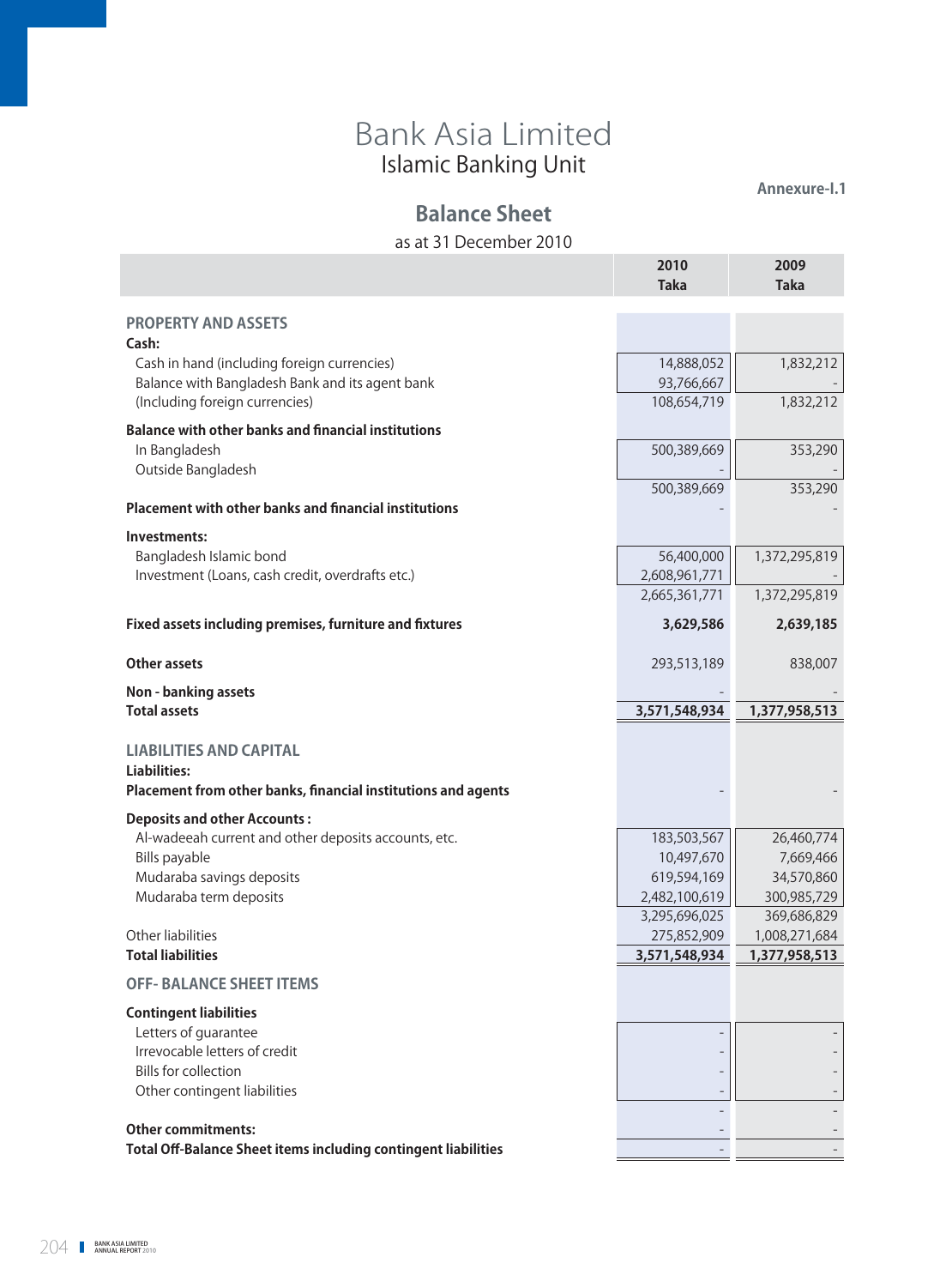# Bank Asia Limited Islamic Banking Unit

**Annexure-I.2**

## **Profit and Loss Account**

for the year ended 31 December 2010

|                                                        | 2010<br><b>Taka</b> | 2009<br><b>Taka</b> |
|--------------------------------------------------------|---------------------|---------------------|
|                                                        |                     |                     |
| Investment income                                      | 184,923,592         | 37,415,668          |
| Profit paid on deposits, borrowings, etc.              | (83, 490, 046)      | (18, 763, 396)      |
| <b>Net investment income</b>                           | 101,433,546         | 18,652,272          |
| Profit on deposit with bank and financial institutions | 2,048,583           |                     |
| Commission, exchange and brokerage                     | 30,439,489          | 18,724,691          |
| Other operating income                                 | 1,132,169           | 534,866             |
| <b>Total operating income</b>                          | 135,053,787         | 37,911,829          |
| Salaries and allowances                                | 24,478,340          | 11,089,843          |
| Rent, taxes, insurance, electricity, etc.              | 2,251,594           | 1,401,659           |
| Legal expenses                                         |                     |                     |
| Postage, stamp, telecommunication, etc.                | 173,248             | 97,818              |
| Stationery, printing, advertisement, etc.              | 396,776             | 120,925             |
| Depreciation and repair of Bank's assets               | 2,101,678           | 502,971             |
| Other expenses                                         | 4,662,079           | 5,662,838           |
| <b>Total operating expenses</b>                        | 34,063,715          | 18,876,054          |
| <b>Profit before provision</b>                         | 100,990,072         | 19,035,775          |
| <b>Provision for investments</b>                       |                     |                     |
| General provision                                      | 12,134,192          | 13,722,000          |
| Specific provision                                     | 1,134,963           |                     |
|                                                        | 13,269,155          | 13,722,000          |
| Provision for diminution in value of investments       |                     |                     |
| Other provision                                        | 8,166,144           |                     |
| <b>Total provision</b>                                 | 21,435,299          | 13,722,000          |
| Total profit/(loss) before taxes                       | 79,554,773          | 5,313,775           |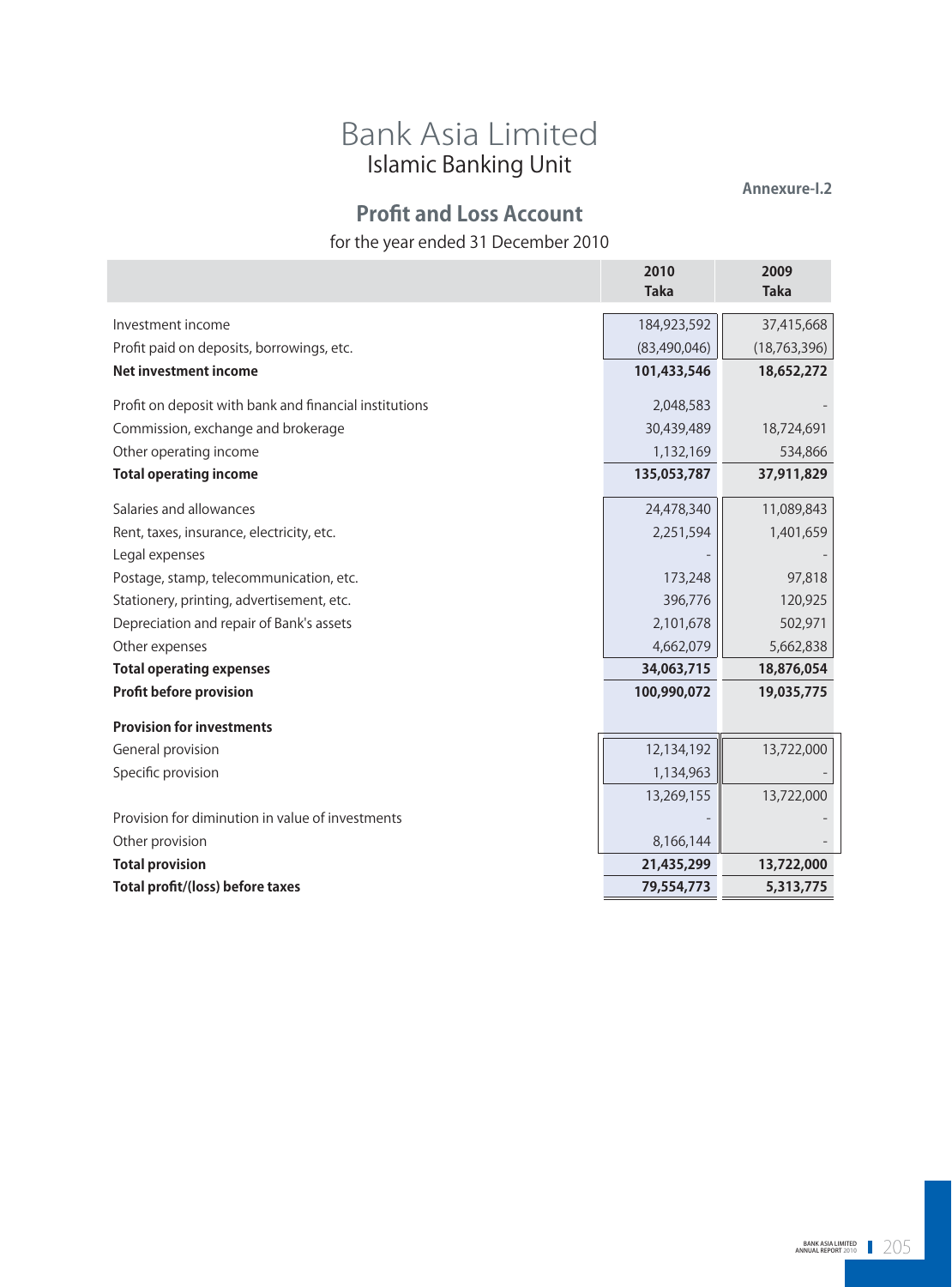# Bank Asia Limited Off-shore Banking Unit

**Annexure-J**

## **Balance Sheet**

as at 31 December 2010

|                                                               | <b>Notes</b>   |               | 2010          |             |
|---------------------------------------------------------------|----------------|---------------|---------------|-------------|
|                                                               |                | <b>USD</b>    | <b>Taka</b>   | <b>Taka</b> |
| <b>PROPERTY AND ASSETS</b>                                    |                |               |               |             |
| Cash                                                          |                |               |               |             |
| In hand (including foreign currencies)                        |                |               |               |             |
| Balance with Bangladesh Bank and its agent                    |                |               |               |             |
| bank                                                          |                |               |               |             |
| (including foreign currencies)                                |                |               |               |             |
| <b>Balance with other banks and financial</b>                 | 3              |               |               |             |
| institutions                                                  |                |               |               |             |
| In Bangladesh                                                 |                |               |               |             |
| Outside Bangladesh                                            |                | 1,843,218.59  | 129,025,301   | 8,042,308   |
|                                                               |                | 1,843,218.59  | 129,025,301   | 8,042,308   |
| <b>Loans and advances</b>                                     | 4              |               |               |             |
| Loans, cash credits, overdrafts, etc.                         |                | 34,859,658.95 | 2,440,176,127 | 325,196,096 |
| Bills purchased and discounted                                |                | 992,644.53    | 69,485,117    | 47,261,259  |
|                                                               |                | 35,852,303.48 | 2,509,661,244 | 372,457,355 |
| Fixed assets including premises, furniture and                |                |               |               |             |
| fixtures                                                      |                |               |               |             |
| Other assets                                                  | 5              | 310,992.41    | 21,769,469    | 222,437     |
| <b>Non - banking assets</b><br><b>Total assets</b>            |                | 38,006,514.48 | 2,660,456,014 | 380,722,100 |
|                                                               |                |               |               |             |
| <b>LIABILITIES AND CAPITAL</b>                                |                |               |               |             |
| <b>Liabilities</b>                                            |                |               |               |             |
| Borrowings from other banks, financial                        | 6              | 34,918,948.58 | 2,444,326,401 | 332,500,000 |
| institutions and agents<br><b>Deposits and other accounts</b> | $\overline{7}$ |               |               |             |
| Current deposits                                              |                | 1,064,952.95  | 74,546,707    | 43,220,882  |
| Bills payable                                                 |                |               |               |             |
| Savings bank deposits                                         |                |               |               |             |
| <b>Fixed deposits</b>                                         |                |               |               |             |
| Bearer certificate of deposit                                 |                |               |               |             |
|                                                               |                | 1,064,952.95  | 74,546,707    | 43,220,882  |
|                                                               |                |               |               |             |
| <b>Other liabilities</b>                                      | 8              | 1,869,341.96  | 130,853,937   | 6,618,542   |
| <b>Total liabilities</b>                                      |                | 37,853,243.49 | 2,649,727,045 | 382,339,424 |
| <b>Capital / Shareholders' equity</b>                         |                |               |               |             |
| Paid up capital                                               |                |               |               |             |
| Statutory reserve                                             |                |               |               |             |
| Other reserve                                                 |                |               |               |             |
| Deficit in profit and loss account/Retained earnings          |                | 153,270.99    | 10,728,969    | (1,617,324) |
| <b>Total Shareholders' equity</b>                             |                | 153,270.99    | 10,728,969    | (1,617,324) |
| <b>Total liabilities and Shareholders' equity</b>             |                | 38,006,514.48 | 2,660,456,014 | 380,722,100 |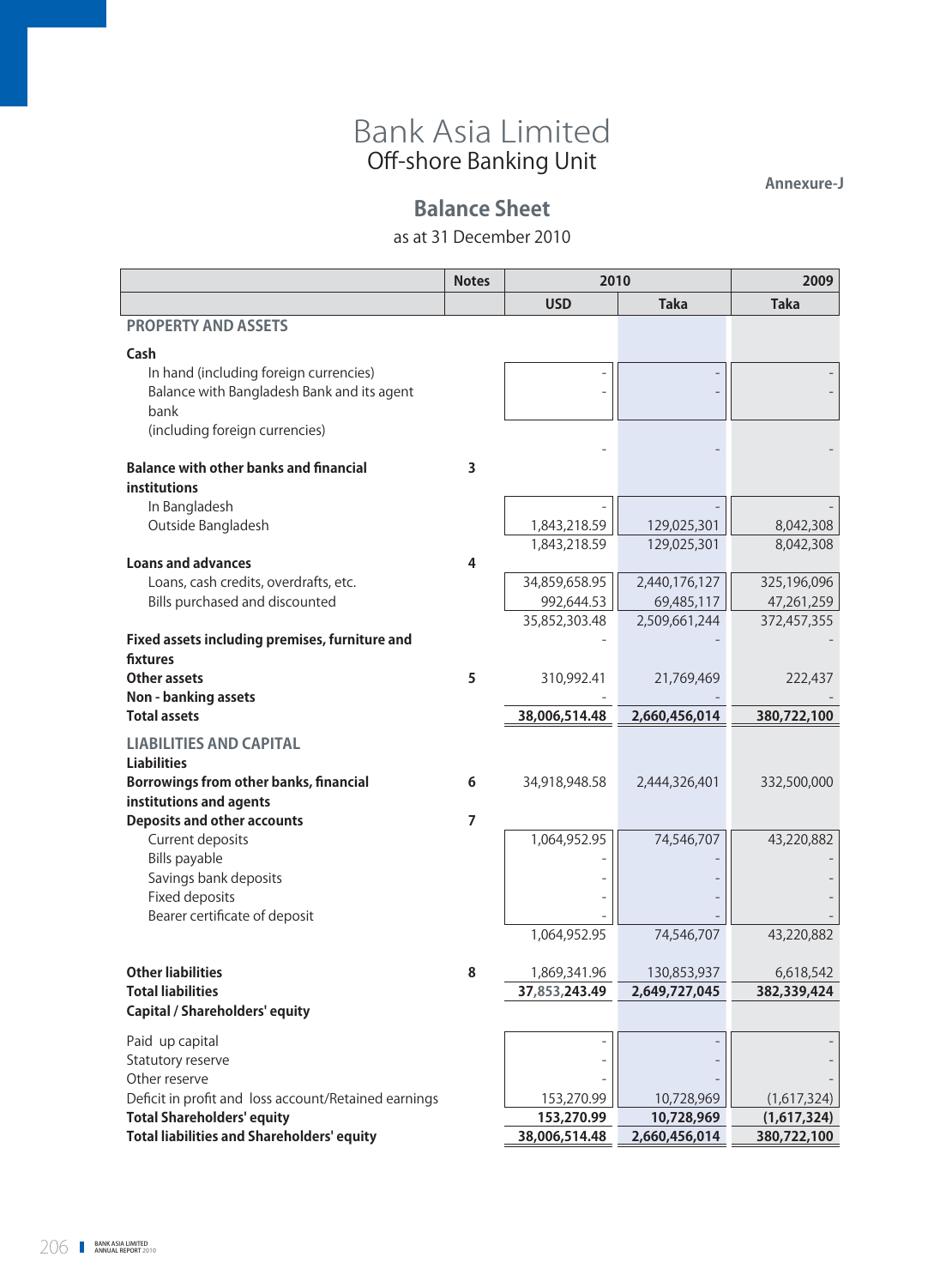|                                                                          | <b>Notes</b> | 2010         |             | 2009        |
|--------------------------------------------------------------------------|--------------|--------------|-------------|-------------|
|                                                                          |              | <b>USD</b>   | <b>Taka</b> | <b>Taka</b> |
| <b>OFF-BALANCE SHEET ITEMS</b>                                           |              |              |             |             |
|                                                                          |              |              |             |             |
| <b>Contingent liabilities</b>                                            |              |              |             |             |
| Acceptances and endorsements                                             | 9            | 1,710,146.00 | 119,710,220 | 122,614,416 |
| Letters of guarantee                                                     |              |              |             |             |
| Irrevocable letters of credit                                            | 10           | 1,182,265.00 | 82,758,550  | 94,580,841  |
| <b>Bills for collection</b>                                              |              | 971,558.50   | 68,009,095  |             |
| Other contingent liabilities                                             |              |              |             |             |
|                                                                          |              | 3,863,969.50 | 270,477,865 | 217,195,257 |
| <b>Other commitments</b>                                                 |              |              |             |             |
| Documentary credits and short term trade -related<br>transactions        |              |              |             |             |
| Forward assets purchased and forward deposits<br>placed                  |              |              |             |             |
| Undrawn note issuance and revolving underwriting<br>facilities           |              |              |             |             |
| Undrawn formal standby facilities, credit lines and<br>other commitments |              |              |             |             |
| Liabilities against forward purchase and sale                            |              |              |             |             |
| Other commitments                                                        |              |              |             |             |
|                                                                          |              |              |             |             |
|                                                                          |              | 3,863,969.50 | 270,477,865 | 217,195,257 |
| <b>Other memorandum items</b>                                            |              |              |             |             |
| Value of travellers' cheques in hand                                     |              |              |             |             |
| Value of Bangladesh Sanchayapatra in hand                                |              |              |             |             |
|                                                                          |              |              |             |             |
| <b>Total Off-Balance Sheet items including</b><br>contingent liabilities |              | 3,863,969.50 | 270,477,865 | 217,195,257 |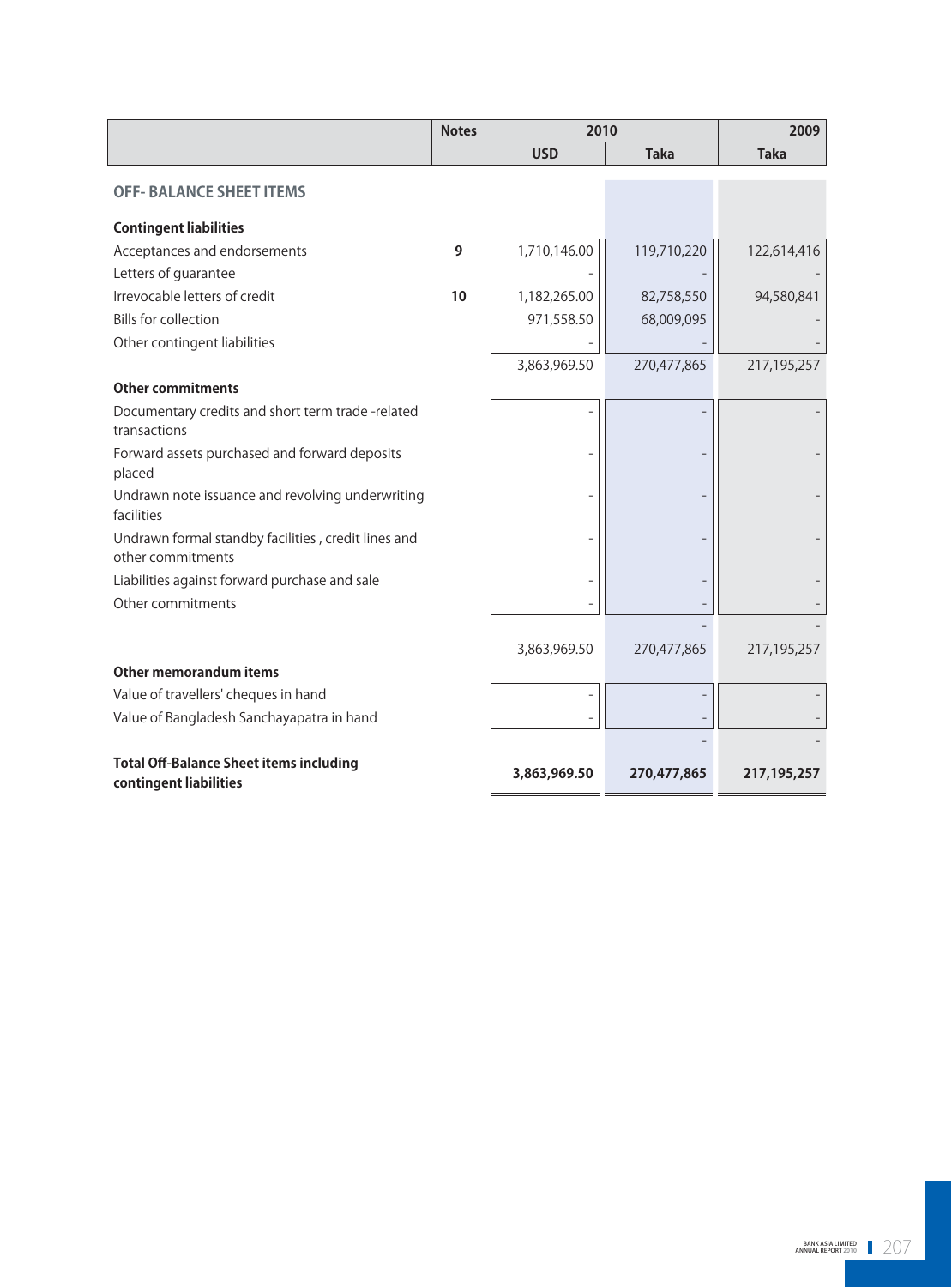# Bank Asia Limited Off-shore Banking Unit

**Annexure-J.1**

## **Profit and Loss Account**

for the year ended 31 December 2010

|                                                  | <b>Notes</b> | 2010          |              | 2009        |
|--------------------------------------------------|--------------|---------------|--------------|-------------|
|                                                  |              | <b>USD</b>    | <b>Taka</b>  | <b>Taka</b> |
| Interest income                                  | 11           | 907,657.67    | 63,536,037   | 2,152,351   |
| Interest paid on deposits and borrowings, etc.   | 12           | (397, 295.28) | (27,810,670) | (714, 259)  |
| Net interest/net profit on investments           |              | 510,362.39    | 35,725,367   | 1,438,092   |
| Commission, exchange and brokerage               | 13           | 93,004.24     | 6,510,297    | 2,406,461   |
| Other operating income                           | 14           | 62,375.32     | 4,366,272    | 783,247     |
| <b>Total operating income (A)</b>                |              | 665,741.95    | 46,601,936   | 4,627,800   |
| Salaries and allowances                          |              |               |              | 295,023     |
| Rent, taxes, insurance, electricity, etc.        |              | 1,425.49      | 99,784       | 149,751     |
| Postage, stamp, telecommunication, etc.          |              | 5,239.55      | 366,769      | 46,261      |
| Stationery, printing, advertisements, etc.       |              |               |              | 26,590      |
| Auditors' fees                                   |              |               |              |             |
| Depreciation and repair of Bank's assets         |              |               |              |             |
| Other expenses                                   |              | 3,273.92      | 229,174      | 53,039      |
| <b>Total operating expenses (B)</b>              |              | 9,938.96      | 695,727      | 570,664     |
| Profit before provision (C=A-B)                  |              | 655,802.99    | 45,906,209   | 4,057,136   |
| Provision for loans and advances                 |              |               |              |             |
| General provision                                |              | 504,903.09    | 35,343,216   | 3,724,574   |
| Specific provision                               |              |               |              |             |
|                                                  |              | 504,903.09    | 35,343,216   | 3,724,574   |
| Provision for off-balance sheet items            |              | (2,371.09)    | (165, 976)   | 1,949,886   |
| Provision for diminution in value of investments |              |               |              |             |
| Other provision                                  |              |               |              |             |
| <b>Total provision (D)</b>                       |              | 502,532.00    | 35,177,240   | 5,674,460   |
| Total profit/(loss) (C-D)                        |              | 153,270.99    | 10,728,969   | (1,617,324) |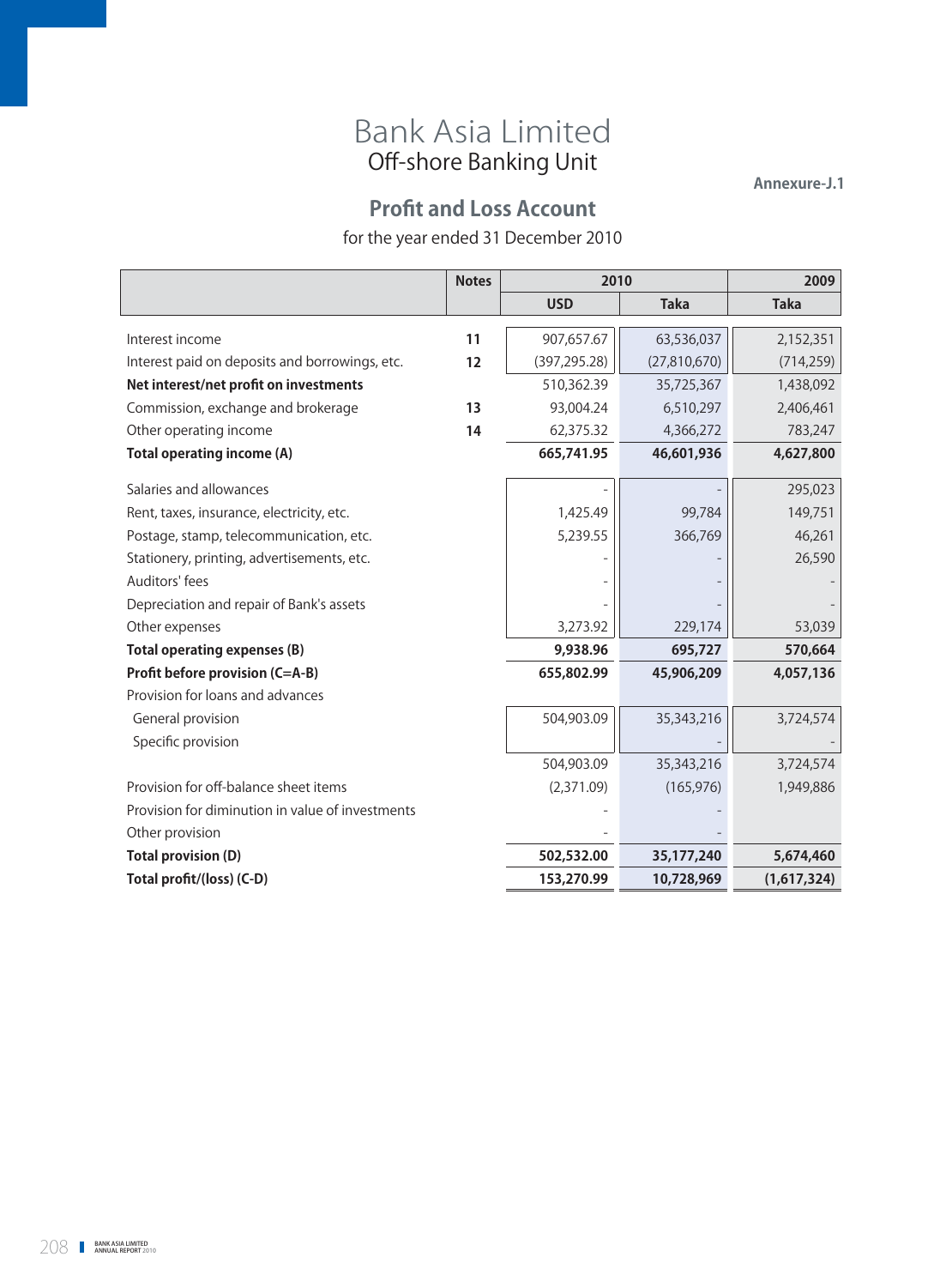# Bank Asia Limited Off-shore Banking Unit **Annexure-J.2**

## **Cash Flow Statement**

for the year ended 31 December 2010

|          |                                                                                                              | 2010                        |                            | 2009                     |
|----------|--------------------------------------------------------------------------------------------------------------|-----------------------------|----------------------------|--------------------------|
|          |                                                                                                              | <b>USD</b>                  | <b>Taka</b>                | <b>Taka</b>              |
| A)       | <b>Cash flows from operating activities</b>                                                                  |                             |                            |                          |
|          | Interest receipts<br>Interest payments                                                                       | 907,657.67<br>(397, 295.28) | 63,536,037<br>(27,810,670) | 2,152,351<br>(714, 259)  |
|          | Fees and commission receipts<br>Cash payment to employees                                                    | 93,004.24                   | 6,510,297                  | 2,406,461<br>(295, 023)  |
|          | Cash payment to suppliers<br>Income tax paid                                                                 | (6,665.04)                  | (366, 769)                 | (72, 851)                |
|          | Receipts from other operating activities<br>Payments for other operating activities                          | 62,375.32<br>(3,273.92)     | 4,366,272<br>(328, 958)    | 783,247<br>(202, 790)    |
|          | Cash generated from operating activities before<br>changes in operating assets and liabilities               | 655,802.99                  | 45,906,209                 | 4,057,136                |
|          | Increase/(decrease) in operating assets and liabilities:                                                     |                             |                            |                          |
|          | Loans and advances to customers                                                                              | (30,531,484.13)             | (2, 137, 203, 889)         | (372, 457, 355)          |
|          | Other assets<br>Deposits from customers                                                                      | (154, 543.77)<br>447,511.84 | (10,818,064)<br>31,325,825 | (222, 437)<br>35,148,972 |
|          | <b>Trading liabilities</b>                                                                                   | 30,168,948.59               | 2,111,826,401              | 332,500,000              |
|          | Other liabilities                                                                                            | 1,118,988.39                | 78,329,187                 | 541,766                  |
|          |                                                                                                              | 1,049,420.91                | 73,459,460                 | (4,489,054)              |
|          | Net cash generated from/(used in) operating activities                                                       | 1,705,223.90                | 119,365,669                | (431, 918)               |
| B)       | <b>Cash flows from investing activities</b>                                                                  |                             |                            |                          |
|          | Investments of treasury bills and bonds                                                                      |                             |                            |                          |
|          | (Purchase)/sale of trading securities                                                                        |                             |                            |                          |
|          | Purchase of fixed assets                                                                                     |                             |                            |                          |
|          | Net cash from investing activities                                                                           |                             |                            |                          |
| C)       | <b>Cash flows from financing activities</b>                                                                  |                             |                            |                          |
|          | Transfer of profit to Head Office                                                                            | 23,104.63                   | 1,617,324                  | (352, 774)               |
|          | Net cash generated from/(used in) financing activities                                                       | 23,104.63                   | 1,617,324                  | (352, 774)               |
|          |                                                                                                              |                             |                            |                          |
| D)<br>E) | Net increase in cash and cash equivalents $(A + B + C)$<br>Effects of exchange rate changes on cash and cash | 1,728,328.53                | 120,982,993                | (784, 692)               |
|          | equivalents                                                                                                  |                             |                            |                          |
| F)       | Cash and cash equivalents at beginning of the year                                                           | 114,890.11                  | 8,042,308                  | 8,827,000                |
| G)       | Cash and cash equivalents at end of the year (D+E+F)                                                         | 1,843,218.64                | 129,025,301                | 8,042,308                |
|          | Cash and cash equivalents at end of the year<br>represents                                                   |                             |                            |                          |
|          | Cash in hand (including foreign currencies)                                                                  |                             |                            |                          |
|          | Balance with Bangladesh Bank and its agent bank                                                              |                             |                            |                          |
|          | (including foreign currencies)                                                                               |                             |                            |                          |
|          | Balance with other banks and financial institutions                                                          | 1,843,218.59                | 129,025,301                | 8,042,308                |
|          | Money at call and on short notice<br>Prize bond                                                              |                             |                            |                          |
|          |                                                                                                              | 1,843,218.59                | 129,025,301                | 8,042,308                |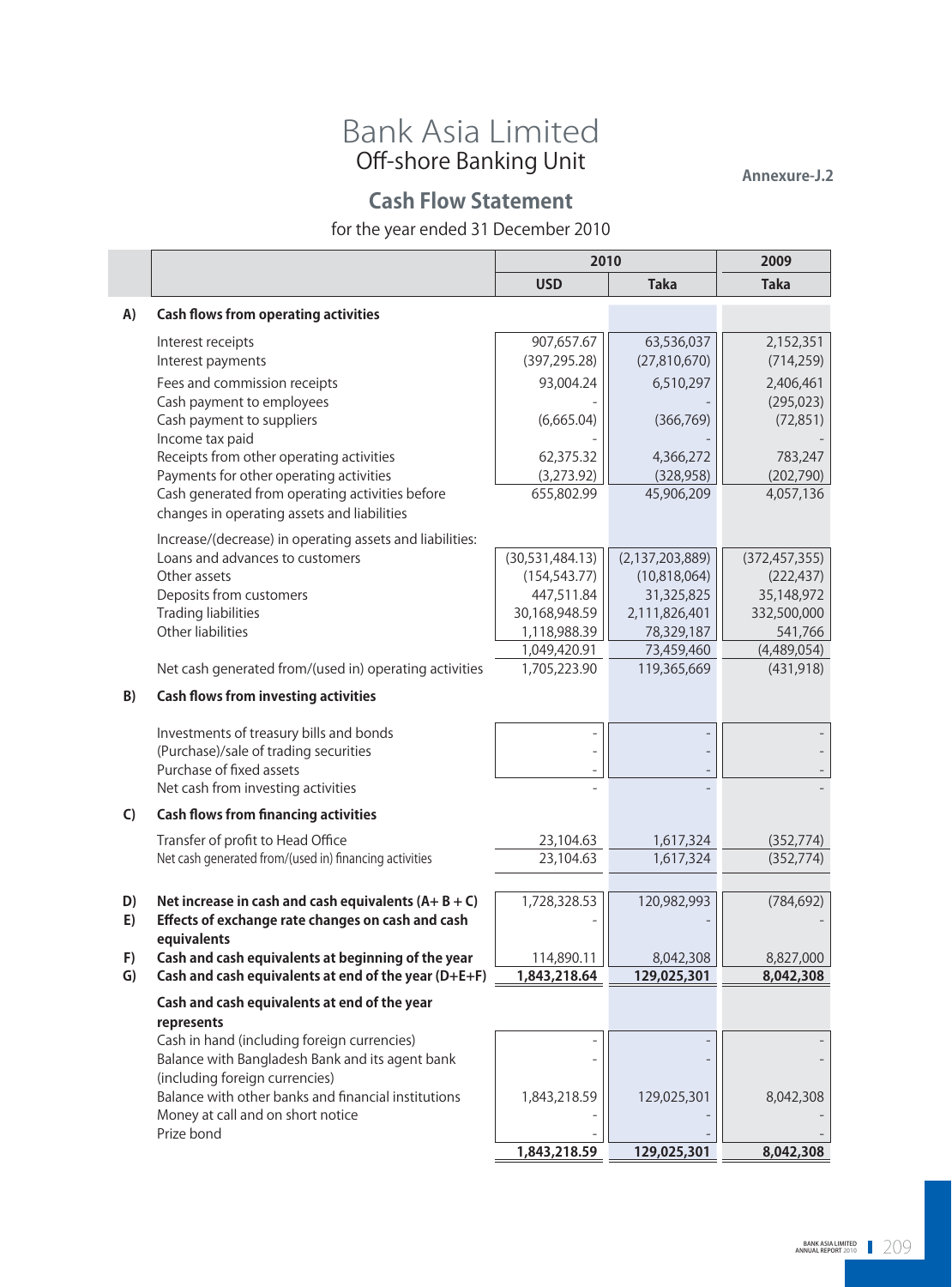## Bank Asia Limited Off -shore Banking Unit (OBU)

**Annexure-J.3**

## **Notes to the Financial Statements**

as at and for the year ended 31 December 2010

#### **1 Status of the unit**

Off -shore banking Unit ("the Unit") is a separate business unit of Bank Asia Limited, governed under the Rules and Guidelines of Bangladesh Bank. The Bank obtained the Off-shore banking unit permission vide letter no.BRPD(P-3)744(94)/2007-1853 dated 21 June 2007. The Bank commenced the operation of its Off -shore Banking Unit from 28 January 2008 and its office is located at Zone Service Complex, Chittagong Export Processing Zone, Chittagong.

#### **2 Signifi cant accounting policies and basis of preparations**

#### **2.1 Basis of preparation**

The financial statements are prepared on the basis of a going concern and represent the financial performance and financial position of the OBU. The financial statements of the OBU are prepared in accordance with the Bank Companies Act 1991, in particular, Banking Regulation and Policy Department (BRPD) Circular No. 14 dated 25 June 2003, other Bangladesh Bank Circulars, Bangladesh Financial Reporting Standards (BFRSs) and other rules and regulations where necessary.

#### **2.2 Foreign currency**

Items included in the financial statements of the Unit are measured using the currency of the primary economic environment in which the entity operates ("the functional currency"). The financial statements of the Unit are presented in US Dollar (USD) and Taka where USD is the functional currency and USD and Taka are the Unit's presentation currency.

#### **2.3 Loans and advances**

a) Loans and advances are stated in the balance sheet on gross basis.

b) Interest is calculated on daily product basis, but charged and accounted for quarterly on accrual basis. Interest on classified loans and advances/investments is kept in interest suspense account as per BRPD circulars no. 16 of 1998, 9 of 2001 and 10 of 2005 and recognised as income on realisation. Interest is not charged on bad and loss loans and advances/investments as per guidelines of Bangladesh Bank. Records of such interest amounts are kept in separate memorandum accounts.

c) Provision for loans and advances is made based on the arrear in equivalent month and reviewed by the management following instructions contained in Bangladesh Bank BRPD circulars no. 16 of 6 December 1998, 9 of 14 May 2001, 9 and 10 of 20 August 2005, 5 of 5 June 2006, 8 of 7 August 2007, 10 of 18 September 2007, 5 of 29 April 2008 and 32 of 27 October 2010.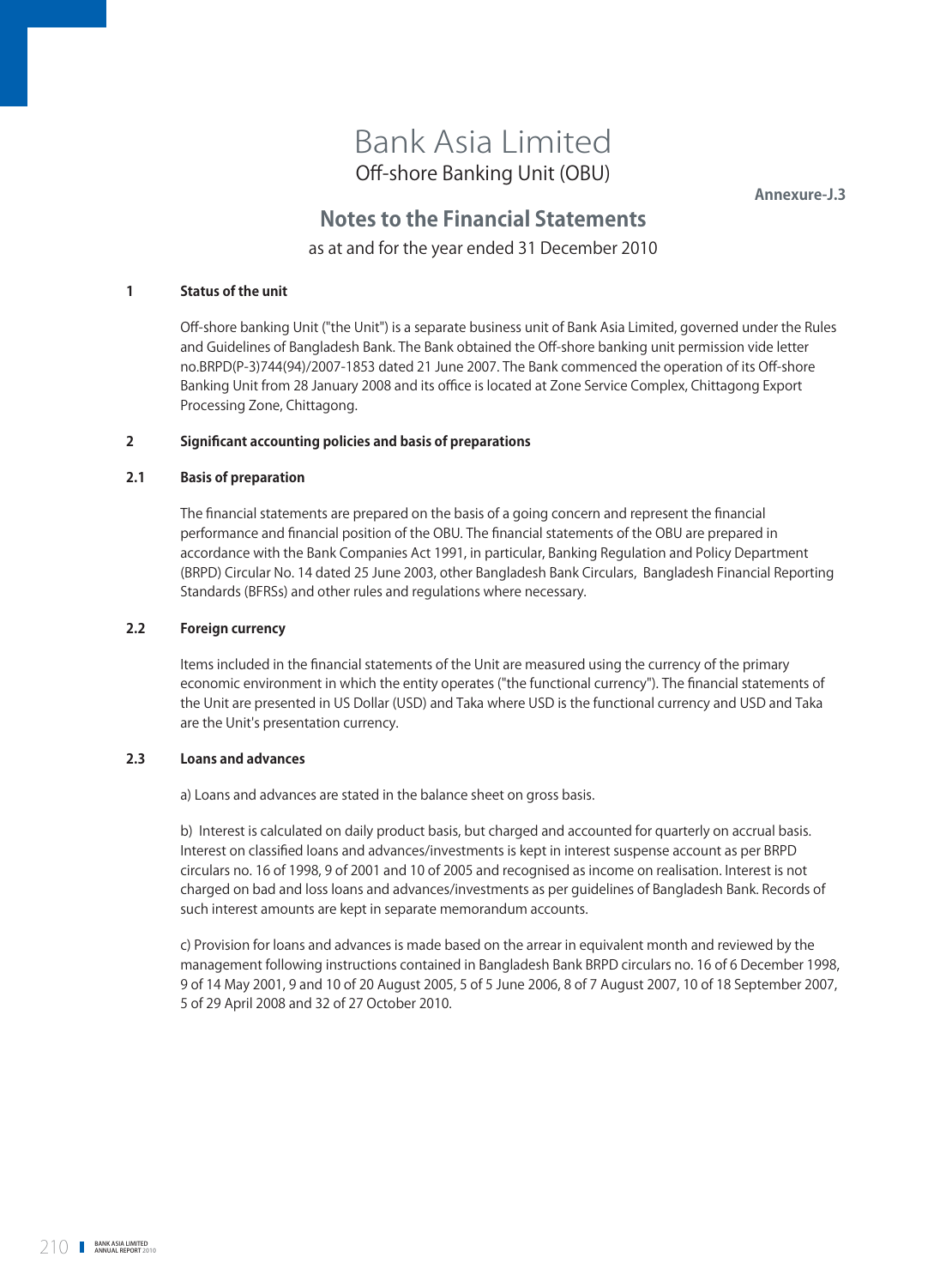|     |                                                                          | 2010          |               | 2009        |
|-----|--------------------------------------------------------------------------|---------------|---------------|-------------|
|     |                                                                          | <b>USD</b>    | <b>Taka</b>   | <b>Taka</b> |
| 3   | <b>Balance with other banks and financial</b><br>institutions            |               |               |             |
|     | In Bangladesh                                                            |               |               |             |
|     | Outside Bangladesh                                                       | 1,843,218.59  | 129,025,301   | 8,042,308   |
|     |                                                                          | 1,843,218.59  | 129,025,301   | 8,042,308   |
| 4   | <b>Loans and advances</b>                                                |               |               |             |
|     | Loans, cash credit, overdrafts etc. (Note 4.1)                           | 34,859,658.95 | 2,440,176,127 | 325,196,096 |
|     | Bills purchased and discounted (Note 4.2)                                | 992,644.53    | 69,485,117    | 47,261,259  |
|     |                                                                          | 35,852,303.48 | 2,509,661,244 | 372,457,355 |
| 4.1 | Loans, cash credit, overdrafts etc.                                      |               |               |             |
|     | Loan to branches                                                         | 27,570,954.94 | 1,929,966,846 |             |
|     | Loan against packing credit                                              | 157,762.08    | 11,043,346    | 5,264,851   |
|     | Term loan industrial                                                     | 285,043.65    | 19,953,056    | 23,687,989  |
|     | Overdraft                                                                | 3,617,504.25  | 253,225,298   | 284,067,185 |
|     | Loan against trust receipts                                              | 3,228,393.60  | 225,987,552   | 12,176,071  |
|     | Payment against documents                                                | 0.43          | 30            |             |
|     |                                                                          | 34,859,658.95 | 2,440,176,128 | 325,196,096 |
| 4.2 | <b>Bills purchased and discounted</b>                                    |               |               |             |
|     | Payable in Bangladesh                                                    |               |               |             |
|     | Payable outside Bangladesh                                               | 992,644.53    | 69,485,117    | 47,261,259  |
|     |                                                                          | 992,644.53    | 69,485,117    | 47,261,259  |
| 5   | <b>Other assets</b>                                                      |               |               |             |
|     | Interest receivable                                                      | 310,992.41    | 21,769,469    | 222,437     |
|     |                                                                          | 310,992.41    | 21,769,469    | 222,437     |
| 6   | <b>Borrowings from other banks, financial</b><br>institutions and agents |               |               |             |
|     | Borrowing from Bangladesh Bank                                           | 19,398,948.58 | 1,357,926,401 | 283,500,000 |
|     | Borrowing from corporate office, Dhaka                                   | 15,520,000.00 | 1,086,400,000 | 49,000,000  |
|     |                                                                          | 34,918,948.58 | 2,444,326,401 | 332,500,000 |
| 7   | <b>Deposits and other accounts</b>                                       |               |               |             |
|     | <b>Bank deposits</b>                                                     |               |               |             |
|     | Customer deposits and other accounts (Note 7.1)                          | 1,064,952.95  | 74,546,707    | 43,220,882  |
|     |                                                                          | 1,064,952.95  | 74,546,707    | 43,220,882  |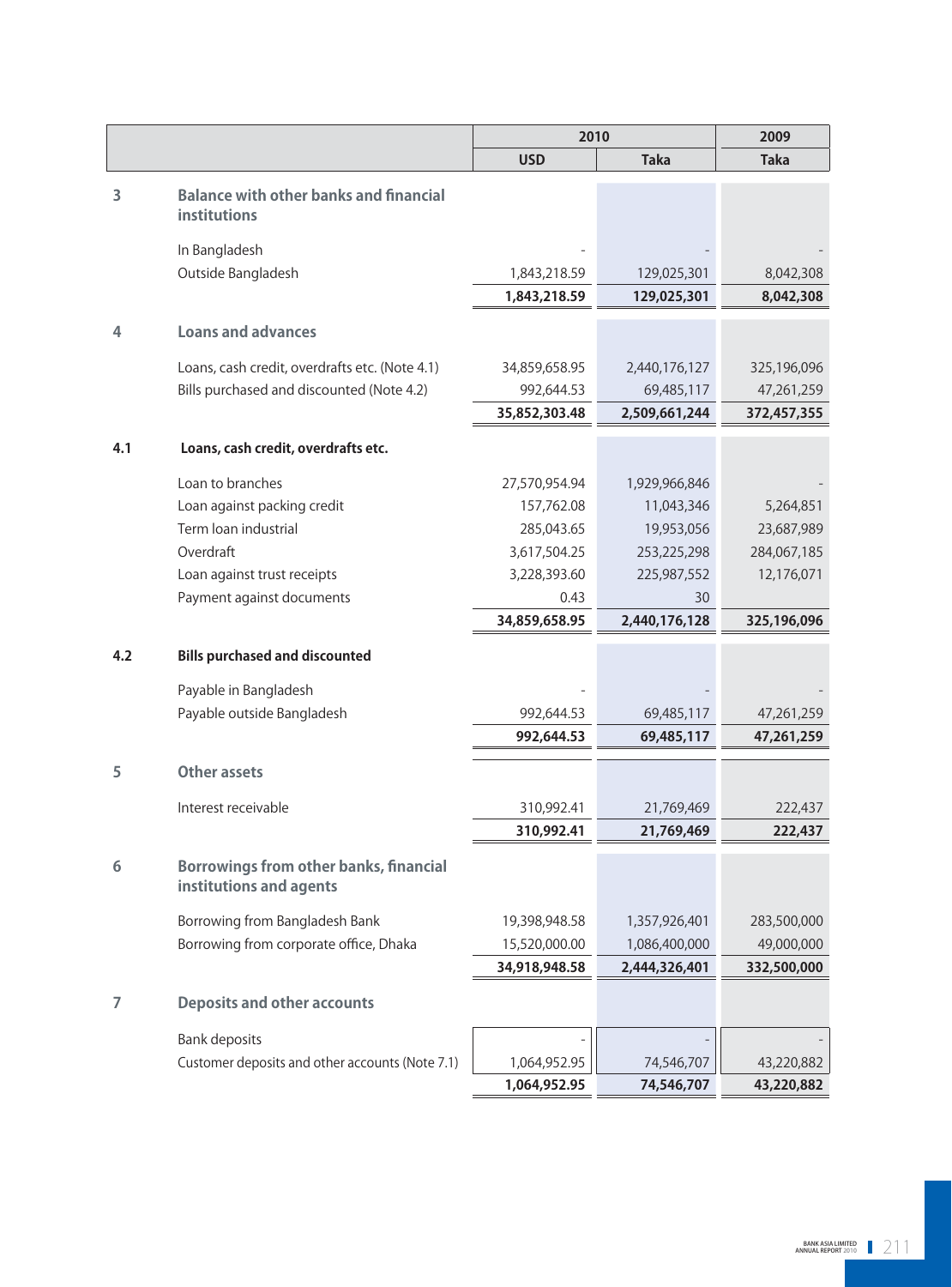|     |                                             | 2010         |             | 2009        |
|-----|---------------------------------------------|--------------|-------------|-------------|
|     |                                             | <b>USD</b>   | <b>Taka</b> | <b>Taka</b> |
| 7.1 | <b>Customer deposits and other accounts</b> |              |             |             |
|     | Foreign currency                            | 772,821.61   | 54,097,513  | 14,998,172  |
|     | Other demand deposits                       | 292,131.34   | 20,449,194  | 22,144,438  |
|     | Sundry deposits                             |              |             | 6,078,272   |
|     |                                             | 1,064,952.95 | 74,546,707  | 43,220,882  |
| 8   | <b>Other liabilities</b>                    |              |             |             |
|     | Provision for loans and advances            | 504,903.09   | 35,343,216  | 3,724,573   |
|     | Provision for off balance sheet items       | (2,371.09)   | (165, 976)  | 2,171,953   |
|     | Due to Head Office                          |              |             | 292,423     |
|     | Interest payable                            | 29,903.74    | 2,093,262   | 429,593     |
|     | Branch adjustment account                   | 1,319,471.97 | 92,363,038  |             |
|     | Accrued expense payable                     | 700.00       | 49,000      |             |
|     | Interest suspense account                   | 13,863.23    | 970,426     |             |
|     | Adjustment account credit balance           | 2,871.02     | 200,971     |             |
|     |                                             | 1,869,341.96 | 130,853,937 | 6,618,542   |
| 9   | <b>Acceptances and endorsements</b>         |              |             |             |
|     | Letters of credit (Back to Back)            | 1,710,146.00 | 119,710,220 | 119,797,826 |
|     | Letters of credit (Acceptances)             |              |             | 2,816,590   |
|     |                                             | 1,710,146.00 | 119,710,220 | 122,614,416 |
|     | Less: Margin                                |              |             | 58,659      |
|     |                                             | 1,710,146.00 | 119,710,220 | 122,555,757 |
| 10  | <b>Irrevocable letters of credit</b>        |              |             |             |
|     | Letters of credit (Back to Back)            | 945,707.00   | 66,199,490  | 69,005,223  |
|     | Letters of credit (cash)                    | 236,558.00   | 16,559,060  | 25,575,618  |
|     |                                             | 1,182,265.00 | 82,758,550  | 94,580,841  |
|     | Less: Margin                                | 26,730.00    | 1,871,100   | 6,019,613   |
|     |                                             | 1,155,535.00 | 80,887,450  | 88,561,228  |
| 11  | <b>Interest income</b>                      |              |             |             |
|     | Demand loan                                 |              |             | 280,895     |
|     | Packing credit                              | 15,748.75    | 1,102,413   | 14,851      |
|     | Overdraft                                   | 153,038.39   | 10,712,687  | 567,184     |
|     | Loan against trust receipt                  | 148,115.18   | 10,368,063  | 55,894      |
|     | Payment against documents                   | 1,280.92     | 89,664      | 96,261      |
|     | Term loan - industrial                      | 21,428.37    | 1,499,986   | 837,190     |
|     | Foreign bill purchased                      | 568,046.06   | 39,763,224  | 300,076     |
|     |                                             | 907,657.67   | 63,536,037  | 2,152,351   |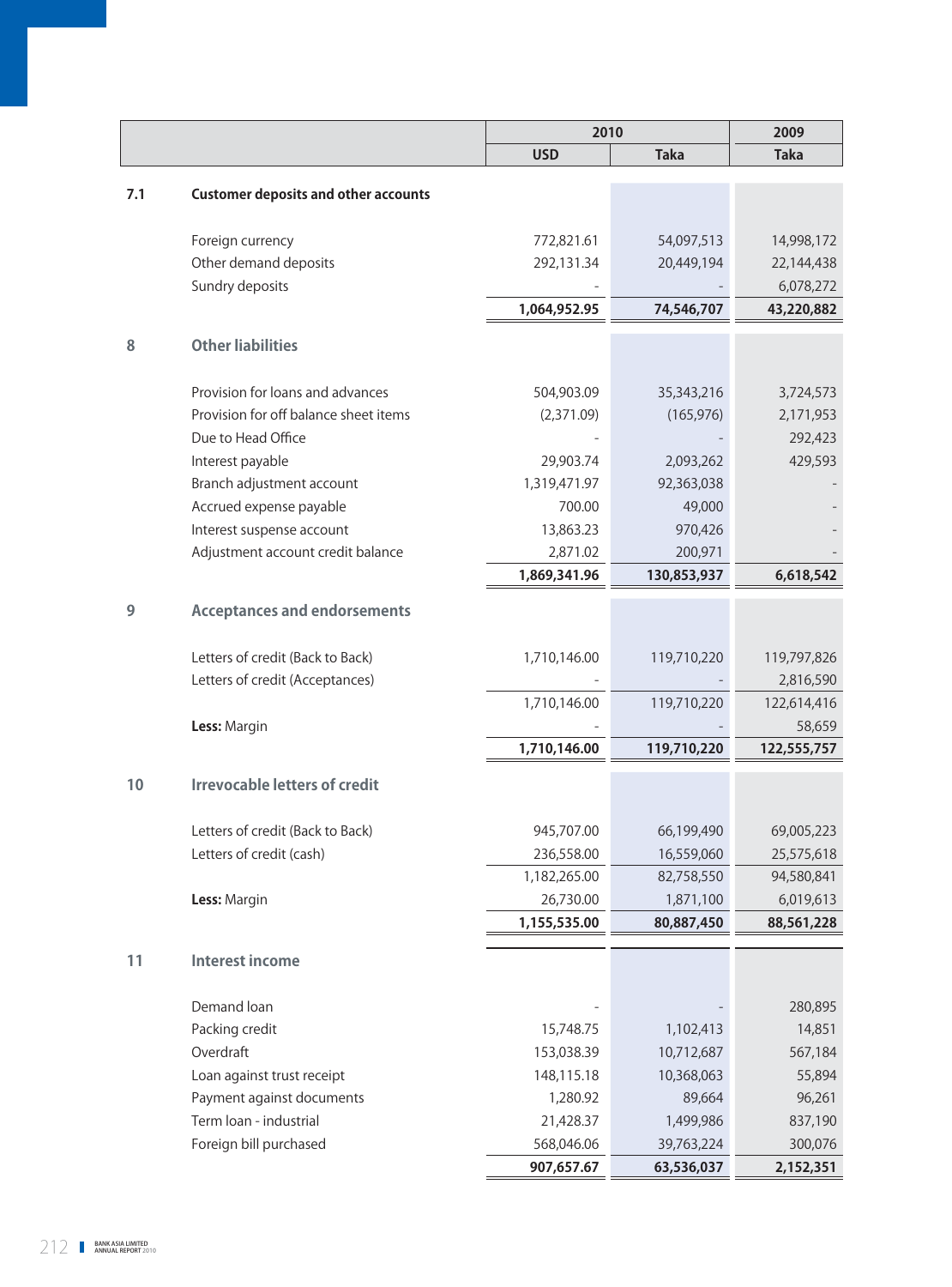|    |                                               | 2010       |             | 2009        |
|----|-----------------------------------------------|------------|-------------|-------------|
|    |                                               | <b>USD</b> | <b>Taka</b> | <b>Taka</b> |
|    |                                               |            |             |             |
| 12 | Interest paid on deposits and borrowings etc. |            |             |             |
|    | Interest on deposit                           |            |             |             |
|    | Interest on borrowings :                      |            |             |             |
|    | Local banks including Bangladesh Bank         | 397,295.28 | 27,810,670  | 714,259     |
|    | Foreign banks                                 |            |             |             |
|    |                                               | 397,295.28 | 27,810,670  | 714,259     |
| 13 | <b>Commission, exchange and brokerage</b>     |            |             |             |
|    | Commission on remittance                      | 4,665.46   | 326,582     | 150,641     |
|    | Commission on L/C                             | 88,338.78  | 6,183,715   | 2,255,820   |
|    |                                               | 93,004.24  | 6,510,297   | 2,406,461   |
|    |                                               |            |             |             |
| 14 | <b>Other operating income</b>                 |            |             |             |
|    | Postage charge recovery                       | 4,300.00   | 301,000     | 48,580      |
|    | SWIFT Charge recovery                         | 14,815.00  | 1,037,050   | 467,600     |
|    | Other                                         | 43,260.32  | 3,028,222   | 267,067     |
|    |                                               | 62,375.32  | 4,366,272   | 783,247     |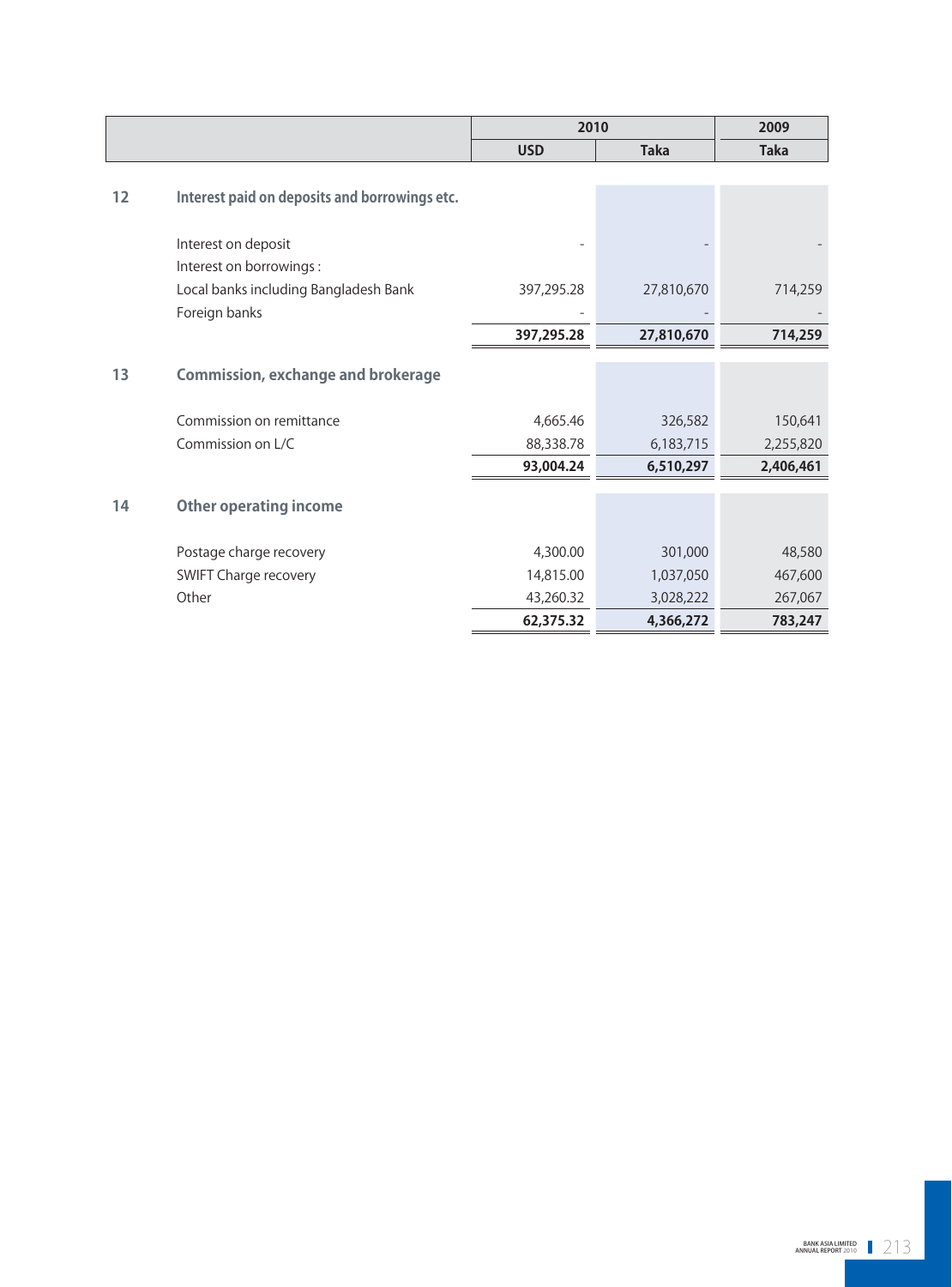# Bank Asia Limited<br>Statement of outstanding unreconciled entries (nostro account)  $\mathbb{R}^{\mathbb{R}}_{\mathbb{R}^{\mathbb{R}}_{\mathbb{R}^{\mathbb{R}}_{\mathbb{R}^{\mathbb{R}}_{\mathbb{R}^{\mathbb{R}}_{\mathbb{R}^{\mathbb{R}}_{\mathbb{R}}_{\mathbb{R}^{\mathbb{R}}_{\mathbb{R}^{\mathbb{R}}_{\mathbb{R}^{\mathbb{R}}_{\mathbb{R}^{\mathbb{R}}_{\mathbb{R}^{\mathbb{R}}_{\mathbb{R}^{\mathbb{R}}_{\mathbb{R}^{\mathbb{R}}_{\mathbb{R}^{\mathbb{R}}_{\mathbb{R}^{\mathbb{R}}_{\mathbb$ as at 31 December 2010 as at 31 December 2010

Annexure-K **Annexure-K**

|   |                                               |          |                      | As per local book |                                                                                        |               | As per correspondents' book |               |                |
|---|-----------------------------------------------|----------|----------------------|-------------------|----------------------------------------------------------------------------------------|---------------|-----------------------------|---------------|----------------|
|   | SI. Period of unreconciliation                |          | Debit entries        |                   | <b>Credit entries</b>                                                                  |               | Debit entries               |               | Credit entries |
| ë |                                               | <u>ó</u> | USD                  | ġ                 | USD                                                                                    | <u>o</u><br>Z | USD                         | <u>o</u><br>Z | USD            |
|   | Upto 3 months                                 |          | 3,073,479.15         | 135               | 10,543,864.23                                                                          |               | 212,089.66                  | 201           | 4,078,919.06   |
|   | 2   More than 3 months but less than 6 months |          |                      |                   | 56,479.99                                                                              |               | 2,720.00                    |               |                |
|   | 3   More than 6 months but less than 9 months |          |                      |                   | 3,790.00                                                                               |               |                             |               |                |
|   | More than 9 months but less than 12 months    |          |                      |                   |                                                                                        |               |                             |               |                |
|   | More than 12 months                           |          |                      |                   |                                                                                        |               |                             |               |                |
|   | <b>Total</b>                                  | 27       | $3,073,479.15$   142 |                   | $\begin{array}{ c c c c c c c c } \hline \text{10,604,134.22} & \text{59} \end{array}$ |               | 214,809.66                  | 201           | 4,078,919.06   |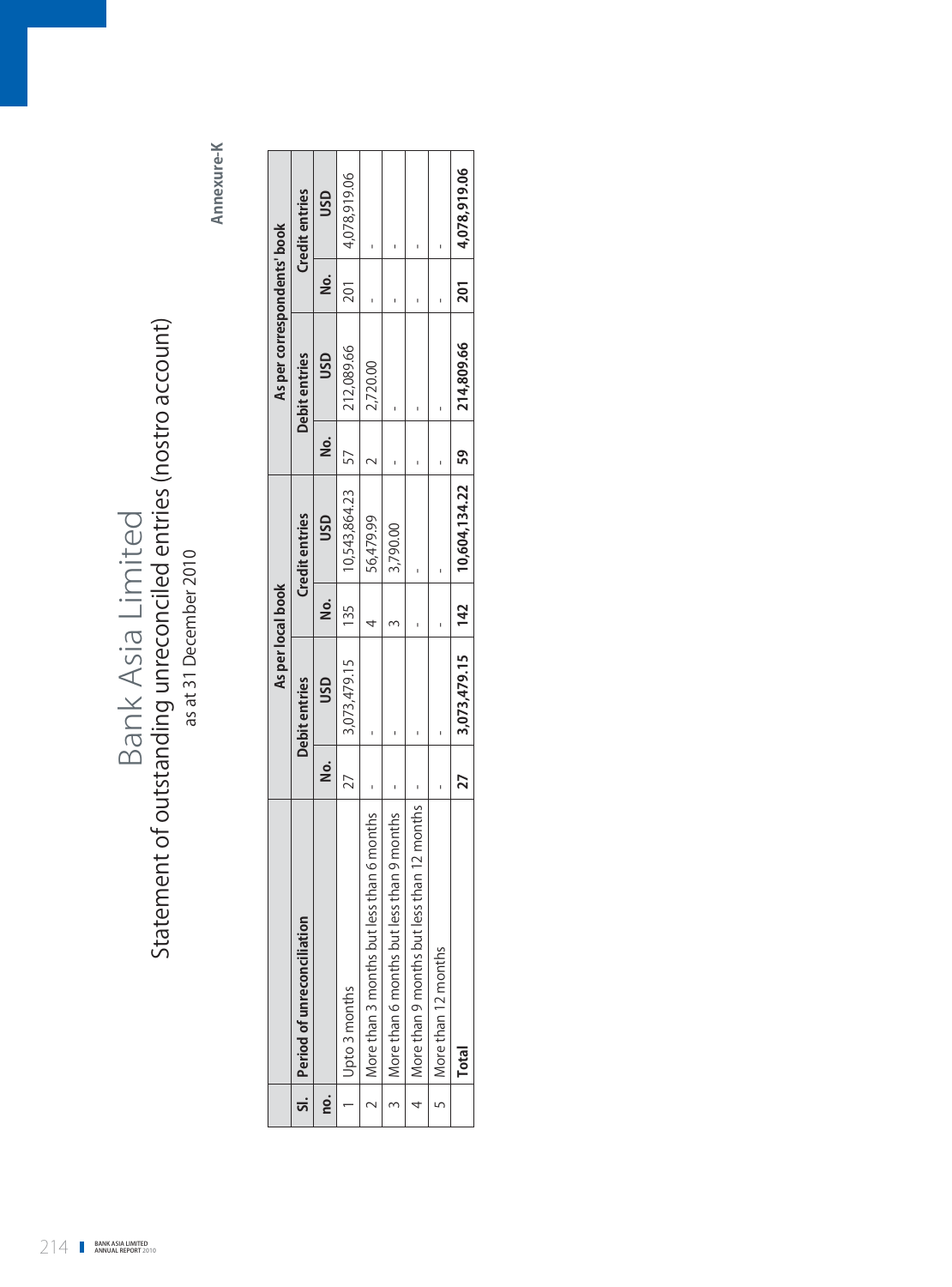# Bank Asia Limited

Reconciliation between Bangladesh Bank statement and Bank's book

**Annexure - L**

The reconciling items relates to clearing of the following:

- a. Bangladesh Bank cheques
- b. Foreign currency demand drafts
- c. Government bonds

| Local currency:                                     | As per Bangladesh     | As per Bank's  | Reconciling       |
|-----------------------------------------------------|-----------------------|----------------|-------------------|
|                                                     | <b>Bank Statement</b> | General ledger | <b>Difference</b> |
|                                                     | <b>BDT</b>            | <b>BDT</b>     | <b>BDT</b>        |
|                                                     |                       |                |                   |
| Bangladesh Bank, Dhaka                              | 5,082,762,315         | 4,986,197,127  | 93,766,667        |
| Bangladesh Bank, Dhaka (Al-wadeeah current account) | 93,766,667            | 93,766,667     |                   |
| Bangladesh Bank, Chittagong                         | 1,380,269             | 526,868        | 853,401           |
| Bangladesh Bank, Sylhet                             | 4,999,724             | 4,999,739      | (15)              |
| Bangladesh Bank, Khulna                             | 40,326,839            | 40,326,839     |                   |
| Bangladesh Bank, Rajshahi                           | 2,224,197             | 2,224,197      |                   |
| Bangladesh Bank, Bogra                              | 3,428,888             | 3,428,888      |                   |
| Total                                               | 5,228,888,899         | 5,131,470,325  | 94,620,053        |
|                                                     |                       |                |                   |
| Bank credited but not debited by Bangladesh Bank    |                       |                | 74,625,015        |
| Bank debited but not credited by Bangladesh Bank    |                       |                | (189, 874, 189)   |
| Bangladesh Bank credited but not debited by Bank    |                       |                | 283,963,705       |
| Bangladesh Bank debited but not credited by Bank    |                       |                | (71, 295, 957)    |
|                                                     |                       |                | 97,418,574        |

| As per         |                |                 |                              |
|----------------|----------------|-----------------|------------------------------|
| Bangladesh     |                |                 | Reconciling                  |
| Bank statement |                |                 | difference                   |
| <b>USD</b>     | <b>USD</b>     | <b>BDT</b>      | <b>USD</b>                   |
|                |                |                 |                              |
| 25,702.58      | (1,835,777.42) | (128, 504, 419) | 1,861,480.00                 |
| 25,702.58      | (1,835,777.42) | (128, 504, 419) | 1,861,480.00                 |
|                |                |                 | As per Bank's general ledger |

Bank credited but not debited by Bangladesh Bank Bank debited but not credited by Bangladesh Bank Bangladesh Bank credited but not debited by Bank Bangladesh Bank debited but not credited by Bank

| 1,861,480.00   |
|----------------|
| (1,788,852.94) |
| 10,056,656.02  |
| (9,962,516.96) |
| 3,556,193.88   |
|                |